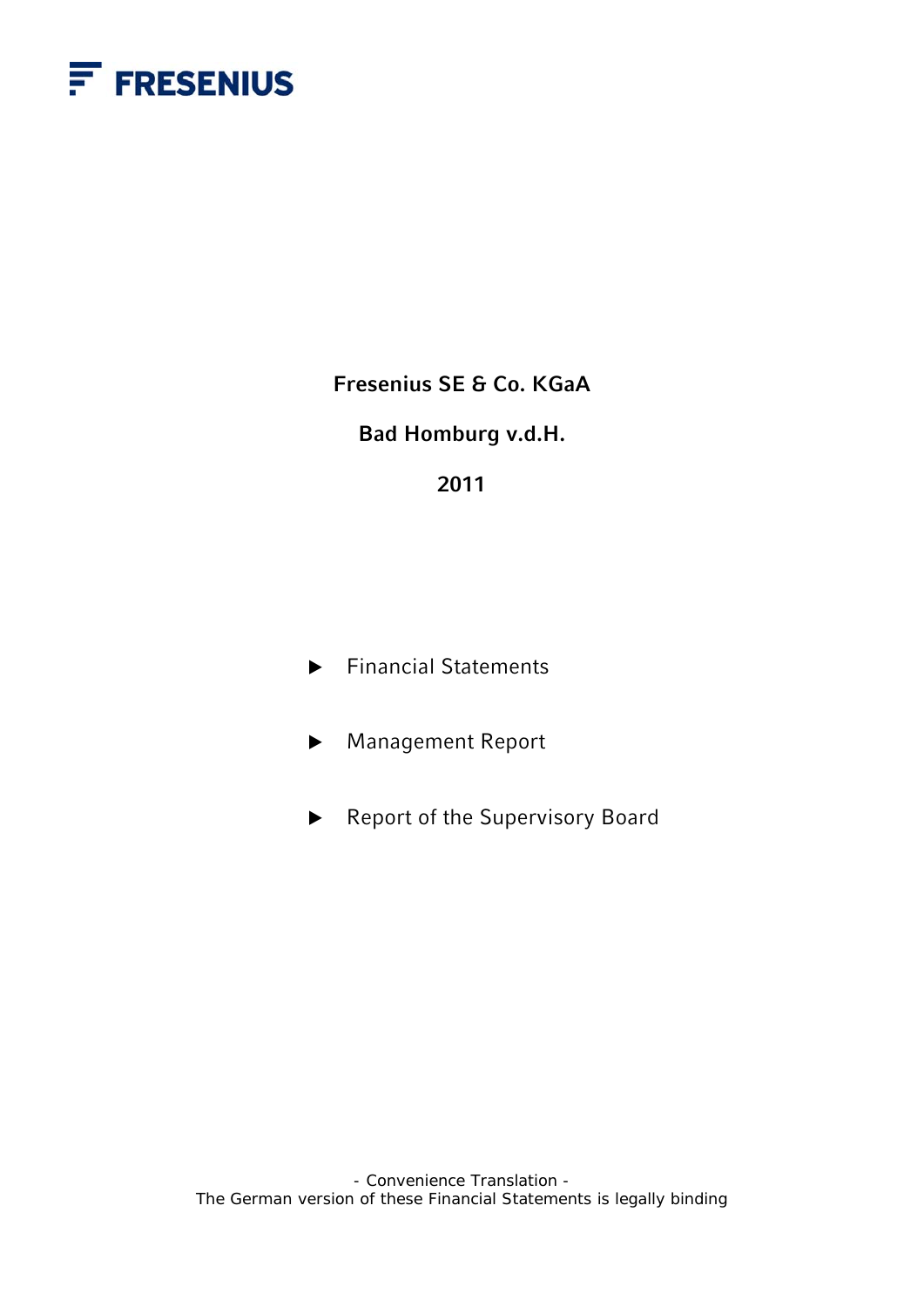# Fresenius SE & Co. KGaA, Bad Homburg v. d. Höhe (until January 28, 2011: Fresenius SE)

# Balance Sheet as of December 31, 2011

# **A s s e t s**

|                                                 | Note | December 31, 2011 |             |             | December 31, 2010 |
|-------------------------------------------------|------|-------------------|-------------|-------------|-------------------|
|                                                 |      | <b>kEUR</b>       | <b>kEUR</b> | <b>kEUR</b> | <b>kEUR</b>       |
| A. Fixed assets                                 | (4)  |                   |             |             |                   |
| Intangible assets<br>Ι.                         |      |                   | 616         |             | 508               |
| Tangible assets<br>H.,                          |      |                   | 63,256      |             | 64,320            |
| <b>III. Financial assets</b>                    |      |                   | 4,427,259   |             | 3,717,519         |
|                                                 |      |                   | 4,491,131   |             | 3,782,347         |
| <b>B. Current assets</b>                        |      |                   |             |             |                   |
| Accounts receivable and<br>Ι.<br>other assets   |      |                   |             |             |                   |
| 1. Accounts receivable due from related parties | (5)  | 752,486           |             | 994,592     |                   |
| 2. Other assets                                 | (5)  | 72,404            | 824,890     |             | 56,138 1,050,730  |
| Cash and cash equivalents<br>н.                 | (6)  |                   | 21,510      |             | 191,107           |
|                                                 |      |                   | 846,400     |             | 1,241,837         |
| C. Deferred expense                             | (7)  |                   | 1,223       |             | 1,443             |

5,338,754 5,025,627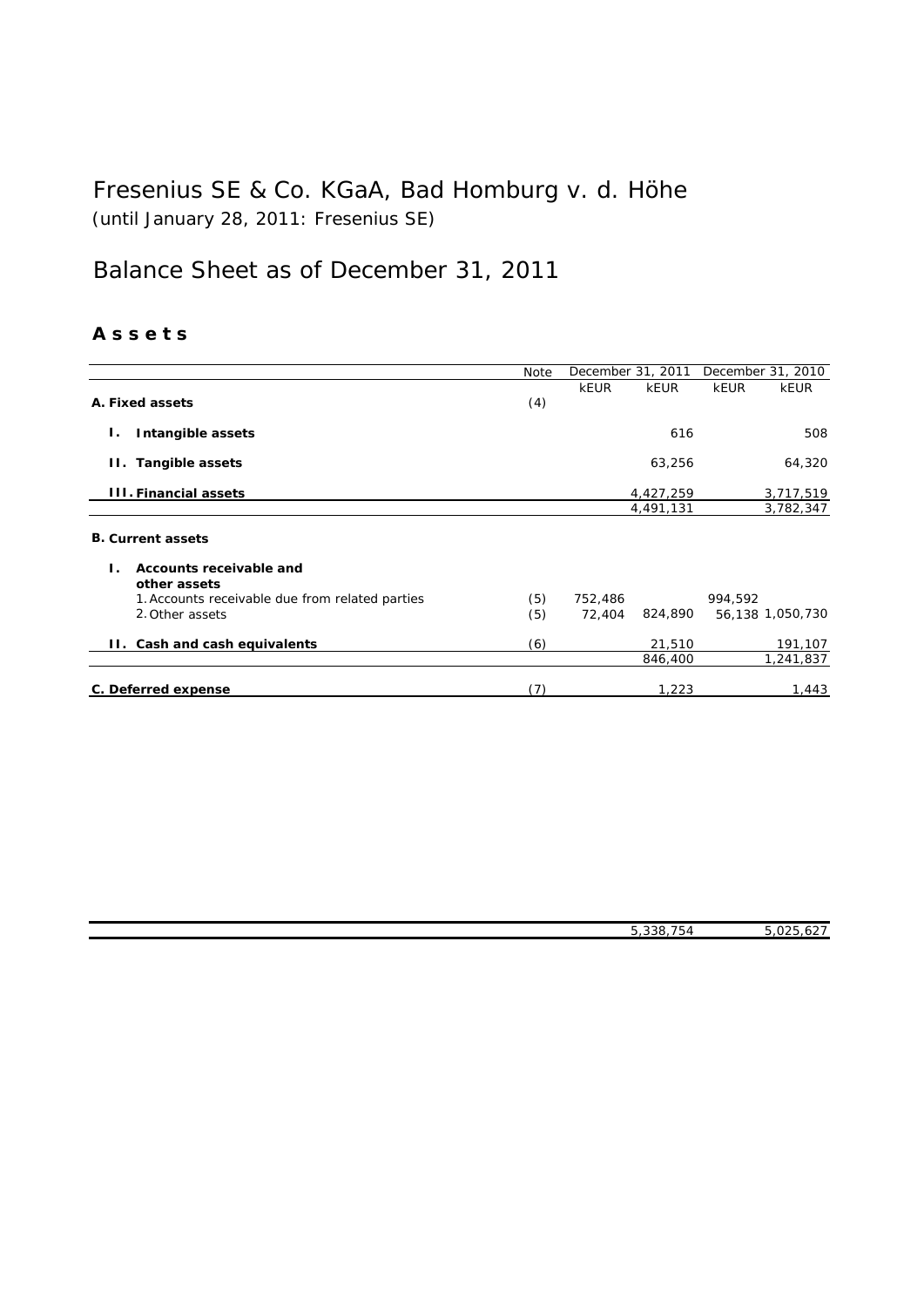# **L i a b i l i t i e s a n d s h a r e h o l d e r s' e q u i t y**

|                                                            | Note               |          | December 31, 2011 |        | December 31, 2010 |
|------------------------------------------------------------|--------------------|----------|-------------------|--------|-------------------|
|                                                            |                    | kEUR     | <b>kEUR</b>       | kEUR   | <b>kEUR</b>       |
| A. Shareholders' equity                                    |                    |          |                   |        |                   |
| Subscribed capital<br>$\mathbf{L}$                         | (8, 9, 10, 11, 12) |          |                   |        |                   |
| 1. Ordinary shares                                         |                    | 163,237  |                   | 81,225 |                   |
| (conditional capital I kEUR 888; prev. yr. kEUR 495)       |                    |          |                   |        |                   |
| (conditional capital II kEUR 2,977; prev. yr. kEUR 1,743)  |                    |          |                   |        |                   |
| (conditional capital III kEUR 6,025; prev. yr. kEUR 3,100) |                    |          |                   |        |                   |
| 2. Preference shares                                       |                    | $\Omega$ | 163,237           | 81,225 | 162,450           |
| (conditional capital I kEUR 0; prev. yr. kEUR 495)         |                    |          |                   |        |                   |
| (conditional capital II kEUR 0; prev. yr. kEUR 1,743)      |                    |          |                   |        |                   |
| (conditional capital III kEUR 0; prev. yr. kEUR 3,100)     |                    |          |                   |        |                   |
| <b>II.</b> Capital reserves                                | (13)               |          | 1,899,796         |        | 1,869,988         |
|                                                            |                    |          |                   |        |                   |
| <b>III. Other reserves</b>                                 | (14)               |          | 1,308,995         |        | 854,245           |
| IV. Retained earnings                                      | (15)               |          | 454,816           |        | 139,758           |
|                                                            |                    |          | 3,826,844         |        | 3,026,441         |
|                                                            |                    |          |                   |        |                   |
| B. Special reserve for investment                          |                    |          |                   |        |                   |
| government grants                                          | (16)               |          | 13                |        | 14                |
| C. Rückstellungen                                          | (17)               |          |                   |        |                   |
| Pensions and similar obligations<br>1.                     |                    |          | 33,033            |        | 31,156            |
| Accruals for income taxes<br>2.                            |                    |          | 37,680            |        | 29,310            |
| 3.<br>Other accruals                                       |                    |          | 54,199            |        | 139,220           |
|                                                            |                    |          | 124,912           |        | 199,686           |
| D. Verbindlichkeiten                                       | (18)               |          |                   |        |                   |
| Convertible bonds<br>$\mathbf{1}$ .                        |                    |          | 324               |        | 431               |
| 2.<br>Bank loans                                           |                    |          | 206,285           |        | 196,000           |
| 3.<br>Trade accounts payable                               |                    |          | 3,207             |        | 2,907             |
| Liabilities to affiliated companies<br>4.                  |                    |          | 1,168,489         |        | 1,597,963         |
| 5.<br>Other liabilities                                    |                    |          | 8,680             |        | 2,185             |
|                                                            |                    |          | 1,386,985         |        | 1,799,486         |
|                                                            |                    |          | 5,338,754         |        | 5,025,627         |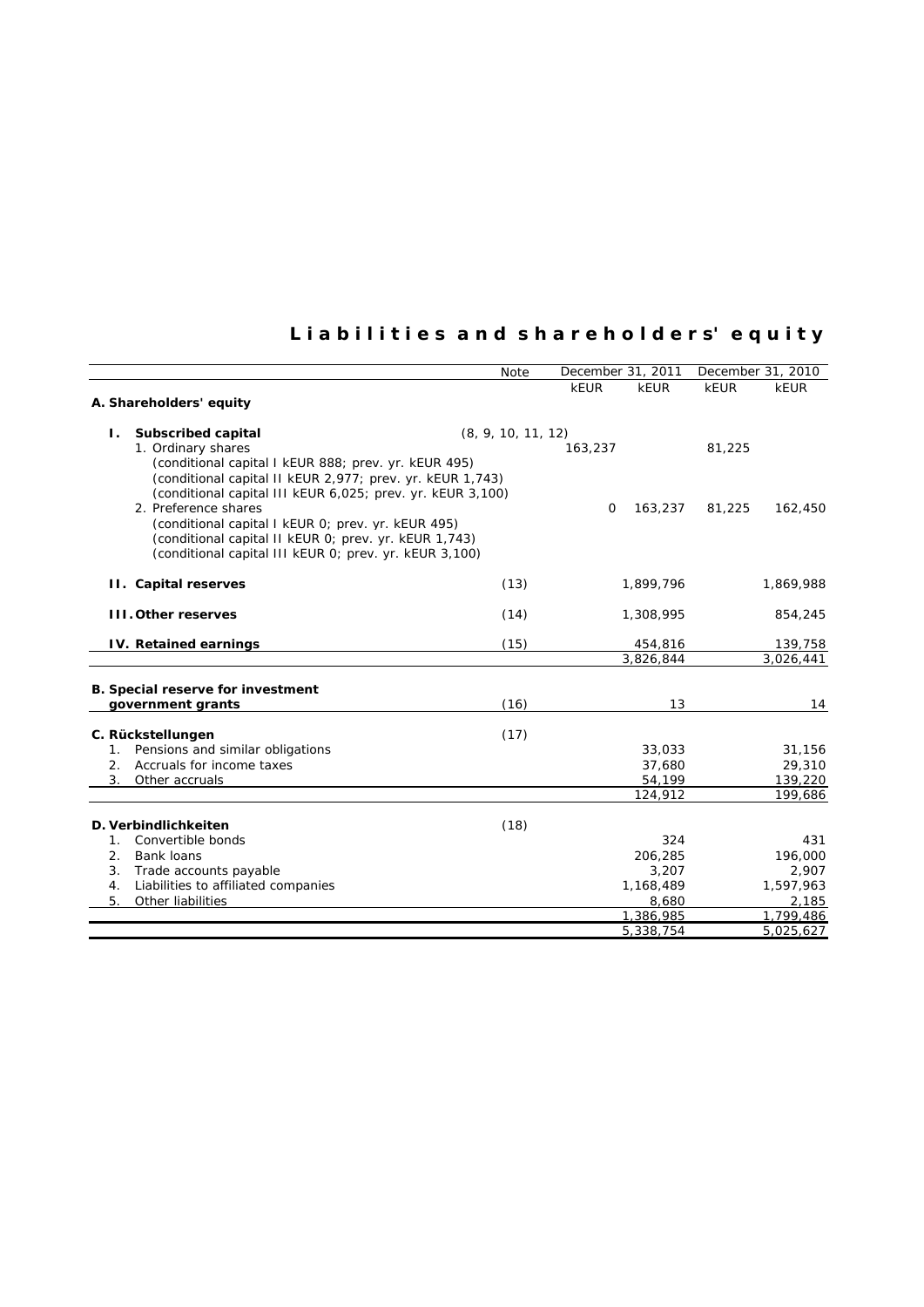# Fresenius SE & Co. KGaA, Bad Homburg v. d. Höhe (until January 28, 2011: Fresenius SE)

# Profit and Loss Statement January 1 to December 31, 2011

|    |                                                    | Note | 2011        | 2010        |
|----|----------------------------------------------------|------|-------------|-------------|
|    |                                                    |      | <b>kEUR</b> | <b>kEUR</b> |
|    |                                                    |      |             |             |
| 1. | Income from participations                         | (21) | 348,923     | 390,386     |
| 2. | Other operating income                             | (22) | 110,198     | 78,115      |
| 3. | Personnel expenses                                 | (23) | $-22,721$   | $-29,378$   |
| 4. | Depreciation and amortization on intangible assets |      |             |             |
|    | and on property, plant and equipment               | (24) | -4,298      | -3,985      |
| 5. | Other operating expenses                           | (25) | $-103,383$  | -71,686     |
| 6. | Net interest                                       | (27) | $-22,427$   | $-49,685$   |
| 7. | Other financial result                             | (28) | 628,275     | $-90,103$   |
|    | 8. Profit from ordinary operations                 |      | 934,567     | 223,664     |
| 9. | Extraordinary result                               | (29) | 0           | $-6,801$    |
|    | 10. Income taxes                                   | (30) | -24,619     | $-297$      |
|    | 11. Other taxes                                    |      | -433        | $-256$      |
|    | 12. Net income                                     |      | 909,515     | 216,310     |
|    | 13. Retained earnings brought forward              |      | 51          | 48          |
|    | 14. Increase in other reserves                     |      | -454,750    | -76,600     |
|    | 15. Retained earnings                              |      | 454,816     | 139,758     |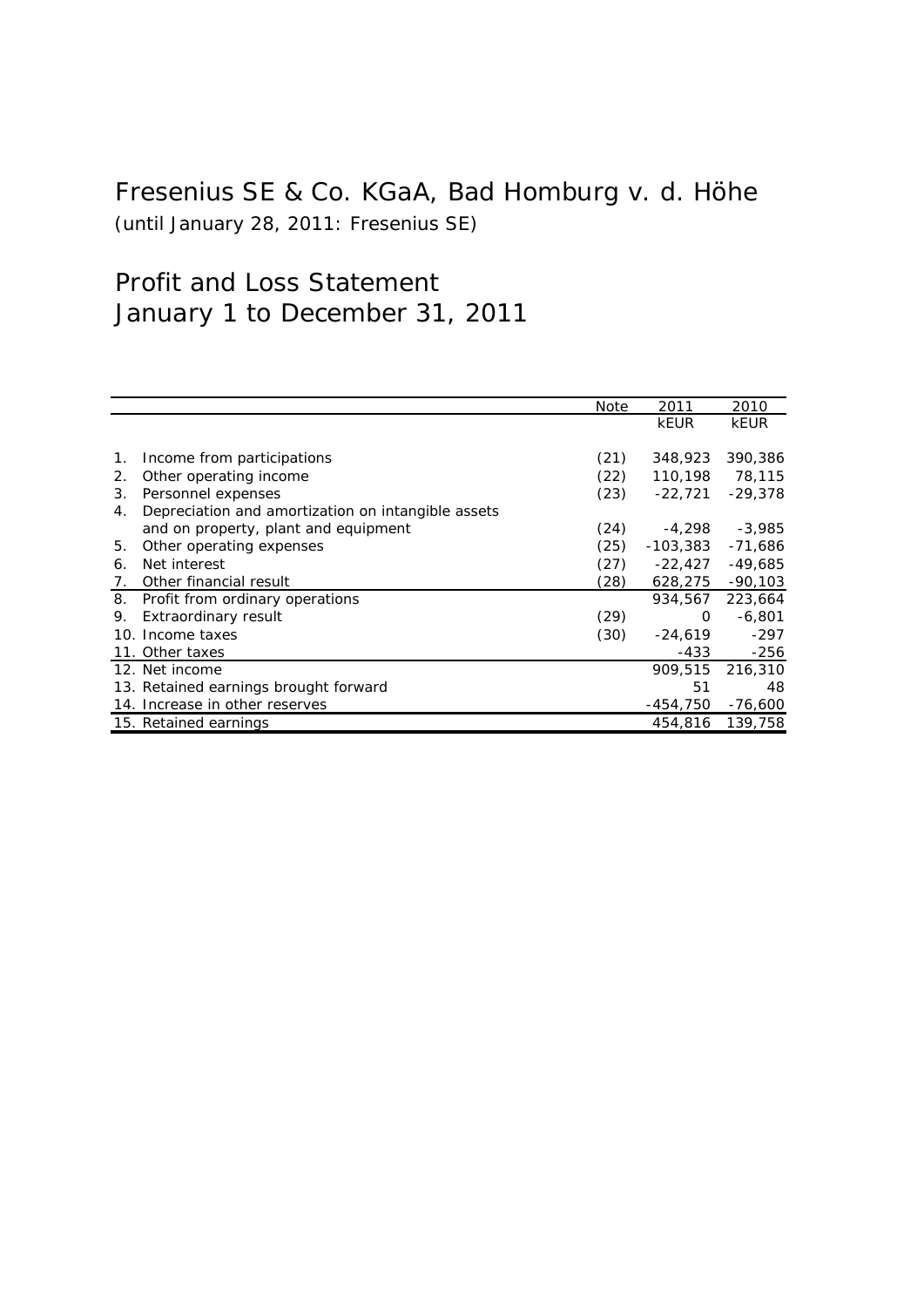# **Notes Fresenius SE & Co. KGaA (until January 28, 2011: Fresenius SE)**

# **(1) Structure**

The Fresenius Group is as of December 31, 2011 divided into four legally independent business segments:

- Fresenius Medical Care
- Fresenius Kabi
- Fresenius Helios
- Fresenius Vamed

Fresenius SE & Co. KGaA owns the stakes in the management companies and functions as an operating holding.

The reporting currency of Fresenius SE & Co. KGaA is the euro. In order to make the presentation clearer, amounts are shown in € thousand. Amounts which are lower than € 1,000.00 after they have been rounded are marked with  $-$ -".

The list of investments of Fresenius SE & Co. KGaA, registered in Bad Homburg v.d.H., will be shown in the enclosure to the Notes.

#### **(2) Change of Fresenius SE's legal form into a partnership limited by shares (Kommanditgesellschaft auf Aktien) and conversion of the preference shares into ordinary shares**

On May 12, 2010, Fresenius SE's Annual General Meeting approved the change of Fresenius SE's legal form into a partnership limited by shares (Kommanditgesellschaft auf Aktien, KGaA) with the name Fresenius SE & Co. KGaA in combination with the conversion of all non-voting preference shares into voting ordinary shares. The change of legal form as well as the conversion of shares was also approved by the preference shareholders through a special resolution.

Upon registration with the commercial register of the local court in Bad Homburg v.d.H., the change of legal form into Fresenius SE & Co. KGaA became effective on January 28, 2011. According to the resolution passed, the holders of preference shares received one ordinary share of Fresenius SE & Co. KGaA for each preference share held in Fresenius SE; the ordinary shareholders received one ordinary share of Fresenius SE & Co. KGaA for each ordinary share held in Fresenius SE. The notional proportion of each non-par value share in the subscribed capital as well as the subscribed capital itself remained unchanged. The change of Fresenius SE's legal form into a KGaA neither led to the liquidation of the Company nor to the formation of a new legal entity. The legal and commercial identity of the Company was preserved.

The legal form of the KGaA enables Fresenius to achieve the benefits of a single share class while maintaining the control position of the Else Kröner-Fresenius-Foundation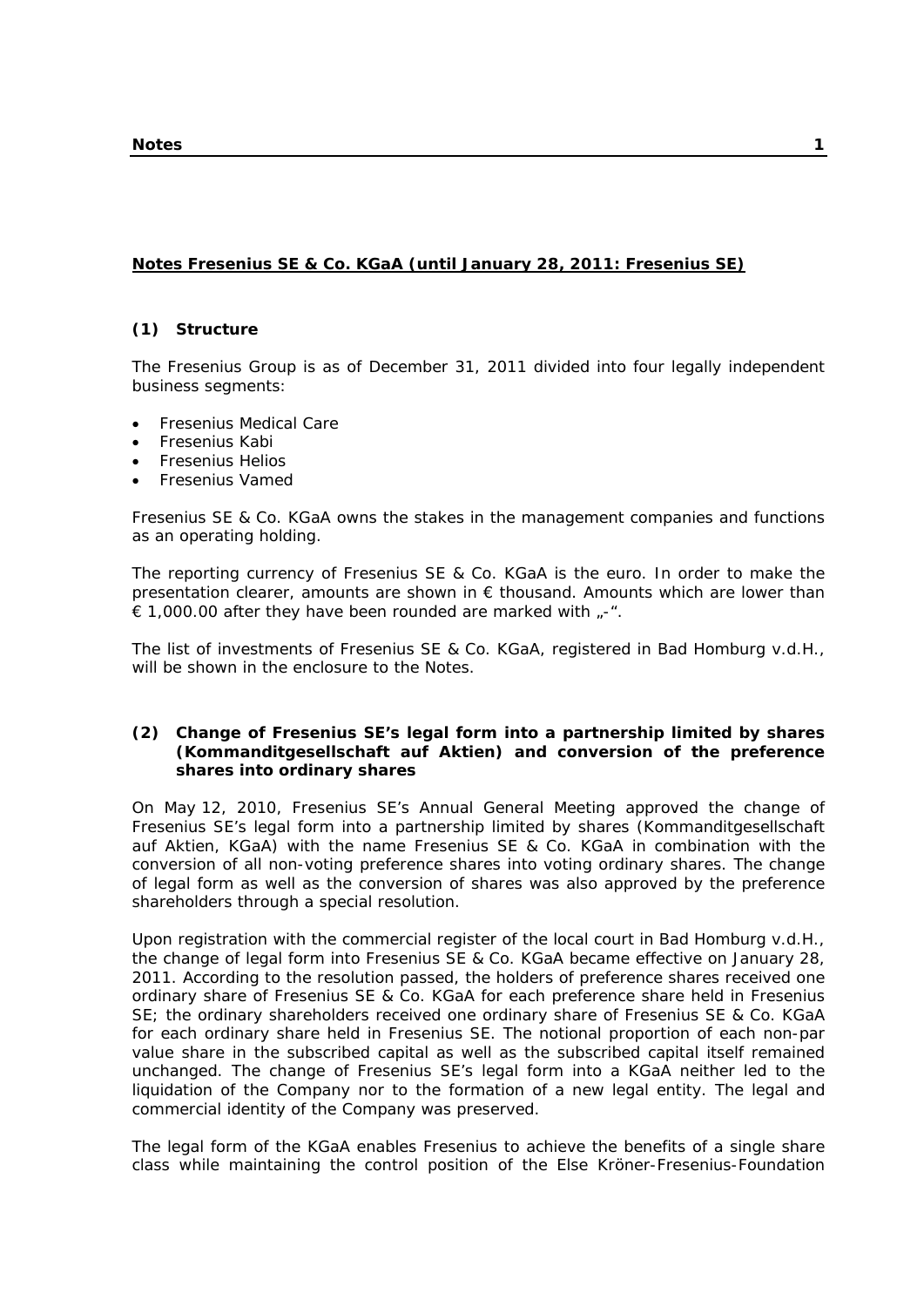which held approximately 58% of the ordinary shares in Fresenius SE prior to the change. The European company limited by shares Fresenius Management SE, a whollyowned subsidiary of the Else Kröner-Fresenius-Foundation, is the general partner (Komplementärin) of Fresenius SE & Co. KGaA. Concerning the personnel composition, the Management Board of Fresenius Management SE is identical to the previous Fresenius SE Management Board and has taken over the management of Fresenius SE & Co. KGaA. The Else Kröner-Fresenius-Foundation's right to provide the general partner is tied to the holding of more than 10% of the subscribed capital in Fresenius SE & Co. KGaA.

The effects of the change of legal form are described in the respective notes.

The registration of the change of legal form with the commercial register was finally cleared following a court settlement of pending disputes initiated by minority shareholders.

Fresenius SE & Co. KGaA reimburses Fresenius Management SE the costs it has incurred in its management activities according to paragraph 7 of its articles of association. These costs are mainly compensation for board members.

#### **(3) Accounting principles and standards of valuation**

Acquired **intangible assets** are valued at purchase cost less regular depreciation. The useful life is normally between 2 and 5 years, for personal computer auxiliary programs the useful life is 2 years, and for know-how up to 5 years.

The value of **investments in property, plant and equipment** is stated at the cost of the assets less regular linear or degressive depreciation.

The following useful lives were used for calculating amortization:

| Office and factory buildings                     | 10 - 40 years |
|--------------------------------------------------|---------------|
| Technical equipment and machinery                | 5 - 10 years  |
| Other fixtures and fittings, tools and equipment | 3 - 10 years  |

Low value fixed assets with purchase or manufacturing cost of up to  $\epsilon$  150.00 are fully written off in the year of addition.

Depreciable movable non-current assets with a value of more than  $\epsilon$  150.00 and less than  $\epsilon$  1,000.00 are grouped into a collective item which is dissolved through profit and loss by one fifth in the year of capitalization and the following four years each.

Extraordinary depreciation is carried out, provided that the carrying book value is other than temporarily impaired.

**Financial assets** are valued at purchase price or, if the asset is other than temporarily impaired the lower market value.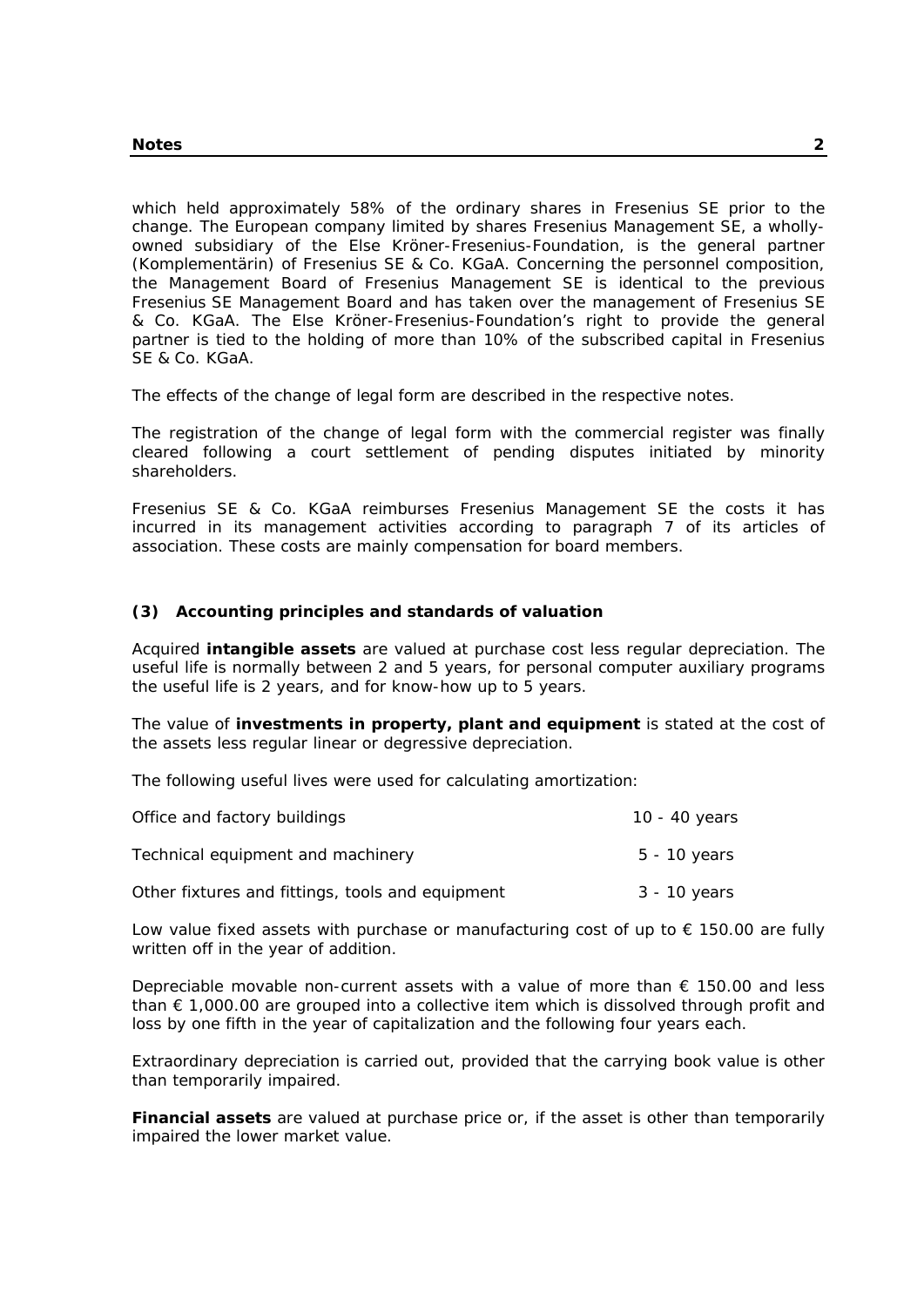The lower value of non-current assets resulting from write-downs to fair value has to be reversed if the reasons for the extraordinary write-down no longer apply (Section 253 (5) HGB).

**Accounts receivable and other assets** are stated at nominal value reduced by individual allowance if necessary.

**Securities** are valued at purchase price or the lower market value.

No **deferred tax** is to be recognized for temporary differences in valuations in the tax and financial reporting balance sheets as long as the net difference would result in an asset.

**Subscribed capital** is accounted for at its nominal amount.

The **special reserve with equity portion** that was build according to Section 247 (3) HGB in the previous years can be retained according to the option in Art. 67 (3) sentence 1 EGHGB.

The **pension obligation** is determined according to actuarial principles on the basis of biometric probabilities as in the reference tables by Dr. Klaus Heubeck 2005 (RT 2005 G) using the Projected Unit Credit-Method. Future expected remuneration and pension increases are taken into account in calculating the obligation. Remuneration is currently adjusted by between 3% and 4% and pensions by 1.75%. The company specific fluctuation rate that is also taken into consideration for the calculation has been between 0% and 18%. The actuarial interest rate applicable to the pension obligation was 5.13%. This is the last-seven-year-average discount rate for an estimated remaining life of 15 years as determined and published by the German Federal Bank (Deutsche Bundesbank) (reference date: October 31, 2011).

Pursuant to Section 253 (1) sentence 3 HGB (security-based pension obligations), the value of the provisions for the employee financed life work time account (Demografiefonds) is based on the performance of the asset value of the corresponding plan reinsurance.

The asset values used to offset the provisions are calculated at their fair values.

**Tax accruals and other accruals** are built for recognizable risks and uncertain liabilities at the amounts to be paid and calculated on the basis of a reasonable commercial assessment. Long term accruals are accounted for taking into account future price and cost increases and are discounted with the last-seven-year-average discount rate that corresponds to the remaining life of the accrual.

**Liabilities** are valued at their settlement amounts.

**Foreign currency items** are translated with the foreign exchange rate at the time of origin or the hedging rate for hedging transactions.

Assets and liabilities with a remaining life of up to a year and carried at foreign currencies are translated at the average closing spot rate according to section 256a HGB, which results in unrealized earnings of  $\epsilon$  36.6 thousand (previous year  $\epsilon$  46.9 thousand).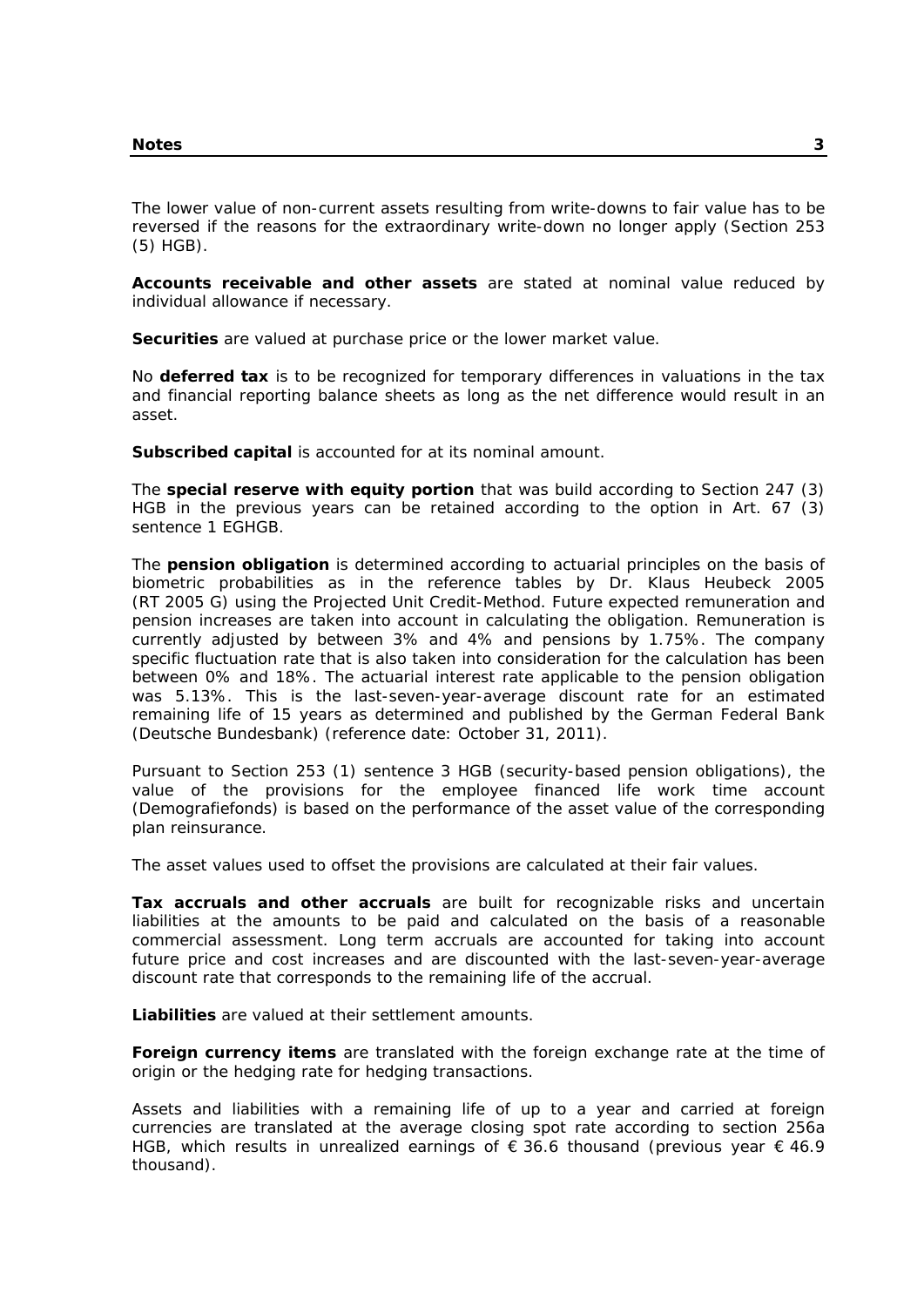Assets and liabilities with a remaining life of over one year and carried at foreign currencies are basically translated at inception at the foreign currency exchange rate, while at the balance sheet date the lowest closing spot rate is used for translating assets and the highest closing spot rate is used for translating liabilities. If the conditions to apply hedge accounting are met, the hedging financial instruments and the underlying transactions are combined in a hedge and valued using the exchange rate at inception (Einfrierungsmethode). Changes in the value of the hedged risks are not recognized in the balance sheet or statement of income.

Earnings and losses from translation to euro of items carried at foreign currencies are recognized in the statement of income under "Other operating income" or "Other operating expenses".

**Derivative financial instruments** are contracted for hedging purposes only. Both interest rate and foreign currency derivatives are contracted for hedging.

Besides hedging instruments for Cashpool balances and loans in foreign currencies that Group Companies have borrowed from Fresenius SE & Co. KGaA or that Fresenius SE & Co. KGaA has borrowed from Group Companies or banks, Fresenius SE & Co. KGaA acquires hedging instruments from banks, that are mirrored by agreements between Fresenius SE & Co. KGaA and its affiliated companies at nearly the same conditions. The affiliated companies use these agreements to hedge their operating businesses against foreign currency risks.

Derivative financial instruments are measured at fair value at balance sheet date. According to German Commercial Law accounting principles and standards of valuation any remeasurement losses are recognized in earnings while remeasurement gains are not taken into account. When the conditions for hedge accounting are met, the underlying asset and the hedging instrument are considered together so that effects of the hedge are only recognized in earnings when the underlying transaction takes place.

Income from profit transfer agreements is recorded in the same reporting period in which it arises given that earnings from affiliated companies are precise enough at the time of preparing the financial statements and is assured according to reasonable commercial assessment.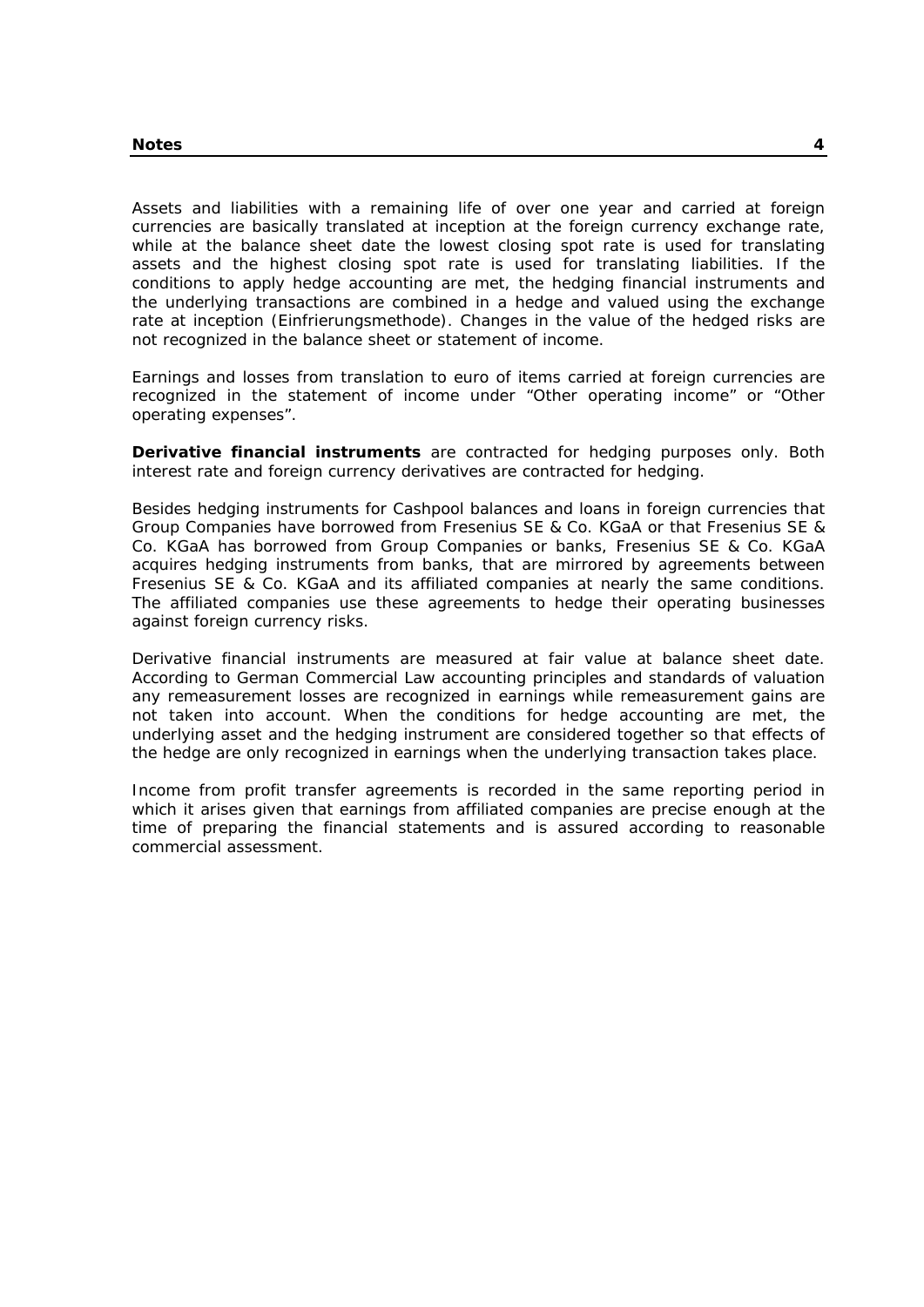#### **Notes on balance sheet**

# **(4) Fixed assets**

The following is a breakdown of fixed assets and their development:

|                                                                                                                        | <b>Acquisition and manufacturing costs</b> |             |                  |                       |                        |  |  |  |
|------------------------------------------------------------------------------------------------------------------------|--------------------------------------------|-------------|------------------|-----------------------|------------------------|--|--|--|
|                                                                                                                        | As of<br>Jan. 01, 2011                     | Additions   | <b>Disposals</b> | Reclassification<br>S | As of<br>Dec. 31, 2011 |  |  |  |
| in thousand $\epsilon$                                                                                                 |                                            |             |                  |                       |                        |  |  |  |
| <b>Intangible Assets</b>                                                                                               |                                            |             |                  |                       |                        |  |  |  |
| Concessions,<br>industrial<br>similar<br>and<br>rights and assets as well as licenses<br>acquired<br>for consideration | 2,443                                      | 278         | 1,693            | -1                    | 1,027                  |  |  |  |
|                                                                                                                        |                                            |             |                  |                       |                        |  |  |  |
|                                                                                                                        | 2,443                                      | 278         | 1,693            | $-1$                  | 1,027                  |  |  |  |
| <b>Tangible Assets</b>                                                                                                 |                                            |             |                  |                       |                        |  |  |  |
| Land, leasehold and buildings including<br>buildings on third party property                                           | 111,467                                    | 460         | 19               | 13                    | 111,921                |  |  |  |
| Plant and machinery                                                                                                    | 467                                        | 0           | 0                | 0                     | 467                    |  |  |  |
| Other fixtures and fittings, tools and<br>equipment                                                                    | 9,329                                      | 1,883       | 448              | 98                    | 10,862                 |  |  |  |
| Payments on account and<br>tangible<br>assets in course of construction                                                | 191                                        | 747         | 0                | $-110$                | 828                    |  |  |  |
|                                                                                                                        | 121,454                                    | 3,090       | 467              | $\mathbf{1}$          | 124,078                |  |  |  |
| <b>Financial assets</b>                                                                                                |                                            |             |                  |                       |                        |  |  |  |
| Shares in related parties                                                                                              | 3,377,041                                  | 189,766     | 37,105           | $\mathbf 0$           | 3,529,702              |  |  |  |
| Loans to related parties                                                                                               | 342,700                                    | 897,745     | 342,700          | $\mathbf 0$           | 897,745                |  |  |  |
| Other Ioans                                                                                                            | 1,000                                      | $\mathbf 0$ | 1,000            | $\mathbf 0$           | 0                      |  |  |  |
|                                                                                                                        | 3,720,741                                  | 1,087,511   | 380,805          | $\Omega$              | 4,427,447              |  |  |  |
| Non-current Assets                                                                                                     | 3.844.638                                  | 1.090.879   | 382,965          | $\Omega$              | 4,552,552              |  |  |  |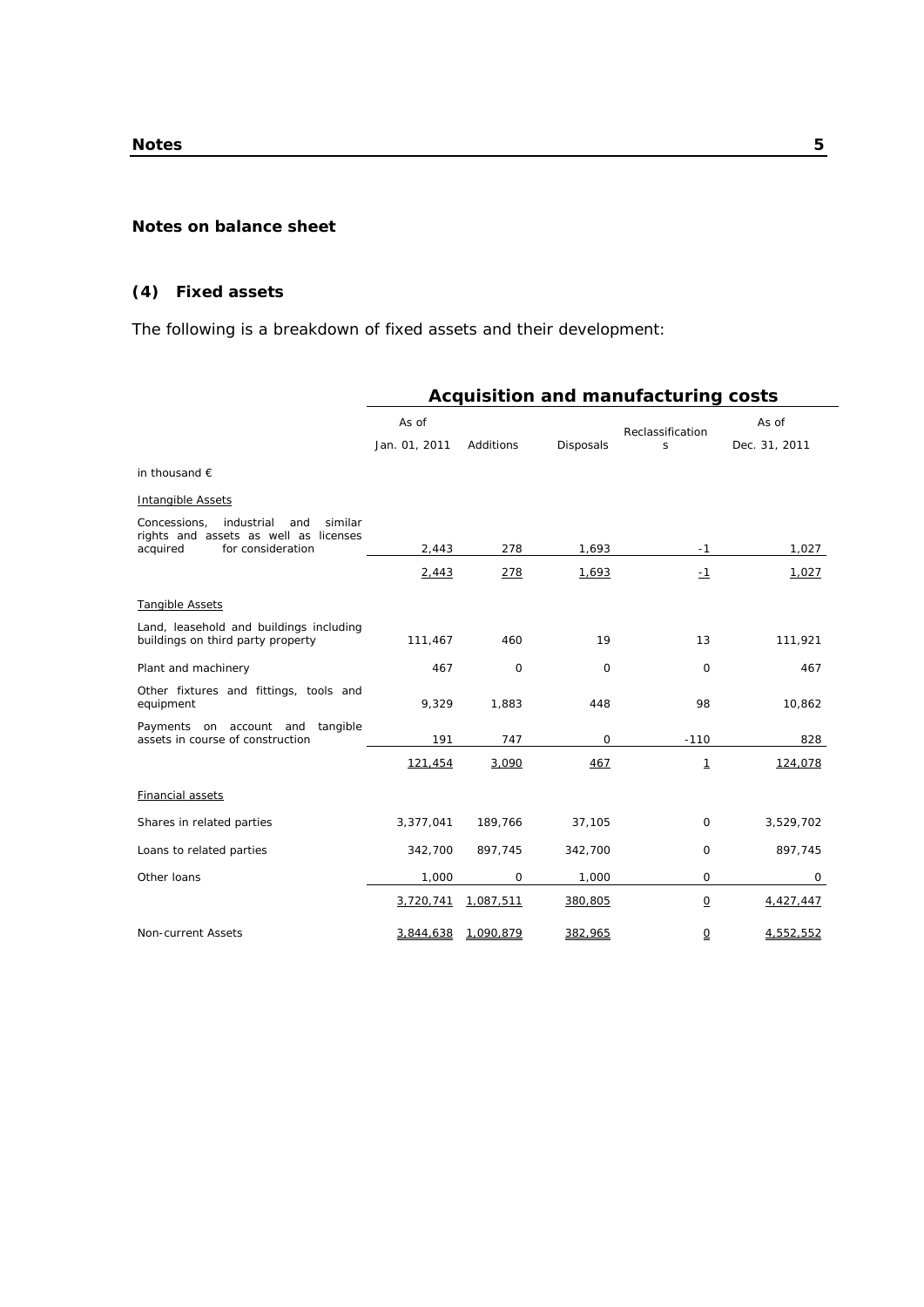|                                                                                                                  |                                    |                | Depreciation             |             |                                    | Carrying amount |                             |
|------------------------------------------------------------------------------------------------------------------|------------------------------------|----------------|--------------------------|-------------|------------------------------------|-----------------|-----------------------------|
|                                                                                                                  | Cumulated<br>depreciation<br>as of |                | Transfers<br>related     |             | Cumulated<br>depreciation<br>as of |                 |                             |
| in thousand $\epsilon$                                                                                           | Jan. 01, 2011 Additions            |                | parties                  |             | Disposals Dec. 31,2011             |                 | Dec. 31, 2011 Dec. 31, 2010 |
| Intangible Assets                                                                                                |                                    |                |                          |             |                                    |                 |                             |
| Concessions, industrial<br>and similar rights and<br>assets as well as<br>licenses acquired for<br>consideration | 1,935                              | 169            | $\mathbf 0$              | 1,693       |                                    | 616             |                             |
|                                                                                                                  |                                    |                |                          |             | 411                                |                 | 508                         |
|                                                                                                                  | 1,935                              | 169            | $\underline{\mathsf{O}}$ | 1,693       | 411                                | 616             | 508                         |
| Tangible Assets                                                                                                  |                                    |                |                          |             |                                    |                 |                             |
| Land, leasehold and<br>buildings including<br>buildings on third party<br>property                               | 49,074                             | 3,015          | $\mathbf 0$              | 0           | 52,089                             | 59,832          | 62,393                      |
|                                                                                                                  |                                    | 34             | $\mathbf 0$              | $\mathbf 0$ |                                    |                 | 154                         |
| Plant and machinery                                                                                              | 313                                |                |                          |             | 347                                | 120             |                             |
| Other fixtures and<br>fittings, tools and<br>equipment                                                           | 7,747                              | 1,080          | $\mathsf O$              | 441         | 8,386                              | 2,476           | 1,582                       |
| Payments on account<br>and tangible assets in<br>course of construction                                          | 0                                  | 0              | $\mathsf O$              | 0           | 0                                  | 828             | 191                         |
|                                                                                                                  | 57,134                             | 4,129          | $\Omega$                 | 441         | 60,822                             | 63,256          | 64,320                      |
| Financial assets                                                                                                 |                                    |                |                          |             |                                    |                 |                             |
| Shares in related<br>parties                                                                                     | 188                                | $\Omega$       | $\Omega$                 | $\Omega$    | 188                                | 3,529,514       | 3,376,853                   |
| Loans to related parties                                                                                         | 3,034                              | $\Omega$       | $\Omega$                 | 3,034       | $\mathbf 0$                        | 897,745         | 339,666                     |
| Other Ioans                                                                                                      | $\mathbf{O}$                       | $\Omega$       | $\mathbf 0$              | $\mathbf 0$ | 0                                  | $\mathbf 0$     | 1,000                       |
|                                                                                                                  | 3,222                              | $\overline{0}$ | $\overline{0}$           | 3,034       | <u> 188</u>                        | 4,427,259       | 3,717,519                   |
| Non-current Assets                                                                                               | 62,291                             | 4.298          | Ω                        | 5,168       | 61,421                             | 4,491,131       | 3,782, 347                  |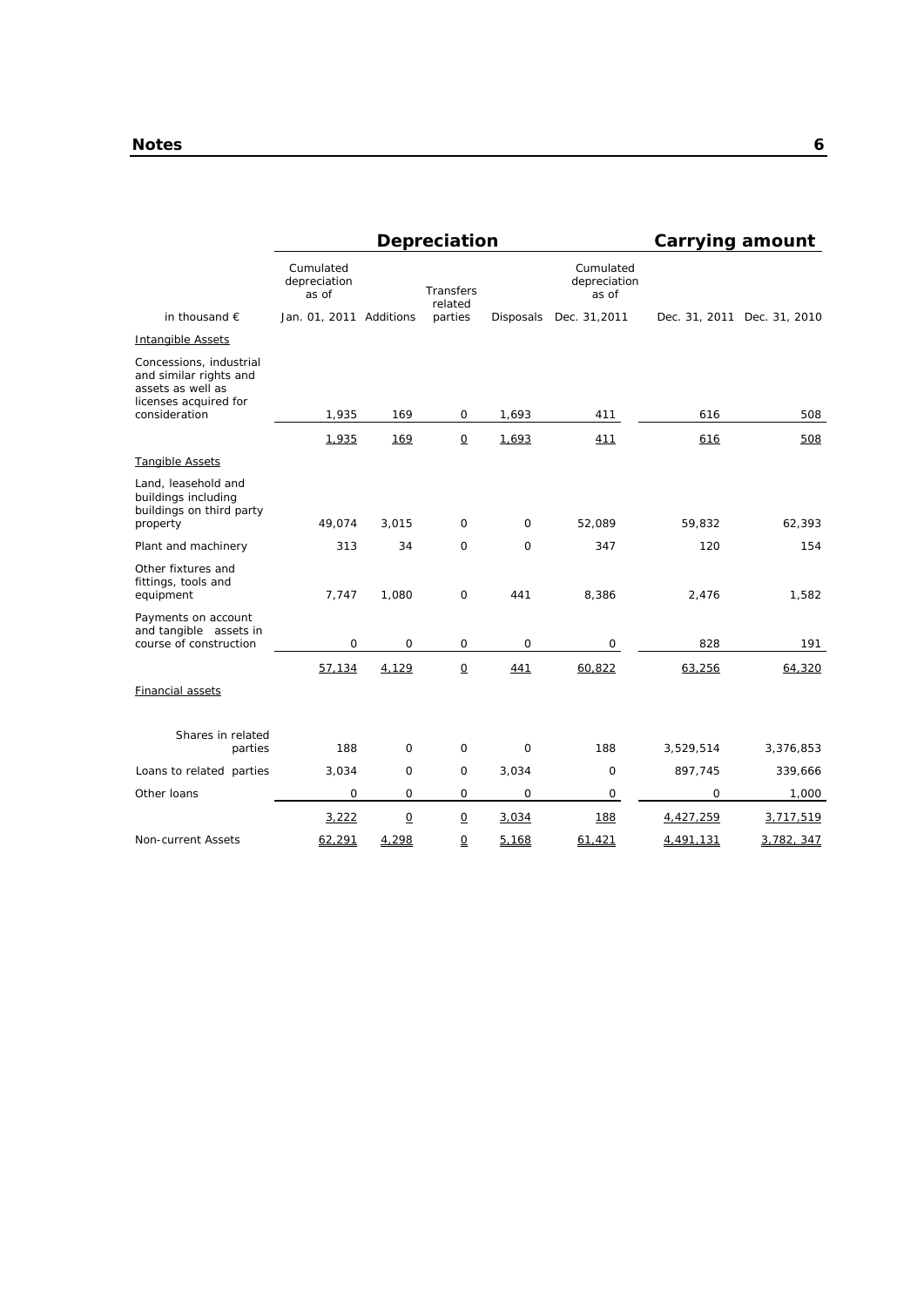#### **Notes 7**

#### **Financial assets**

As of December 31, 2011 Fresenius SE & Co. KGaA owns stakes in the following domestic management companies for business segments:

- Fresenius Medical Care AG & Co. KGaA, Hof an der Saale
- Fresenius Kabi AG, Bad Homburg v.d.H.
- Fresenius ProServe GmbH, Bad Homburg v.d.H.

The percentage of Fresenius Medical Care AG & Co. KGaA´s ("FMC-AG & Co. KGaA") total subscribed capital (ordinary and preference shares) held by Fresenius SE & Co. KGaA at the end of fiscal year 2011 was 30.34% (previous year 35.27%). Due to the maturity of the Mandatory Exchangeable Bonds on August 14, 2011, Fresenius SE & Co. KGaA's stake of ordinary shares was reduced to 30.4%. In November and December 2011, Fresenius SE & Co. KGaA purchased again 1.4 million ordinary shares of FMC-AG & Co. KGaA. Therefore, the participation in FMC-AG & Co. KGaA increased to 30.34% of the total subscribed capital.

On December 31, 2011, Fresenius SE & Co. KGaA continued to hold all of the subscribed capital of the management companies of the business segments Fresenius Kabi (Fresenius Kabi AG) and Fresenius Helios as well as Fresenius Vamed (Fresenius ProServe GmbH).

Fresenius SE & Co. KGaA holds 100% in Fresenius Biotech Beteiligungs GmbH.

In addition, Fresenius SE & Co. KGaA holds all of the stakes of the following domestic property management and service companies as well as foreign finance companies:

- Fresenius Immobilien-Verwaltungs-GmbH
- Fresenius Immobilien-Verwaltungs-GmbH & Co. Objekt Schweinfurt KG
- Fresenius Immobilien-Verwaltungs-GmbH & Co. Objekt St. Wendel KG
- Fresenius Immobilien-Verwaltungs-GmbH & Co. Objekt St. Friedberg KG
- Hygieneplan GmbH
- Fresenius Versicherungsvermittlungs GmbH
- Fresenius Medical Care Management AG
- Fresenius Finance B.V.
- Fresenius Finance I S.A.
- Fresenius US Finance I, Inc.
- Fresenius US Finance II, Inc.

All of the subscribed capital of Fresenius Netcare GmbH is indirectly held via Fresenius Versicherungsvermittlungs GmbH.

In 2011 Fresenius SE & Co. KGaA increased the capital of Fresenius US Finance I, Inc. and Fresenius US Finance II, Inc. by US\$ 115 million (€ 86 million) and US\$ 45 million (€ 34 million) respectively.

Moreover, in 2011 intercompany loans of € 558 million were refinanced from short to long term loans and are now shown under loans to related parties.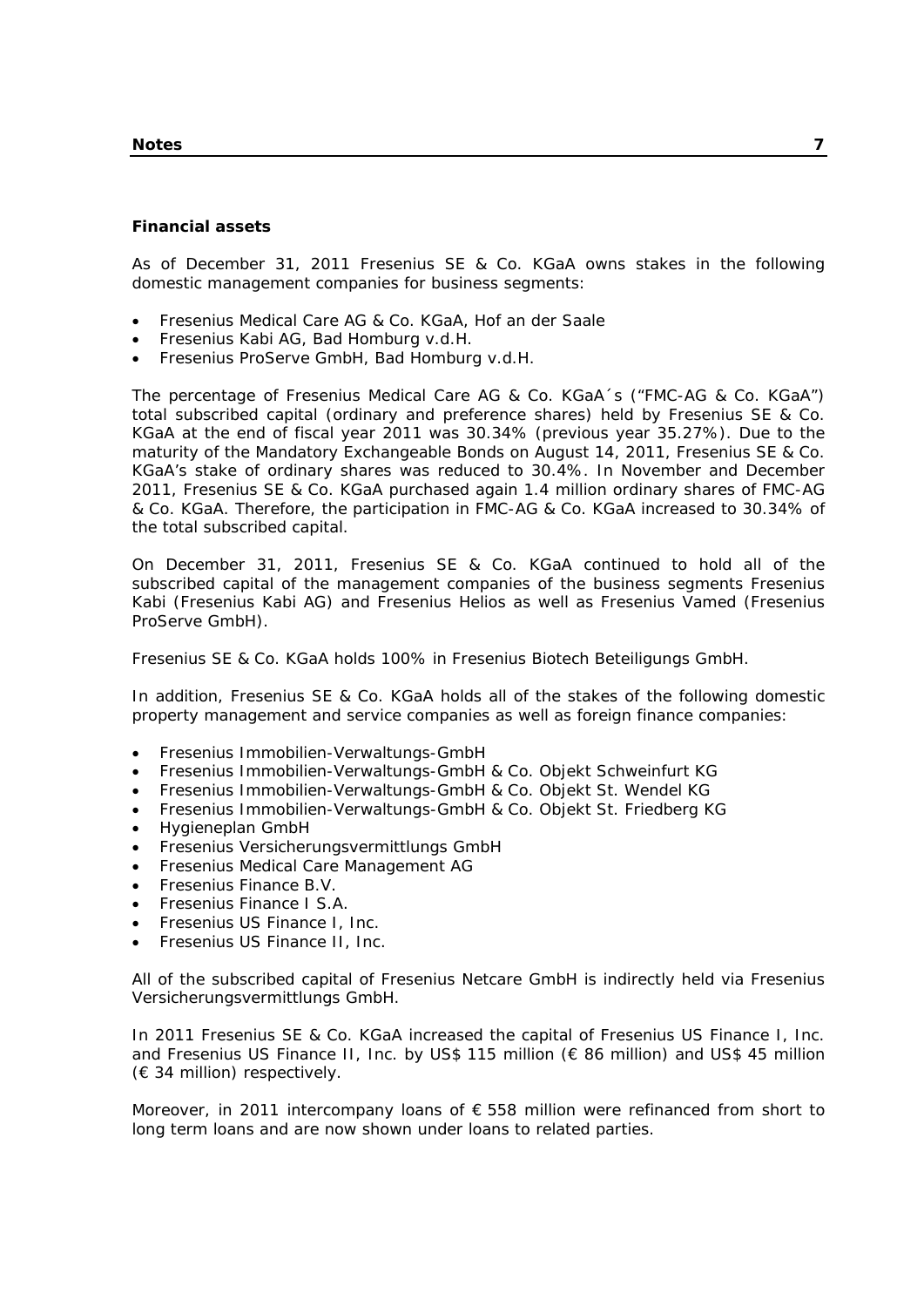#### **(5) Accounts receivable and other assets**

|                                                         | Dec. 31, 2011 | Dec. 31, 2010 |
|---------------------------------------------------------|---------------|---------------|
| in thousand $\epsilon$                                  |               |               |
| Accounts receivable from related<br>parties             | 752,486       | 994.592       |
| (amount with a remaining term<br>of more than one year) | (29, 735)     | (421, 213)    |
| Other assets                                            | 72,404        | 56,138        |
| (amount with a remaining term<br>of more than one year) |               |               |
|                                                         | 824,890       | 1.050,730     |

The Accounts receivable from related parties are composed of loans and finance-related accounts of € 751,846 thousand (previous year € 994,107 thousand) and trade accounts receivable of  $\epsilon$  640 thousand (previous year  $\epsilon$  485 thousand).

Other assets mainly contain claims for prepaid taxes ( $\epsilon$  48,024 thousand) as well as trade tax reimbursement claims along with interest ( $\epsilon$  23,275 thousand). These tax claims relate to the period subject to a finalized tax audit of FMC-AG & Co. KGaA for the years 1997 to 2001 and are the result of a settlement agreement from January 2011 between FMC-AG & Co. KGaA and the tax authority. Given that FMC-AG & Co. KGaA is entitled to substantially all tax refunds due to trade tax consolidation at that time, a liability in favour of FMC-AG & Co. KGaA of  $\epsilon$  16,541 thousand has been recorded. Also included are social security related receivables of  $\epsilon$  1 thousand (previous year  $\epsilon$  1 thousand).

#### **(6) Cash and cash equivalents**

Cash and cash equivalents include cash on hand and cash at banks of  $\epsilon$  21,510 thousand (previous year € 191,107 thousand).

#### **(7) Deferred expense**

Deferred expense of  $\epsilon$  1,223 thousand (previous year  $\epsilon$  1,443 thousand) mainly concerns the prepayment of the Directors&Officers-Insurance (D&O-Insurance) for top managers.

#### **(8) Subscribed capital**

As a result of Fresenius SE's change of legal form into Fresenius SE & Co. KGaA and its registration with the commercial register on January 28, 2011, all bearer preference shares were converted into bearer ordinary shares.

During the fiscal year 2011, 787,246 stock options were exercised. Accordingly, at December 31, 2011, the subscribed capital of Fresenius SE & Co. KGaA consisted of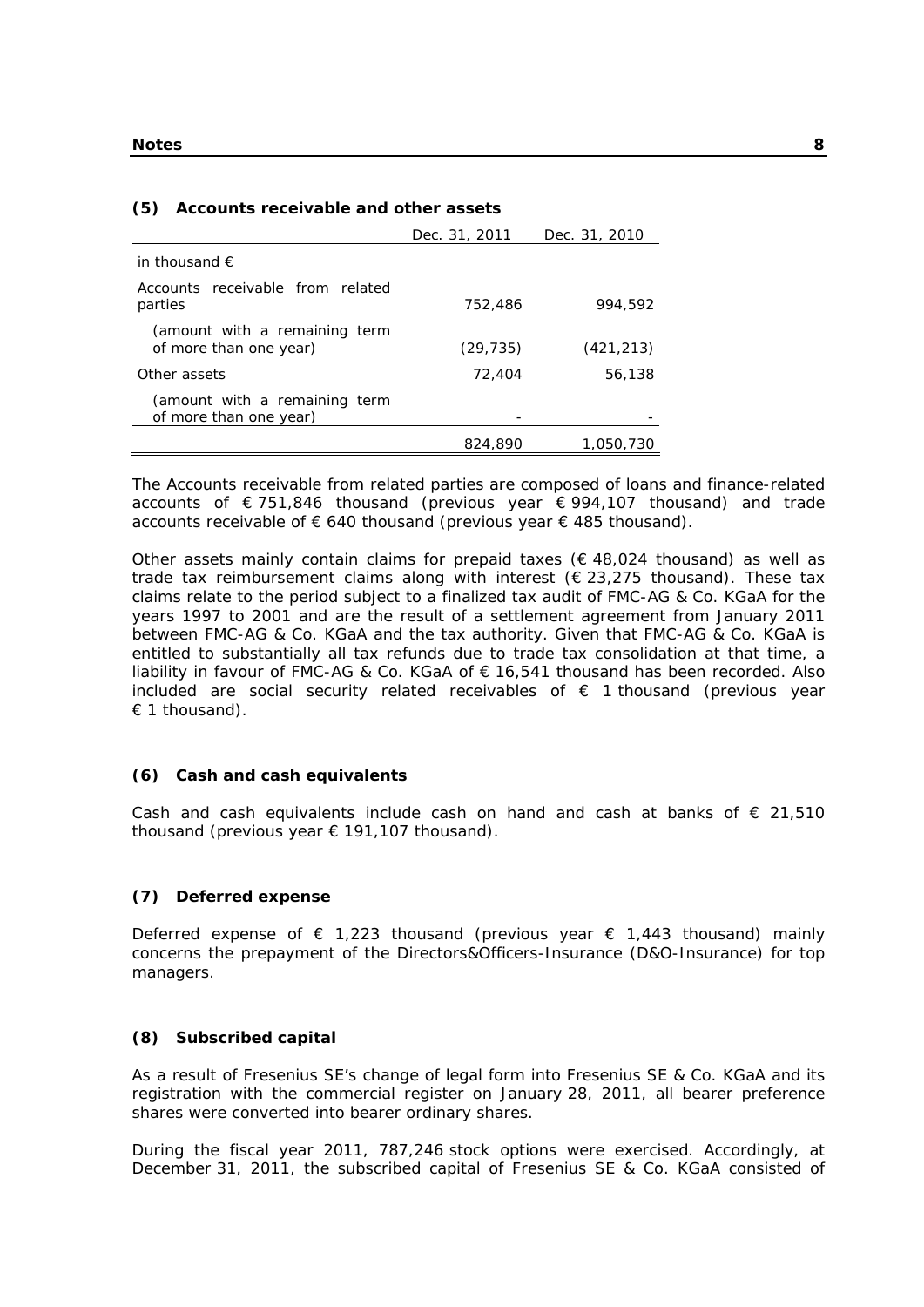163,237,336 bearer ordinary shares. The shares are issued as non-par value shares. The proportionate amount of the subscribed capital is  $\epsilon$  1.00 per share.

The subscribed capital developed as follows:

|                                              | 2011    | 2010    |
|----------------------------------------------|---------|---------|
| in thousand $\epsilon$                       |         |         |
| As of January 1                              | 162,450 | 161,316 |
| Increase due to exercise of<br>stock options | 787     | 1,134   |
| As of December 31                            | 163,237 | 162,450 |

#### **(9) Own shares**

Fresenius SE & Co. KGaA purchased own ordinary shares during the year for distribution to employees entitled to the profit-sharing program.

The agreement reached between the Works Council and the Management Board in February 2008 is the basis for distributing the shares. The agreement awards € 1,749.00 of profit-sharing to each full-time employee for 2010 as well as the employer contribution for social security payments. About two-thirds of the profitsharing payment is settled in shares and employees are given a choice of cash or additional shares for the remaining third. Employees that opt for additional shares are awarded one additional share. The price determination for the shares and bonus shares in the profit-sharing program was made on May 13, 2011.

To be eligible for the program, employees must have had three years of continuous employment at Fresenius SE & Co. KGaA on December 31, 2010, its direct affiliated companies or affiliated companies of Fresenius Kabi and certain other affiliated companies as identified in the Works Council agreement. At that time, eligible employees must have not been under notice or in an executive position, as defined by Fresenius. Intercompany transfers are counted in full.

The following ordinary shares were purchased and distributed or re-sold as part of the Fresenius SE & Co. KGaA profit-sharing program for 2010.

|                     | Date          | <b>Number</b> | Price in $\epsilon$ per<br>share |
|---------------------|---------------|---------------|----------------------------------|
| Purchase            | May 17, 2011  | 36,000        | 71.94                            |
| <b>Disbursement</b> | Dec. 1, 2011  | 33,809        | 72.67                            |
| Sale                | Dec. 2, 2011  | 2,191         | 72.16                            |
| Purchase            | Dec. 9, 2011  | 18            | 69.74                            |
| Disbursement        | Dec. 16, 2011 | 18            | 72.67                            |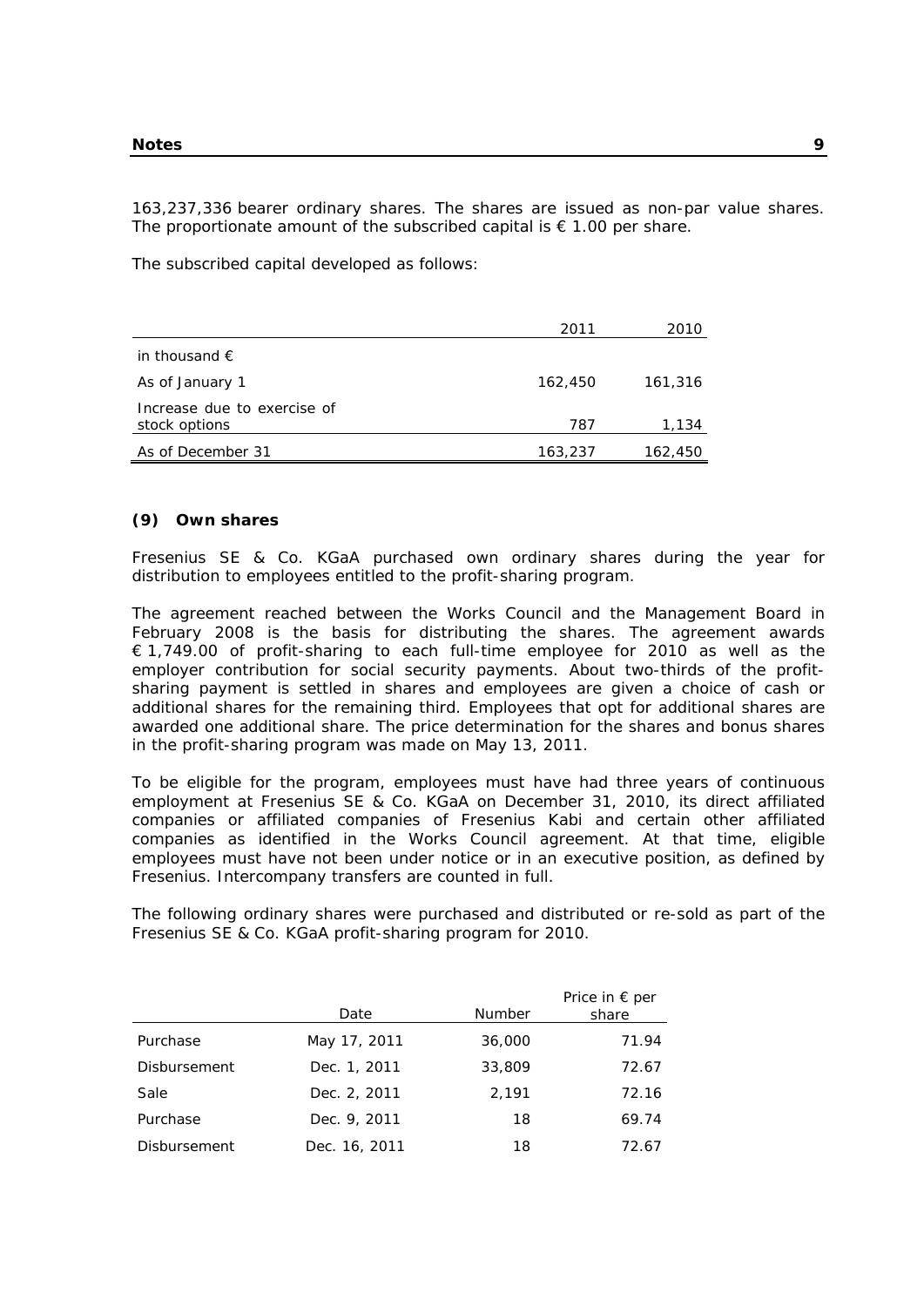Purchased shares with a nominal value of  $\epsilon$  36,018.00 and committed shares with a nominal value of € 33,827.00 represented 0.0221% and 0.0207% of the subscribed capital respectively.

The proceeds from the sale on December 02, 2011 have increased corporate funding.

As of December 31, 2011 no own shares were held.

#### **(10) Notification by shareholders**

The following notifications disclosed in accordance with Section 26 (1) of the German Securities Trading Act (WpHG) reflect the level of investments held in Fresenius SE & Co. KGaA at the date of the statement of financial position:

| Notifying party                                                      | Date of reaching, exceeding<br>or falling below | Reporting thres-<br>hold     | Attribution pursuant<br>to Section 22 WpHG                                 | Percentage of<br>voting rights | Number of<br>voting rights |
|----------------------------------------------------------------------|-------------------------------------------------|------------------------------|----------------------------------------------------------------------------|--------------------------------|----------------------------|
| Allianz SE, Munich,<br>Germany $1$                                   | January 28, 2011                                | Falling below 5%             | Section 22 (1)<br>sentence 1 No. 1                                         | 4.26                           | 6,919,271                  |
|                                                                      |                                                 |                              | as well as (1) sen-<br>tence 1 No. 6                                       | 0.0008                         | 1,281                      |
| Artio Global Investors,<br>Inc., New York, USA <sup>2</sup>          | January 28, 2011                                | Falling below 3%             | Section 22 (1)<br>sentence 1 No. 6 in<br>connection with (1)<br>sentence 2 | 2.36                           | 3,840,708                  |
| BlackRock, Inc., New<br>York, USA <sup>3</sup>                       | September 2, 2011                               | Exceeding 3%<br>and 5%       | Section 22 (1)<br>sentence 1 No. 6 in<br>connection with (1)<br>sentence 2 | 5.04                           | 8,218,197                  |
| Else Kröner-Fresenius-<br>Stiftung, Bad Homburg,<br>Germany          | January 28, 2011                                | Falling below<br>50% and 30% |                                                                            | 28.85                          | 46,871,154                 |
| FMR LLC, Boston, USA 4                                               | January 28, 2011                                | Falling below 3%             | Section 22 (1)<br>sentence 1 No. 6 in<br>connection with (1)<br>sentence 2 | 1.69                           | 2,740,382                  |
| Skandinaviska Enskilda<br>Banken AB (publ), Stock-<br>holm, Sweden 5 | May 13, 11                                      | Exceeding 3%<br>and 5%       | Section 22 (1)<br>sentence 1 No. 1                                         | 5.58                           | 9,068,446                  |
|                                                                      | May 16, 11                                      | Falling below 3%<br>and 5%   | Section 22 (1)<br>sentence 1 No. 1                                         | 1.77                           | 2,868,446                  |

<sup>1</sup> Attribution of voting rights via: Allianz Deutschland AG, Jota Vermögensverwaltungsgesellschaft mbH, Allianz Lebensversicherungs-AG<br><sup>2</sup> Attribution of voting rights via: Artio Global Holdings LLC, Artio Global Manageme

BlackRock International Holdings, Inc., BlackRock Holdco 2, Inc., BlackRock Financial Management, Inc., BlackRock Advisors Holdings, Inc., BackRock Advisors Holdings, Inc., BR Jersey International Holdings LP, BlackRock Gr

<sup>4</sup> Attribution of voting rights via: Fidelity Management & Research Company<br><sup>5</sup> Attribution of voting rights via: SEB Bank AG

The Else Kröner-Fresenius-Stiftung informed on December 30, 2011, that it still holds 46,871,154 ordinary shares of Fresenius SE & Co. KGaA representing 28.71% of the voting rights on December 31, 2011.

All WpHG-notifications by shareholders are published on the website of the Company www.fresenius.com under Investor Relations / The Fresenius Shares / Shareholder Structure.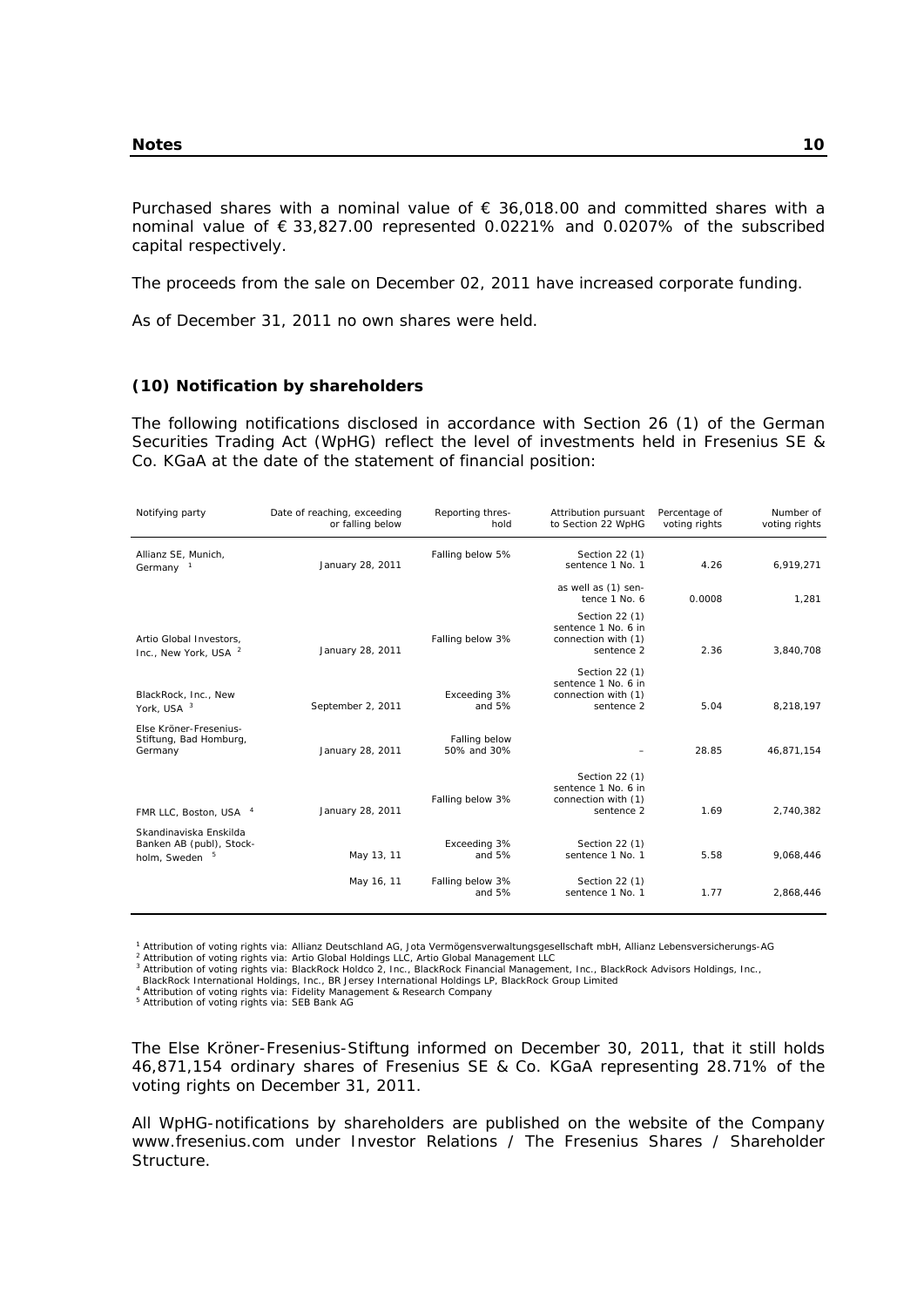# **(11) Authorised capital**

By resolution of the Annual General Meeting on May 13, 2011, the previous Authorized Capitals I to V were revoked and a new Authorized Capital I was created.

In accordance with the new provision in the articles of association of Fresenius SE & Co. KGaA, the general partner, Fresenius Management SE, is authorized, with the approval of the Supervisory Board, until May 12, 2016, to increase Fresenius SE & Co. KGaA's subscribed capital by a total amount of up to  $\epsilon$  40,320,000 through a single issue or multiple issues of new bearer ordinary shares against cash contributions and / or contributions in kind (Authorized Capital I). A subscription right must be granted to the shareholders in principle. In defined cases, the general partner is authorized, with the consent of the Supervisory Board, to decide on the exclusion of the shareholders' subscription right (e. g. to eliminate fractional amounts). For cash contributions, the authorization can only be exercised if the issue price is not significantly below the stock exchange price of the already listed shares at the time the issue price is fixed with final effect by the general partner. Furthermore, the proportionate amount of the shares issued with exclusion of subscription rights may not exceed 10% of the subscribed capital neither at the time of the resolution on the authorization nor at the time of the utilization of the authorization. In the case of a contribution in kind, the subscription right can be excluded only in order to acquire a company, parts of a company or a participation in a company. The authorizations granted above concerning the exclusion of subscription rights can be used by the general partner only to such extent that the proportional amount of the total number of shares issued with exclusion of the subscription rights does not exceed 20% of the subscribed capital, neither at the time of the resolution on the authorization nor at the time of the utilization of the authorization.

| <b>Authorized Capital I</b>                       | 2011   | 2010 |
|---------------------------------------------------|--------|------|
| in thousand $\epsilon$                            |        |      |
| As of January 1                                   |        |      |
| Increase due to resolution of the General Meeting | 40,320 |      |
| As of December 31                                 | 40,320 |      |

The new Authorized Capital I has developed as follows:

# **(12) Conditional Capital**

Corresponding to the stock option plans, the Conditional capital of Fresenius SE & Co. KGaA is divided into Conditional Capital I, Conditional Capital II and Conditional Capital III. These are used to satisfy the subscription rights in connection with already issued stock options or convertible bonds, as the case may be, on bearer ordinary shares under the stock option plans of 1998, 2003 and 2008.

After the registration of the change of legal form with the commercial register on January 28, 2011, the Conditional Capitals in the articles of association of Fresenius SE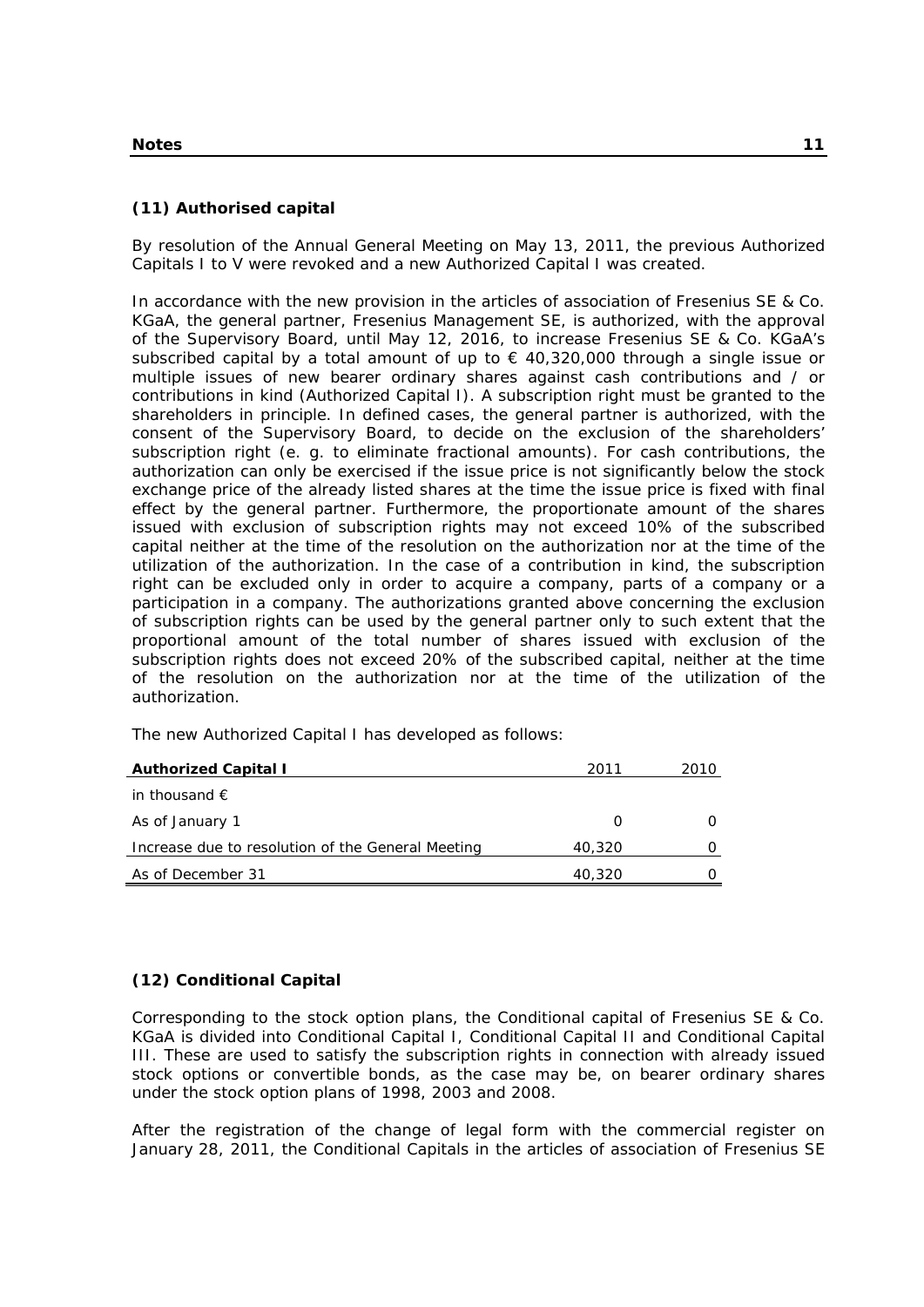& Co. KGaA correspond in their scope to the Conditional Capitals of the former Fresenius SE, adjusted for stock options that have been exercised in the meantime.

Due to the conversion of all preference shares into ordinary shares, the Conditional Capital was amended to the effect that only subscription rights for bearer ordinary shares are granted.

The Conditional Capital I for the Fresenius AG Stock Option Plan 1998 has developed as follows:

|                                                                                                         | Ordinary   | Preference |
|---------------------------------------------------------------------------------------------------------|------------|------------|
| <b>Conditional Capital I</b>                                                                            | shares     | shares     |
|                                                                                                         | €          | €          |
| As of January 1, 2011                                                                                   | 495,255    | 495,255    |
| Decrease due to exercise of stock options                                                               | $-102,082$ | O          |
| preference shares into ordinary<br>Conversion of<br>shares in combination with the change in legal form | 495,255    | -495,255   |
| As of December 31, 2011                                                                                 | 888,428    |            |

The Conditional Capital II for the Fresenius AG Stock Option Plan 2003 has developed as follows:

|                                                                                                      | Ordinary   | Preference   |
|------------------------------------------------------------------------------------------------------|------------|--------------|
| <b>Conditional Capital II</b>                                                                        | shares     | shares       |
|                                                                                                      | €          | €            |
| As of January 1, 2011                                                                                | 1,743,159  | 1,743,159    |
| Decrease due to                                                                                      |            |              |
| exercise of stock options                                                                            | $-508.800$ | -888         |
| Conversion of preference shares into ordinary shares<br>in combination with the change in legal form | 1,742,271  | $-1,742,271$ |
| As of December 31, 2011                                                                              | 2.976.630  |              |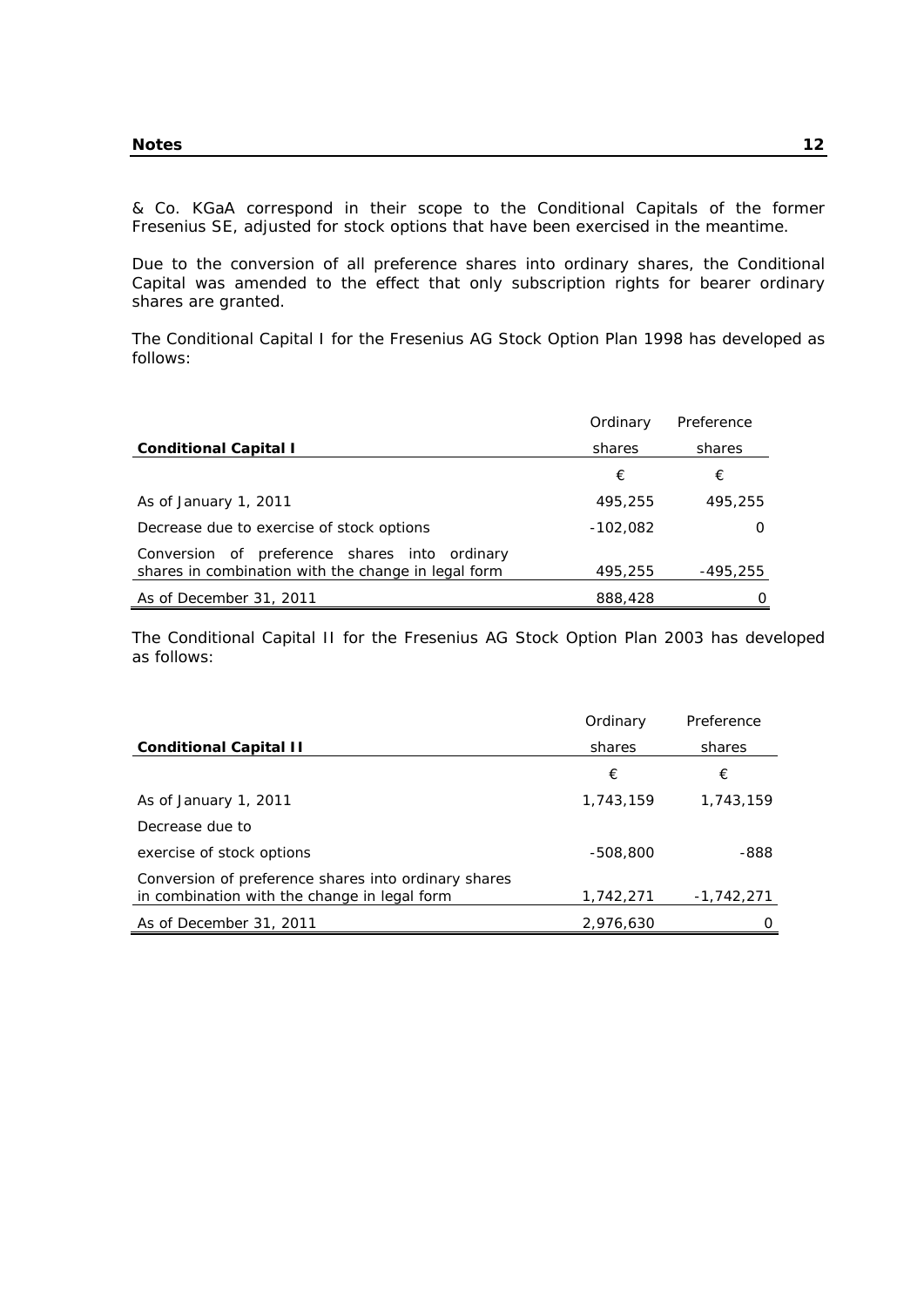The Conditional Capital III for the Fresenius SE Stock Option Plan 2008 has developed as follows:

|                                                                                                      | Ordinary   | Preference   |
|------------------------------------------------------------------------------------------------------|------------|--------------|
| <b>Conditional Capital III</b>                                                                       | shares     | shares       |
|                                                                                                      | €          | €            |
| As of January 1, 2011                                                                                | 3,100,000  | 3,100,000    |
| Decrease due to                                                                                      |            |              |
| exercise of stock options                                                                            | $-175.476$ |              |
| Conversion of preference shares into ordinary shares<br>in combination with the change in legal form | 3,100,000  | $-3.100.000$ |
| As of December 31, 2011                                                                              | 6,024,524  |              |

#### **Fresenius SE & Co. KGaA stock option plans**

Description of the Fresenius SE & Co. KGaA stock option plans in place

On December 31, 2011, Fresenius SE & Co. KGaA had three stock option plans in place; the Fresenius AG stock option based plan of 1998 (1998 Plan), the Fresenius AG Stock Option Plan 2003 (2003 Plan) which is based on convertible bonds and the stock option based Fresenius SE Stock Option Plan 2008 (2008 Plan). Stock options are currently being granted under the 2008 Plan only.

The following descriptions reflect the stock option plans at December 31, 2010 whereas the changes resulting from the conversion of the subscribed capital into bearer ordinary shares in combination with the change of legal form are shown in a separate chapter thereafter.

#### Stock Option Plan 2008

During 2008, Fresenius SE adopted the 2008 Plan to grant subscription rights to members of the Management Board and managerial employees of the Company and affiliated companies.

Under the 2008 Plan, up to 6.2 million options can be issued, which carry entitlement to obtain 3.1 million ordinary shares and 3.1 million preference shares. Up to 1.2 million options are designated for members of the Management Board of Fresenius SE, up to 3.2 million options are designated for members of the management of directly or indirectly affiliated companies (except for Fresenius Medical Care) and up to 1.8 million options are designated for managerial staff members of Fresenius SE and its affiliated companies (except for Fresenius Medical Care). With respect to the members of Fresenius SE's Management Board, the Supervisory Board has sole authority to grant stock options and administer the 2008 Plan. The Management Board of Fresenius SE has such authority with respect to all other participants in the 2008 Plan. The options can be granted in five tranches with effect as of the first bank working day in July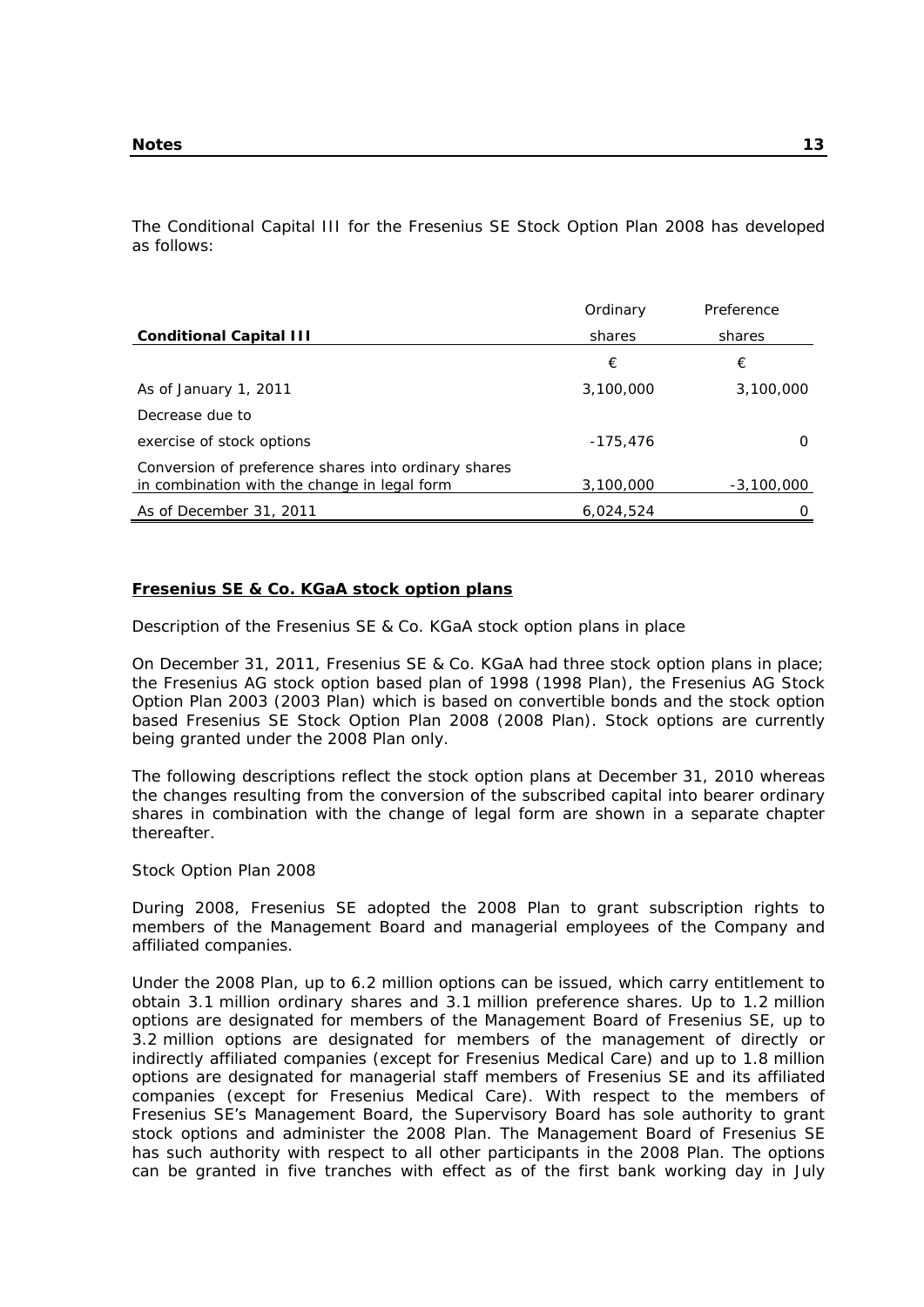and/or the first bank working day in December. The exercise price of options shall be the average closing price of Fresenius SE's ordinary shares and preference shares, respectively, on the Frankfurt Stock Exchange during the 30 trading days immediately prior to each grant date. For participants in the United States, the exercise price may be the average closing price of both classes of shares during the 30 calendar days immediately prior to the grant date, if these are higher. Options granted have a sevenyear term but can be exercised only after a three-year vesting period. The vesting of options granted is mandatorily subject to the condition, in each case, that the annual success target within the three-year vesting period is achieved. For each such year, the success target is achieved if the consolidated net income attributable to Fresenius SE, adjusted for extraordinary effects, has increased by at least 8% compared to the respective adjusted net income attributable to Fresenius SE of the previous fiscal year. For each year in which the success target has not been met, one-third of the options granted shall forfeit. The adjusted net income attributable to Fresenius SE shall be calculated on the basis of the calculation method of the accounting principles according to U.S. GAAP. For the purposes of the 2008 Plan, the adjusted net income attributable to Fresenius SE is determined and will be verified bindingly by Fresenius SE's auditor during the audit of the consolidated financial statements. The performance targets for 2009, 2010 and 2011 were met. Upon exercise of vested options, Fresenius SE has the right to grant treasury shares or a cash payment in lieu of increasing capital by the issuance of new shares. If all conditions are fulfilled, stock options may be exercised throughout the year with the exception of certain pre-determined black-out periods.

#### Stock Option Plan 2003

During 2003, Fresenius AG adopted the 2003 Plan for members of the Management Board and executive employees. This incentive plan which is based on convertible bonds was replaced by the 2008 Plan and no options have been granted since 2008. Under the 2003 Plan, eligible employees have the right to acquire ordinary and preference shares of Fresenius SE. The bonds expire in ten years and one third of them can be exercised beginning after two, three and four years after the grant date, respectively. Upon issuance of the option, the employees have the right to choose options with or without a stock price target. The conversion price of options subject to a stock price target corresponds to the stock exchange quoted price of the ordinary or preference shares upon the first time the stock exchange quoted price exceeds the initial value (after the share split in 2007:  $1/3$  of the initial value) by at least 25%. If converted after the share split, the conversion price which entitles to three ordinary shares or preference shares, respectively, is equal to the triple of one third of the initial value. The initial value is the joint average stock exchange price of bearer ordinary shares and non-voting bearer preference shares during the last 30 trading days prior to the date of grant. The conversion price of options without a stock price target is the initial value. In the case of options not subject to a stock price target, the number of convertible bonds awarded to the eligible employee would be 15% less than if the employee elected options subject to the stock price target. Each convertible bond granted after the share split entitles to subscribe one ordinary or preference share, subject to payment of the conversion price. Bonds granted and converted prior to the share split were entitled to subscribe one ordinary or preference share, conversion after the share split entitles to three ordinary or preference shares.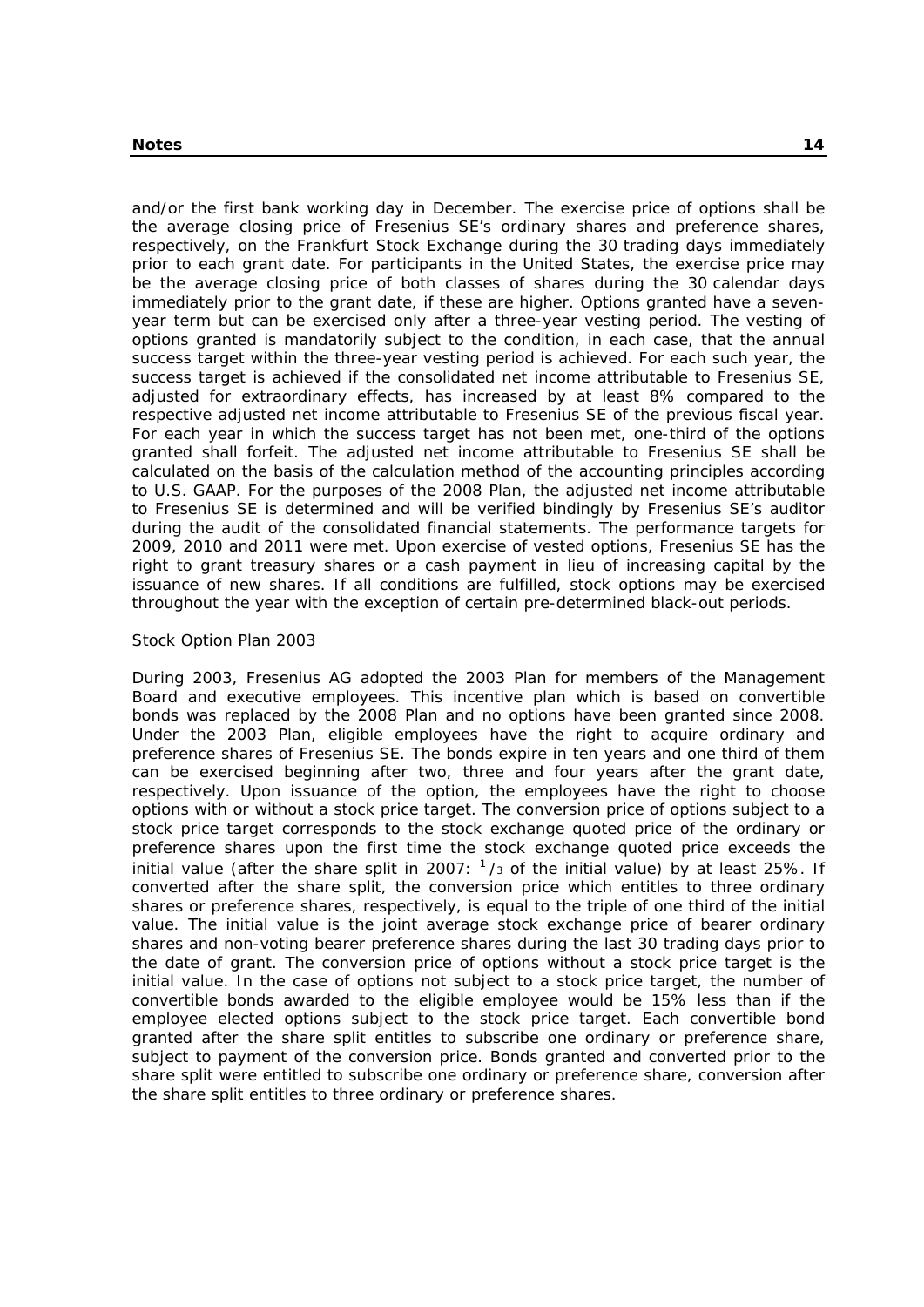Stock Option Plan 1998

During 1998, Fresenius AG adopted the 1998 Plan for members of the Management Board and executive employees. This stock incentive plan was replaced by the 2003 Plan and no options have been granted since 2003. Under the 1998 Plan, eligible employees have the right to acquire ordinary and preference shares of Fresenius SE. Options granted under this plan have a ten-year term. At December 31, 2010, all options were exercisable. Prior to the share split, one ordinary or one preference share could be acquired for each option. After the share split in 2007, each option entitles to acquire three ordinary or preference shares. The maximum number of ordinary or preference shares to be issued to the members of the Management Board or executive employees has been adjusted accordingly.

Adaptations of the stock option plans due to the change of legal form

Upon registration of Fresenius SE's change of legal form into Fresenius SE & Co. KGaA with the commercial register on January 28, 2011, adaptations of the three stock option plans were required. Due to the conversion of all preference shares into ordinary shares in combination with the change of legal form, all already issued subscription rights under the respective stock option plan are to be satisfied, in case of exercise, with ordinary shares. Furthermore, the beneficiaries under the 2008 Plan are exclusively granted subscription rights for ordinary shares. With regard to the eligible beneficiaries, the members of Fresenius Management SE's Management Board replace the previous members of the Fresenius SE Management Board for future stock option grants. With regard to the 2008 Plan, the Supervisory Board of Fresenius Management SE determines the grants for the Management Board members of that company. All other plan participants will be determined by the Management Board of Fresenius Management SE. In addition, due to the discontinuation of the preference shares, the success target of the 2003 Plan was adjusted to the effect, that it is deemed to be achieved if and when the sum of the following price increases amounts to at least 25%:

- increase of the joint average stock exchange price of ordinary and preference shares from the day of the issuance until the day when the change of legal form took effect
- increase of the stock exchange price of ordinary shares since the change of legal form took effect

Whereas the number of stock options remains unchanged, in future, the exercise price of the stock options corresponds to the stock exchange price of the ordinary share without considering the stock exchange price of the preference share.

The resolved changes to the stock option plans became effective upon the Management Board's resolution on September 27, 2010 with the approval of the Supervisory Board on October 12, 2010.

Transactions during 2011

In 2011, Fresenius SE & Co. KGaA awarded 1,143,440 stock options, including 198,660 options to members of the Management Board of Fresenius Management SE, at a weighted-average exercise price of € 71.28, a weighted-average fair value of € 19.09 each and a total fair value of € 22 million.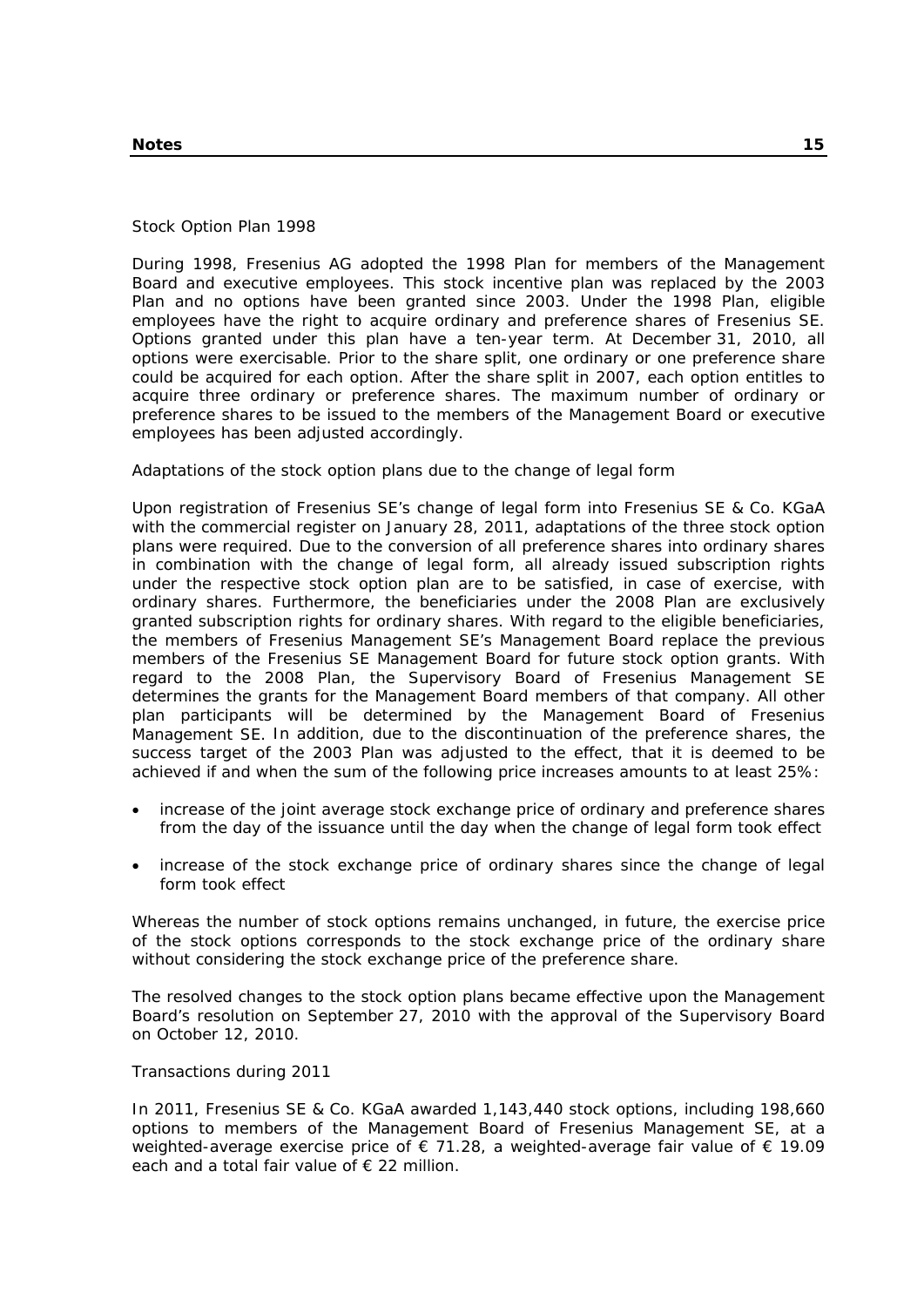During the fiscal year 2011, Fresenius SE & Co. KGaA received cash of € 31 million from the exercise of 787,246 stock options. The average stock price at the exercise date was € 71.16 for ordinary shares and € 61.64 for preference shares. The intrinsic value of options exercised in 2011 was € 25 million.

Under the 1998 Plan, 29,942 stock options were outstanding and exercisable at December 31, 2011. No options were held by the members of the Management Board of Fresenius Management SE. 1,412,135 convertible bonds were outstanding under the 2003 Plan, of which 1,412,135 were exercisable. The members of the Management Board of Fresenius Management SE held 291,530 convertible bonds. Out of 4,052,050 outstanding stock options issued under the 2008 Plan, 806,006 were exercisable and 758,520 were held by the members of the Management Board of Fresenius Management SE.

**Ordinary** shares Preference shares number number Number as of December 31, 2010 2,644,661 2,664,661 plus new issues 1,143,440 less forfeited options -151,389 less exercises -786,358 -888 Conversion of preference shares 2,643,773 -2,643,773 Number as of December 31, 2011 5, 494, 127 0

Stock option transactions are summarized as follows: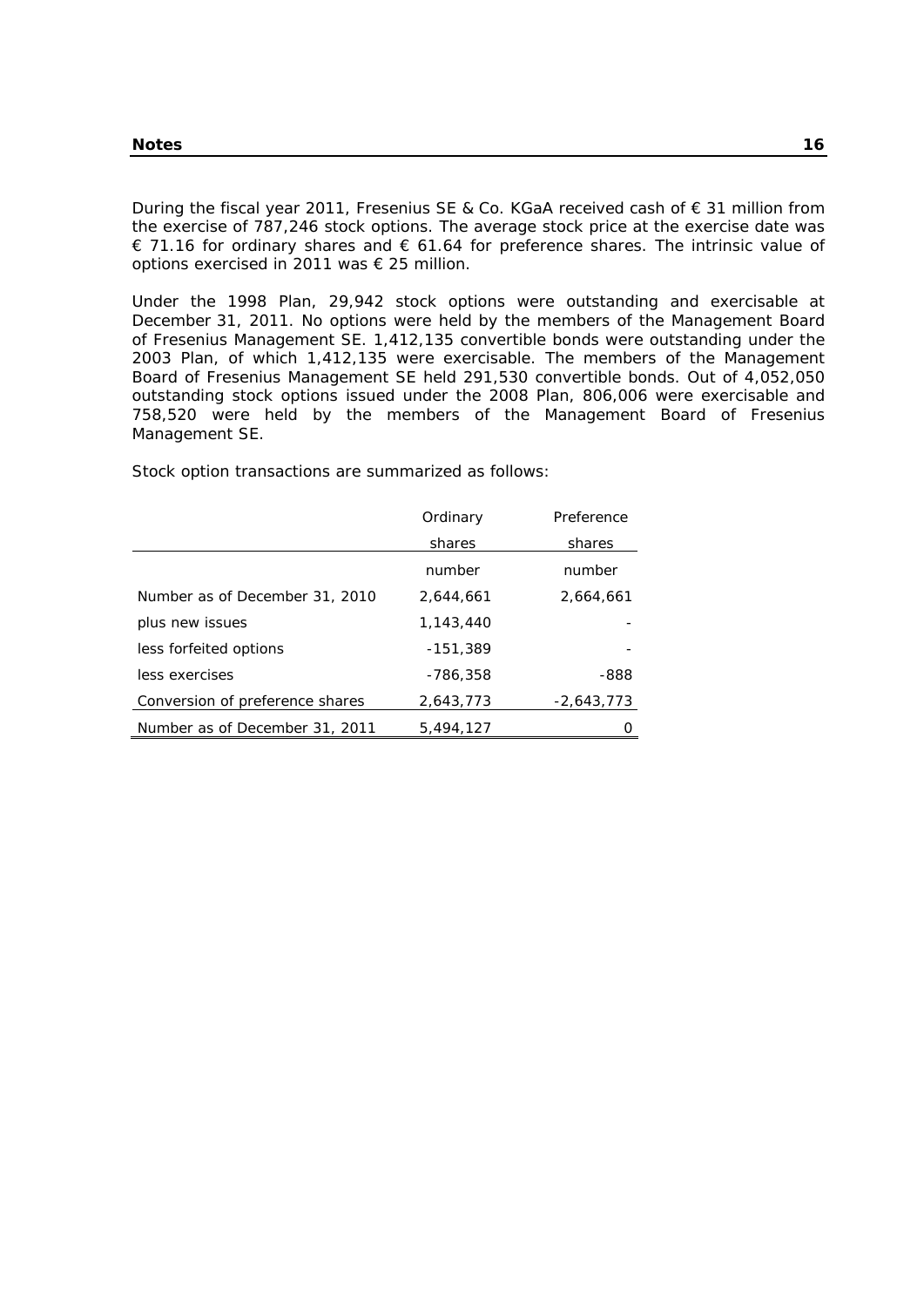# **(13) Capital reserves**

Capital reserves comprise the premium paid on the issue of shares and the exercise of stock options (additional paid-in capital).

The capital reserves have developed during the fiscal year as follows:

|                                              | 2011      | 2010      |
|----------------------------------------------|-----------|-----------|
| in thousand $\epsilon$                       |           |           |
| As of January 1                              | 1,869,988 | 1,832,808 |
| Increase due to exercise of<br>stock options | 29,808    | 37,180    |
| As of December 31                            | 1.899.796 | 1,869,988 |

The capital reserve of 10% of the subscribed capital conforms with the legal reserve as in section 150 (1) and (2) of the German Stock Corporation Act (AktG).

#### **(14) Other reserves**

Other reserves developed as follows:

|                                                             | 2011      | 2010    |
|-------------------------------------------------------------|-----------|---------|
| in thousand $\epsilon$                                      |           |         |
| As of January 1                                             | 854,245   | 777.645 |
| Increase in other reserves from net<br>income of the period | 454,750   | 76,600  |
| As of December 31                                           | 1,308,995 | 854,245 |

According to the restrictions in Section 268 (8) HGB,  $\epsilon$  23.6 thousand shall not be distributed. This amount relates exclusively to the fair value of the securities held to cover partial retirement agreement obligations in case of insolvency. Given that the amount of capital and other reserves is sensibly higher than this amount, there is no distribution restriction for retained earnings.

#### **(15) Retained earnings**

Accumulated profits from the prior year of  $\epsilon$  50.9 thousand are included in retained earnings in accordance with the decision taken at the Annual General Meeting on May 13, 2011.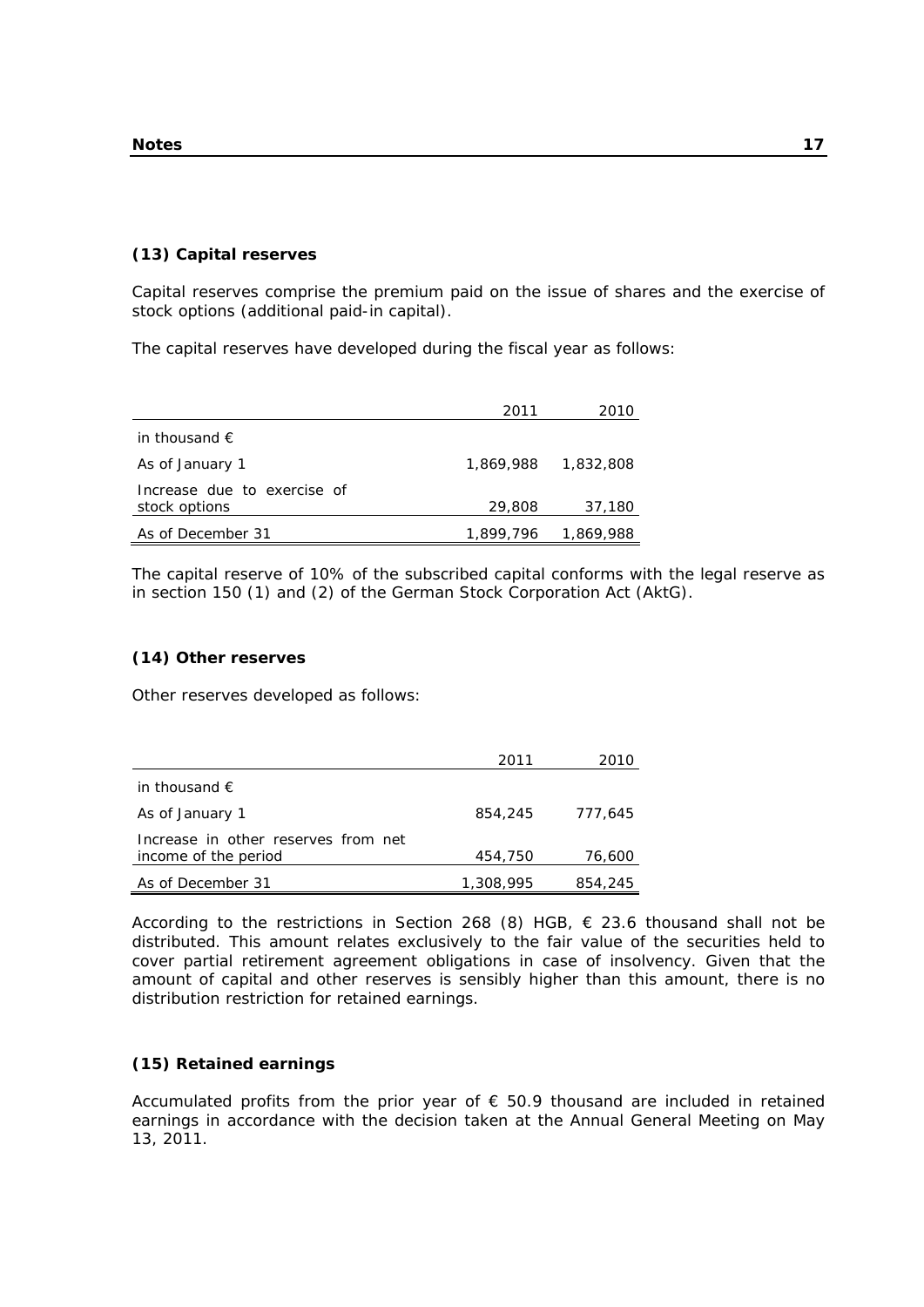# **(16) Special reserve for investment government grants**

Special reserves primarily comprise government investment grants and subsidies according to sections 1, 4 and 4b of the German Investment Subsidy Code (InvZulG). Dissolution of grants and subsidies is spread over the useful life of the subsidized assets. The yearly dissolution ( $\epsilon$  1 thousand) is included in the profit and loss statement under "Other operating income".

# **(17) Accrued expenses**

**The pension obligation** has been determined according to the method described under Note (3) "Accounting principles and standards of valuation". The new calculation of pension provisions required by BilMoG as of January 1, 2010 resulted in an underfunded status of  $\epsilon$  6,670 thousand. The Company allocated the full amount to the provision in 2010 according to Art. 67 (1) sentence 1 EGHGB. The expense related to this increase was included in extraordinary result in the statement of income. Included in this item is an obligation of  $\epsilon$  6,455 thousand in favor of Fresenius management SE for pension obligations related to its Management Board members.

In accordance with legal regulations the employee credit balances of partial retirement agreements are secured against insolvency. To fulfill this purpose the company buys shares of a money-market-similar investment fund in the amount of the cumulated credit balances. The securitization is done via pledging the investment fund shares to a trustee, hence the securities have the sole purpose of fulfilling the obligations derived from the partial retirement agreements and are not available to other creditors. They have been netted with their matching obligations following Section 246 (2) sentence 2 HGB. The fair value of these securities has been derived from the stock exchange price at the balance sheet date.

|                                                     | Dec 31.<br>2011 |
|-----------------------------------------------------|-----------------|
| in thousand $\epsilon$                              |                 |
| Amount to be paid for partial retirement agreements | 1.969           |
| Fair value of matching securities                   | 1,470           |
| Funded status (surplus of obligations over assets)  | 499             |
| Acquisition cost of securities                      | 1,446           |

In the statement of income, net interest includes € 119 thousand of netted expense and income from the valuation of the securities and the provision.

On the basis of a Works Council Agreement from 2009 and starting on January 1, 2010, employees can participate in a demography fund (Demografiefonds) by contributing part of their compensation or working time to an account run by Fresenius SE & Co. KGaA in exchange of time-off in the future. The credit balances of the employees are invested in an insurance product via a trust agreement so that Fresenius SE & Co. KGaA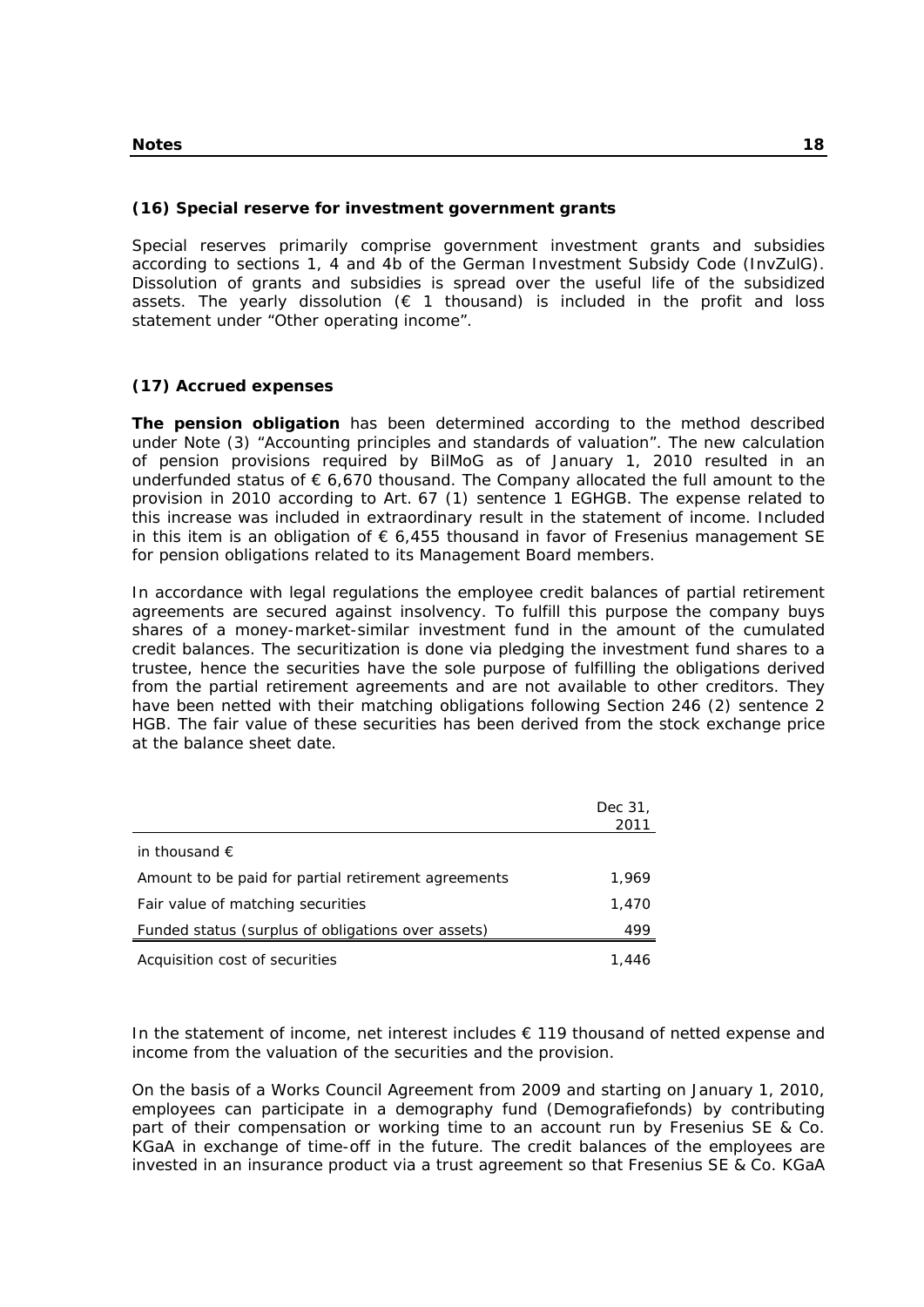and its creditors do not have access to the funds. This construction is a security-based pension obligation in the sense of Section 253 (1) sentence 3 HGB. The amount provisioned for the time balances of the employees corresponds to the fair value of the insurance product. The fair value results from the forecasted actuarial reserves of the insurance company plus the present profit sharing on the surplus.

|                                                            | Dec 31,<br>2011 |
|------------------------------------------------------------|-----------------|
| in thousand $\epsilon$                                     |                 |
| Amount to be paid for obligations from the demography fund | 264             |
| Fair value of matching insurance                           | 264             |
| Funded status (surplus of assets over obligations)         |                 |
| Acquisition cost of insurance                              | 257             |

The statement of income includes  $\epsilon$  6 thousand of netted expense and income respectively from the valuation of the insurance product and the provision.

**Accruals for income taxes** include estimated amounts of outstanding tax payments from prior years.

**Other accruals** are primarily established to cover personnel costs, insurance fees, process risks, indemnity claims as well as outstanding invoice liabilities.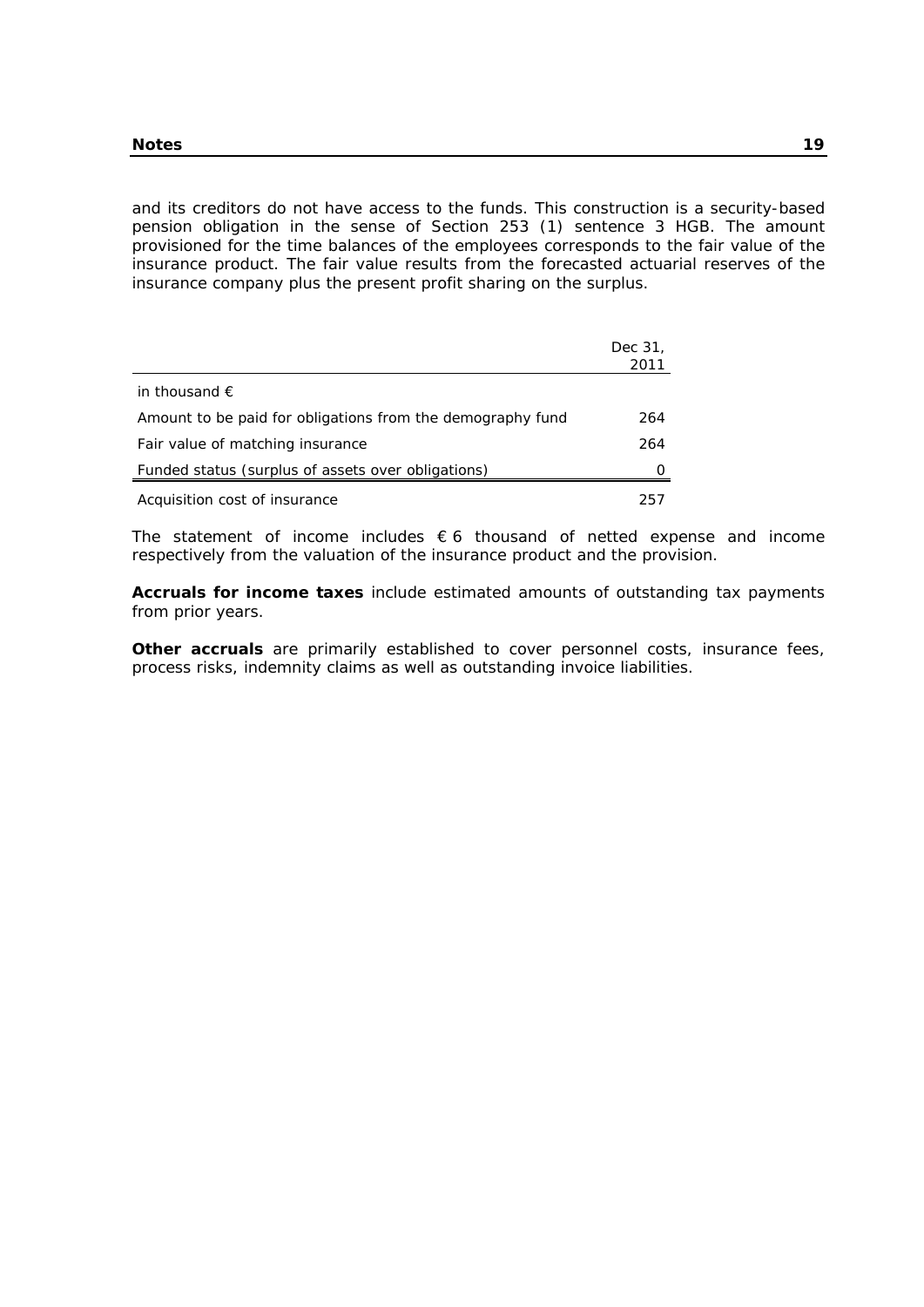# **(18) Liabilities**

| Dec 31, 2011                           |           |                   | Dec 31, 2010                     |                 |           |                                |
|----------------------------------------|-----------|-------------------|----------------------------------|-----------------|-----------|--------------------------------|
|                                        |           |                   | thereof with a remaining term of |                 |           | Thereof<br>with a<br>remaining |
|                                        | Total     | up to $1$<br>year | 1 year to 5<br>years             | over 5<br>years | Total     | term of<br>up to $1$<br>year   |
| in thousand $\epsilon$                 |           |                   |                                  |                 |           |                                |
| Convertible bonds                      | 324       | 324               | 0                                | $\Omega$        | 431       | 431                            |
| <b>Bank loans</b>                      | 206,285   | 10,285            | 196,000                          | 0               | 196,000   | 0                              |
| (thereof amount secured)               | (196,000) | (0)               | (196,000)                        | (0)             | (196,000) | (0)                            |
| Trade accounts payable                 | 3,207     | 3,207             | 0                                | $\mathbf 0$     | 2,907     | 2,907                          |
| Accounts payable to<br>related parties | 1,168,489 | 627,307           | 541,182                          | 0               | 1,597,963 | 855,300                        |
| Other liabilities                      | 8,680     | 8,680             | 0                                | 0               | 2,185     | 2,185                          |
|                                        | 1,386,985 | 649,803           | 737,182                          | 0               | 1,799,486 | 860,823                        |
| (thereof secured)                      | (196,000) | (0)               | (196,000)                        | (0)             | (196,000) | (0)                            |

#### **Convertible bonds**

Liabilities result from the issuance of convertible bonds worth  $\epsilon$  324 thousand as part of the Fresenius AG 2003 Stock Option Plan.

#### **Bank loans**

#### **European Investment Bank Agreement**

Fresenius SE & Co. KGaA has access to a revolving credit facility from the European Investment Bank (EIB) of € 96 million until June 2013. As of December 31, 2011 this credit facility was used in an amount of  $\epsilon$  96 million.

Fresenius SE & Co. KGaA has access to a further revolving credit facility from the EIB of € 100 million until September 2013. As of December 31, 2011 this credit facility was used in an amount of  $\epsilon$  100 million.

The above described credit facilities have quarterly adjusted variable interest rates. As of December 31, 2011 Fresenius SE & Co. KGaA paid 1.556% and 3.736% of interest for the  $\epsilon$  96 million and the  $\epsilon$  100 million borrowings respectively. The drawing of  $\epsilon$  96 million under the credit facility is secured by bank guarantees. The drawing of  $\epsilon$  100 million under the credit facility is guaranteed by Fresenius Kabi AG and Fresenius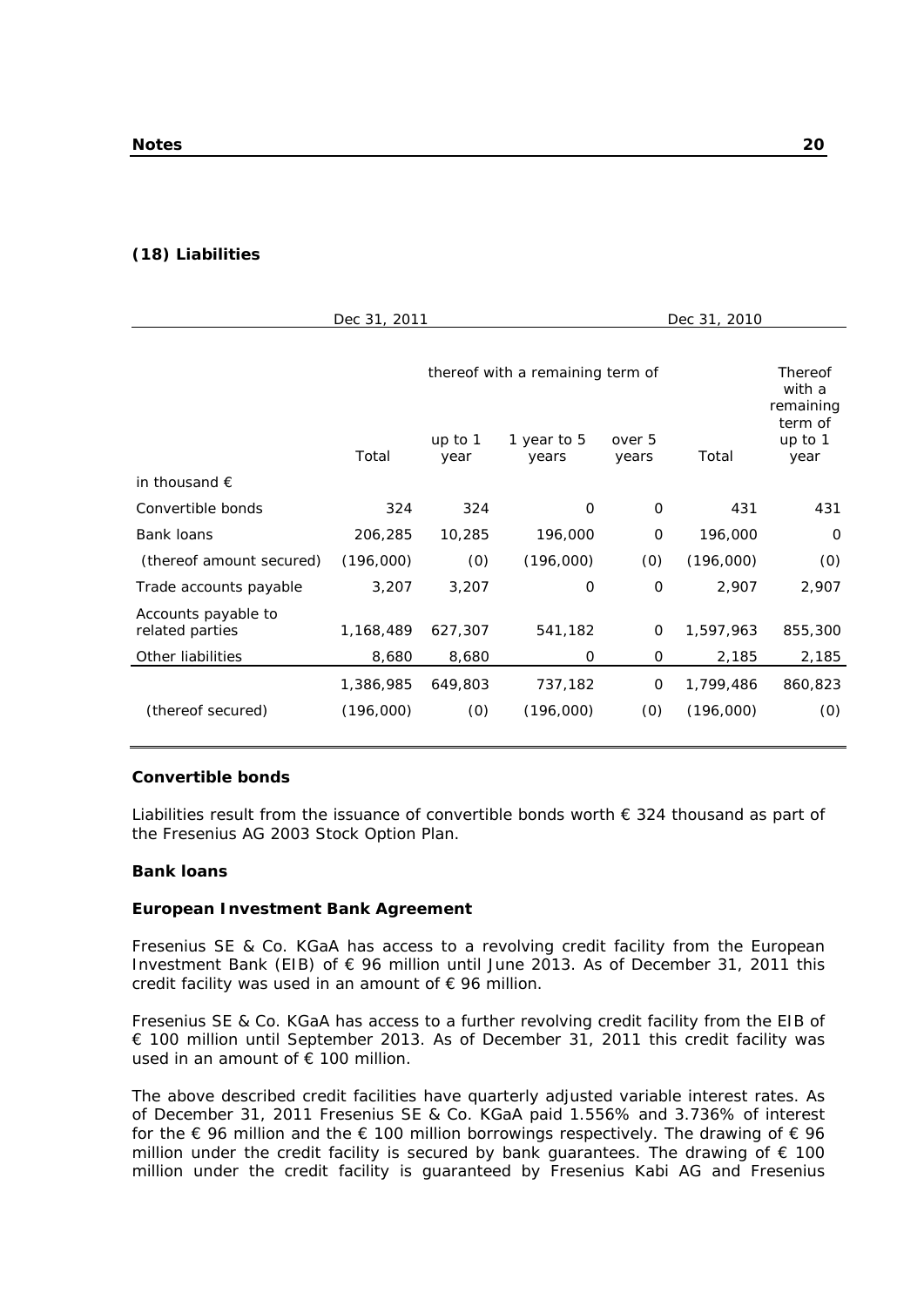ProServe GmbH. Furthermore the facility contains common obligations and commitments. The EIB is the non-profit-oriented financing institution of the European Union which provides long-term financing for specific investment and research projects at advantageous conditions – usually up to 50% of the project volume.

#### **Liabilities to affiliated companies**

Liabilities to affiliated companies comprise loans and financing accounts with affiliated companies in an amount of  $\epsilon$  1,167,259 thousand (previous year € 1,597,854 thousand) and trade accounts payable amounting to  $∈$  1,230 thousand (previous year  $\epsilon$  109 thousand).

Included in this item are liabilities of  $\epsilon$  2,427 thousand (previous year  $\epsilon$  0 thousand) in favour of the general partner Fresenius Management SE. Moreover liabilities of  $\epsilon$  10,022 thousand (previous year € 0 thousand) in favour of Fresenius Management SE are included in pension liability and other liabilities.

#### **Other liabilities**

Other liabilities include primarily tax liabilities, interest liabilities as well as payroll liabilities.

Tax liabilities amount to  $\epsilon$  1.154 thousand (previous year  $\epsilon$  1.613 thousand).

# **(19) Contingent Liabilities**

|                                                               | 2011          |               |
|---------------------------------------------------------------|---------------|---------------|
| in thousand $\epsilon$                                        |               |               |
| Contingencies from indemnity<br>agreements and guarantees     | 4,393,192     | 4,556,574     |
| (thereof amount in favor of and from<br>affiliated companies) | (4, 393, 192) | (4, 556, 574) |

Fresenius SE & Co. KGaA has committed itself to exempt on certain preconditions various members of the managing boards of foreign affiliates from claims, in case such claims were made due to their function as members of the managing board of the affiliates concerned, and these claims were based on the law of the respective country.

Fresenius SE & Co. KGaA committed itself, to the extent legally admissible, to indemnify the members of the Management Board against claims against them arising from their work for the Company and its affiliates, if such claims exceed their responsibilities under German law. To secure such obligations, the Company concluded a 'Directors&Officers' insurance with an excess, in compliance with stock corporation requirements. The indemnity applies for the time in which each member of the Management Board is in office and for claims in this connection after the ending of the membership of the Management Board in each case.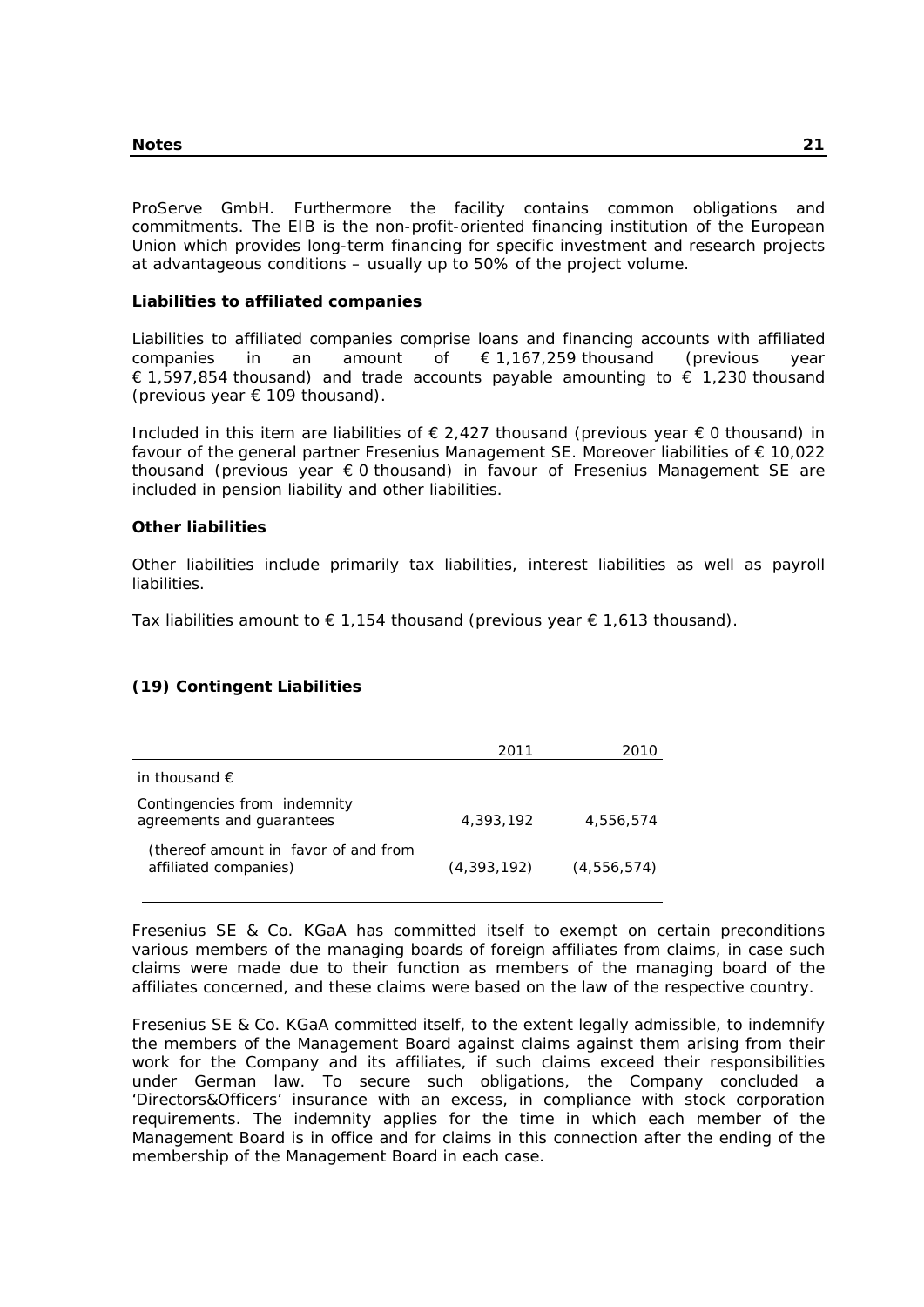Fresenius SE & Co. KGaA guarantees the main liabilities of its wholly-owned subsidiaries Fresenius Finance B.V. and Fresenius US Finance II, Inc. - both wholly-owned subsidiaries of Fresenius SE & Co. KGaA. The following table shows these liabilities of the two companies as of December 31, 2011:

| Issuer                           | Nominal Value          | Maturity<br>Date | Interest<br>Rate |
|----------------------------------|------------------------|------------------|------------------|
| Euro Notes                       |                        |                  |                  |
| Fresenius Finance B.V. 2007/2012 | $\epsilon$ 26 million  | July 2, 12       | 5.51%            |
| Fresenius Finance B.V. 2007/2012 | $\in$ 74 million       | July 2, 12       | variable         |
| Fresenius Finance B.V. 2007/2014 | $\epsilon$ 38 million  | July 2, 14       | 5.75%            |
| Fresenius Finance B.V. 2007/2014 | $\epsilon$ 62 million  | July 2, 14       | variable         |
| Fresenius Finance B.V. 2008/2012 | $\epsilon$ 62 million  | Apr. 2, 12       | 5.59%            |
| Fresenius Finance B.V. 2008/2012 | € 138 million          | Apr. 2, 12       | variable         |
| Fresenius Finance B.V. 2008/2014 | $\epsilon$ 112 million | Apr. 2, 14       | 5.98%            |
| Fresenius Finance B.V. 2008/2014 | $\epsilon$ 88 million  | Apr. 2, 14       | variable         |
|                                  |                        |                  |                  |

#### Senior Notes

| Fresenius Finance B.V. 2006/2013                                           | € 500 million | Jan. 31, 13 5.00%  |  |
|----------------------------------------------------------------------------|---------------|--------------------|--|
| Fresenius Finance B.V. 2006/2016                                           | € 650 million | Jan. $31.16$ 5.50% |  |
| Fresenius US Finance II, Inc. 2009/2015 $∈$ 275 million                    |               | July 15, 15 8.75%  |  |
| Fresenius US Finance II, Inc. 2009/2015 US\$ 500 million July 15, 15 9.00% |               |                    |  |

The Euro Notes of Fresenius Finance B.V. are guaranteed by Fresenius SE & Co. KGaA.

Fresenius US Finance II, Inc., a wholly-owned subsidiary of Fresenius SE & Co. KGaA, has issued unsecured Senior Notes in January 2009. The Notes comprise a US dollar tranche with a notional amount of US\$ 500 million and a euro tranche with a notional amount of € 275 million. Both tranches will mature in 2015. Proceeds of the Senior Notes offering in an amount of approximately US\$ 800 million were used to repay the bridge credit agreement entered into in connection with the acquisition of APP Pharmaceuticals, Inc., to repay other debt and for general corporate purposes.

All Senior Notes of Fresenius Finance B.V. and of Fresenius US Finance II, Inc. are guaranteed by Fresenius SE & Co. KGaA, Fresenius Kabi AG and Fresenius ProServe GmbH. The holders have the right to request that the issuers repurchase the Senior Notes at 101% of principal plus accrued interest upon the occurrence of a change of control followed by a decline in the rating of the respective Senior Notes. Since January 31, 2011 the Senior Notes of Fresenius Finance B.V. maturing in 2016 may be redeemed at the option of the issuer at prices that have already been fixed at the date of issuance in the indentures. All other Senior Notes of Fresenius Finance B.V. and of Fresenius US Finance II, Inc. may be redeemed prior to their maturity at the option of the issuers, in whole but not in part, at a price of 100% plus accrued interest and a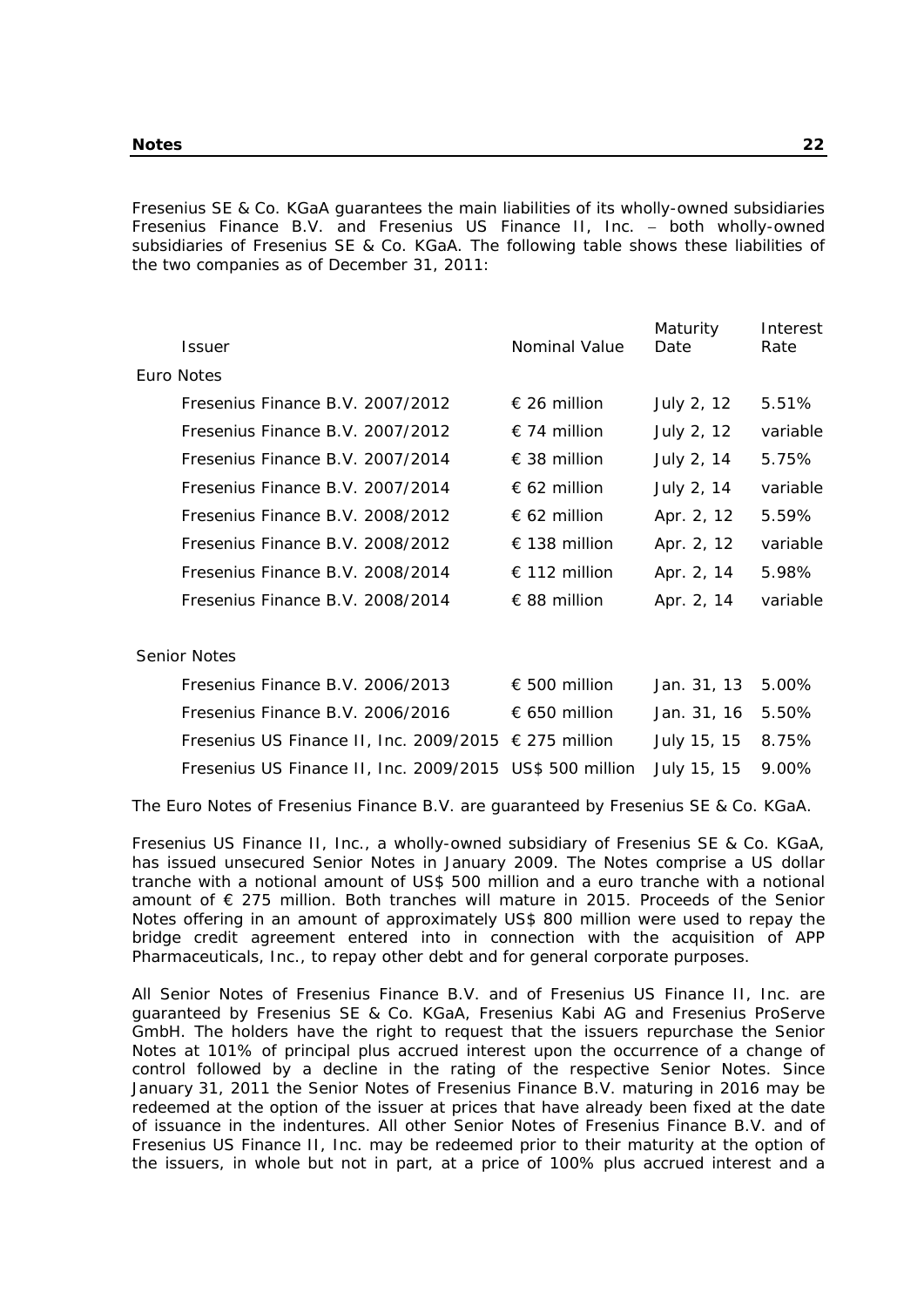premium calculated pursuant to the terms of the indentures under observance of certain notice periods.

Fresenius SE & Co. KGaA has agreed to a number of covenants to provide protection to the bondholders, which, under certain circumstances, partly restrict the scope of action of Fresenius SE & Co. KGaA and its subsidiaries (excluding FMC-AG & Co. KGaA and its subsidiaries). These covenants include restrictions on further debt that can be raised, the payment of dividends, the volume of capital expenditure, the redemption of subordinated liabilities and the mortgaging or sale of assets, among other items. Some of these restrictions are lifted automatically when the rating of the respective Notes reaches investment grade. In the event of non-compliance with the terms of the Senior Notes, the bondholders (owning in aggregate more than 25% of the outstanding Senior Notes) are entitled to call the Senior Notes and demand immediate repayments plus interest. As of December 31, 2011, the Fresenius Group was in compliance with all of its covenants.

On August 20, 2008, in connection with the acquisition of APP Pharmaceuticals, Inc. (APP), the Fresenius Group entered into a syndicated credit agreement (2008 Senior Credit Agreement) in an original amount of US\$ 2.45 billion.

Since that date, amendments and voluntary prepayments were made which resulted in a change of the total amount available under this facility. In March 2011, after negotiations with the lenders, Fresenius SE & Co. KGaA again improved the conditions of the 2008 Senior Credit Agreement. The amendments led to a reduction of the interest rate of Term Loan C (new: Term Loan D). The new interest rate is a rate equal to the money market interest rate (LIBOR and EURIBOR) with a minimum of 1.00% (previously: 1.50%) and a current margin of 2.50% (previously: 3.00%). An earlier amendment in March 2010 led to a replacement of Term Loan B by Term Loan C and an improvement of the applicable interest rate.

As of December 31, 2011, the 2008 Senior Credit Agreement consisted of:

- Revolving Credit Facilities in the aggregate principal amount of US\$ 550 million (of which US\$ 150 million is available to APP Pharmaceuticals, LLC and US\$ 400 million is available as multicurrency facility to Fresenius Finance I S.A., a wholly-owned subsidiary of Fresenius SE & Co. KGaA) which will be due and payable on September 10, 2013.
- Term Loan Facilities (Term Loan A) in the aggregate principal amount of US\$ 537 million (of which equal shares are available to Fresenius US Finance I, Inc., a wholly-owned subsidiary of Fresenius SE & Co. KGaA, and to APP Pharmaceuticals, LLC). Term Loan A amortizes and is repayable in unequal semi-annual installments with a final maturity date on September 10, 2013.
- Term Loan Facilities (Term Loan D) in the aggregate principal amount of US\$ 971.4 million and € 160.5 million (of which US\$ 572.2 million and  $€ 160.5$  million are available to Fresenius US Finance I, Inc. and US\$ 399.2 million is available to APP Pharmaceuticals, LLC). Term Loan D amortizes and is repayable in equal semiannual installments with a final bullet payment on September 10, 2014.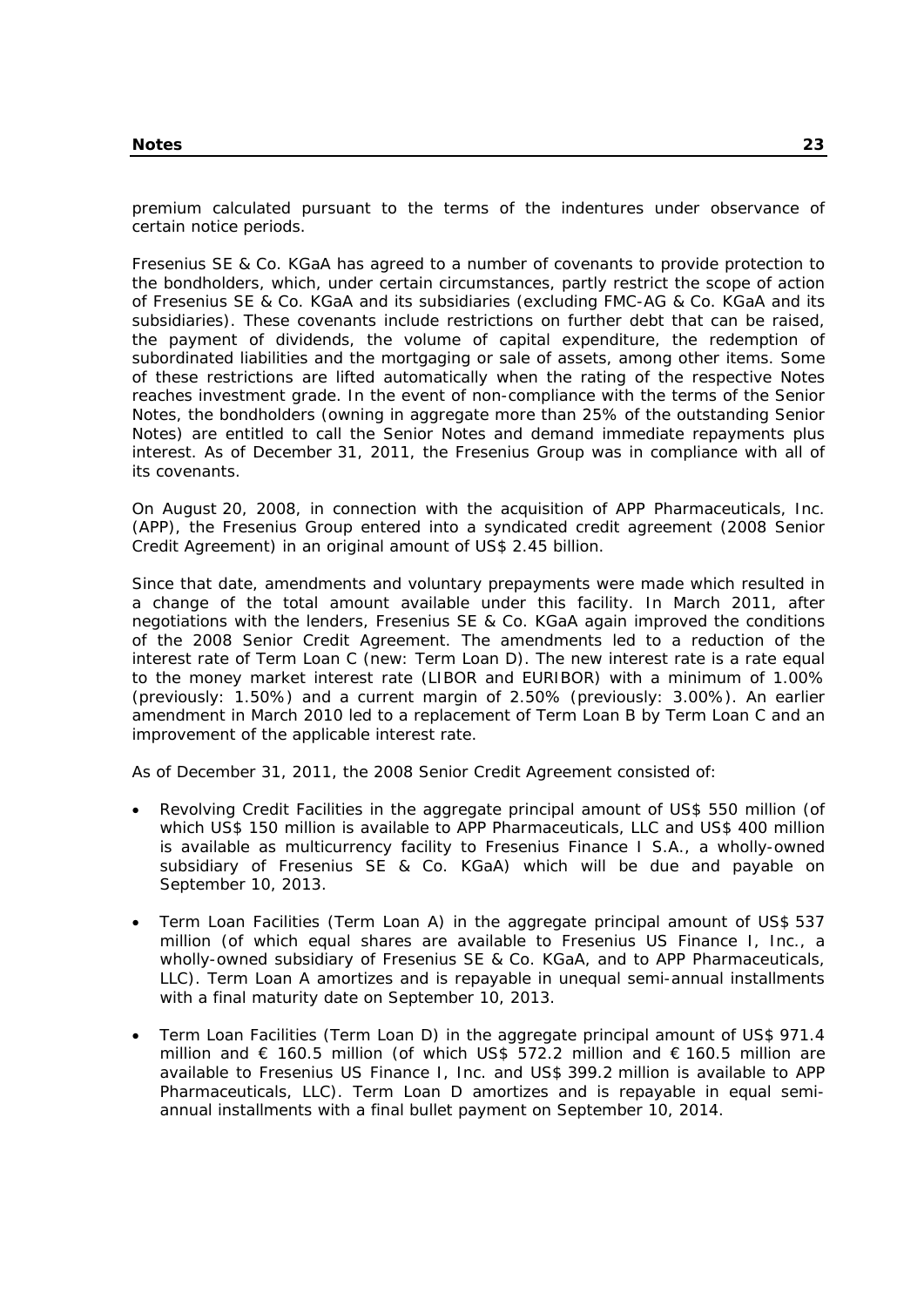The 2008 Senior Credit Agreement is guaranteed by Fresenius SE & Co. KGaA, Fresenius ProServe GmbH and Fresenius Kabi AG.

Moreover Fresenius SE & Co. KGaA together with Kabi AG guarantee a loan of € 24.1 million from Fresenius Immobilien-Verwaltungs-GmbH & Co. Objekt Friedberg KG entered into in 2010 and that has a value of  $\epsilon$  23.4 million on December 31, 2011.

According to our judgment the affected companies can meet the underlying obligations in any case and assertion of the claim is currently not expected.

#### **Mandatory Exchangeable Bonds**

To finance the acquisition of APP Pharmaceuticals, Inc., Mandatory Exchangeable Bonds (MEB) in an aggregate nominal amount of  $\epsilon$  554.4 million were issued by Fresenius Finance (Jersey) Ltd. in July 2008. Fresenius Finance B.V. subscribed for these MEB at 100% of their principal amount. Afterwards, the MEB were on-lent to Fresenius SE (since January 28, 2011: Fresenius SE & Co. KGaA), who placed the MEB in the market. The bonds carried a coupon of 5 5/8% per annum and matured on August 14, 2011. Upon maturity, the bonds were mandatorily exchangeable into ordinary shares of FMC-AG & Co. KGaA. Each holder of an MEB received 1,418 ordinary shares of FMC-AG & Co. KGaA per MEB, corresponding to a final conversion price of  $\epsilon$  35.26. The ordinary shares of FMC-AG & Co. KGaA were owned by Fresenius SE & Co. KGaA and there was no issuance of new shares. Fresenius SE & Co. KGaA's shareholding in FMC-AG & Co. KGaA was thus reduced by 15,722,644 ordinary shares to 30.4% of the ordinary share capital.

Fair value measurements of the liabilities for the MEB on-lent from Fresenius Finance B.V. and from the maturity of the MEB performed until August 14, 2011, resulted in a netted accounting income of  $\epsilon$  628.3 million that is shown in the profit and loss statement under "Other financial result".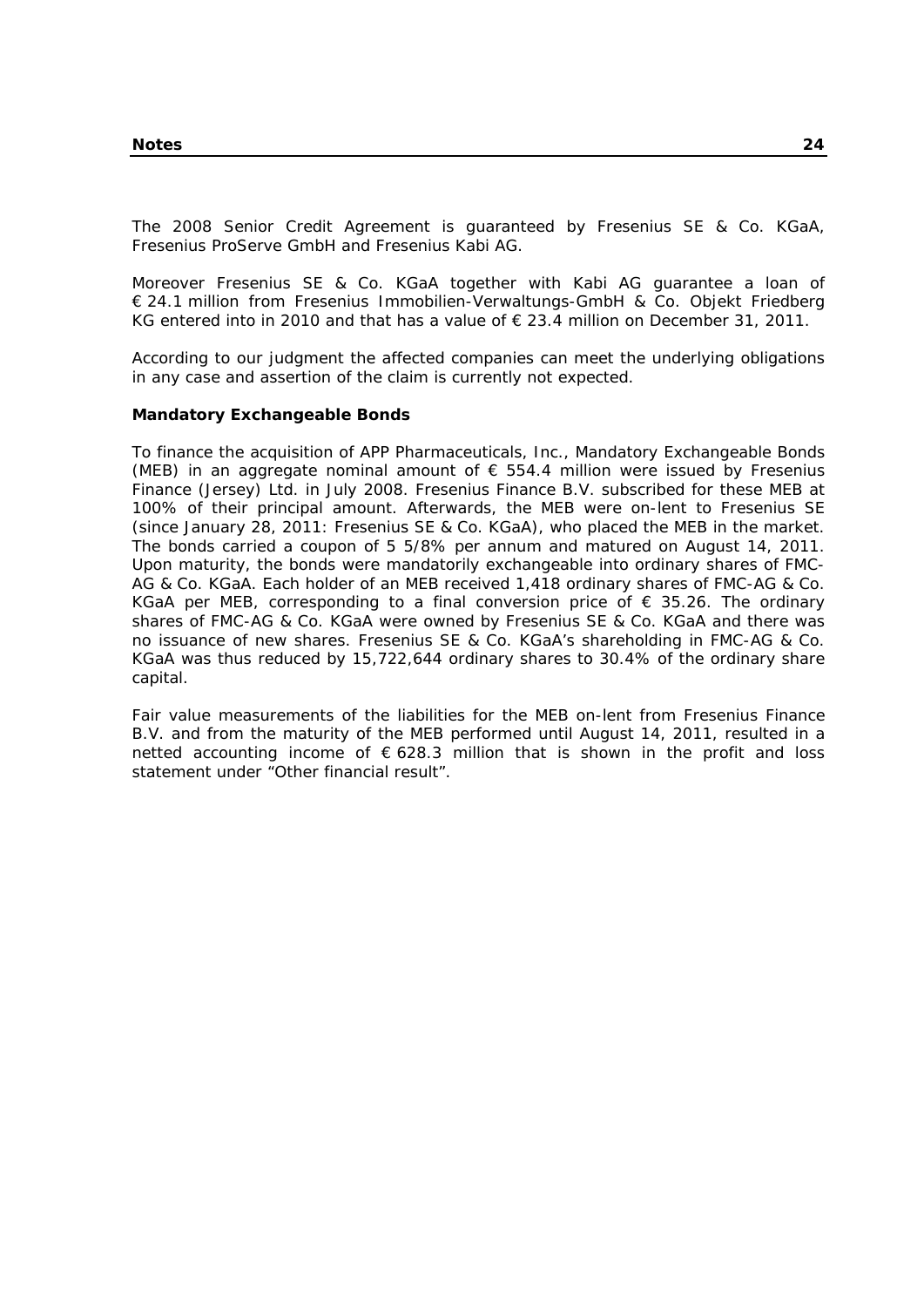#### **(20) Other financial commitments**

|                                                              | 2011     | 2010      |
|--------------------------------------------------------------|----------|-----------|
| in thousand $\epsilon$                                       |          |           |
| Commitments from building leases, and<br>leasing commitments |          |           |
| due 2012 (prior year: 2011)                                  | 3,715    | 1,213     |
| due 2013-2016 (prior year 2012-2015)                         | 9,897    | 1,204     |
| due after 2016 (prior year: after 2015)                      |          |           |
|                                                              | 13,612   | 2,417     |
| Commitments from ongoing capital<br>expenditures             | 333      | 209       |
| (thereof amount to affiliated companies)                     | $(-)$    | $(-)$     |
| <b>Other Commitments</b>                                     | 16,930   | 17,201    |
| (thereof amount to affiliated companies)                     | (16,930) | (17, 201) |
|                                                              | 30,875   | 19,827    |

Other financial commitments comprise liabilities for joint commitments from the transfer of pension obligations to operating divisions of the business segments and future payment-obligations from subsidiaries resulting from acquisitions.

According to our judgment the affected companies can meet the underlying obligations in any case and assertion of the claim is currently not expected.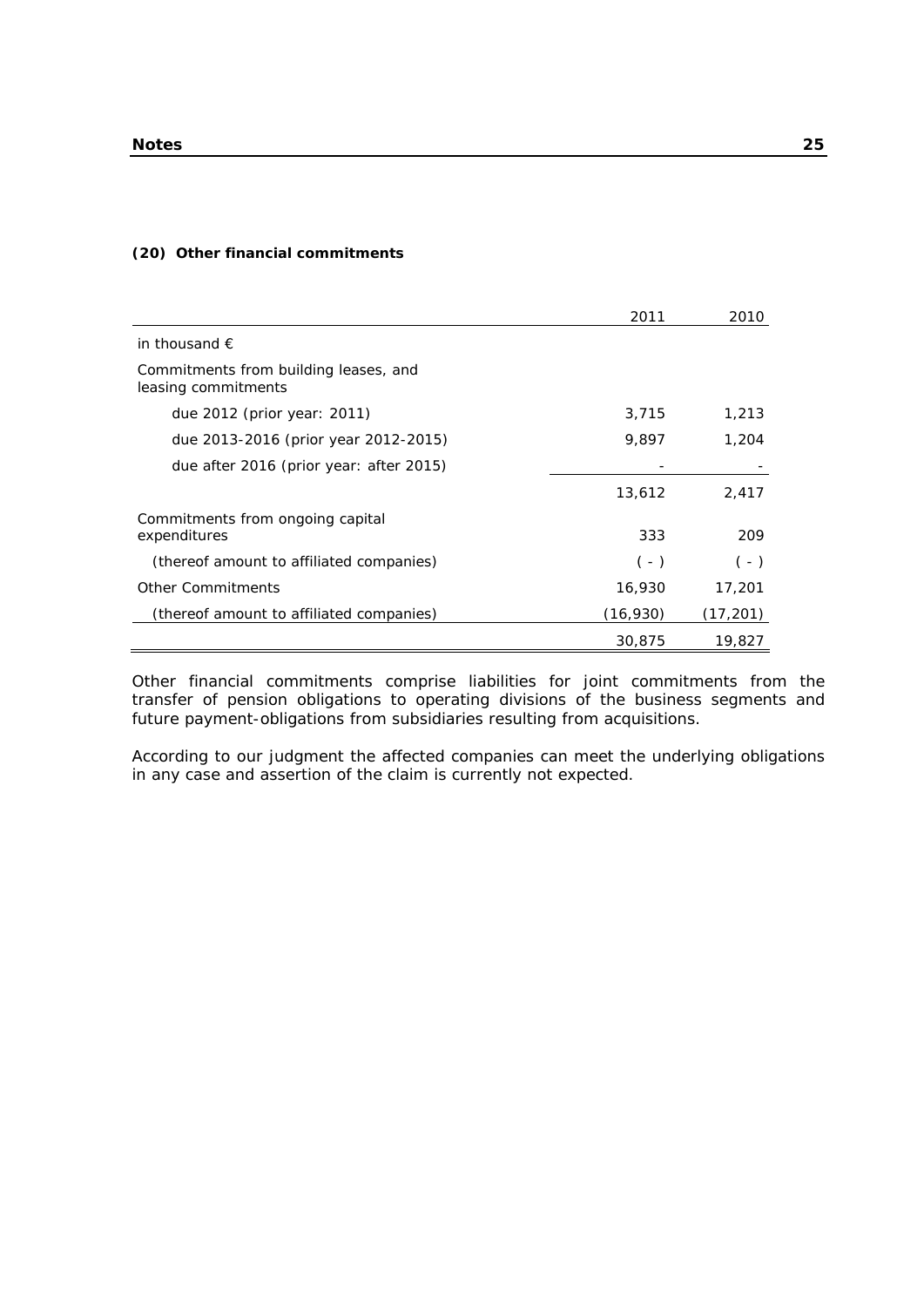#### **Notes on the profit and loss statement**

# **(21) Income from participations**

|                                            | 2011      | 2010      |
|--------------------------------------------|-----------|-----------|
| in thousand $\epsilon$                     |           |           |
| Income from profit transfer agreements     | 299.019   | 353,310   |
| Income from participations                 | 79,558    | 73,922    |
| (thereof amount from affiliated companies) | (79, 558) | (73, 922) |
| Expenses from loss transfer agreements     | -29,654   | -36,846   |
|                                            | 348,923   | 390,386   |

#### **(22) Other operating income**

Other operating income of  $\epsilon$  110,198 thousand in total (previous year  $\epsilon$  78,115 thousand) is comprised primarily of cost transfers to group companies of  $\epsilon$  53,850 thousand (previous year  $\epsilon$  49,137 thousand), service contracts with other subsidiaries, sales of property, plant and equipment from other accounting periods of  $\epsilon$  357 thousand (previous year  $\epsilon$  45 thousand), as well as other income from other accounting periods mainly income from the dissolution of short-term accruals in the amount of € 2,174 thousand (previous year € 695 thousand) and from foreign currency gains of € 53,458 thousand (previous year € 25,303 thousand). The main reason for the increase in other operating income is an increase in foreign currency gains.

The total income from other accounting periods was  $\epsilon$  2,323 thousand in the fiscal year (previous year  $\epsilon$  809 thousand).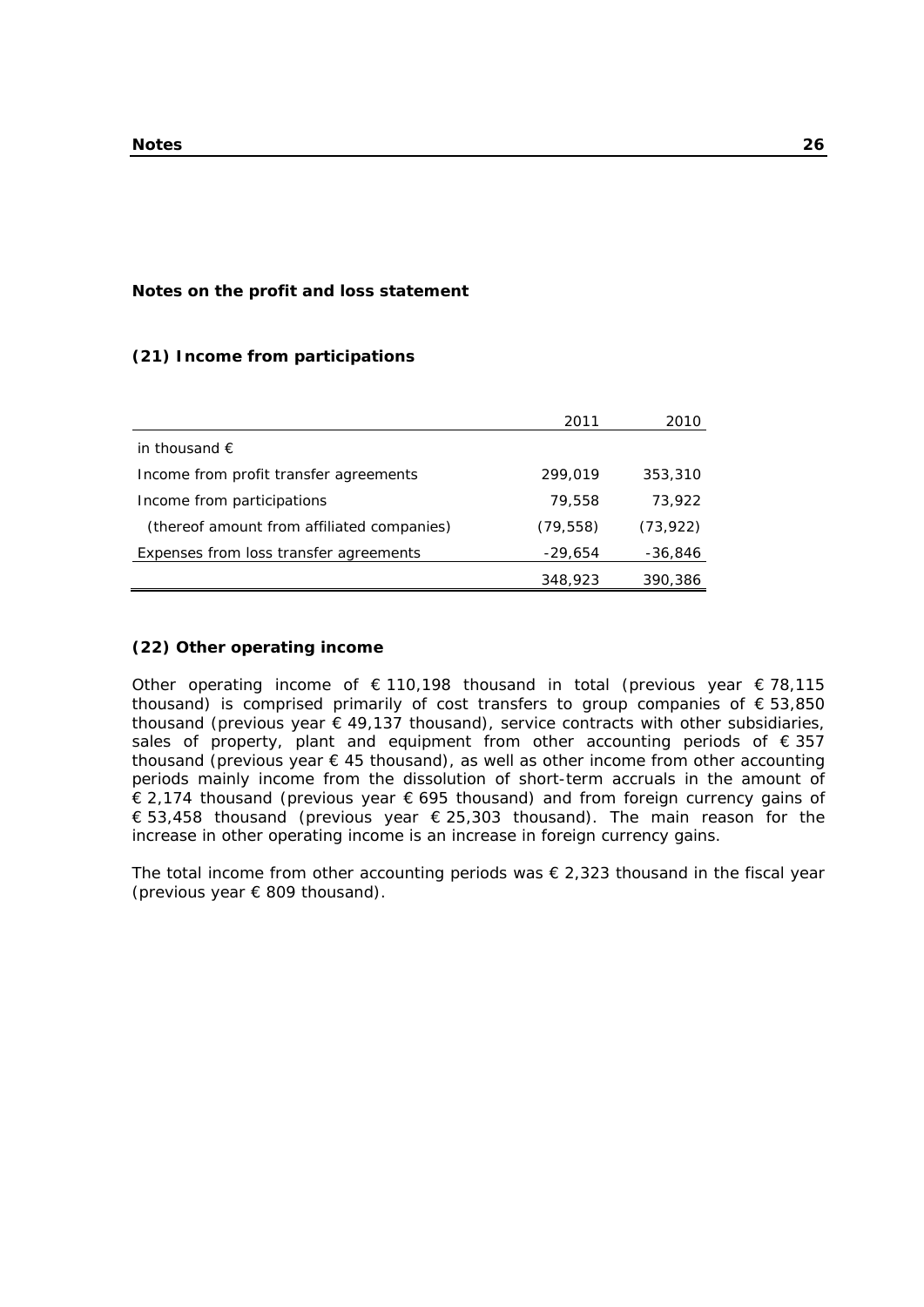#### **(23) Personnel expenses**

|                                                                              | 2011   | 2010     |
|------------------------------------------------------------------------------|--------|----------|
| in thousand $\epsilon$                                                       |        |          |
| Salaries and wages                                                           | 19,214 | 23,621   |
| Social security and costs<br>of retirement pensions<br>and social assistance | 3,507  | 5,757    |
| (thereof amount<br>of<br>retirement pensions)                                | (736)  | (3, 139) |
|                                                                              | 22,721 | 29,378   |

The annual average number of employees of Fresenius SE & Co. KGaA by function is divided into the following groups:

|                    | 2011 | 2010 |
|--------------------|------|------|
| Wage earners       | 17   | 18   |
| Salaried employees | 225  | 210  |
| Apprentices        | 112  | 109  |
|                    | 354  | 337  |

#### **(24) Depreciation and amortization of intangible assets and property, plant and equipment**

Depreciation of intangible assets and property, plant and equipment of  $\epsilon$  4,298 thousand (previous year  $\epsilon$  3,985 thousand) is regular depreciation.

#### **(25) Other operating expenses**

Other operating expenses of  $\epsilon$  103,383 thousand in total (previous year € 71,686 thousand) were primarily foreign currency losses of € 52,376 thousand (previous year € 24,027 thousand). Also included are IT-related expenses, insurance premiums and consulting expenses, as well as the costs of Fresenius Management SE for the compensation of its Management Board that is passed on.

Total expenses from other accounting periods were € 300 thousand in the fiscal year (previous year € 501 thousand).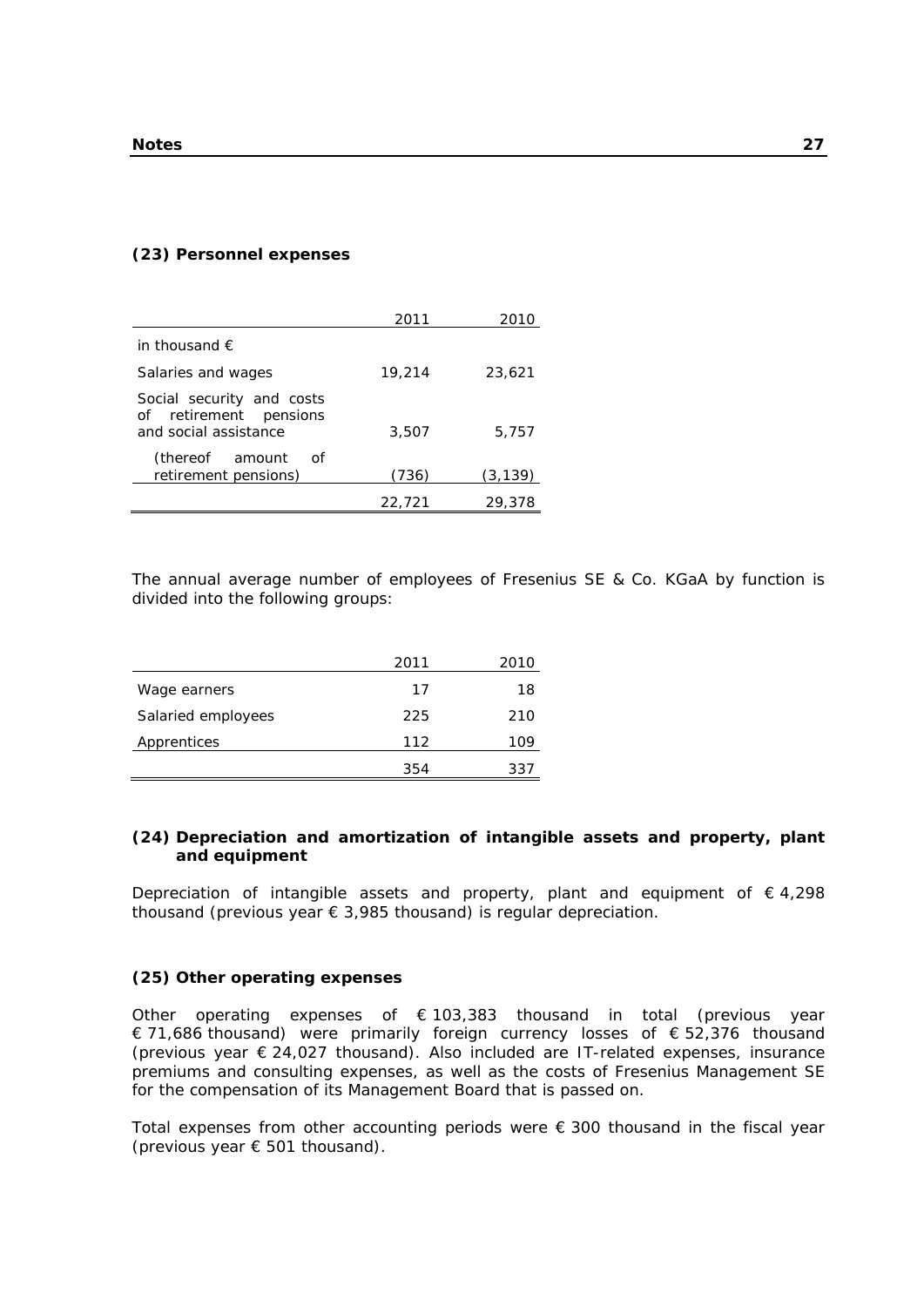In 2011 and 2010, fees for the auditor were expensed as follows:

|                        | 2011 | 2010 |
|------------------------|------|------|
| in thousand $\epsilon$ |      |      |
| Audit fees             | 422  | 441  |
| Audit related fees     | 35   |      |
| Other fees             | 24   | 217  |
|                        | 481  | 658  |

# **(26) Earnings before interest and taxes (EBIT)**

|                               | 2011       | 2010    |
|-------------------------------|------------|---------|
|                               |            |         |
| in thousand $\epsilon$        |            |         |
| Profit on ordinary activities | 934,567    | 223,664 |
| Net interest                  | 22,427     | 49,685  |
| Other financial result        | $-628,275$ | 90,103  |
| Other taxes                   | -433       | $-256$  |
| FBIT                          | 328,286    | 363,196 |

#### **(27) Net interest**

|                                              | 2011         | 2010       |
|----------------------------------------------|--------------|------------|
| in thousand $\epsilon$                       |              |            |
| Interest income from long-term loans         | 55,059       | 45,235     |
| (thereof amount from affiliated companies)   | (55,059)     | (45, 235)  |
| Other interest and similar income            | 49,981       | 34,964     |
| (thereof amount from affiliated companies)   | (40, 204)    | (33, 556)  |
| Interest and similar expenses                | $-125.875$   | $-128.444$ |
| (thereof amount from affiliated companies)   | $(-76, 017)$ | (-86,841)  |
| Expense from interest accrued for provisions | $-1,592$     | $-1,440$   |
|                                              | $-22.427$    | $-49.685$  |

In 2011 interest and similar expenses include compensation payment in an amount of € 19,412 thousand (previous year € 31,330 thousand) in connection with the Mandatory Exchangeable Bond on-lent from Fresenius Finance B.V.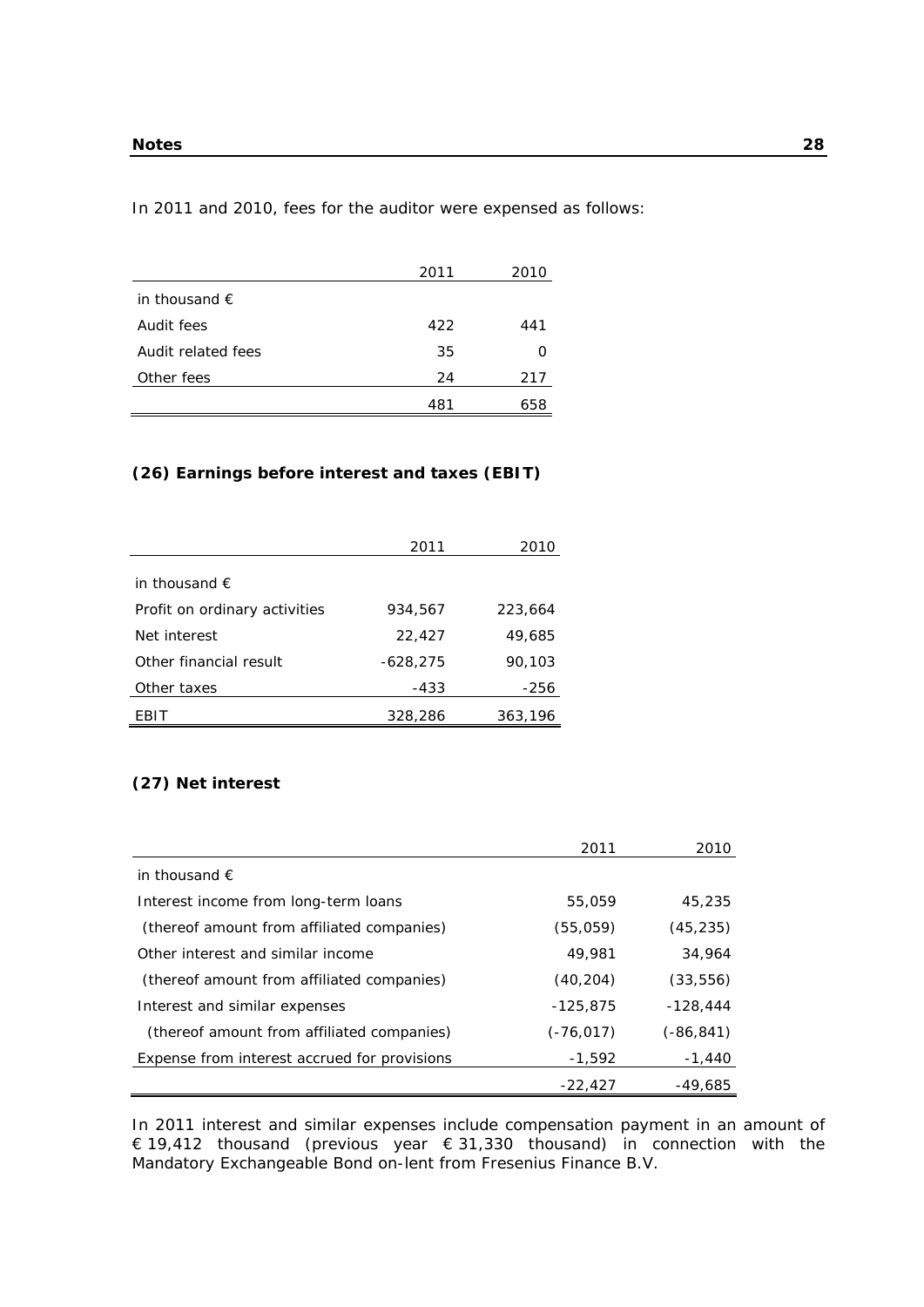#### **(28) Other financial result**

Other financial result includes accounting income of  $\epsilon$  628.3 million that results from the fair value measurements done until August 14, 2011 related to the liabilities for the on-lent MEB from Fresenius Finance B.V. and for the maturity of the MEB.

# **(29) Extraordinary result**

The extraordinary result in 2010 mainly consisted of  $\epsilon$  -6,801 thousand from the first time implementation of the new German accounting legislation (BilMoG).

#### **(30) Income Taxes**

Income taxes in the amount of  $\epsilon$  24,619 thousand (previous year  $\epsilon$  297 thousand) resulted from current tax expense of  $\epsilon$  19,737 thousand (previous year  $\epsilon$  2,017 thousand) as well as taxes from other accounting periods in the amount of  $\epsilon$  4,882 thousand (previous year  $\epsilon$  -1,720 thousand).

The deferred tax for the Tax Group is calculated with a tax rate of 29%, which is the tax rate expected to be applicable at the time the temporary differences reverse. Deferred tax liabilities arise from differences in the valuation of accounts receivables and from other assets not recognized for tax purposes. Differences in the valuation of pensions and other provisions generate deferred tax assets that exceed the amount of deferred tax liabilities. Moreover, as of December 31, 2011 Fresenius SE & Co. KGaA has further deferred tax assets that arise from operating losses that can be carried forward for an unlimited period. The Company makes use of the option to not recognize a net deferred asset.

# **(31) Derivatives**

Fresenius SE & Co. KGaA uses derivative financial instruments, normally micro-hedges, to hedge against existing or highly probable future interest and currency risks. Derivative financial instruments are contracted exclusively for hedging purposes. As the critical terms of the underlying transactions basically match those of the derivative financial instruments it can be assumed that hedges are highly effective. Fresenius SE & Co. KGaA has approved guidelines for assessing risks and to control the use of financial instruments. The guidelines require a clear separation between the execution function on the one side and the clearing, accounting and control on the other hand. Fresenius SE & Co. KGaA uses derivative financial instruments to reduce fluctuations in earnings and cash flows caused by changes in foreign currency exchange rates and interest rates. The high effectiveness of the derivative financial instruments leads to the expectation that, in general, the underlying transaction and the corresponding derivative will offset each other.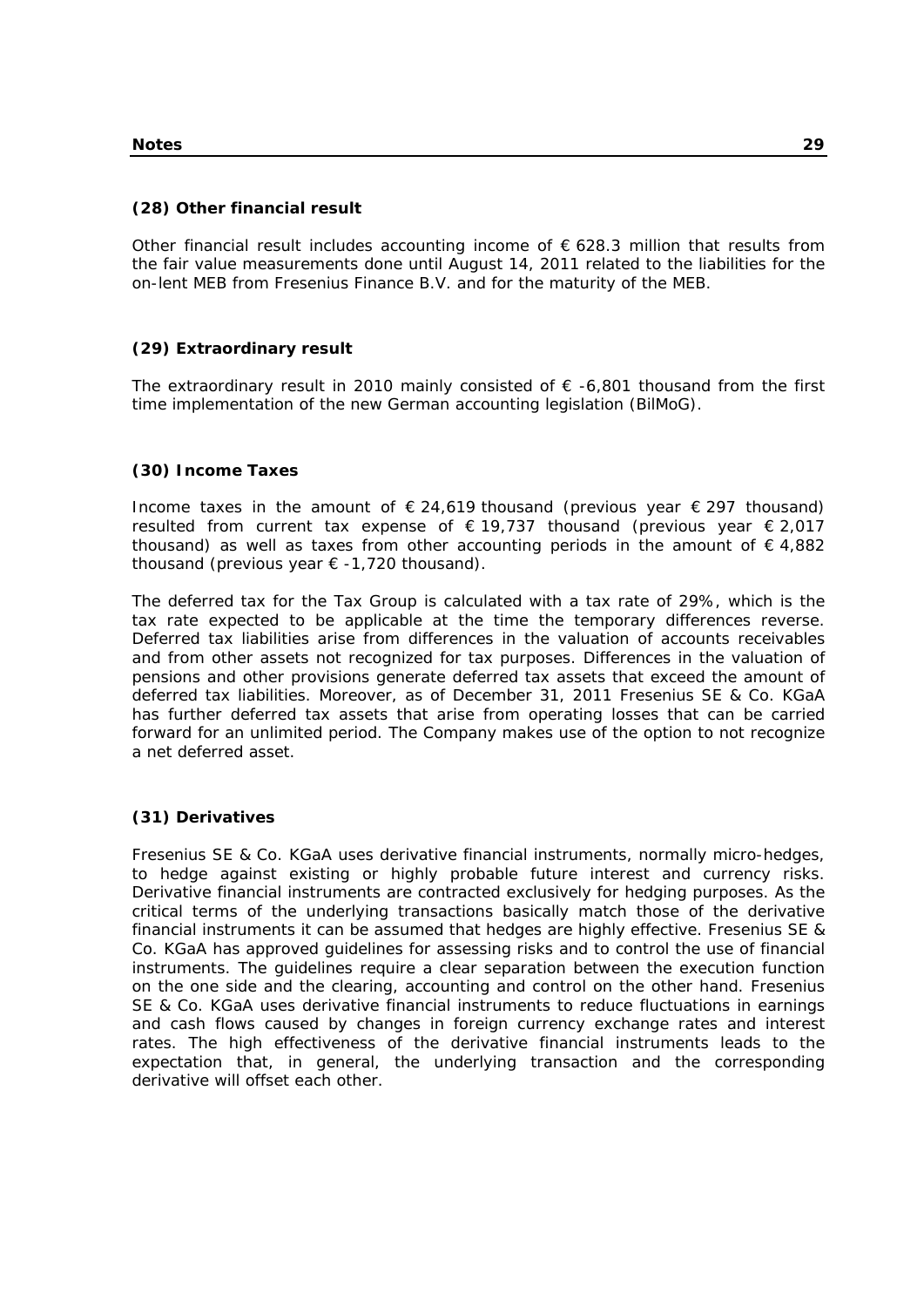#### **Foreign exchange risk**

The company uses foreign exchange forward contracts to hedge foreign exchange risk.

Fresenius SE & Co. KGaA entered into foreign exchange forward contracts with external partners to hedge foreign currency risks from accounts receivable and liabilities as well as highly probable forecasted transactions from the Company and its affiliates. On the balance sheet date, the Company had mainly US\$ and € currency derivatives with a nominal value of € 942,918 thousand and fair value of € -14,914 thousand with a maximum maturity of 12 months.

For foreign exchange forward contracts contracted with banks that were closed to hedge the foreign exchange risk of Fresenius SE & Co. KGaA Group companies' and that were passed down to the affected Group companies via Group internal transactions, hedges were build for the forward contracts and the underlying transactions with an offsetting fair value. The Company does not revaluate these hedges for financial reporting purposes until maturity (Einfrierungsmethode). The net fair value of internal and external hedges was  $\epsilon$  -4,403 thousand. As of December 31, 2011, the notional amount of these transactions totalled  $\epsilon$  445,134 thousand. A provision for contingent losses of € 4,466 thousand has been build within "Other provisions". The offsetting cash flows will level after 12 months the latest.

Further hedges were built for cashpool balances and loans in foreign currencies that Group Companies have borrowed from the Company or that the Company has borrowed from Group Companies, and their offsetting foreign exchange forward contracts closed for hedging purposes. The cashpool balances, loan receivables and payment obligations hedged against currency risk had a net book value of € 398,296 thousand (asset). External foreign currency hedging contracts for the cashpool balances, individual loans receivables and payment obligations had a net fair value of  $\epsilon$  -10,794 thousand. The changes in value of both the loan receivables and payment obligations and the foreign currency hedging contracts have been recognized as income (Durchbuchungsmethode). The offsetting cash flows will nearly level after 12 months the latest.

The rest of the currency derivative contracts can have positive and negative fair values. Positive fair values of  $\epsilon$  494 thousand were not recognized for financial reporting purposes. Negative fair values amounting to € 211 were recognized as contingent losses.

#### **Interest rate risk**

The Company entered into interest rate swap transactions with banks with a nominal value of € 1,689,429 thousand and a negative fair value on the balance sheet date of € 65,068 thousand. These transactions are mainly offset by interest rate swaps with the same nominal value and a positive fair value of  $\epsilon$  48,523 thousand, through hedging transactions with affiliated companies. These transactions build a hedge that is not revaluated for financial reporting purposes until maturity (Einfrierungsmethode). External transactions with a nominal value of  $\epsilon$  48,690 thousand and a negative fair value of  $\epsilon$  3,401 thousand on the balance sheet date were not offset by internal transactions and a provision for contingent losses was build for the negative fair value.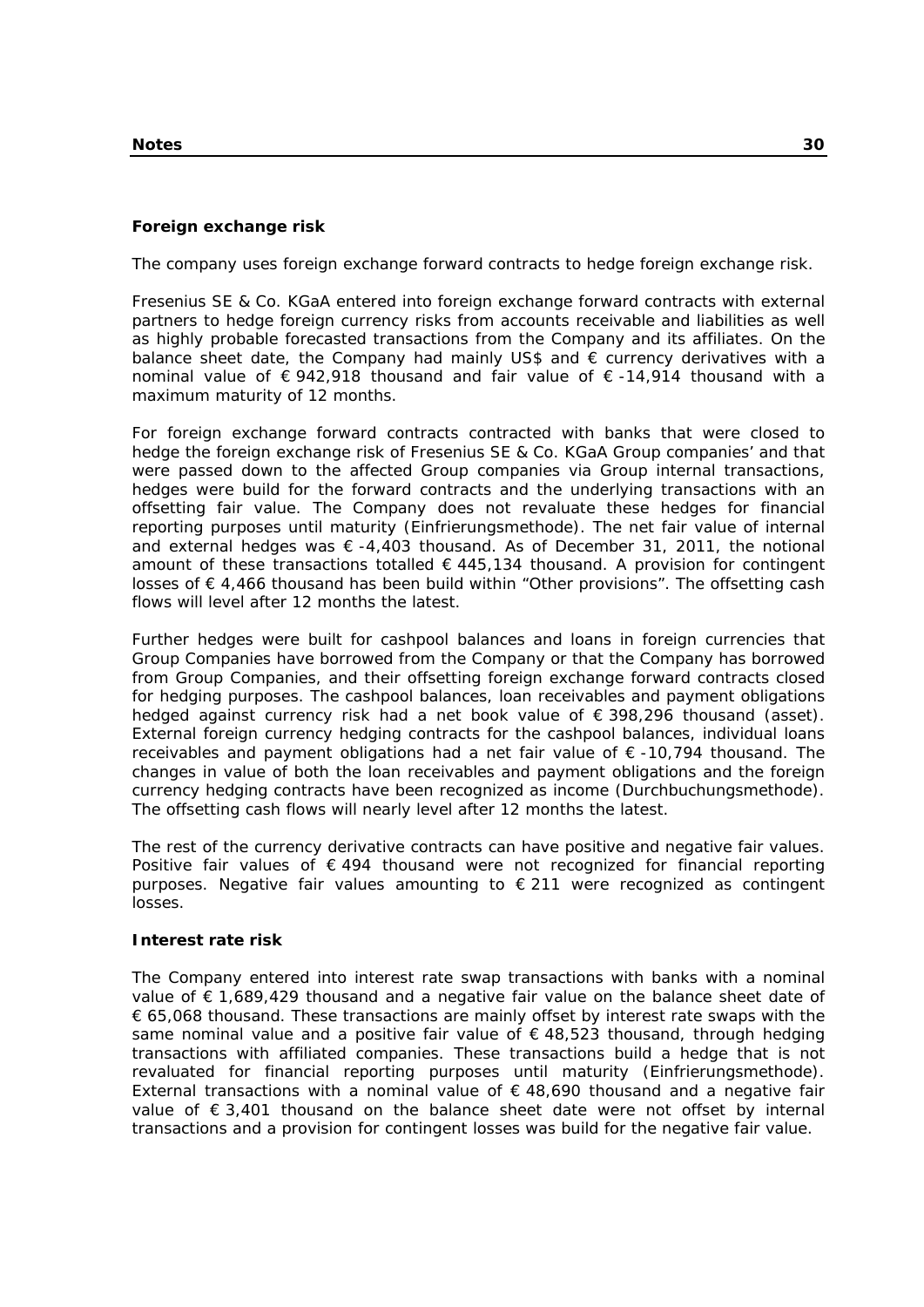In 2011 further interest rate swaps where closed with banks to achieve pre-established interest rate benchmarks for future debt issuance. These swaps will be effective starting on January 13, 2013 and are not offset by internal transactions. The interest rate swaps have a nominal value of  $\epsilon$  400,000 thousand and a negative fair value of  $\epsilon$  13,144 thousand on the balance sheet date. A provision for contingent losses has been build for the amount of the fair value because the debt issuance will take place in another affiliate of the Group. The stated fair values do not include accrued interest.

#### **Standards of valuation**

The fair values of derivative financial instruments are valuated according to customary standards that take market information (market values) on the balance sheet date into account. In detail following principles are used:

- The fair value is based on the market value of a derivative that could be reached in voluntary transactions by independent parties without taking forced or liquidation sales into account.
- To determine the market value of foreign exchange forward contracts, the contracted forward rate is compared to the current forward rate for the remaining term of the contract as of the date of the balance sheet. The result is then discounted on the basis of the market interest rates prevailing at the date of the statement of financial position for the respective currency.
- The value of interest rate swaps is calculated by discounting the future cash flows on the basis of the market interest rates applicable for the remaining term of the contract as of the date of the balance sheet.

The effectiveness of hedging relationships is measured with the Critical Term Match-Method and the Dollar Offset-Method for foreign exchange forward contracts and with the Dollar Offset-Method for interest rate swaps.

# **(32) Compensation of the Management Board and Supervisory Board**

Individualized information regarding the compensation of the members of the Management Board and of the Supervisory Board is disclosed in the audited Compensation Report (see exhibit Compensation Report), which is part of the Management Report.

The Management Board's compensation is, as a whole, performance-oriented and was composed of three elements in 2011: non-performance-related compensation (basic salary), performance-related compensation (variable bonus), components with longterm incentive effects (stock options, postponed bonus payments and a share-based compensation with cash settlement (performance shares)).

The cash compensation paid to the Management Board for the performance of its responsibilities was  $\epsilon$  10,135 thousand (2010:  $\epsilon$  9,398 thousand). Thereof,  $\epsilon$  4,062 thousand (2010:  $\epsilon$  4,105 thousand) is not performance-related and  $\epsilon$  5,539 thousand (2010: € 4,685 thousand) is performance related. The amount of the performancerelated compensation depends on the achievement of targets relating to the net income of the Fresenius Group and business segments. As a long-term incentive component,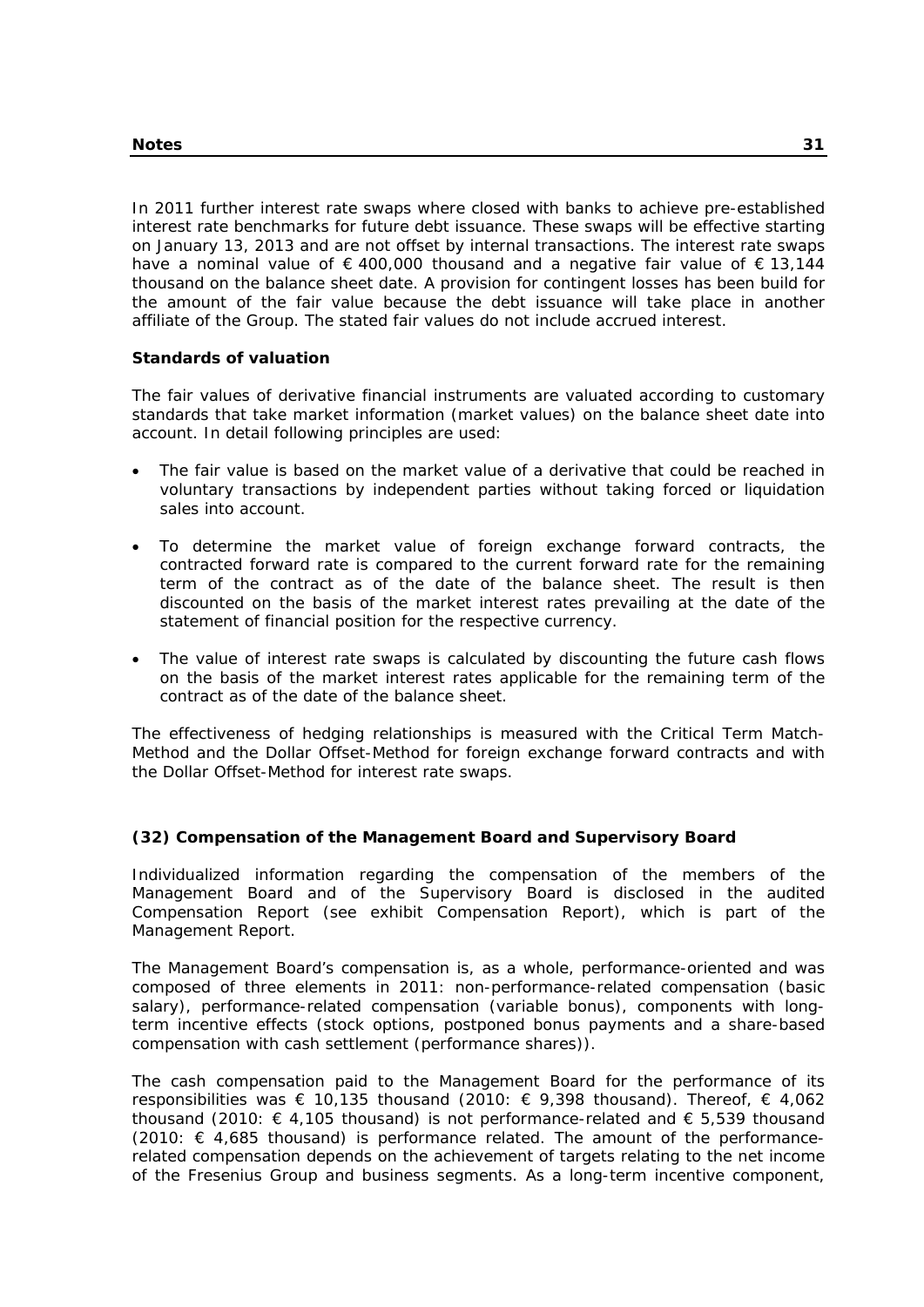the members of the Management Board received 198,660 stock options under the Fresenius SE Stock Option Plan 2008 and 74,700 stock options under the Fresenius Medical Care AG & Co. KGaA Stock Option Plan 2011 and a share-based payment with cash settlement in an amount of  $\epsilon$  1.284 thousand.

The payment of a part of the performance-related compensation in an amount of  $\epsilon$  230 thousand was postponed by two years as a long-term incentive component. The payment depends on the achievement of targets relating to the net income attributable to Fresenius SE & Co. KGaA of the years 2012 and 2013.

The total compensation paid to the Supervisory Boards of Fresenius SE & Co. KGaA and Fresenius Management SE and their committees was  $\epsilon$  2,227 thousand in 2011 (2010: € 1,782 thousand). Of this amount, € 210 thousand was fixed compensation (2010: € 183 thousand), € 89 thousand was compensation for committees services (2010: € 100 thousand), and  $\epsilon$  1,928 thousand was variable compensation (2010:  $\epsilon$  1,499 thousand).

In 2011, to former members of the Management Board, € 776 thousand (2010: € 776 thousand) was paid. The pension obligation for these persons amounted to  $\epsilon$  10,513 thousand in 2011 (2010: € 11,039 thousand).

In the fiscal years 2011 and 2010, no loans or advance payments of future compensation components were made to members of the Management Board of Fresenius Management SE.

The members of the Management Board and Supervisory Board of Fresenius Management SE are displayed in the exhibit to the Notes.

# **(33) Corporate Governance**

For each consolidated stock exchange listed entity, the declaration pursuant to Section 161 of the German Stock Corporation Act (Aktiengesetz) has been issued and made available to shareholders on the website of Fresenius SE & Co. KGaA www.fresenius.com under Who we are / Corporate Governance / Declaration of Conformity and of Fresenius Medical Care AG & Co. KGaA www.fmc-ag.com under Investor Relations / Corporate Governance / Declaration of Compliance, respectively.

#### **(34) Consolidated Financial Statements**

As parent company Fresenius SE & Co. KGaA prepares and publishes consolidated financial statements and management report in accordance with the International Financial Reporting Standards (IFRS) which are binding to be applied in the EU applying Section 315a of the German Commercial Code (HGB) for the smallest group of consolidated companies. The consolidated financial statements are published in the electronic Bundesanzeiger (German Federal Gazette). Fresenius Management SE, Bad Homburg v.d.H. prepares and publishes the consolidated financial statements for the largest group of consolidated companies which is also published in the electronic Bundesanzeiger (German Federal Gazette).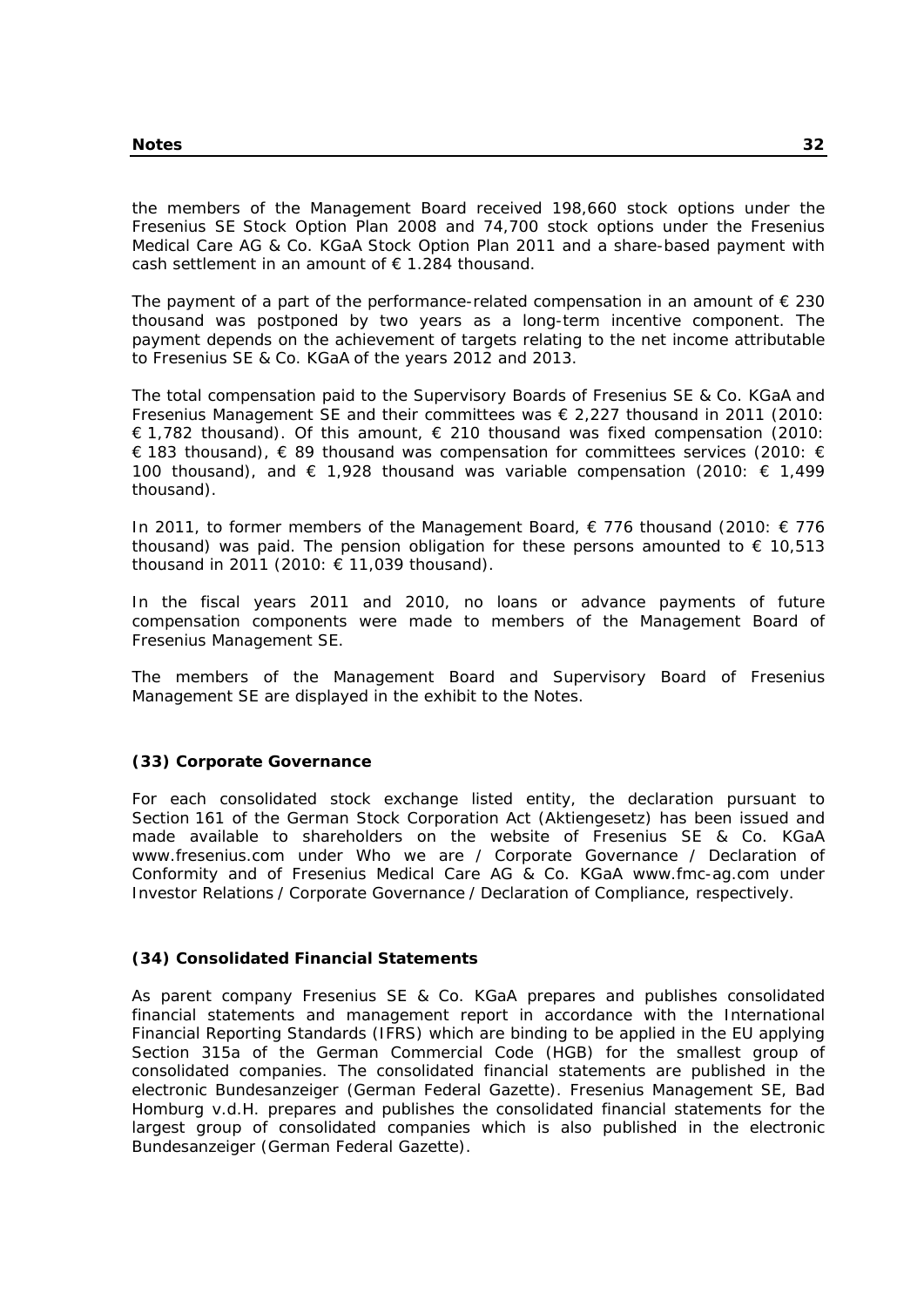## **(35) Proposal for the distribution of earnings**

The General Partner an the Supervisory Board of Fresenius SE & Co. KGaA propose to the Annual General Meeting that the earnings for 2011 of Fresenius SE & Co. KGaA be distributed as follows:

| Payment of a dividend of $\epsilon$ 0.95 per<br>ordinary share on the 163,237,336 |                  |
|-----------------------------------------------------------------------------------|------------------|
| ordinary shares entitled to dividend                                              | € 155,075,469.20 |
| Additions to other reserves                                                       | € 299,700,000.00 |
| Balance to be carried forward                                                     | € 40,788.92      |
|                                                                                   | € 454.816.258.12 |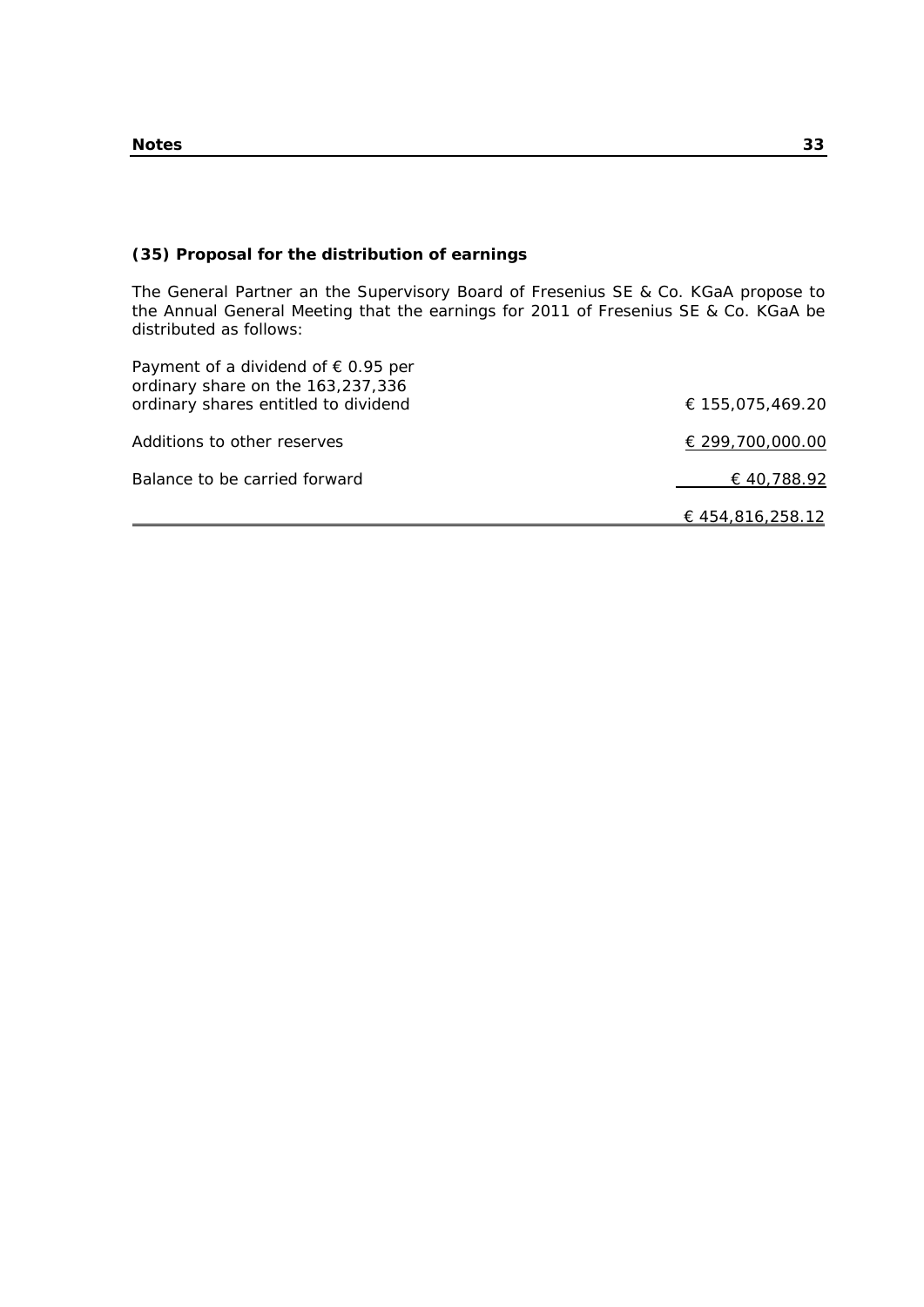## **(36) Responsibility Statement**

"To the best of our knowledge, and in accordance with the applicable reporting principles, the financial statements give a true and fair view of the assets, liabilities, financial position and profit or loss of the Company, and the Company management report includes a fair review of the development and performance of the business and the position of the Company, together with a description of the principal opportunities and risks associated with the expected development of the Company."

Bad Homburg v.d.H., February 22, 2012

Fresenius SE & Co. KGaA,

represented by:

Fresenius Management SE, its General Partner

The Management Board

Dr. U. M. Schneider R. Baule Dr. F. De Meo

Dr. J. Götz Dr. B. Lipps S. Sturm Dr. E. Wastler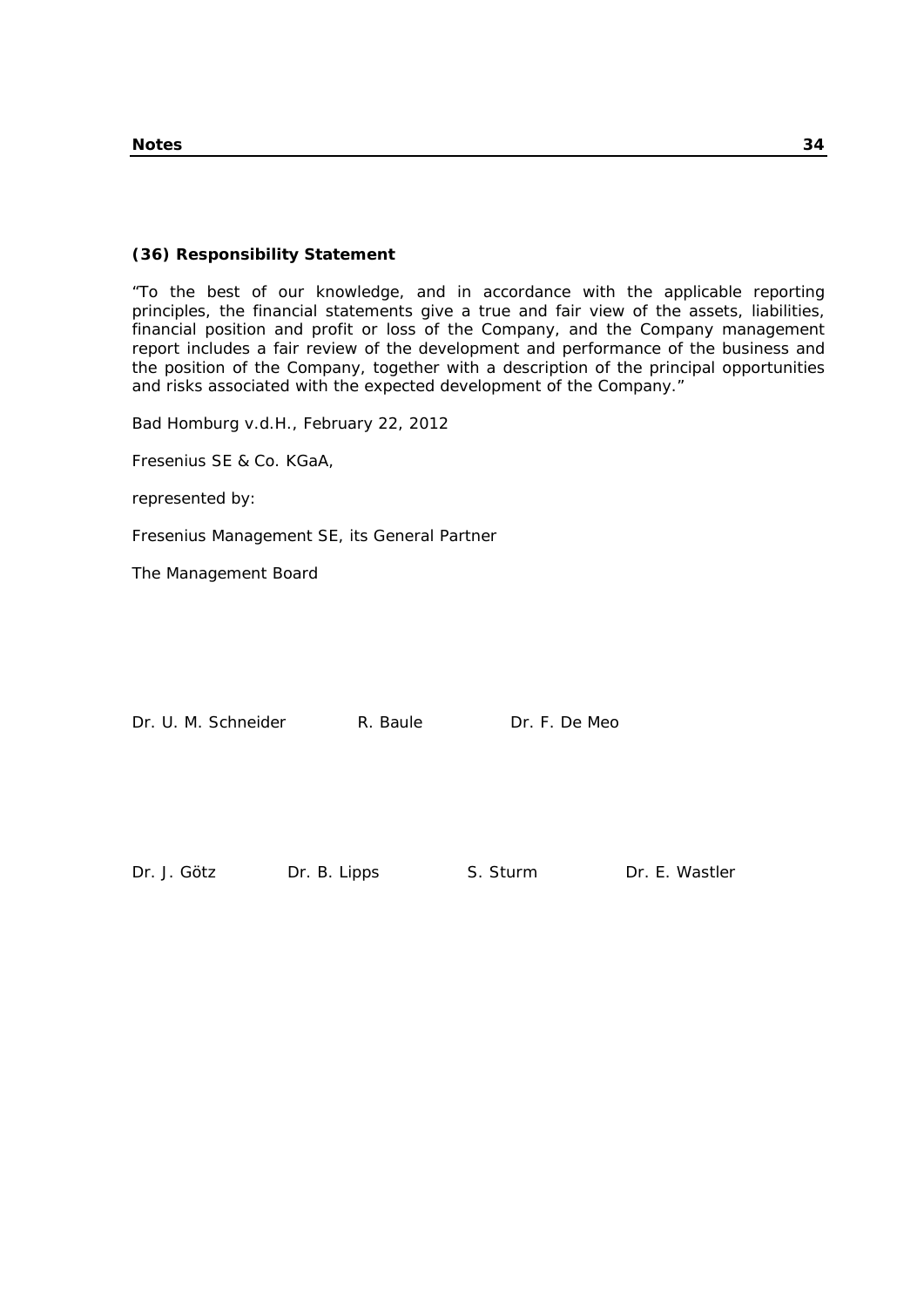# BOARDS

## SUPERVISORY BOARD FRESENIUS SE & CO. KGAA

#### Dr. Gerd Krick

Königstein

Former Chairman of Fresenius AG Chairman

Offices

#### Supervisory Board

Fresenius Management SE (Chairman) Fresenius Medical Care AG & Co. KGaA (Chairman) Fresenius Medical Care Management AG Fresenius SE (until January 28, 2011; Chairman) VAMED AG, Austria (Chairman)

#### Prof. Dr. med. D. Michael Albrecht

Dresden

Medical Director and Spokesman of the Management Board of the Universitäts-

klinikum Carl Gustav Carus Dresden

**Offices** Supervisory Board GÖK Consulting AG Universitätsklinikum Aachen Universitätsklinikum Magdeburg Universitätsklinikum Rostock

#### Prof. Dr. h. c. Roland Berger

Munich

Management Consultant

#### **Offices**

Supervisory Board Fresenius Management SE Fresenius SE (until January 28, 2011) Prime Office AG (Chairman)<br>Roland Berger Strategy Consultants Holding GmbH (Honorary Chairman) Schuler AG Wilhelm von Finck AG (Deputy Chairman) WMP EuroCom AG (Chairman)

#### Administrative Board Wittelsbacher Ausgleichsfonds

Board of Directors 3W Power S.A., Luxembourg (Chairman) Fiat S.p.A., Italy Italy 1 Investment S.A., Luxembourg (Deputy Chairman) Loyalty Partner Holdings S.A., Luxembourg (until March 1, 2011) RCS Mediagroup S.p.A., Italy Telecom Italia S.p.A., Italy (until April 12, 2011)

#### Dario Anselmo Ilossi

(as of January 31, 2011) Rome, Italy Trade Union Officer FEMCA Cisl -Energy, Fashion and Chemicals

**Offices** Supervisory Board Fresenius SE (until January 28, 2011)

#### Konrad Kölbl

(as of January 31, 2011) Hof am Laithagebirge, Austria Full-time Works Council Member

Member of the Manual Workers' Works Council VAMED-KMB Krankenhausmanagement und Betriebsführungs-

ges. m.b.H.

Chairman of the Group Works Council VAMED AG

Deputy Chairman of the European Works Council of Fresenius SE & Co. KGaA

Corporate Offices Supervisory Board Fresenius SE (until January 28, 2011) VAMED-KMB Krankenhausmanagement und Betriebsführungsges. m.b.H., Austria

#### Klaus-Peter Müller

Bad Homburg v. d. H. Chairman of the Supervisory Board of

Commerzbank AG

Offices **Supervisory Board** Commerzbank AG (Chairman) Fresenius Management SE Fresenius SE (until January 28, 2011) Linde AG

Administrative Board Landwirtschaftliche Rentenbank

Board of Directors Parker Hannifin Corporation, USA

#### Dieter Reuß

(as of May 5, 2011) Weilrod Full-time Works Council Member

Chairman of the Joint Works Council Fresenius SE & Co. KGaA / Bad Homburg site Member of General Works Council Fresenius SE & Co. KGaA

#### Gerhard Roggemann

Hanover Vice Chairman (Mitglied der Geschäftsleitung) Hawkpoint

Partners Ltd., Great Britain

**Offices** Supervisory Board Deutsche Beteiligungs AG Deutsche Börse AG (Deputy Chairman) GP Günter Papenburg AG (Chairman)

Board of Directors F & C Asset Management plc, Great Britain (until May 3, 2011) Friends Life Group plc, Great Britain (former Friends Provident Holdings (UK) plc) Resolution Ltd., Guernsey

#### Dr. Gerhard Rupprecht

Gerlingen

Former Member of the Management

Board of Allianz SE

Deputy Chairman

**Offices** Supervisory Board Euler Hermes Deutschland AG (since April 27, 2011) Fresenius Management SE Fresenius SE (until January 28, 2011) Heidelberger Druckmaschinen AG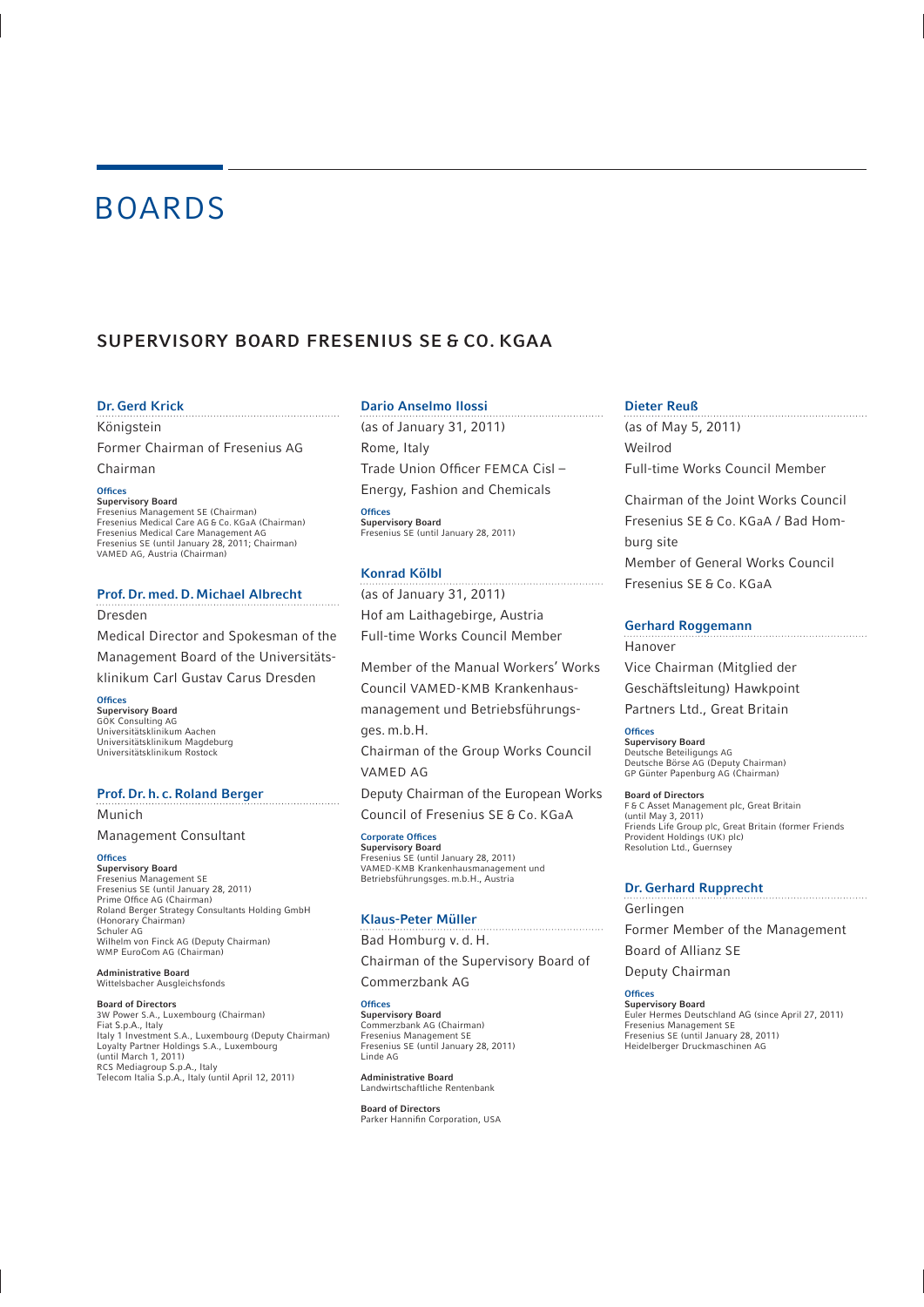## SUPERVISORY BOARD FRESENIUS SE & CO. KGAA

. . . . . . . . . . . . . . . . . . .

#### Wilhelm Sachs

(January 31 until May 5, 2011) Friedrichsdorf Full-time Works Council Member

Corporate Offices Supervisory Board Fresenius SE (until January 28, 2011)

#### Stefan Schubert

(as of January 31, 2011) Limburg-Staffel Hospital Nurse and Full-time Works Council Member

Chairman of the Works Council of HELIOS Klinik Bad Schwalbach and of HELIOS Klinik Idstein

Chairman of the Group Works Council of Wittgensteiner Kliniken GmbH Member of the European Works Council of Fresenius SE & Co. KGaA

Corporate Offices Supervisory Board Fresenius SE (until January 28, 2011) Wittgensteiner Kliniken GmbH

#### Rainer Stein

(as of January 31, 2011) Berlin Full-time Works Council member

Chairman of the Group Works Council HELIOS Kliniken GmbH

Chairman of the European Works Council of Fresenius SE & Co. KGaA

Corporate Offices Supervisory Board Fresenius SE (until January 28, 2011) HELIOS Kliniken GmbH

#### Niko Stumpfögger

(as of January 31, 2011) Zeuthen Secretary of the Trade Union Ver.di, Head of Company and Industry Politics in Health Care and Social Affairs Deputy Chairman

## **Offices**

Supervisory Board Fresenius SE (until January 28, 2011; Deputy Chairman) HELIOS Kliniken GmbH (Deputy Chairman)

## COMMITTEES OF THE SUPERVISORY BOARD

#### Personnel Committee (until

January 1, 2011) . . . . . . . . . . . . . . . . . Dr. Gerd Krick (Chairman) 1 Wilhelm Sachs<sup>1</sup> Dr. Karl Schneider<sup>1,2</sup>

The KGaA has no Personnel Committee.

#### Nomination Committee

Dr. Gerd Krick (Chairman)<sup>1,3</sup> Prof. Dr. h. c. Roland Berger 3 Dr. Gerhard Rupprecht<sup>3</sup>

Dr. Dieter Schenk 1, <sup>2</sup> Dr. Karl Schneider<sup>1,2</sup>

#### Audit Committee

Prof. Dr. h. c. Roland Berger (Chairman)<sup>1,3</sup> Konrad Kölbl<sup>1,3</sup> Dr. Gerd Krick<sup>1,3</sup> Gerhard Roggemann 3 Rainer Stein<sup>1,3</sup> Dr. Karl Schneider<sup>1,2</sup>

## Joint Committee (since July 11, 2011) 4

Dr. Dieter Schenk (Chairman) Dr. Gerd Krick Dr. Gerhard Rupprecht Dr. Karl Schneider

1 Committee member of the Supervisory Board of the legal predecessor Fresenius SE until January 28, 2011

<sup>2</sup> Member of the Supervisory Board of the legal predecessor Fresenius SE until January 28, 2011<br><sup>3</sup> Committee member of the Supervisory Board of Fresenius SE & Co. KGaA since March 11, 2011

4 The committee consists equally of two members each of the Supervisory Board of Fresenius SE & Co. KGaA and of Fresenius Management SE.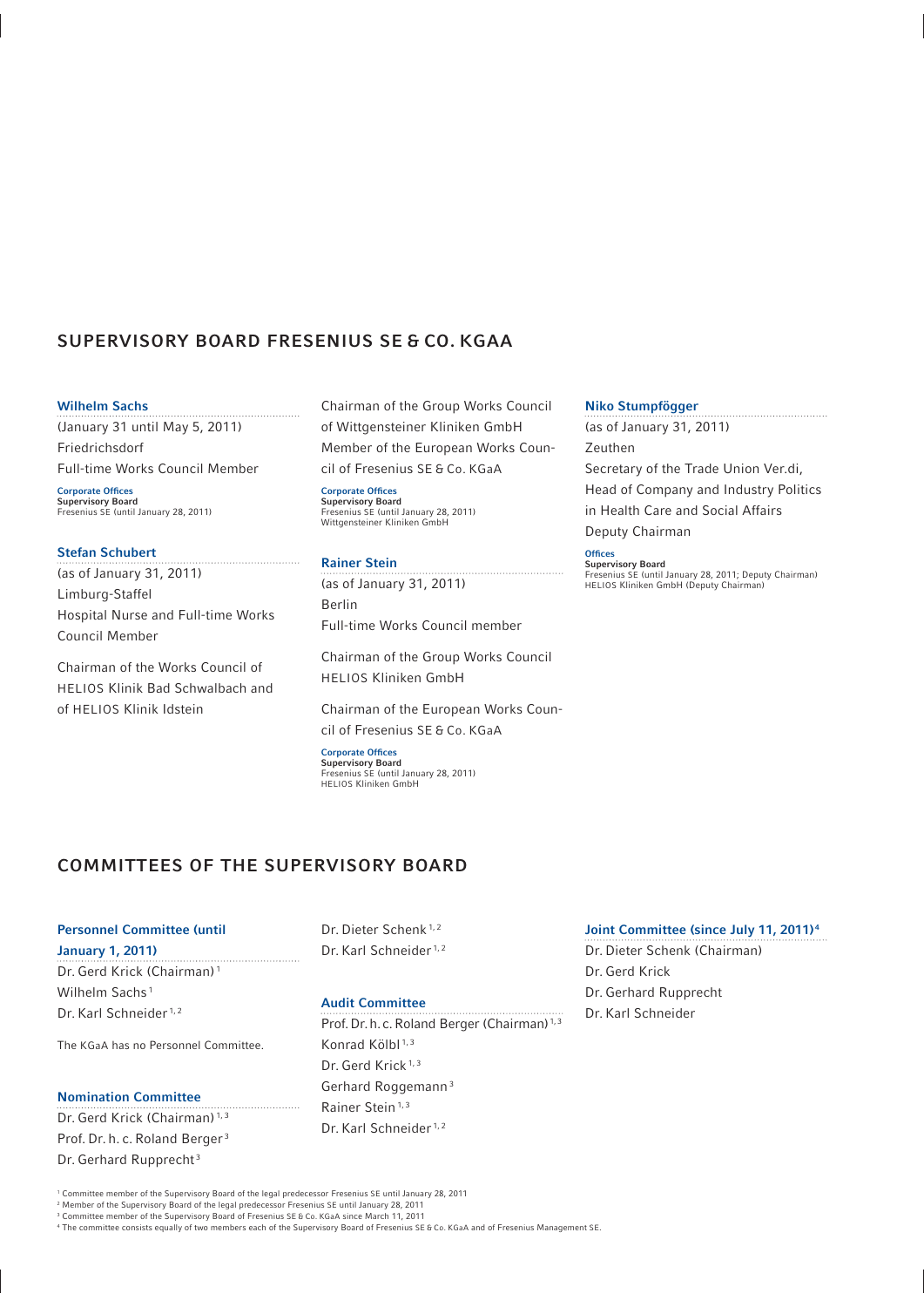## MANAGEMENT BOARD FRESENIUS MANAGEMENT SE

(General partner of Fresenius SE & Co. KGaA)

#### Dr. Ulf M. Schneider 1

Königstein

Chairman

#### Corporate Offices

**Supervisory Board**<br>Fresenius HemoCare Netherlands B.V., Netherlands<br>Fresenius Kabi AG (Chairman) Fresenius Kabi España S.A., Spain Fresenius Medical Care Groupe France S.A.S., France (Chairman) Fresenius Medical Care Management AG (Chairman) HELIOS Kliniken GmbH (Chairman)

#### Board of Directors

APP Pharmaceuticals, Inc., USA FHC (Holdings), Ltd., Great Britain Fresenius Kabi Pharmaceuticals Holding, Inc., USA (until February 24, 2011)

#### Rainer Baule<sup>1</sup>

Ettlingen

Business Segment Fresenius Kabi

#### Corporate Offices

Supervisory Board Fresenius HemoCare Netherlands B.V., Netherlands (Chairman) Fresenius Kabi Austria GmbH, Austria (Chairman) Fresenius Kabi España S.A., Spain Labesfal – Laboratórios Almiro, S.A., Portugal

#### Administrative Board

Fresenius Kabi Groupe France S.A., France (Chairman) Fresenius Kabi Italia S.p.A., Italy

#### Board of Directors

APP Pharmaceuticals, Inc., USA Dabur Pharma (Thailand) Co. Ltd., Thailand (until January 14, 2011) FHC (Holdings) Ltd., Great Britain Fresenius Kabi Asia Pacifi c Ltd., Hong Kong Fresenius Kabi Oncology Plc., Great Britain Fresenius Kabi Pharmaceuticals Holding, Inc., USA Fresenius Kabi (Singapore) Pte Ltd., Singapore

#### Dr. Francesco De Meo<sup>1</sup>

Petersberg

Business Segment Fresenius Helios

#### Corporate Offices

**Supervisory Board**<br>HELIOS Klinikum Bad Saarow GmbH (Chairman)<br>HELIOS Klinikum Emil von Behring GmbH (Chairman) HELIOS Klinikum Erfurt GmbH (Chairman) HELIOS Kliniken Leipziger Land GmbH (Chairman) HELIOS Kliniken Mansfeld-Südharz GmbH (Chairman) HELIOS Kliniken Schwerin GmbH (Chairman) HELIOS Spital Überlingen GmbH (Chairman)

**Offices** Supervisory Board Allianz Private Krankenversicherungs-AG (until July 6, 2011)

#### Dr. Jürgen Götz<sup>1</sup>

Bad Soden am Taunus

Chief Legal and Compliance Officer,

and Labour Relations Director

#### Corporate Offices

Supervisory Board HELIOS Kliniken GmbH Wittgensteiner Kliniken GmbH (Chairman)

## Dr. Ben Lipps<sup>1</sup>

Boston, Massachusetts (USA) Business Segment

Fresenius Medical Care

#### Corporate Offices Management Board

Fresenius Medical Care Management AG (Chairman)

#### Stephan Sturm<sup>1</sup>

Hofheim am Taunus

Chief Financial Officer

#### Corporate Offices Supervisory Board

Fresenius HemoCare Netherlands B.V., Netherlands Fresenius Kabi AG (Deputy Chairman) Fresenius Kabi España S.A., Spain HELIOS Kliniken GmbH Labesfal – Laboratórios Almiro, S.A., Portugal VAMED AG, Austria (Deputy Chairman) Wittgensteiner Kliniken GmbH

Administrative Board Fresenius Kabi Groupe France S.A., France

Board of Directors FHC (Holdings) Ltd., Great Britain

#### Dr. Ernst Wastler<sup>1</sup>

Linz, Austria

Business Segment Fresenius Vamed

#### Corporate Offices

Supervisory Board Charité CFM Facility Management GmbH (Deputy Chairman) VAMED-KMB Krankenhausmanagement und Betriebsführungsges. m.b.H., Austria (Chairman)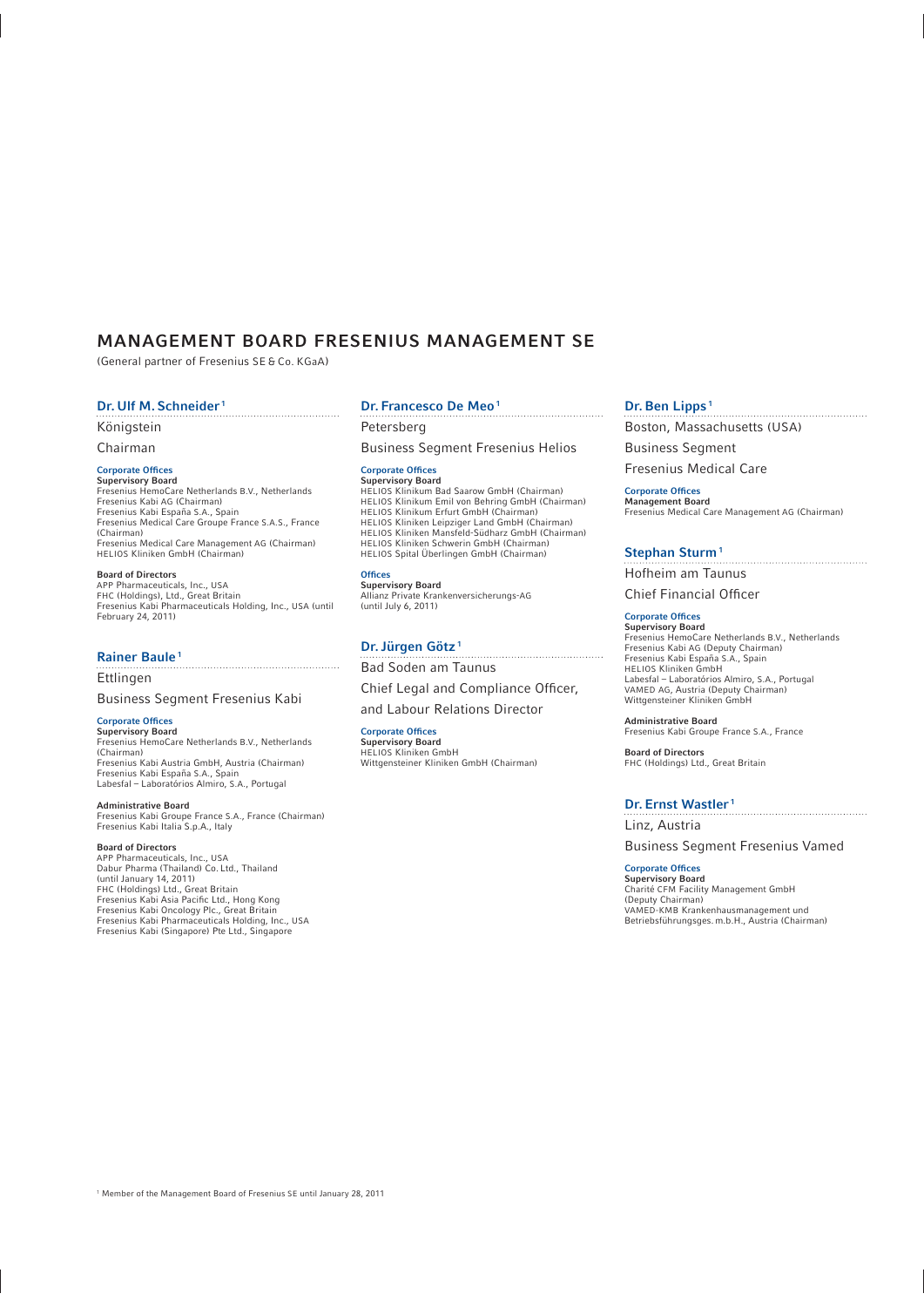## SUPERVISORY BOARD FRESENIUS MANAGEMENT SE

(General partner of Fresenius SE & Co. KGaA)

. . . . . . . . . . . . . . . .

## Dr. Gerd Krick

Königstein Chairman

### Prof. Dr. h. c. Roland Berger

Munich

#### Klaus-Peter Müller

Bad Homburg v. d. H.

#### Dr. Gerhard Rupprecht

Gerlingen

## Dr. Dieter Schenk

Munich Lawyer and Tax Consultant Deputy Chairman

Offices<br>Supervisory Board<br>Fresenius Medical Care AG & Co. KGaA<br>(Deputy Chairman)<br>Fresenius Medical Care Management AG (Deputy Chairman) Fresenius SE (until January 28, 2011; Deputy Chairman) Gabor Shoes AG (Chairman) Greiffenberger AG (Deputy Chairman) TOPTICA Photonics AG (Chairman)

Administrative Board Else Kröner-Fresenius-Stiftung (Chairman)

#### Dr. Karl Schneider

Mannheim Former Spokesman of Südzucker AG

**Offices** Supervisory Board Fresenius SE (until January 28, 2011)

Administrative Board Else Kröner-Fresenius-Stiftung (Deputy Chairman)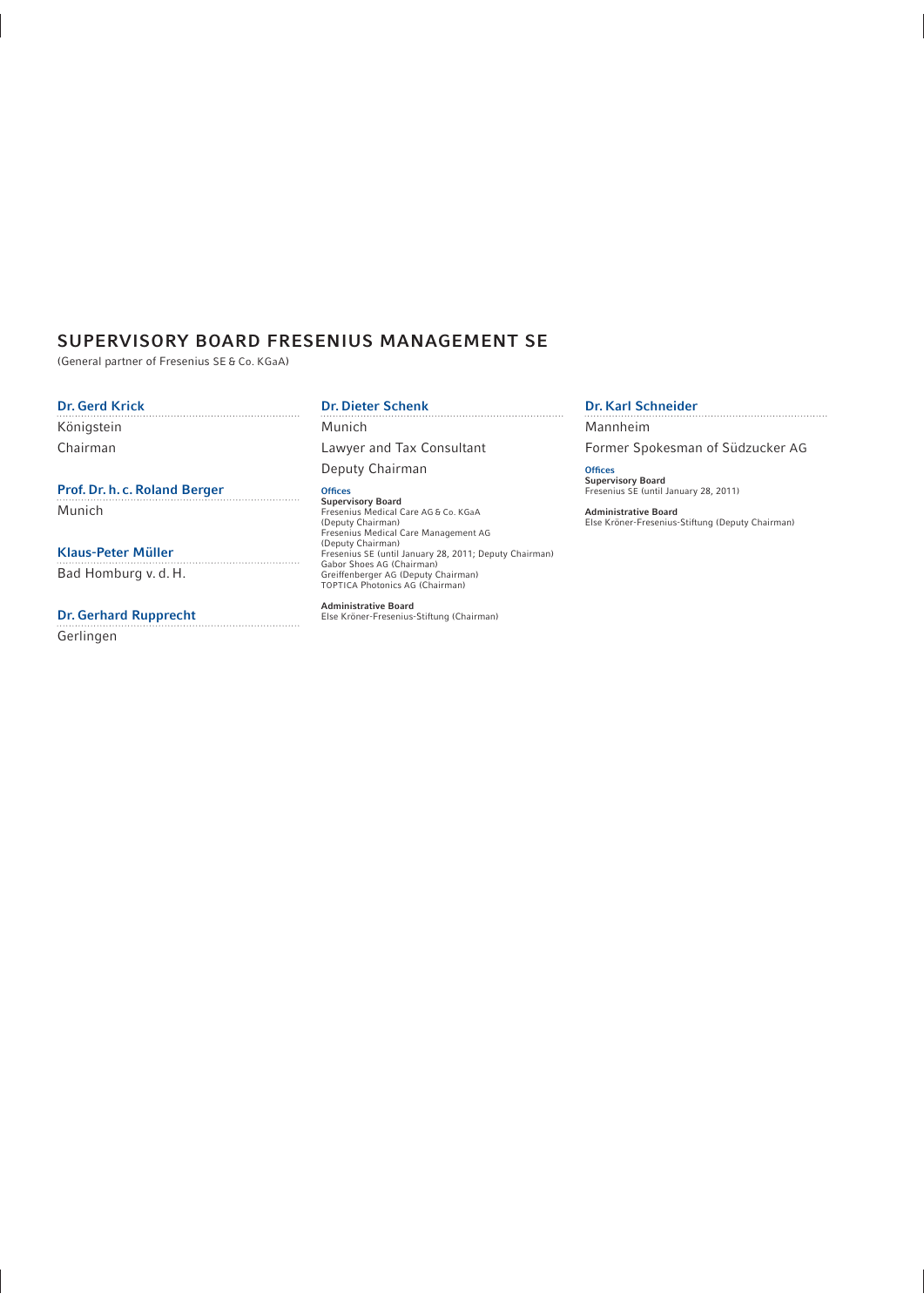## **Management Report for Fresenius SE & Co. KGaA**

Fresenius SE & Co. KGaA acts as an operating holding that holds the shares of the Fresenius Group management companies. Fresenius SE Co. KGaA collects income from service contracts, and in a higher amount, income from participations. The income from investments and with it, the result of operations, financial position and the assets and liabilities are highly dependent on the performance of the whole Group. Therefore the business development of the group is described in the following paragraphs.

#### **Operations and business environment**

### **Group structure and business**

Fresenius is an international health care group with products and services for dialysis, hospitals, and outpatient medical care. In addition, Fresenius focuses on hospital operations and offers engineering and services for hospitals and other health care facilities.

The annual general meeting of Fresenius SE on May 12, 2010 had approved the change of the Company's legal form into an SE & Co. KGaA (a partnership limited by shares). The change was registered with the commercial register and thereby became effective on January 28, 2011. Fresenius SE has since been operating as Fresenius SE & Co. KGaA. As part of the transaction, all non-voting preference shares in Fresenius SE were mandatorily converted into voting ordinary shares at a 1:1 exchange ratio. The Company's total share capital remained unchanged.

The operating business comprises the **business segments**, all of which are legally independent entities managed by the operating parent company Fresenius SE & Co. KGaA. This Group structure has not changed in the reporting period.

- Fresenius Medical Care is the world's leading dialysis company, with products and services for patients with chronic kidney failure. As of December 31, 2011, Fresenius Medical Care treated 233,156 patients at 2,898 dialysis clinics.
- Fresenius Kabi specializes in infusion therapies, intravenously administered drugs (IV drugs), and clinical nutrition for critically and chronically ill people in hospitals and outpatient care. The company is also a leading supplier of medical devices and products in the area of transfusion technology.
- Fresenius Helios is one of the largest private hospital operators in Germany. The HELIOS-Kliniken Group operates 65 proprietary clinics, of which 64 are located in Germany and one in Switzerland. HELIOS has a total of more than 20,000 beds.
- Fresenius Vamed provides engineering and services for hospitals and other health care facilities internationally.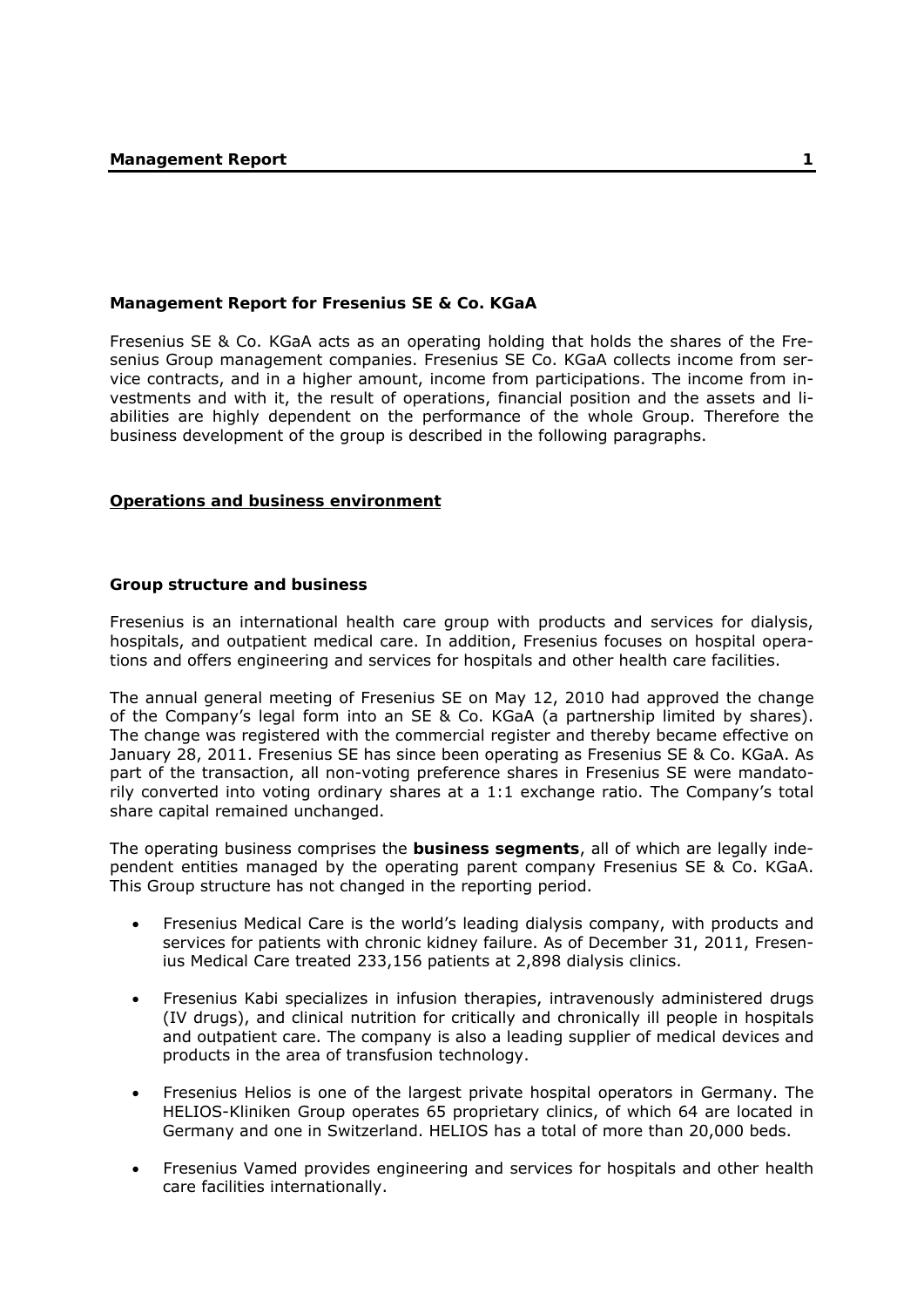• The segment Corporate / Other comprises the holding activities of Fresenius SE & Co. KGaA, the IT service provider Fresenius Netcare, and Fresenius Biotech. Fresenius Biotech is active in research and development in the field of antibody therapies. Corporate / Other also includes the consolidation measures conducted among the business segments.

The Fresenius Group operates internationally and all business segments have a regional and decentralized structure. Responsibilities are clearly defined in line with the Company's "entrepreneur in the enterprise" management principle. Additionally, management accountability is reinforced by an earnings-oriented and target-linked compensation system. Fresenius has an international sales network and maintains more than 80 production sites around the globe. Large production sites are located in the United States, China, Japan, Germany, and Sweden. Production plants are also located in other European countries, in Latin America, Asia-Pacific, and South Africa. This international production network allows us to implement our business model while meeting the most exacting logistical and regulatory requirements. The decentralized structure of the production sites also substantially reduces transportation costs and currency exposure.

### Management and control

Since the change of legal form to a KGaA took effect, the Company's corporate bodies are the General Meeting, the Supervisory Board, and the General Partner, Fresenius Management SE. Fresenius Management SE is wholly owned by the Else Kröner-Fresenius-Stiftung. The KGaA has a **two-tier management system** – management and control are strictly separated.

The **Management Board of the General Partner** conducts the business and represents the Company in dealings with third parties. It has seven members. According to the Management Board's rules of procedure, each member is accountable for his own area of responsibility. However, the members have joint responsibility for the management of the Group. In addition to the Supervisory Board of Fresenius SE & Co. KGaA, Fresenius Management SE has its own Supervisory Board. The Management Board is required to report to the Supervisory Board of Fresenius Management SE regularly, in particular on its corporate policy and strategies, business profitability, current operations, and any other matters that could be of significance for the Company's profitability and liquidity. The Supervisory Board of Fresenius Management SE also advises and supervises the Management Board in its management of the Company. It is prohibited from managing the Company directly. However, the Management Board's rules of procedure require it to obtain the approval of the Supervisory Board of Fresenius Management SE for specific activities.

The members of the Management Board are appointed and dismissed by the Supervisory Board of Fresenius Management SE. Appointment and dismissal is in accordance with Article 39 of the SE Regulation. The articles of association of Fresenius Management SE also provide that deputy members of the Management Board may be appointed.

The **Supervisory Board of Fresenius SE & Co. KGaA** advises and supervises the management of the Company's business by the General Partner, reviews the annual financial statements and the consolidated financial statements, and performs the other functions assigned to it by law and the Company's articles of association. It is involved in corporate planning and strategy, and in all matters of fundamental importance for the Company.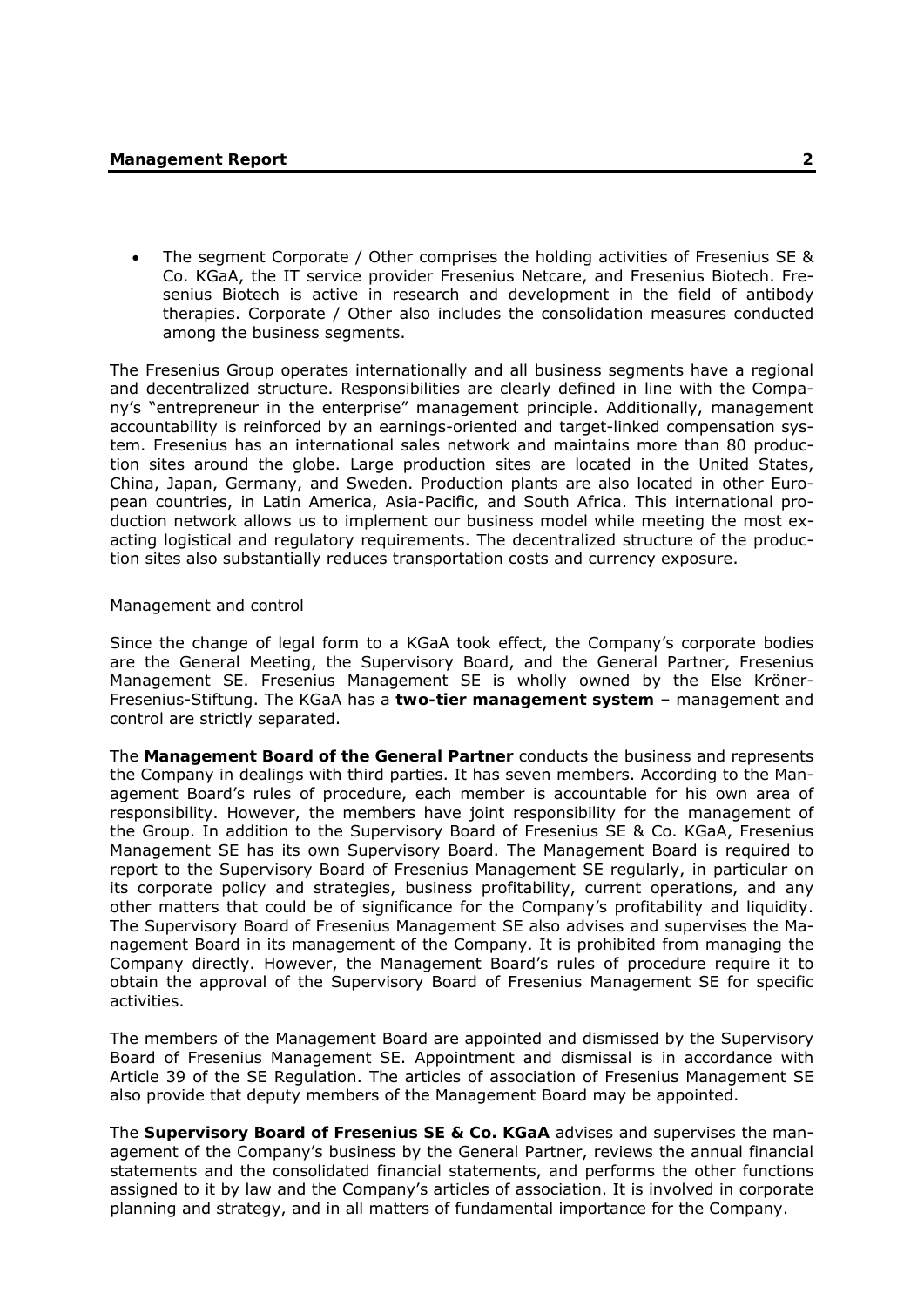The Supervisory Board of Fresenius SE & Co. KGaA has six shareholder representatives and six employee representatives. All twelve members of the Supervisory Board are appointed by the General Meeting, with six of the members, who can come from various European countries, being appointed on the basis of a proposal put forward by the employees. The General Meeting is bound by the employees' proposal.

The Supervisory Board must meet at least twice per calendar half-year.

The Supervisory Board of Fresenius SE & Co. KGaA has two permanent **committees**: the Audit Committee, consisting of five members, and the Nomination Committee, consisting of three members. The members of the committees are listed in the exhibit to the Notes.

The Company's annual corporate governance declaration describes the procedures of the Supervisory Board's committees. The declaration can be found on our website www.fresenius.com, see Who we are − Corporate Governance.

The description of both the **compensation structure** and individual amounts paid to the Management Board and Supervisory Board of Fresenius Management SE and the Supervisory Board of Fresenius SE & Co. KGaA are included in the Compensation Report (see exhibit Compensation Report). The Compensation Report is part of the Group's Management Report.

#### Key products and services

Fresenius Medical Care offers a comprehensive range of products for hemodialysis and peritoneal dialysis, and provides dialysis care at its own dialysis clinics in about 40 countries. Dialyzers, dialysis machines and renal pharmaceuticals are among the most important product lines in the dialysis products business. These products are sold to Group clinics as well as to external dialysis care providers in more than 120 countries. In the United States, the company also performs clinical laboratory tests. Fresenius Kabi is one of the few companies to offer a comprehensive range of enteral and parenteral nutrition therapies. The company also offers a broad spectrum of products for fluid and blood volume replacement as well as an extensive portfolio of IV drugs. Fresenius Kabi's portfolio consists of more than 100 product families. The company sells its products mainly to hospitals in over 160 countries. Fresenius Helios treats more than 2 million patients, thereof about 700,000 inpatients each year at its hospitals. Fresenius Vamed provides engineering and services for hospitals and other health care facilities internationally.

#### Important markets and competitive position

Fresenius operates in about 80 countries through its subsidiaries. The **main markets** are Europe and North America. Fresenius generates 42% of its sales in Europe and 41% in North America.

Fresenius Medical Care is the worldwide leader in dialysis. The company holds the leading position in dialysis care, with a market share of 18% in revenue terms, treats the most dialysis patients, and operates the largest number of dialysis clinics. In dialysis products, Fresenius Medical Care is also the leading supplier, with a market share of about 33%. Fresenius Kabi holds leading market positions in Europe and has strong positions in the growth markets of Asia-Pacific and Latin America. In the United States, Fresenius Kabi is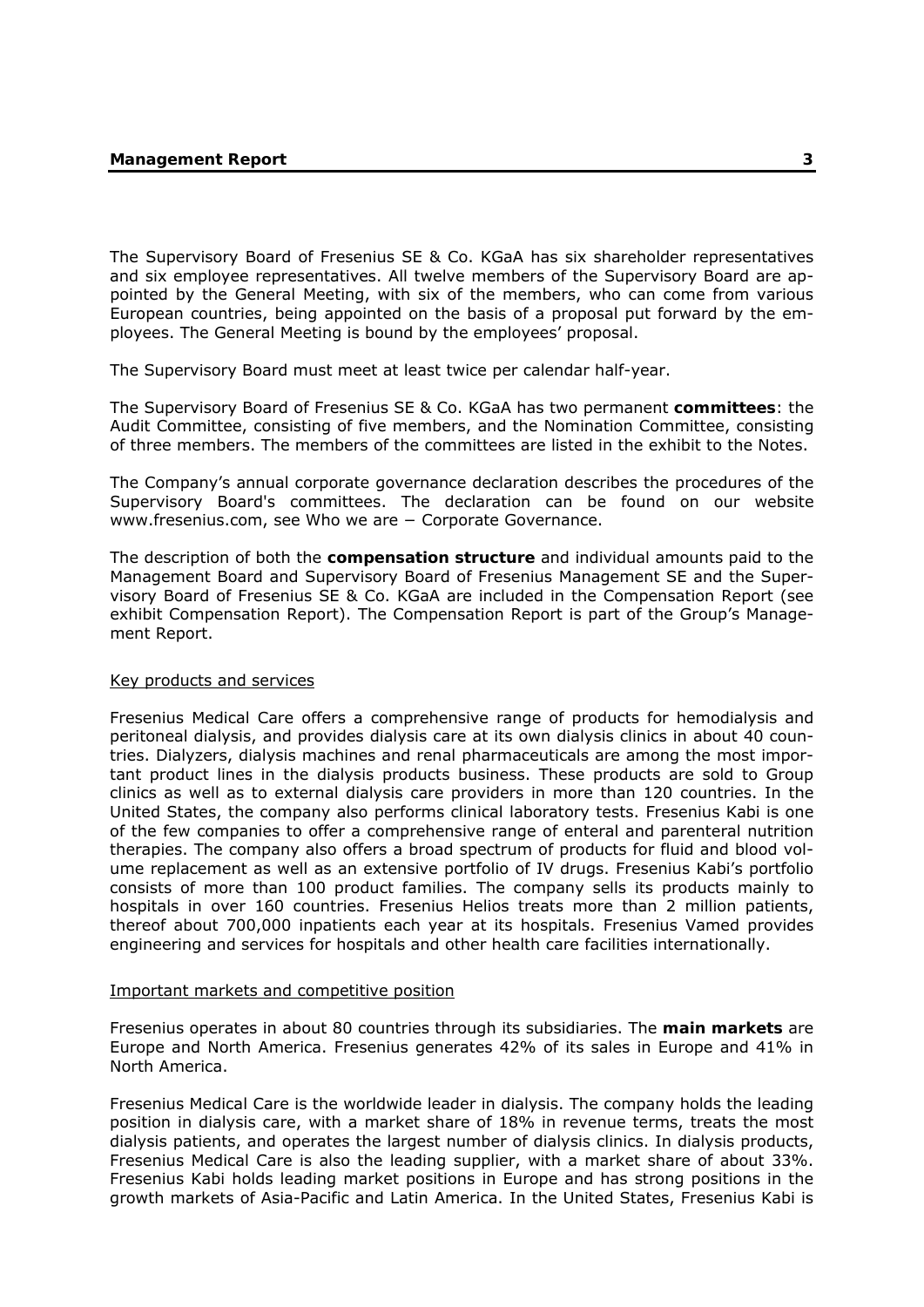one of the leading suppliers of generic IV drugs. Fresenius Helios is one of the top three private hospital operators in Germany. Fresenius Vamed is one of the world's leading companies specializing in engineering and services for hospitals and other health care facilities.

## Legal and economic factors

The markets of the Fresenius Group are fundamentally stable and relatively independent of economic cycles due to the intrinsic importance of the life-saving and life-sustaining products and treatments that the Group offers. The markets in which we offer our products and services are expanding, mainly for three reasons:

- **demographic trends**
- **demand for innovative therapies** in the industrialized countries
- **increasing availability of high-quality health care** in the developing and newly industrializing countries.

Furthermore, the diversification across four business segments provides additional stability for the Group.

The statement of income and the balance sheet can be influenced by currency translation effects as a result of exchange rate fluctuations, especially in the rate of the U.S. dollar to the euro. In 2011, this had a negative impact on the statement of income due to the altered average annual exchange rate between the U.S. dollar and the euro of 1.39 in 2011 as compared to 1.33 in 2010. The changed spot rate of 1.29 as of December 31, 2011 – compared to 1.34 as of December 31, 2010 – also had an impact on the balance sheet.

There were no legal aspects that significantly affected business performance in 2011.

On the whole, the legal and economic factors for the Fresenius Group were largely unchanged, so the Group's operating business was not materially affected.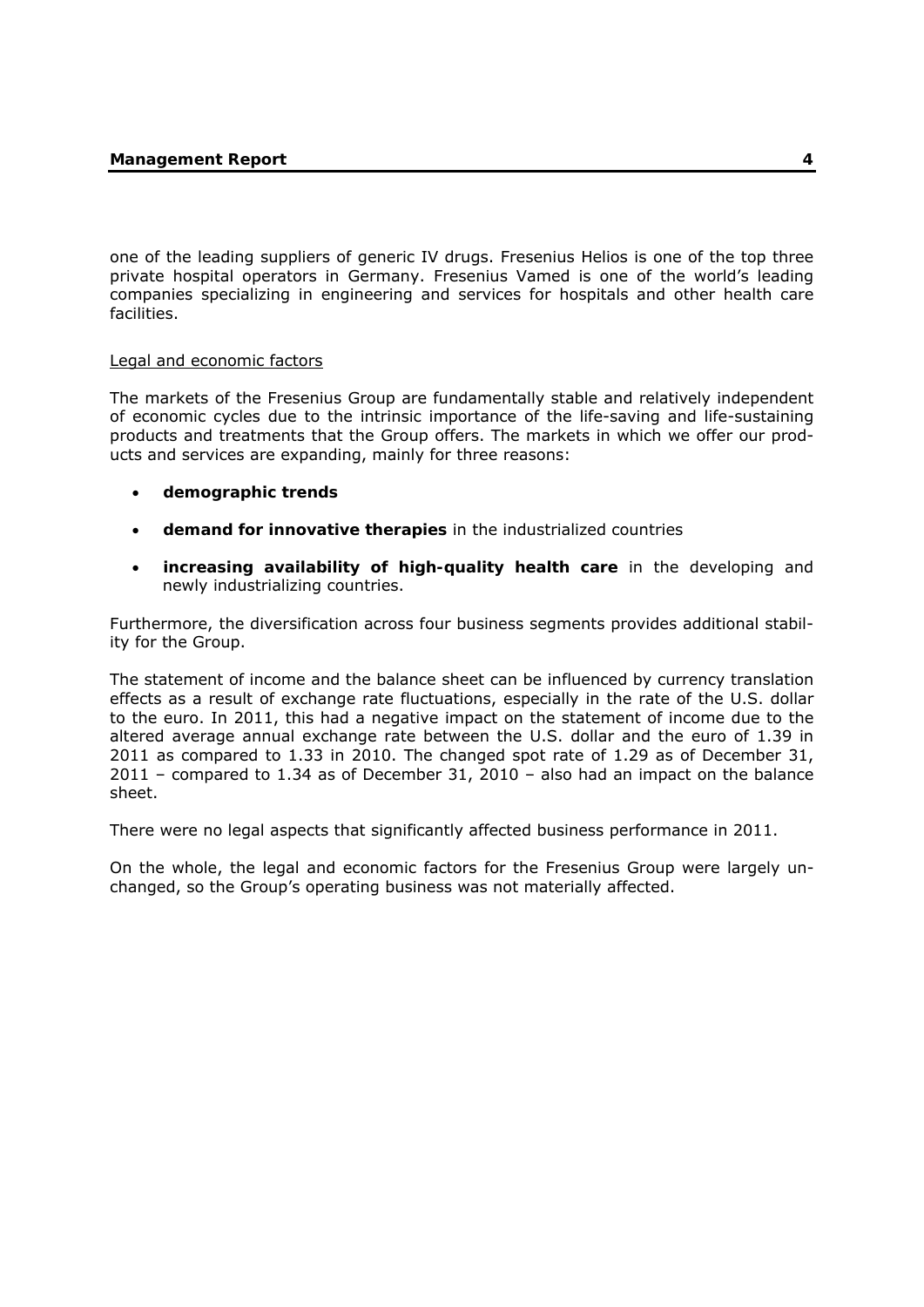#### Capital, shareholders, articles of association

The summary below shows the subscribed capital of Fresenius SE & Co. KGaA (as of December 31, 2010 of Fresenius SE).

|                           | December 31, 2011   |                                     | December 31, 2010   |                                     |
|---------------------------|---------------------|-------------------------------------|---------------------|-------------------------------------|
|                           | Number<br>of shares | Subscribed capital<br>in $\epsilon$ | Number<br>of shares | Subscribed capital<br>in $\epsilon$ |
| Ordinary shares/capital   | 163,237,336         | 163,237,336.00                      | 81,225,045          | 81,225,045.00                       |
| Preference shares/capital | 0                   | 0                                   | 81,225,045          | 81,225,045.00                       |
| Total                     | 163,237,336         | 163,237,336.00                      | 162,450,090         | 162,450,090.00                      |

The shares of Fresenius SE & Co. KGaA are non-par-value bearer shares. Shareholders' rights are regulated by the German Stock Corporation Act (AktG – Aktiengesetz).

The change of legal form to a KGaA was registered with the commercial register on January 28, 2011, and thereby became effective. In accordance with the resolution of the General Meeting and the articles of association of Fresenius SE & Co. KGaA, all the ordinary shares of Fresenius SE thereby became ordinary shares of Fresenius SE & Co. KGaA. At the same time, all non-voting preference shares of Fresenius SE were mandatorily converted at a 1:1 exchange ratio into voting ordinary shares of Fresenius SE & Co. KGaA. The Company's total share capital remained unchanged.

By resolution of the Annual General Meeting on May 13, 2011, the previous Authorized Capitals I to V were revoked and a new **Authorized Capital I** was created.

Accordingly, Fresenius Management SE, as General Partner, is authorized, subject to the consent of the Supervisory Board of Fresenius SE & Co. KGaA:

• to increase the subscribed capital of Fresenius SE & Co. KGaA by a total amount of up to € 40,320,000.00 until May 12, 2016, through a single or multiple issuance of new bearer ordinary shares against cash contributions and / or contributions in kind (Authorized Capital I). Shareholders' pre-emptive rights of subscription can be excluded.

In addition, there are the following **Conditional Capitals**, adjusted for stock options that have been exercised in the meantime:

- The subscribed capital is conditionally increased by up to  $\epsilon$  888,428.00 through the issuance of new bearer ordinary shares (Conditional Capital I). The conditional capital increase will only be executed to the extent that subscription rights have been issued under the 1998 Stock Option Plan and the holders of these subscription rights exercise their rights.
- The subscribed capital is conditionally increased by up to  $\epsilon$  2,976,630.00 through the issuance of new bearer ordinary shares (Conditional Capital II). The condi-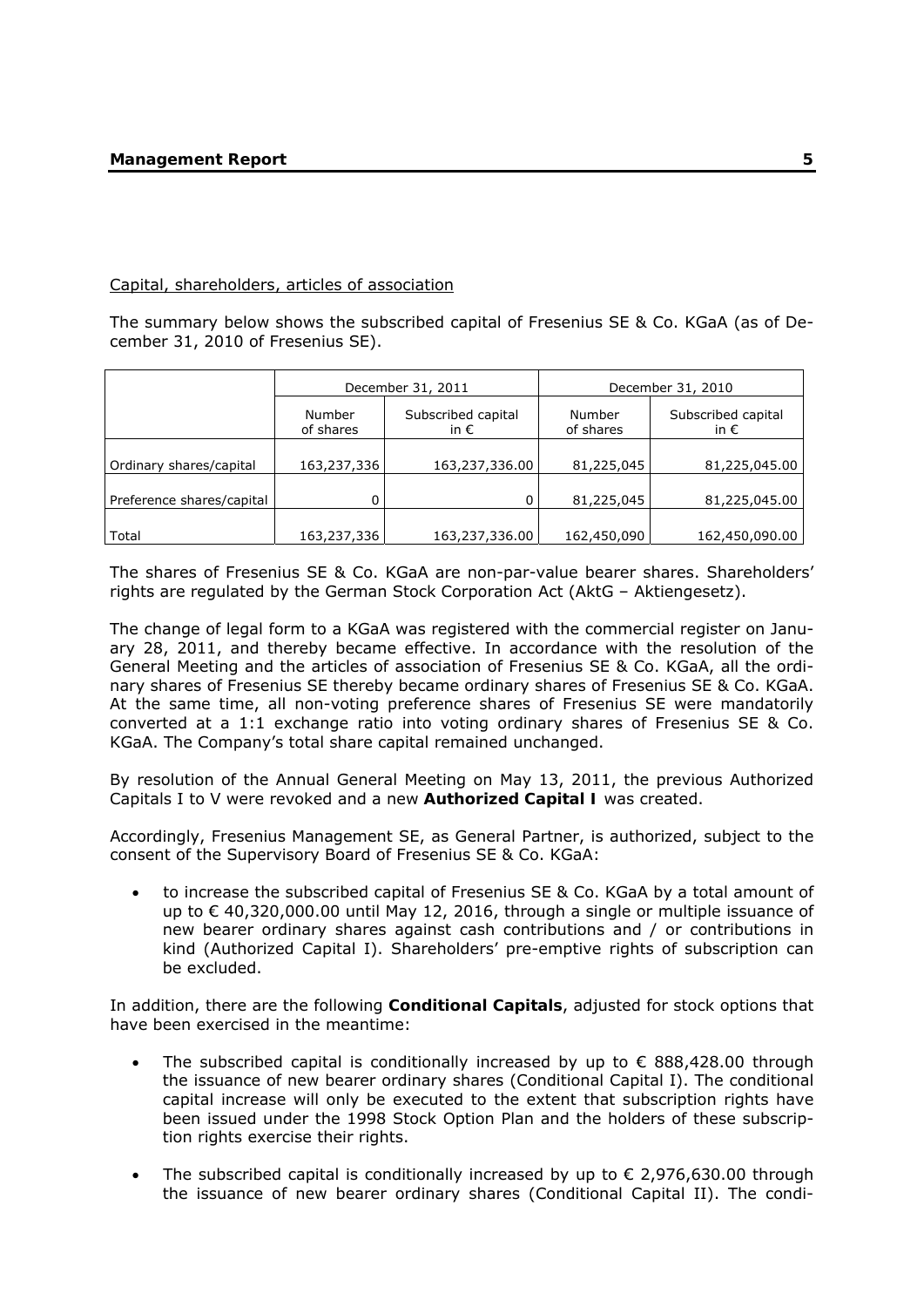tional capital increase will only be executed to the extent that convertible bonds for ordinary shares have been issued under the 2003 Stock Option Plan and the holders of these convertible bonds exercise their conversion rights.

The subscribed capital is conditionally increased by up to  $\epsilon$  6,024,524,00 through the issuance of new bearer ordinary shares (Conditional Capital III). The conditional capital increase will only be executed to the extent that subscription rights have been or will be issued under the 2008 Stock Option Plan, the holders of these subscription rights exercise their rights, and the Company does not use its own treasury shares to service the subscription rights or does not exercise its right to make payment in cash, whereby the granting of subscription rights to the Management Board of the General Partner, and their settlement, shall be solely and exclusively the responsibility of its Supervisory Board.

Fresenius SE & Co. KGaA does not have a **share buyback program**.

**Direct and indirect ownership** interests in Fresenius SE & Co. KGaA are listed in Note 10 of the Notes. The Else Kröner-Fresenius-Stiftung, as the largest shareholder, informed the Company on December 30, 2011 that it held 46,871,154 ordinary shares of Fresenius SE & Co. KGaA. On December 31, 2011 this corresponds to an equity interest of 28.71%.

**Amendments to the articles of association** are made in accordance with Section 278 (3), Section 179 (2) of the German Stock Corporation Act (AktG) in conjunction with Section 17 (3) of the articles of association of Fresenius SE & Co. KGaA. Unless mandatory legal provisions require otherwise, amendments of the articles of association require a simple majority of the subscribed capital represented in the resolution. If the voting results in a tie, a motion is deemed rejected. Furthermore, in accordance with Section 285 (2) sentence 1 of the German Stock Corporation Act (AktG), amendments to the articles of association require the consent of the General Partner, Fresenius Management SE. The Supervisory Board is entitled to make such amendments to the articles of association which only concern their wording without a resolution of the General Meeting.

A **change of control** as the result of a takeover bid under certain circumstances could impact some of our long-term financing agreements embodying change of control agreements. These agreements are customary change of control clauses that grant creditors the right of premature call in the event of a change of control. However, the right of premature call usually only becomes effective if the change of control is followed by a downgrading of the Company's rating.

## **Strategy and goals**

Our goal is to build Fresenius into a leading global provider of products and therapies for critically and chronically ill people. We are concentrating our business segments on a few health care areas. Thanks to this clear focus, we have developed unique competencies. We are following our long-term strategies consistently and are seizing our opportunities. Our aim is:

to provide best-in-class treatment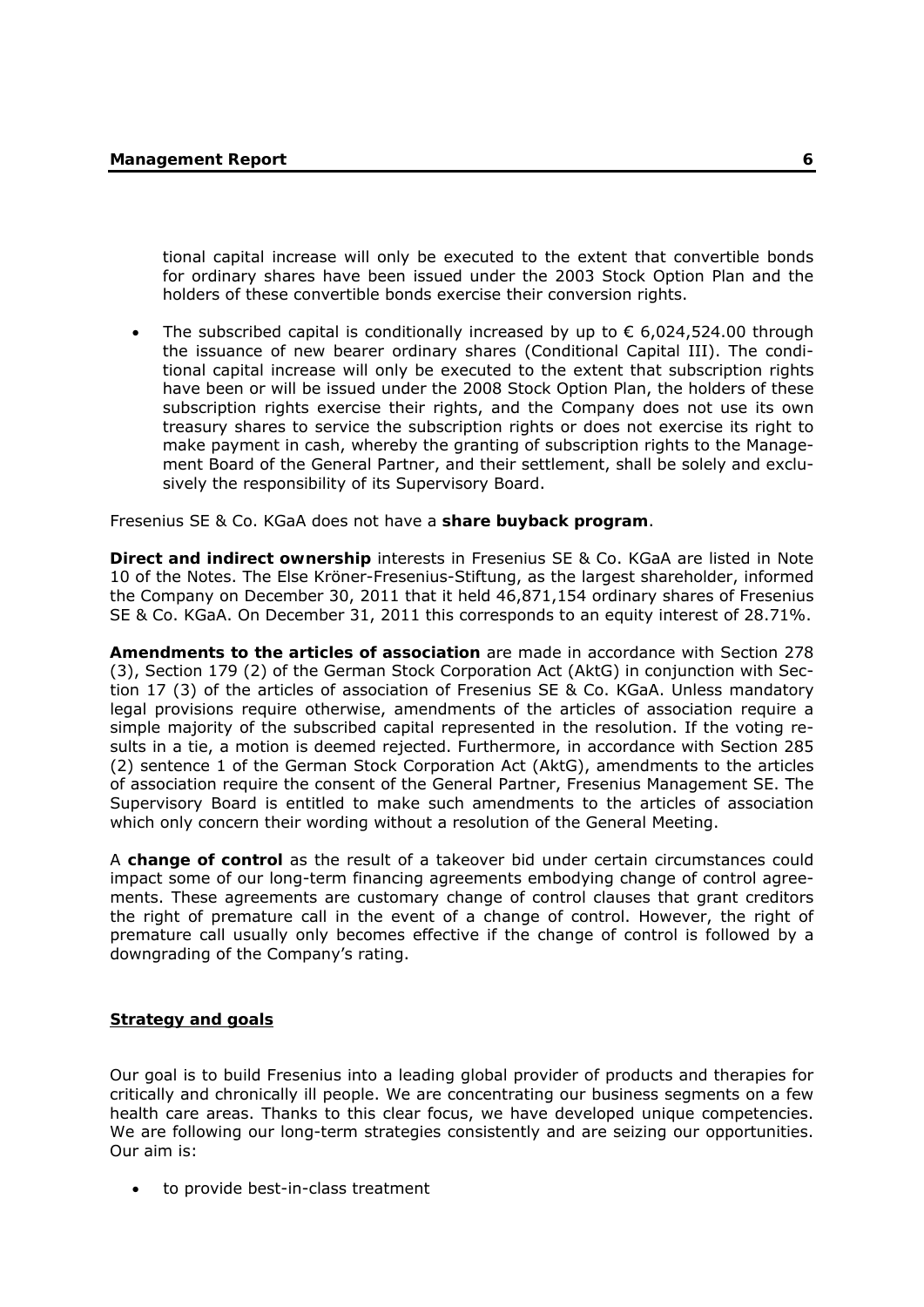- to grow with new products and services
- to expand in growth markets
- to increase our profitability on a sustainable basis

The key elements of Fresenius Group's strategy and goals are:

- To **expand our market position**: Fresenius' goal is to ensure the long-term future of the Company as a leading international provider of products and services in the health care industry and to grow its market share. Fresenius Medical Care is the largest dialysis company in the world, with a strong market position in the United States. Future opportunities in dialysis will arise from further international expansion in dialysis care and products and in renal pharmaceuticals. Fresenius Kabi is the market leader in infusion therapy and clinical nutrition in Europe and in the key markets in Asia-Pacific and Latin America. In the United States, Fresenius Kabi is one of the leading players in the market for generic IV drugs through APP Pharmaceuticals. To strengthen its position, Fresenius Kabi plans to roll out more products from its portfolio to the growth markets. Market share is also to be expanded further through the launch of new products in the field of IV drugs and new medical devices for infusion therapy and clinical nutrition. In addition, products from the existing portfolio are to be launched in the U.S. market. Fresenius Helios is in a strong position to take advantage of the further growth opportunities offered by the continuing privatization process in the German hospital market. Investment decisions are based on the continued existence and long-term potential of the hospitals to be acquired. Fresenius Vamed will be further strengthening its position as a global specialist provider of engineering and services for hospitals and other health care facilities.
- To **extend our global presence**: in addition to sustained organic growth in markets where Fresenius is already established, our strategy is to diversify into new growth markets worldwide, especially in the region Asia-Pacific and in Latin America. With our brand name, product portfolio, and existing infrastructure, we intend to focus on markets that offer attractive growth potential. Apart from organic growth, Fresenius also plans to make further small to mid-sized selective acquisitions to improve the Company's market position and to diversify its business geographically.
- To **strengthen innovation**: Fresenius' strategy is to continue building on its strength in technology, its competence and quality in patient care, and its ability to manufacture cost-effectively. We are convinced that we can leverage our competence in research and development in our operations to develop products and systems that provide a high level of safety and user-friendliness and enable tailoring to individual patient needs. We intend to continue to meet the requirements of best-in-class medical standards by developing and producing more effective products and treatment methods for the critically and chronically ill. Fresenius Helios' goal is to widen brand recognition for its health care services and innovative therapies. Fresenius Vamed's goal is to realize further projects in integrated health care services and to support patient-oriented health care systems more efficiently.
- To **enhance profitability**: our goal is to continue to improve Group profitability. To contain costs, we are concentrating particularly on making our production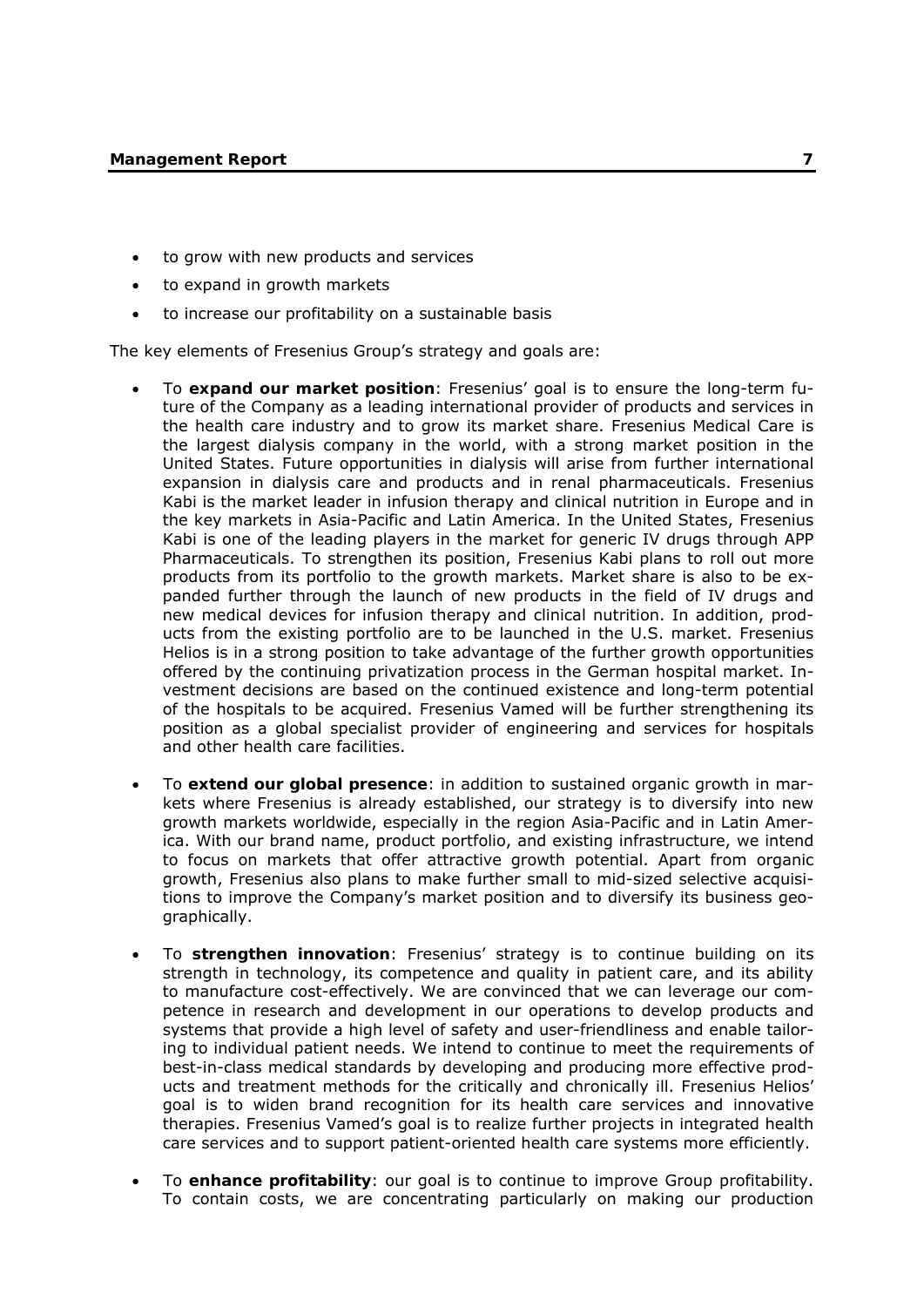plants more efficient, exploiting economies of scale, leveraging the existing marketing and distribution infrastructure more intensively, and practicing strict cost control. By focusing on our operating cash flow and employing efficient working capital management, we will increase our investment flexibility and improve our balance sheet ratios. Another goal is to optimize our weighted average cost of capital (WACC) by deliberately employing a balanced mix of equity and debt funding. In present capital market conditions we optimize our cost of capital if we hold the net debt / EBITDA ratio within a range of 2.5 to 3.0. It was 2.8 as of December 31, 2011. At the end of 2012, we expect Group leverage to be ≤3.0, due to the recently announced acquisitions.

We report on our goals in detail in the Outlook section on pages 35ff.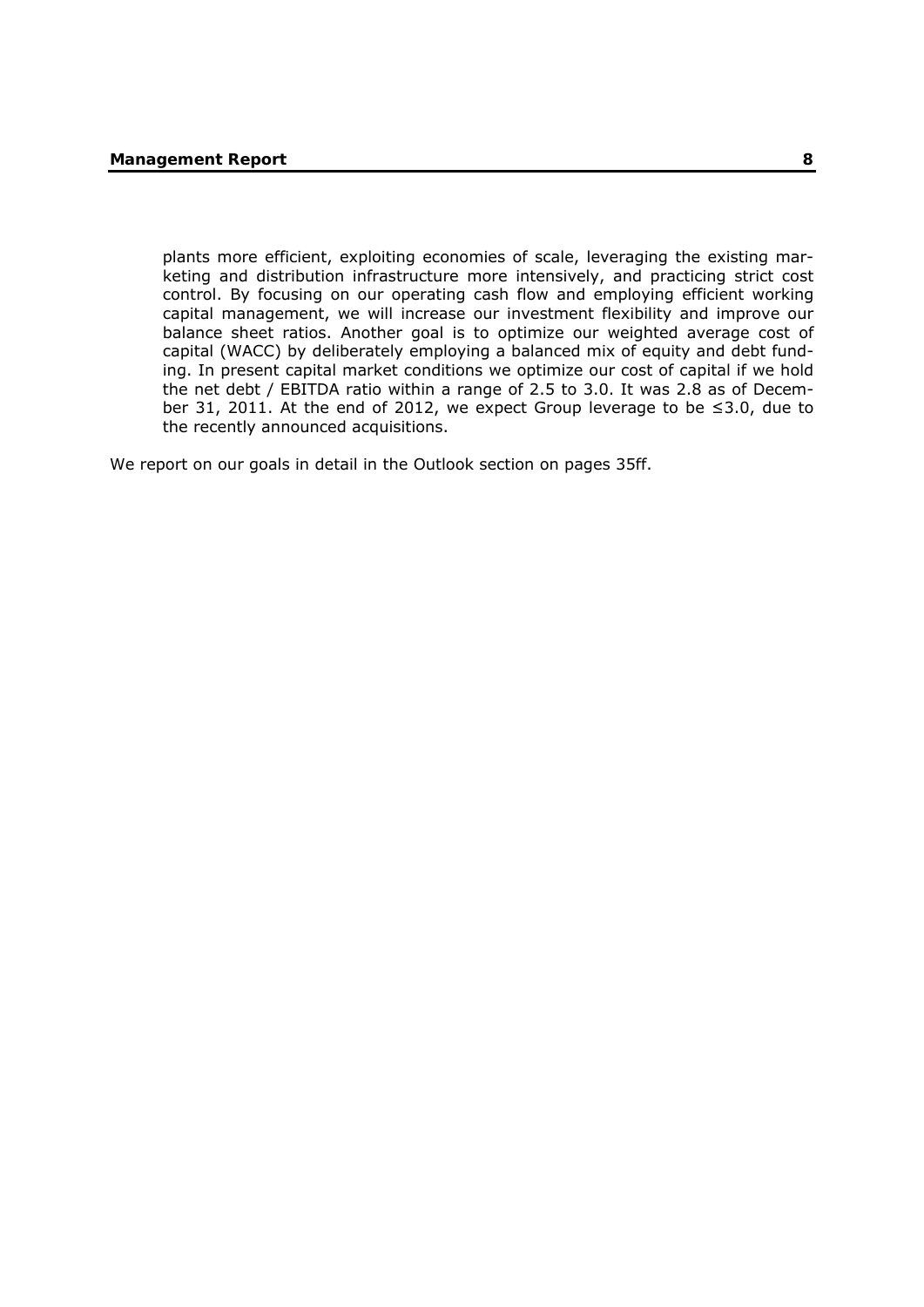## **Overall business development**

#### **Economic Environment**

The global economy continued to grow in 2011 in spite of events that curbed business activities. Effects from the strong increase of the oil price, which was caused by political unrest in the Arabic region and the earthquake in Japan, were mostly handled by the middle of 2011. An economic slow-down and the escalation of the debt crisis in some industrial countries, however, led to uncertainty and continued volatility in the stock markets during the second half of the year. In spite of the subsequent recovery, the global economic situation remained tense. During the first half of 2011, the main positive effects on the economy were the continuous expansive monetary and fiscal policy of the industrial countries and the still consistent export and investment demand.

Against the backdrop of the weak economy of the industrial countries, the robust economic development in developing and emerging market economies increasingly proved to be the most important pillar of the global economy. In 2011, their average growth was more than three times as high as that of industrial countries and contributed more than half to the growth in global production. Once again, the People's Republic of China provided important impulses, but Brazil and India have also gained significantly in importance. The global economy grew in 2011 by approximately 3.6% (2010: 5.2%).

#### Europe

-

In Europe, the growth in 2011 was associated with the slow recovery of the Eurozone during the previous year. The GDP growth declined to 1.6% (2010: 1.9%). The development in the individual countries, however, was very heterogenous: Germany experienced above-average growth, whereas Italy and Spain remained below average. In Portugal (-1.5%) and Greece (-5.3%), the GDP decreased.

The unchanged high unemployment rate of about 10.0% in 2011 prevented a general recovery of the already weak private consumption demand in the Eurozone. While the unemployment rates decreased in Germany, Austria, the Netherlands, and Italy, the situation in the labor market worsened in many countries, including Ireland, Portugal, Greece, and Spain. The effects of the real estate crisis remained especially still noticeable in Spain and Ireland.

The high debt level, the credit rating downgrade by the rating agencies, and the increased risk markup for treasuries especially in the peripheral countries of the Eurozone

Sources: German Council of Economic Experts – Annual Report 2011/2012, bank research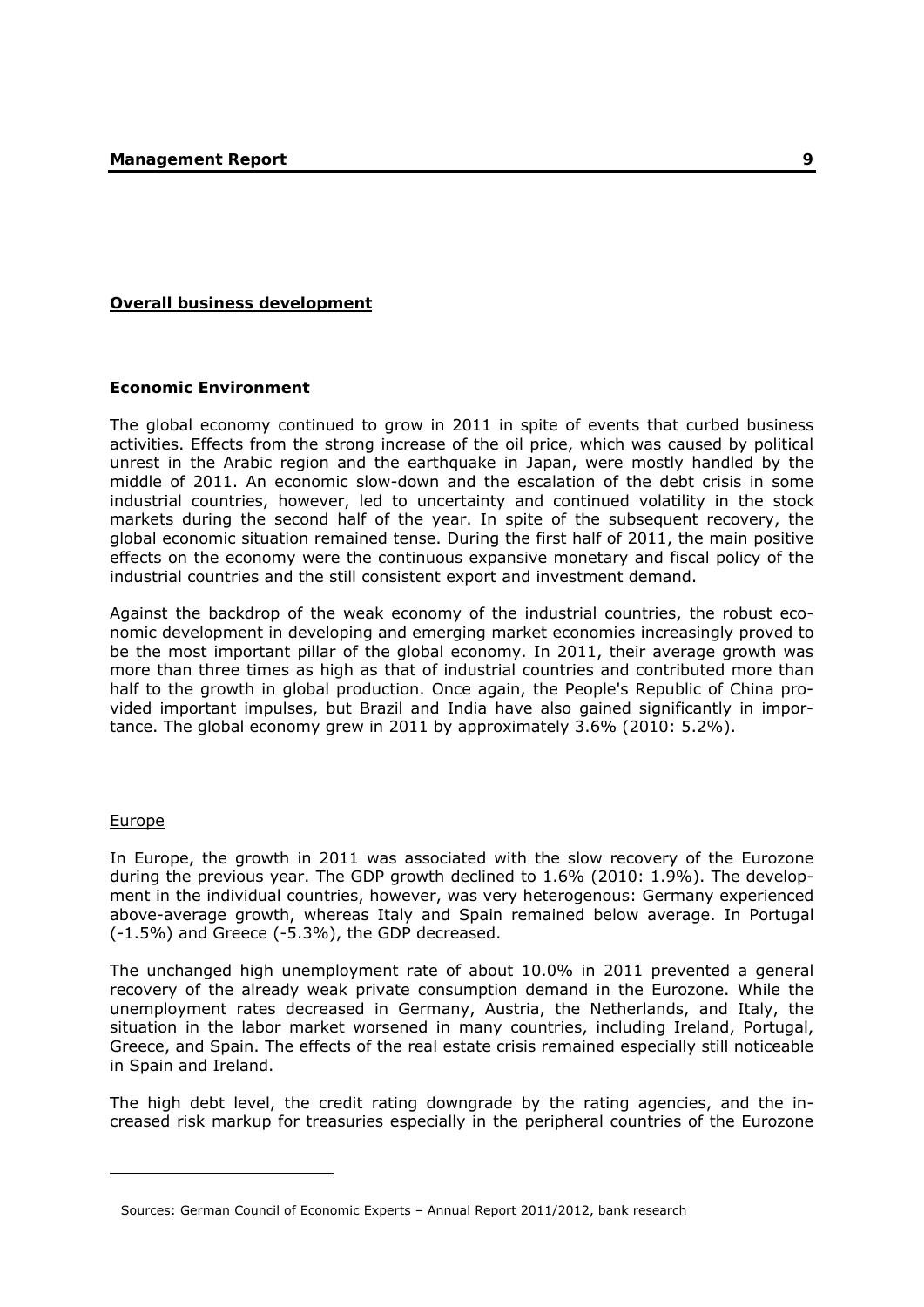increased the pressure to pursue ambitious consolidation plans. The economies of the countries in Southern Europe need to become more efficient; with public reform especially urgent. Some core countries must also make efforts to bring debt down to sustainable levels. By the end of 2011, problems in the Eurozone finally caused the euro to reach its all-time low against the U.S. dollar since September 2010.

The economic recovery in **Germany** continued in 2011. Although the good export demand from the first half of the year decreased due to the slowdown of the global economy towards the end of the year, GDP still rose by an average of 3.0% in 2011 (2010: 3.6%). The stable domestic demand, the relatively solid public finance situation, and the decreased unemployment rate contributed to the positive development.

The emerging economies in **Central and Eastern Europe** face problems that are similar to those of many industrial countries. Restrictive stance of the fiscal policy dampened economic development, and only a few countries, such as Poland, were able to counter with robust private demand. GDP in that region grew by 3.5%.

#### United States

The economy in the United States somewhat recovered after a weak first half of 2011; GDP grew by 1.7% in 2011, which is less than the previous year (2010: 3.0%). The main reasons for this growth were private consumption and increased investment demand, predominantly from the manufacturing industry, which is gaining in importance.

Also in 2011, the ailing U.S. real estate market was unable to make a true recovery. The labor market with an unemployment rate of around 9.0% – including many long-term unemployed – picked up somewhat, but in essence remained structurally weak. While the private sector created jobs, the public sector cut the number of jobs.

In the U.S., the debt to economic strength ratio has increased since 2008 by 30% to its current 100%. The country was consequently threatened with insolvency during the summer of 2011; its credit rating was downgraded for the first time since the postwar period. In order to stimulate the economy, the U.S. Federal Reserve continued its expansive monetary policy and significantly increased the amount of U.S. Treasuries on its balance sheet. In September 2011, "Operation Twist" was implemented, in which short-term bonds were traded for long-term bonds with a volume of US\$ 400 billion with the goal of lowering interest rates.

The U.S. would like to save US\$ 4.4 trillion over the course of the next ten years in order to stabilize its debt level. Current estimates of likely debt restrictions project total savings of US\$ 1.2 trillion already in 2013. Expense cuts are planned in all public budgets.

## Asia

The prospering countries in Asia once again proved to be an important pillar of the global economy. Asia continues to be the most dynamic region in the world. GDP in Asia (excluding Japan) grew by 7.3% in 2011 (2010: 9.4%).

**China and India** recorded the highest growth rates, with 9.1% (2010: 10.3%) and 7.3% (2010: 9.9%) respectively. Both countries distinguished themselves with pro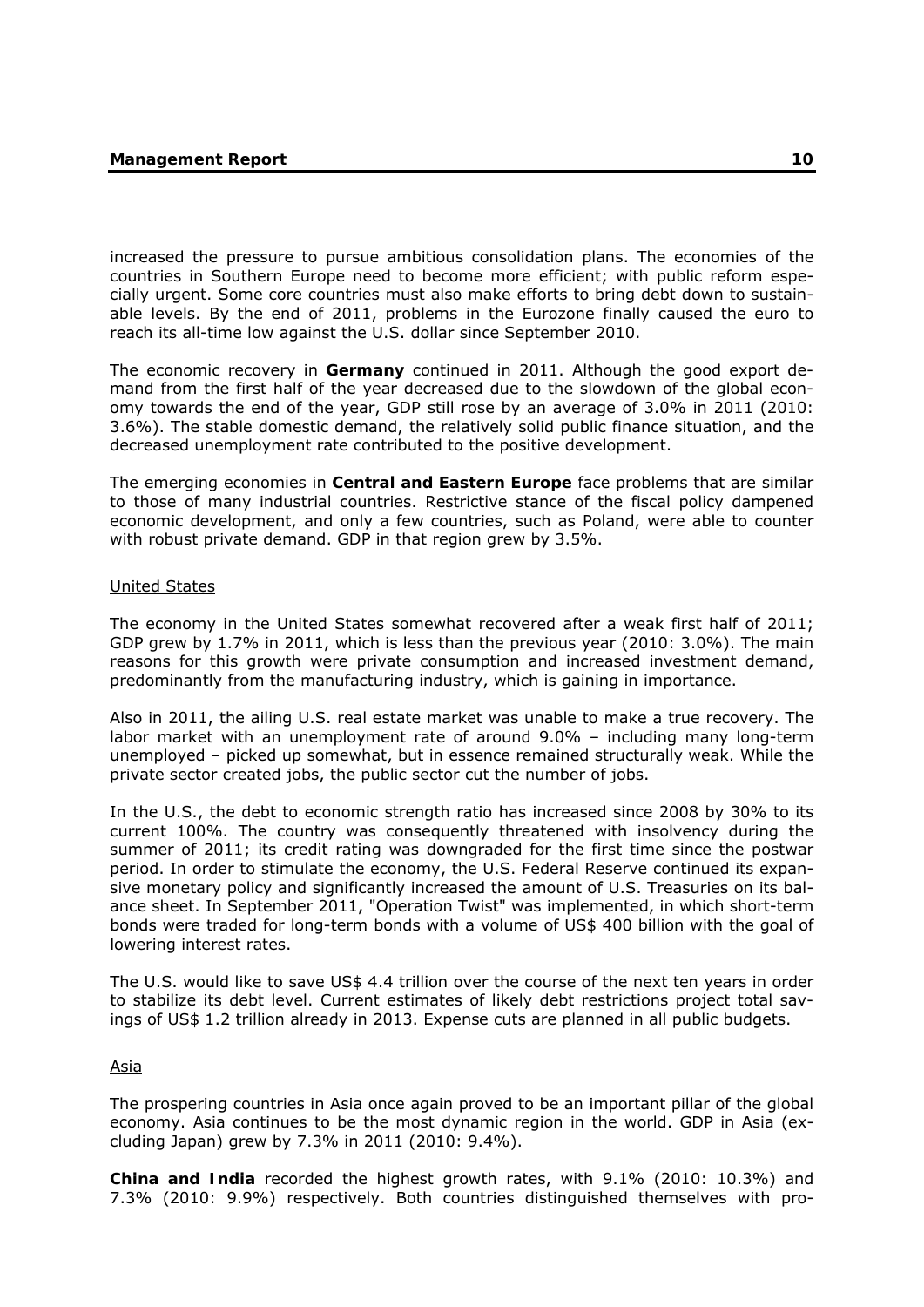nounced intra-regional networking of their markets and lively domestic demand development. A low unemployment rate, especially in China, productivity gains, and rising wages fostered private consumption. Investment expenses increased due to high capacity utilization and infrastructural initiatives.

In order to counter rising inflation and overheating, the Chinese Central Bank increased the prime rate at the end of 2010 to reduce lending. Thanks to additional measures, the Chinese currency appreciated significantly against the U.S. dollar. After several years of a less expansive monetary policy, a trend towards monetary easing measures has been observed in some emerging economies since the end of 2011: China for instance decreased its minimum reserve requirements in order to counter a cool-down in the economy.

In March 2011, the earthquake and tsunami disaster shook the economy in **Japan** and significantly impacted the already weak economic development. Experts estimate the financial loss at up to 4.0% of GDP. In spite of additional interventions by the central bank, the significantly appreciated domestic currency continues to put a strain on the Japanese export industry. In 2011 GDP decreased by -0.8% (2010: +4.5%).

The other Asian countries were only slightly affected by the financial crisis. Most of these countries continued to benefit from the revival of world trade. This positive growth environment and the structural catch-up process explain the much higher growth rates in some cases compared to the developed industrial countries.

#### Latin America

Stable domestic demand and decreased dependency on developments in the U.S. led to a good, but lower growth of 4.3% (2010: 6.1%) in the Latin American countries compared to the previous year. Due to increased trading relationships with other emerging economies, countries such as Brazil, Argentina, and Chile were less affected by the weak economies of the industrial countries than countries that were highly integrated with industrial countries.

Due to continued strong trading ties with the U.S. and higher inflation rate, the GDP increase in **Mexico** declined compared to year 2010 to 3.9% in 2011 (2010: 5.5%).

In 2011, Latin America's biggest economy **Brazil** was unable to maintain the upward trend of the previous year, which was mainly driven by private consumption. Steps taken to slow down inflation and credit development also decreased economic growth, until the Brazilian central bank initiated a surprise reversal of its monetary policy in August 2011 by lowering the prime rate. Further economic stimulating is expected from the reduction of the consumption tax. Overall, the GDP growth rate clearly decreased to 2.8% (2010: 7.5%).

**Argentina**, however, again registered the highest increase in the region in 2011, and raised GDP by 7.8% (2010: 9.2%).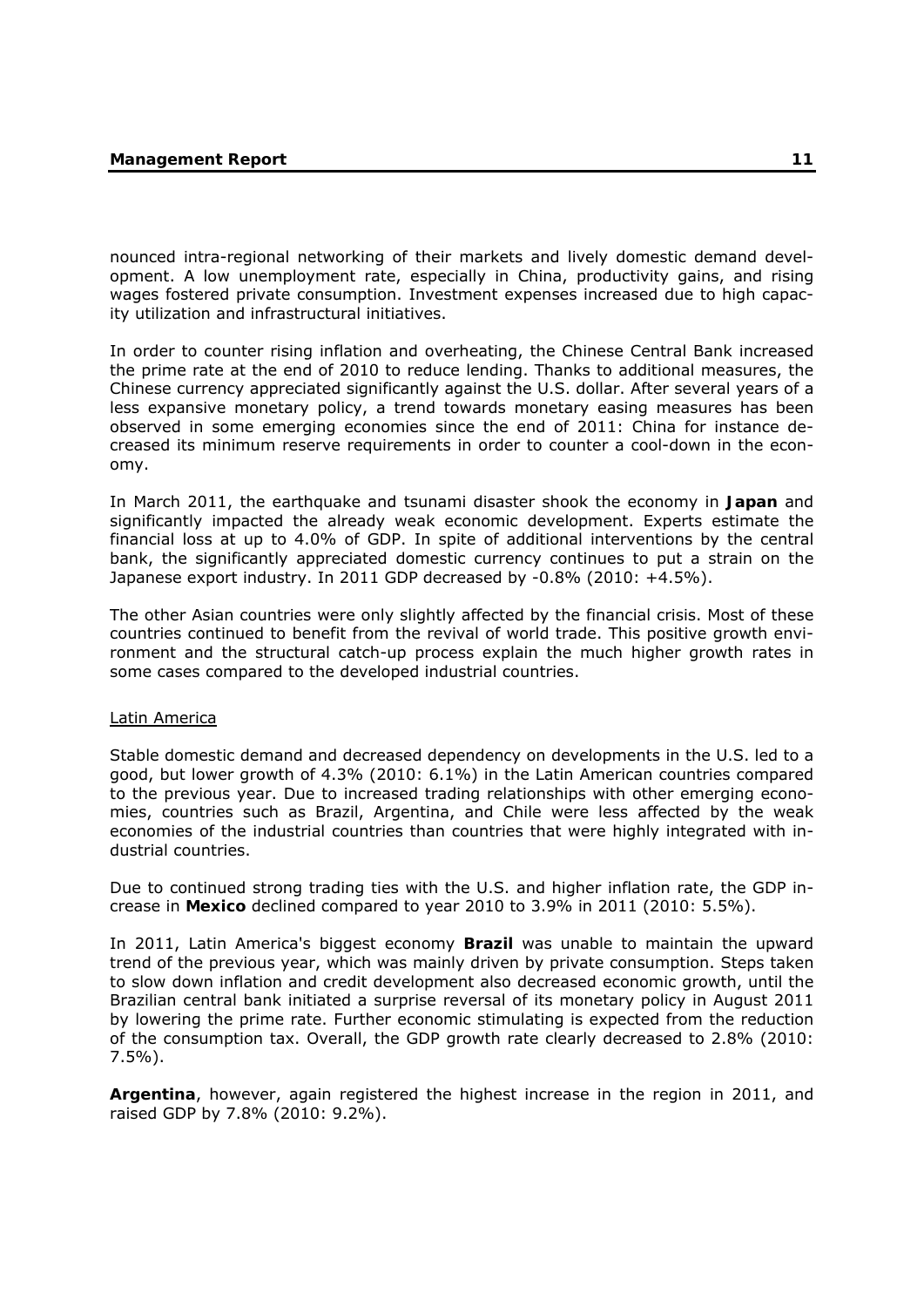## **Health care industry**

The health care sector is one of the world's largest industries. It is relatively insensitive to economic fluctuations compared to other sectors and has posted above-average growth over the past several years.

The main **growth factors** are:

- rising medical needs deriving from aging populations
- the growing number of chronically ill or multimorbid patients
- stronger demand for innovative products and therapies
- advances in medical technology
- growing health consciousness, which increases the demand for health care services and facilities

In the **emerging countries** drivers are:

- expanding availability and correspondingly greater demand for basic health care
- increasing national incomes and hence higher spending on health care

At the same time, the cost of health care is rising and claiming an ever-increasing share of national income. Health care spending averaged 9.5% of GDP in the OECD countries in 2009, with an average of US\$ 3,223 spent per capita. The United States had the highest per capita spending (US\$ 7,960), as in previous years, followed by Norway (US\$ 5,352) and Switzerland (US\$ 5,144). Germany ranked ninth among the OECD countries with per capita spending of US\$ 4,218.

Per capita **health care spending** in the OECD countries grew at an average annual rate of 4% between 2000 and 2009. In Germany, per capita health care spending increased by 2% per year over the same period. This is one of the smallest increases among all OECD countries during this period. The relatively slow growth in health care spending in Germany is due in particular to the introduction of cost-containment measures.

The public sector is the main source of health funding in all OECD countries, except Chile, the United States and Mexico, where public spending was below 50% in 2009. In Germany, 76.9% of health spending was funded by public sources in 2009, above the average of 71.7% in the OECD countries, but below the over 80% public share in the Czech Republic, Japan and Luxembourg (both in 2008), New Zealand as well as several Nordic countries, such as Sweden.

Most of the OECD countries have enjoyed large gains in **life expectancy** over the past decades thanks to improved living standards, public health interventions, and progress in medical care. In 2009, the average life expectancy in the OECD countries was 79.5 years. In Germany, life expectancy of 80.3 years was nearly a year more than the OECD average. Japan has the highest life expectancy of all OECD countries with 83 years.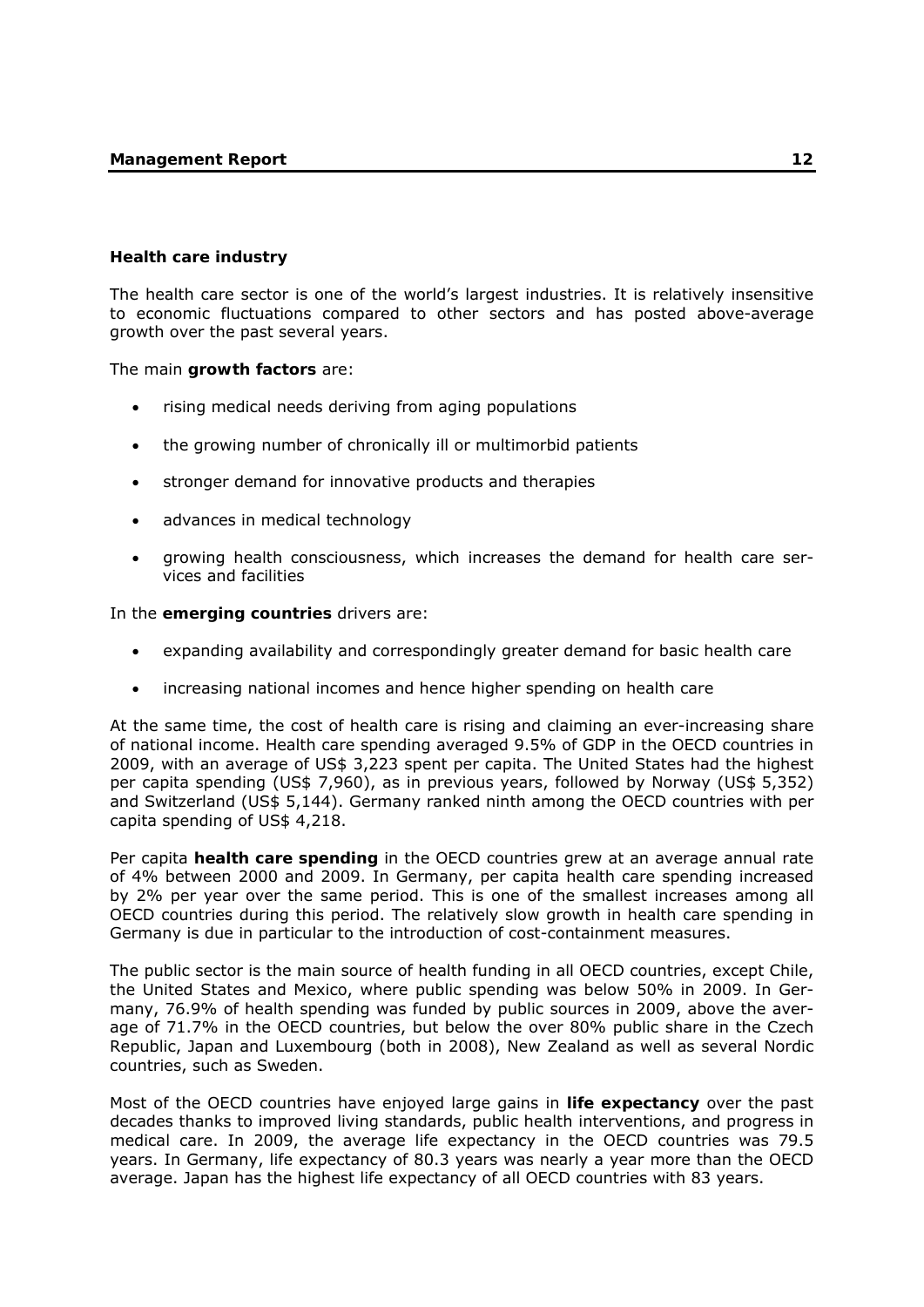Health care structures are being reviewed and cost-cutting potential identified in order to contain the steadily rising health care expenditures. However, such measures cannot compensate for the cost pressures arising from medical advances and demographic change. Market-based elements are increasingly being introduced in the health care system to create incentives for cost and quality-conscious behavior. Overall treatment costs shall be reduced through improved quality standards and optimized medical processes. In addition, ever greater importance is being placed on disease prevention and innovative reimbursement models linked to treatment quality standards.

In the **United States**, the government passed a sweeping health care reform in 2010. It is planned to phase-in health insurance coverage for the roughly 46 million people – about 15% of the population – who are currently not insured. Basic health insurance is to be compulsory from 2014 onwards. Larger companies must offer their employees health insurance coverage, while small companies and low-income households will receive government assistance to take out health insurance. Several lawsuits have been filed in federal courts challenging the constitutionality of the reform, some of which upheld it while others declared portions of it a violation of the U.S. Constitution. A decision of the United States Supreme Court is expected in 2012.

Our most important markets developed as follows:

#### The dialysis market

In 2011, the value of the global dialysis market was approximately US\$ 75 billion, equivalent to growth of 4% in constant currency. The market for dialysis care (including renal pharmaceuticals) accounted for approximately US\$ 62 billion and the market for dialysis products for about US\$ 13 billion.

The number of dialysis patients worldwide increased by about 6% to around 2.2 million.

Prevalence, which is the number of people with terminal kidney failure treated per million population, differs widely from region to region, ranging from well below 100 to over 2,000 patients per million population (p. m. p.). Prevalence is highest in Taiwan with 2,850 p. m. p., followed by Japan with 2,520 p. m. p., and the United States with approximately 1,950 p. m. p. It averages about 1,050 in the 27 countries of the European Union. The far lower global average of approximately 400 p. m. p. is due, on the one hand, to differences in age demographics, distribution of renal risk factors (such as diabetes and hypertension), and genetic pre-disposition and cultural habit, such as nutrition. On the other hand, access to dialysis treatment is still limited in many countries. A great many individuals with terminal kidney failure do not receive treatment and are therefore not included in the prevalence statistics. A comparison of economic output and national prevalence rates suggests that access to treatment is restricted especially in countries where GDP per capita is less than US\$ 10,000 per person per year. In countries with a higher GDP, there is no noticeable correlation between economic strength and prevalence. However, the generally rising global prevalence rate suggests that more and more people are receiving renal replacement therapy treatment over the years.

#### Dialysis care

Of the around 2.2 million patients receiving regular dialysis treatment in 2011, more than 89% are treated with hemodialysis, while about 11% choose peritoneal dialysis. The ma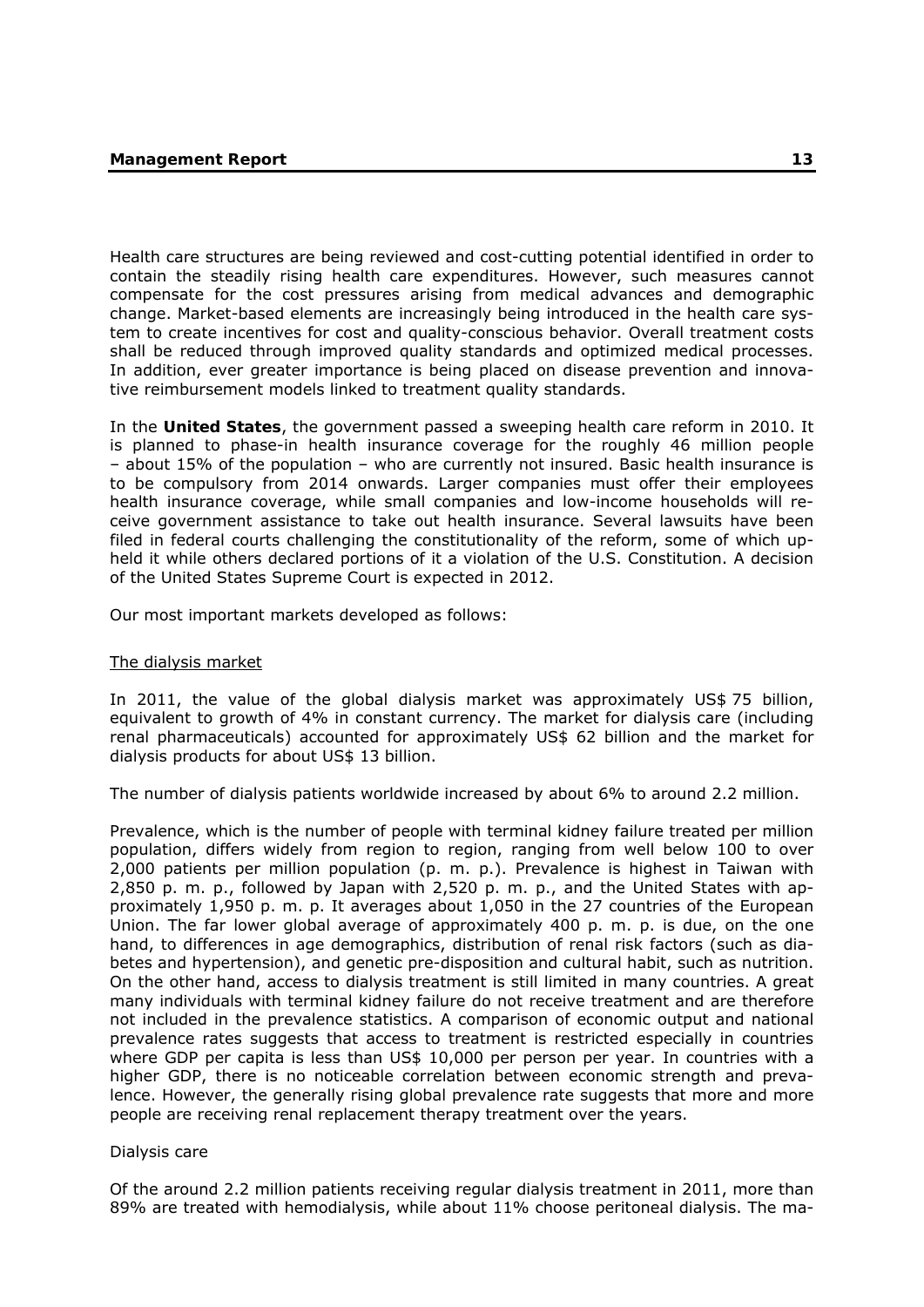jority of hemodialysis patients are treated in dialysis clinics. There are about 31,700 dialysis clinics worldwide with an average of 70 hemodialysis patients per clinic.

The organization of the clinics varies significantly depending on whether the health systems in the individual countries are state-run or private: In the United States, most of the approximately 5,800 dialysis clinics are run privately, and only about 1% are publicly operated. By contrast, about 60% of the approximately 5,400 dialysis clinics in the European Union are publicly owned. In Japan, private nephrologists play a key role, treating about 80% of dialysis patients in their facilities.

**In the United States**, the market for dialysis care is already highly consolidated. Taken together, Fresenius Medical Care and the second largest provider of dialysis care − DaVita − treat about 66% of all U.S. dialysis patients. In 2011, Fresenius Medical Care maintained its market-leading position of approximately 33%.

**Outside the United States**, the markets for dialysis care are much more fragmented. Here, Fresenius Medical Care competes mainly with independent clinics and with clinics that are affiliated with hospitals. Fresenius Medical Care operates 1,081 dialysis clinics in about 40 countries and treats approximately 95,000 patients. Together, these represent by far the largest and most international network of dialysis clinics.

In 2011, the number of **peritoneal dialysis patients** worldwide was about 237,000. Fresenius Medical Care has a market share of about 19% (2010: 17%) according to sales. The increase in the market share is mainly a result of the acquisition of Gambro's global peritoneal dialysis business, closed in December 2010. Fresenius Medical Care is the global No. 2 in this market after Baxter. In the United States, its market share was 41%.

Dialysis **reimbursement systems** differ from country to country and often vary even within individual countries. In the United States, the treatment costs for terminal kidney failure are covered by the public health insurers. The public health care programs, the **Centers for Medicare & Medicaid Services (CMS)**, cover the medical services for more than 85% of all dialysis patients in the United States. In 2011, CMS reimbursements accounted for about 30% of Fresenius Medical Care's revenues. Changes in the CMS rates or method of reimbursement therefore have a significant importance on our business in North America.

#### Dialysis products

In the dialysis products market, the most important products are dialyzers, hemodialysis machines, concentrates and dialysis solutions, and products for peritoneal dialysis. Fresenius Medical Care is the world market leader in dialysis products with a market share of about 33%, followed by Baxter with 19% and Gambro with 13%. These top three manufacturers serve about 65% of the market demand. Each of the other competitors, mainly from Japan, have a single-digit percentage market share.

**Dialyzers** are the largest product group in the dialysis market with a worldwide sales volume of around 211 million units in 2011. Around 93 million, or almost half, were produced by Fresenius Medical Care.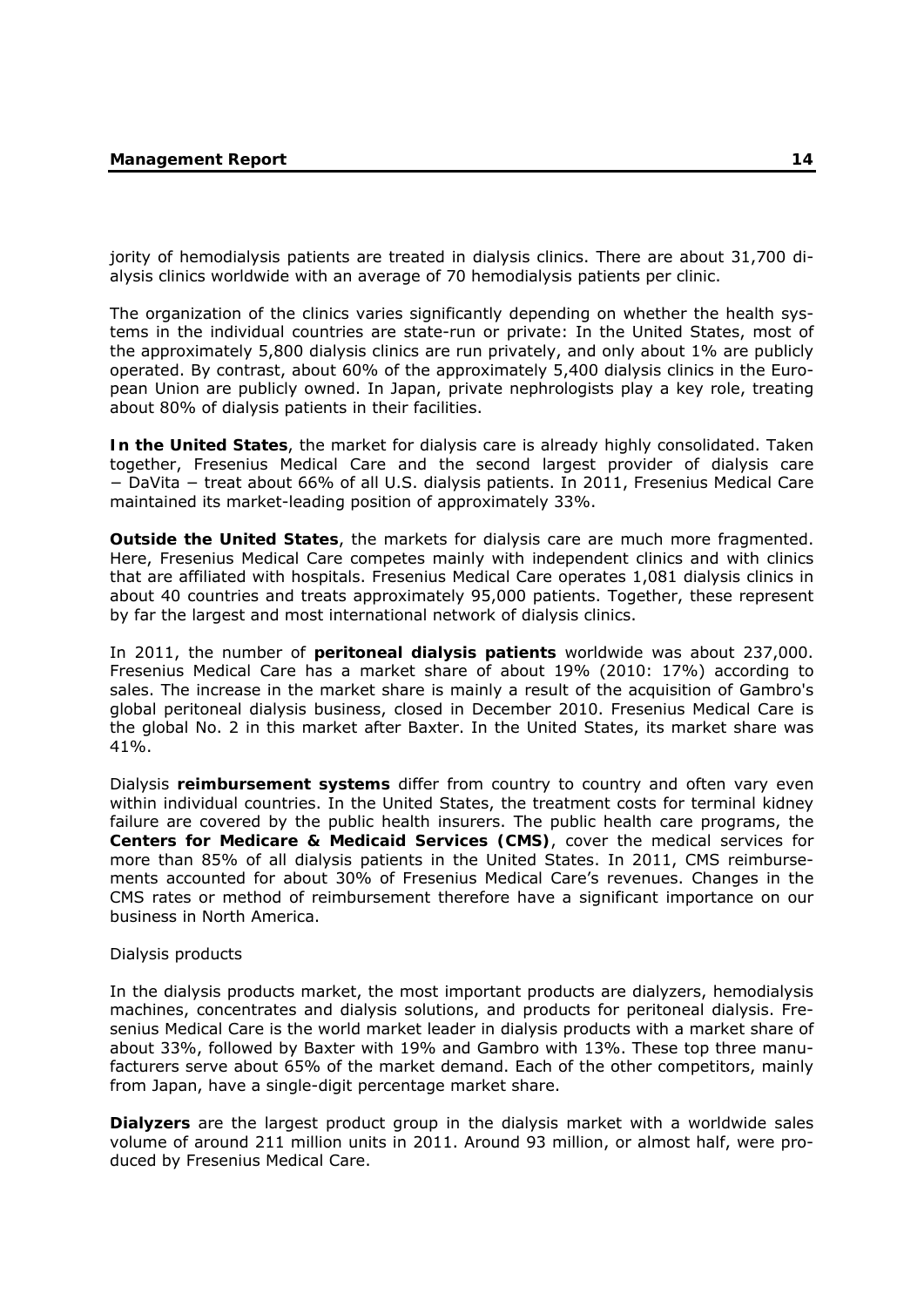-

Of the approximately 73,000 new **hemodialysis machines** that were brought onto the market in 2011, about 55% were from Fresenius Medical Care. In the United States, our most important business region, Fresenius Medical Care had a share of over 80% of the independent market in these two product segments. We define the independent market as all dialysis clinics that do not belong to the major dialysis care provider Fresenius Medical Care or DaVita. In 2011, China was our second largest market, where we sold more than 5,950 new hemodialysis machines. Over 48%, or almost half of all machines used in China, were produced by Fresenius Medical Care.

#### The market for infusion therapy and clinical nutrition, intravenously administered generic drugs and medical devices

In the market for **infusion therapy and clinical nutrition**, therapies that offer high standards of health care paired with cost advantages are increasingly gaining importance in Central and Western Europe due to the general cost pressure. Studies show that, in cases of health or age-induced nutritional deficiencies, the administration of food supplements can reduce hospital costs by an average of  $\epsilon$  1,000 per patient - through shorter stays and less nursing care. At the time when they are admitted to hospital, at least 25% of all patients in Europe are suffering from nutritional deficiencies, or have an elevated risk of developing nutritional deficiencies. Much higher figures of 50 to 60% are reported for people who require nursing care, especially the elderly. The costs caused by health-induced nutritional deficiencies are about € 170 billion per year Europe-wide.

In Central and Western Europe, the total market for infusion therapy and clinical nutrition is growing at a low single-digit rate. Growth rates are in the high single to double digits in the emerging markets of Asia-Pacific, Latin America, and Eastern Europe.

Based on its own estimates, Fresenius Kabi considers its relevant market for infusion therapy and clinical nutrition (excluding the United States and Japan) to be about  $\epsilon$  9 billion.

We also expect the demand for **generics** to continue growing. Generic drugs are more advantageous from health economics aspects than original drugs because of their significantly lower price and they already make a vital contribution to health care today. In our view, and judged from today's vantage point, the focus is mainly on the pricing of patented drugs and the prescription drugs segment in the pharmacy market.

The market for **IV generics** is characterized by moderate volume growth, steady price erosion, and fierce competition. Growth is mainly achieved through new generics that are brought to market when the original drug goes off-patent. In Europe and the United States, the market for IV generics is growing at a mid-single-digit rate. We expect the U.S. market for IV drugs that go off-patent from 2012 to 2022 to grow to approximately US\$ 20 billion on a cumulative basis. These figures are based on the sales of the original

Sources: German Society for Nutritional Medicine (DGEM) 2009; IMS; Company research, market data refer to Fresenius Kabi's relevant and addressable markets. Those are subject to annual volatility due to currency fluctuations and patent expiries of original drugs in the IV drug market, among others; German Federal Statistics Office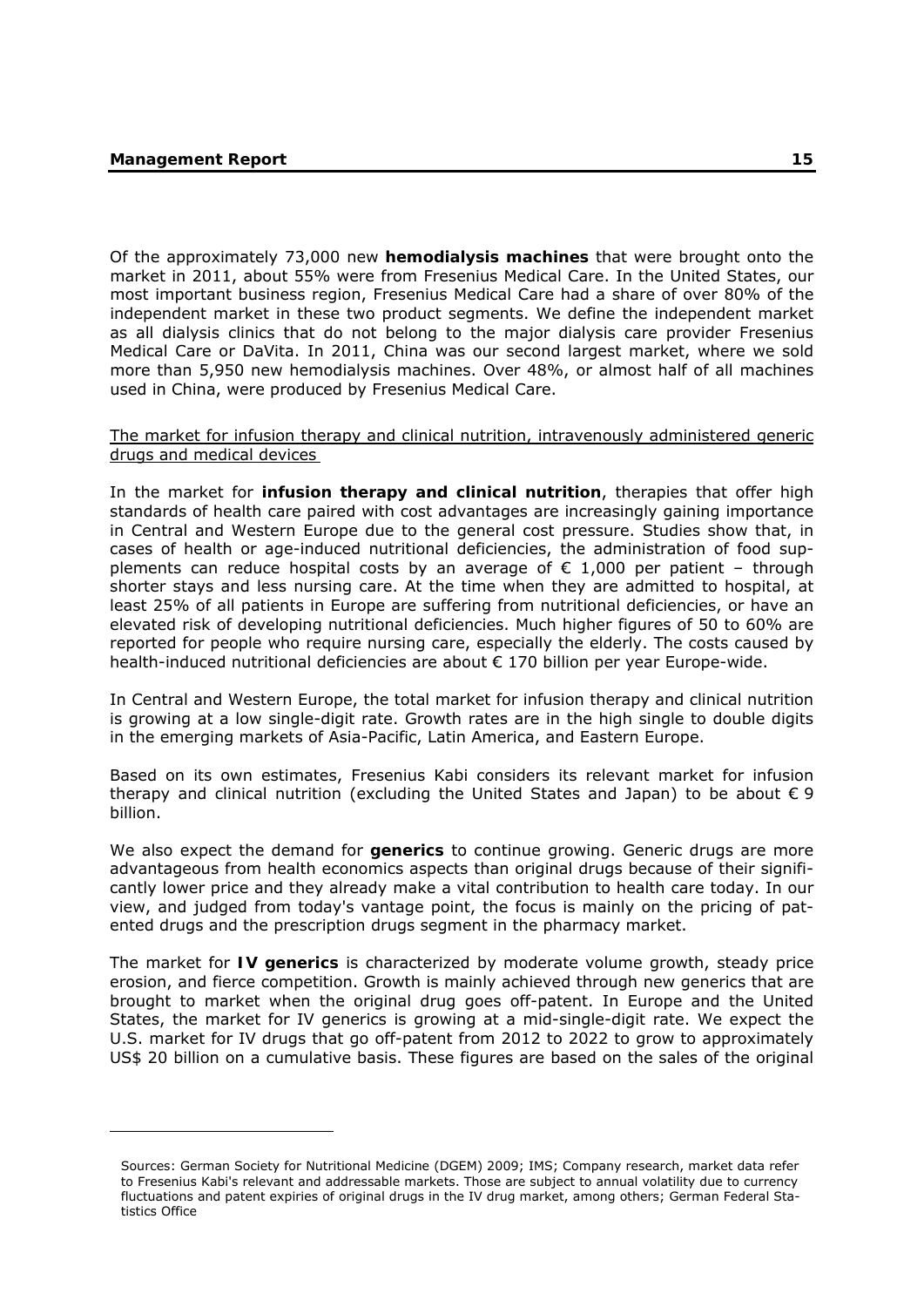drugs in 2010 and do not take account of the usual price erosions for generics. We therefore see considerable growth potential for generic drugs.

Based on its own estimates, Fresenius Kabi considers its relevant market for intravenously administered generics (without Japan) to be around € 15 billion.

The market for **medical devices** for infusion therapy, IV drugs, and clinical nutrition is growing in Europe at mid-single-digit rates. Here, the main growth drivers are technical innovations that focus on application safety and therapy efficiency.

#### The German hospital market

-

The total volume for hospital treatment (excluding research and teaching) in Germany was about € 77 billion in 2010. This was approximately one-fourth of total health care expenditures. Personnel costs account for about 61% of hospital costs, and material costs for 39%. Personnel and material costs rose by 3.6% each.

The number of **hospitals** in 2010 was 2,064 (2009: 2,084). After declining for years, the number of **beds** only fell slightly to 502,749 (2009: 503,341). Over the last five years the number of beds has declined at an average annual rate of 0.4%. Nonetheless, with 6.15 beds per 1,000 population, Germany is still well above the OECD average of 3.5 (2009). The average stay of a patient in an acute care clinic in Germany fell slightly over the same period and was 7.9 days in 2010 (2009: 8.0 days).

On the other hand, the number of **inpatient admissions** has increased. This is largely due to changing demographics. In 2010, the number of admissions increased by about 216,000 or 1.2% compared to 2009 and increased for the first time to more than 18 million. This is equivalent to 221 admissions per 1,000 population (2009: 218). Other countries rank well below the German level. In the years 2006 to 2010, the number of admissions in Germany has risen at an average annual rate of 1.7%. The average costs per admission have increased by 3.0% on average over the five years leading up to 2010.

According to a survey by the German Hospital Institute (DKI), the **economic situation** at many hospitals in Germany remains difficult: 48.8% of the hospitals expect to earn a surplus in 2011 (2010: 56%), 20.6% expect to make a loss (2010: 16%), and 30.6% expect to break even (2010: 28%). Of the clinics surveyed, about 41% assess their economic situation as good and 18% as unsatisfactory. The other 41% saw the situation as mixed. Consequently, the assessment of the economic situation has worsened even further compared to the previous year.

Many hospitals are facing a difficult economic and financial situation as well as significant **investment needs**. This is due in large part to an investment backlog that has accumulated because the federal states have not met their statutory obligation to finance necessary investments and major maintenance measures sufficiently in the past due to budget constrains. Moreover, the investment needs are mainly driven by technological advances, higher quality requirements, and necessary modernizations. The Rheinisch-Westfälisches

Sources: German Hospital Institute (DKI) – Krankenhausbarometer 2011, OECD Health Data 2011, RWI, Krankenhaus Rating Report 2011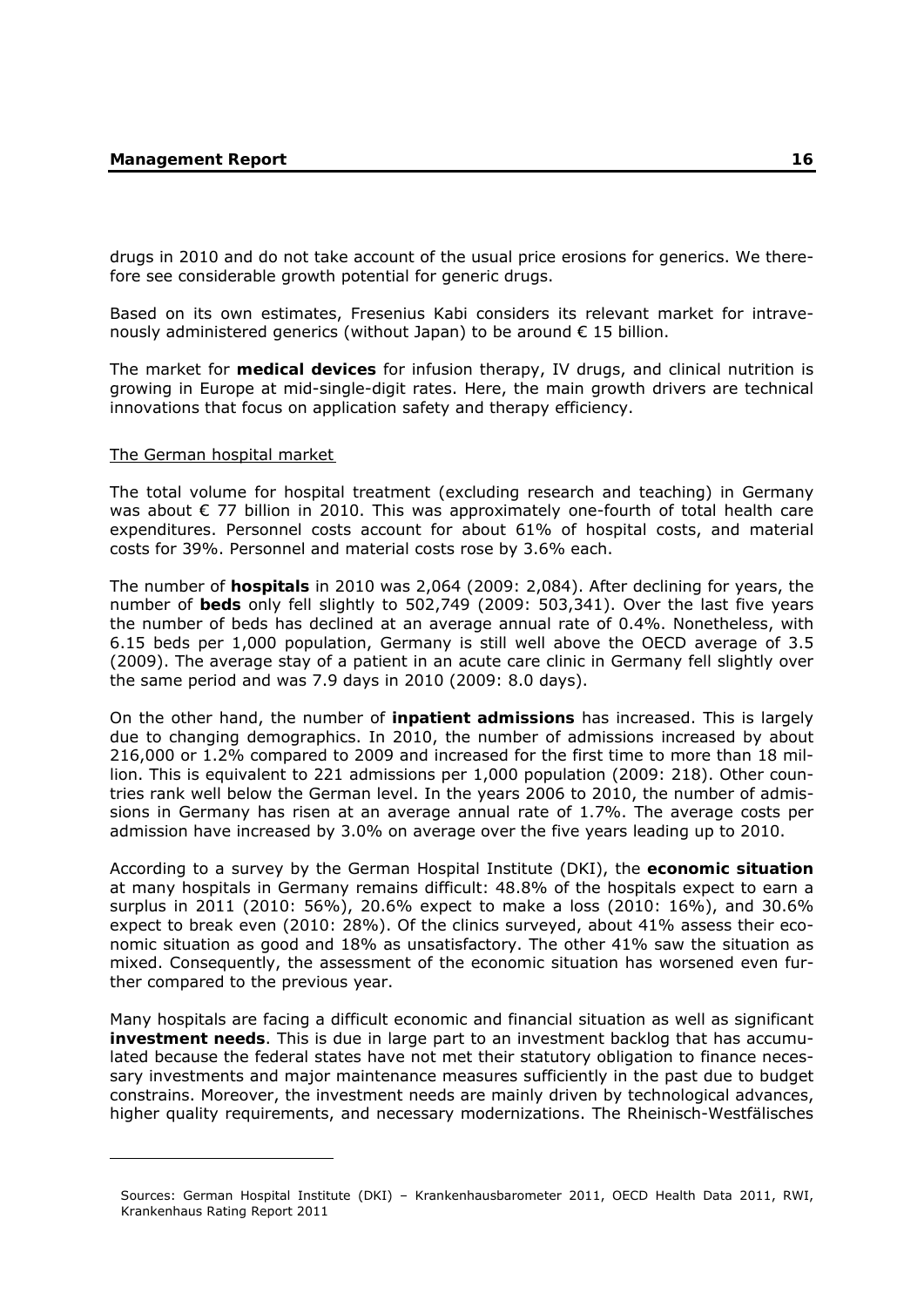Institut für Wirtschaftforschung (RWI) estimates that the investment backlog at German hospitals is about € 14 billion.

According to the German Federal Statistics Office, the privatization trend in the German hospital market continued in 2010, albeit on a modest scale, with the share of private hospital beds rising to 16.9% (2009: 16.6%). However, with a share of 48.6%, the bulk of the hospital beds continued to be in the public sector (2009: 48.7%).

In 2011, however, the privatization of hospitals increased once again: According to our research, about  $\epsilon$  850 million in hospital transaction revenues were acquired in 2011, which was a significant increase compared to the previous year (2010:  $\epsilon$  230 million).

Quality is increasingly becoming a key competitive factor for the hospital market. Transparency and comparability of the treatments for the patients and their doctors will play an ever more decisive role.

In 2010 the **post-acute care market** in Germany comprised a total of 1,237 clinics, almost the same as the year before. The number of beds was 171,724 (2009: 171,489). 56.1% (2009: 55.8%) of the clinics were private clinics. An almost unchanged 25.9% (2009: 26.1%) were independent non-profit clinics and the share of public clinics decreased to 17.9% (2009: 18.1%). Private clinics accounted for 67.0% of the total number of post-acute care beds (2009: 66.8%). Independent non-profit clinics and public clinics accounted for 15.8% (2009: 16.0%) and 17.2% (2009: 17.3%), respectively. The total number of admissions in Germany decreased by about 30,800 admissions to 1.97 million. The average length of stay decreased to 25.4 days (2009: 25.5 days).

#### The market for engineering and services for hospitals and other health care facilities

The market for engineering and services for hospitals and other health care facilities is very country-specific and depends to a large extent on factors such as public health care policies, government regulation, levels of privatization, economic conditions, and demographics.

In markets with established health care systems and mounting cost pressure, the challenge for hospitals and other health care facilities is to increase their efficiency. Here, demand is especially high for sustainable planning and energy-efficient construction, optimized hospital processes and the outsourcing of medical-technical support services to external specialists. This enables hospitals to concentrate on their core competency − treating patients. In emerging markets the focus is on building and developing infrastructure and improving the level of health care.

### **The Management Board's assessment of the effect of general economic developments and those in the health care sector for Fresenius**

The development of the world economy had an only negligible impact on our industry. On the whole, the health care sector, both in mature and growth markets, developed positively for Fresenius in 2011, with a continued increasing demand for health services. Strong demand for its products and services enabled Fresenius to grow with its respective markets or even outpace their growth.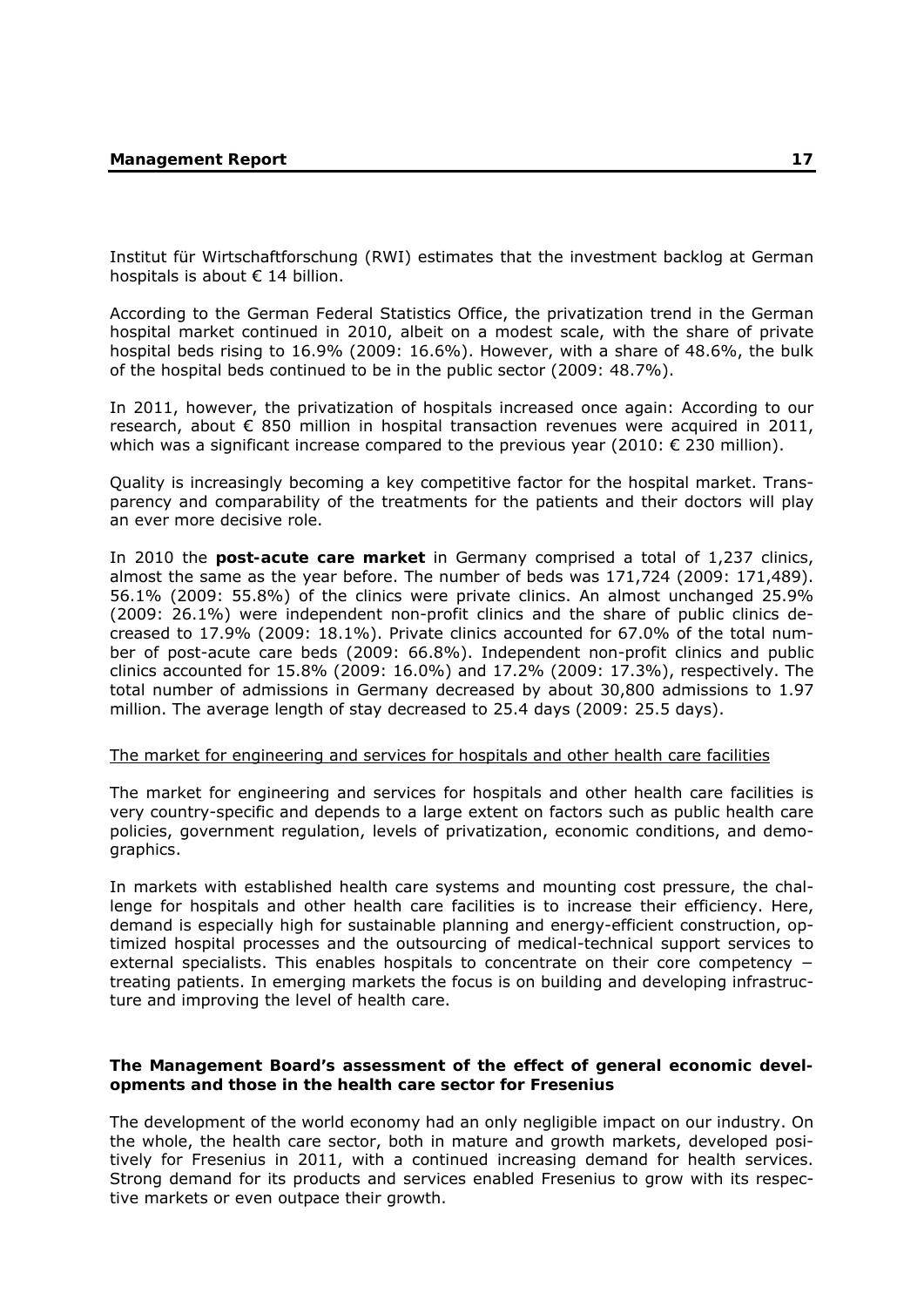### **Significant factors affecting operating performance**

In 2011, the Fresenius Group's positive development was again driven to a large extent by the very good operating development in all business segments. Acquisitions, mainly at Fresenius Medical Care, further strengthened organic growth.

## **The Management Board's assessment of business results**

The Management Board is of the opinion that the Fresenius Group's performance in 2011 was excellent – with sales and earnings improvements across all business segments.

Fresenius Medical Care sustained its positive performance trend with organic sales growth of 2% and a significant increase in earnings. Fresenius Kabi once again reported excellent results and exceeded the already strong previous year's base, which was bolstered by supply constraints at competitors. Fresenius Kabi profited from the continued strong demand for products and generally outperformed the market. This was reflected in excellent organic growth of 9% and a strong increase in earnings. Fresenius Helios also achieved excellent organic growth of 4% and further improved its earnings. Growth at Fresenius Vamed was affected by the challenging previous year's figure, which included a substantial order from the Ukraine, and by the unrest in the Middle East / North Africa region. Fresenius Vamed still managed to increase sales by 3% and achieved further earnings growth of 13%, as well as an increase in order backlog, which is an important indicator for the project business. In 2011, order intake was slightly below the previous year's figure.

## **Results of operations, financial position, assets and liabilities**

## **Results of operations**

Net income of Fresenius SE & Co. KGaA in the fiscal year 2011 was € 910 million (2010: € 216 million). Net income in 2011 has been significantly affected by the maturity of the Mandatory Exchangeable Bond (MEB). The fair value measurements realized until August 14, 2011 of the liabilities for the MEB lending from Fresenius Finance B.V. and for the maturity of the MEB, resulted in a netted accounting income of  $\epsilon$  628.3 million that is shown in the profit and loss statement under "other financial result". Besides this effect, net income mainly resulted, as in the previous year, from income from participations and profit transfer agreements.

All the following companies have profit and loss transfer agreements with Fresenius SE & Co. KGaA: Fresenius Kabi AG, Fresenius ProServe GmbH, Fresenius Biotech Beteiligungs GmbH, Fresenius Versicherungsvermittlungs GmbH and Hygieneplan GmbH.

The profit and loss transfer agreement with Fresenius Kabi AG yielded earnings of  $\epsilon$  146 million (2010:  $\epsilon$  217 million). The decrease can be mainly explained by the adjustments in pension accruals performed by the Kabi companies in 2011 to reach the full amounts as required by the German accounting legislation (BilMoG). Moreover, Kabi companies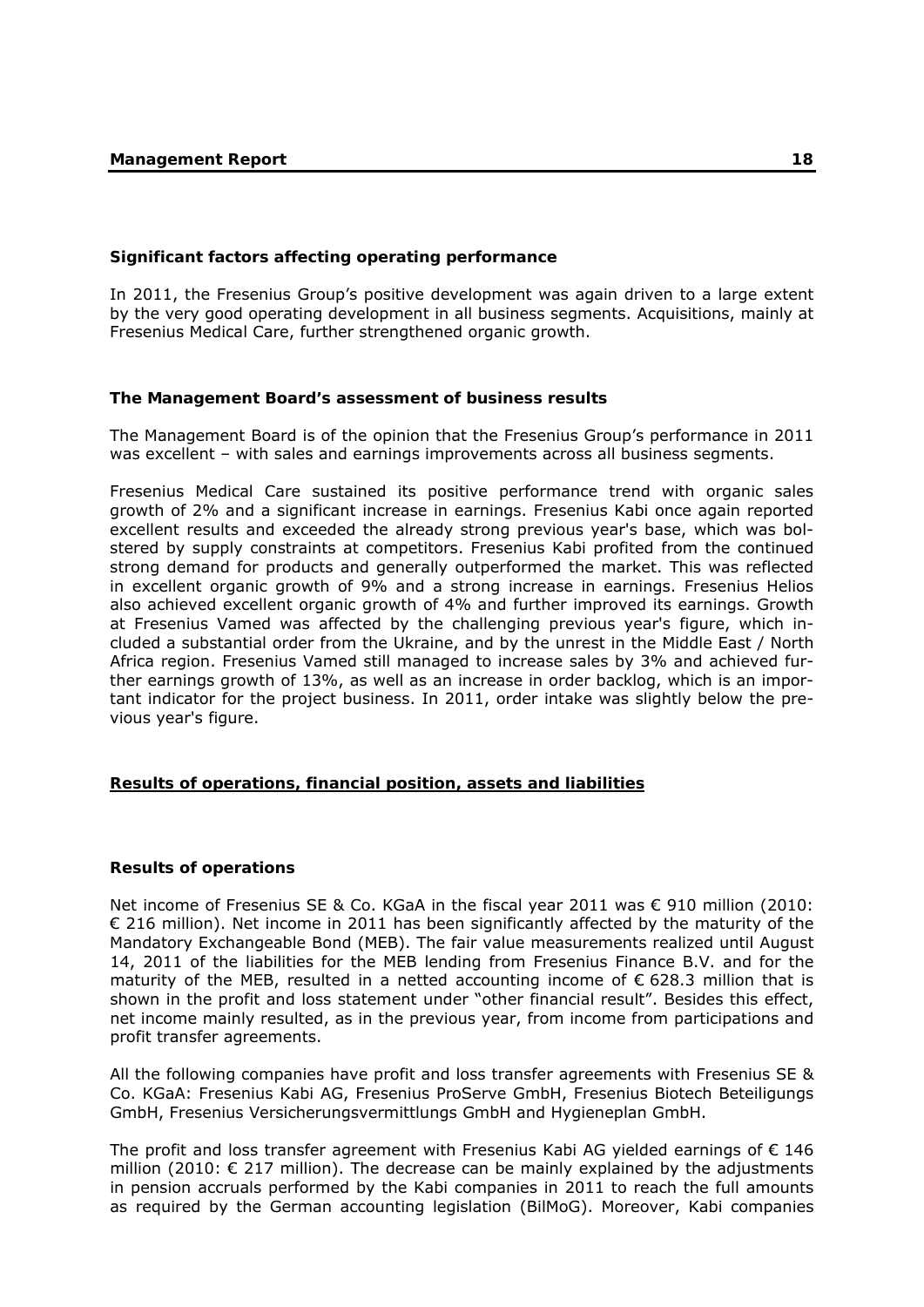also had higher expenses, especially interest expense against Fresenius SE & Co. KGaA and research and development expenses.

Fresenius ProServe GmbH contributed with earnings of  $\epsilon$  152 million (2010:  $\epsilon$  129 million) to the net income from participations. The increase results from improved income at the HELIOS-Companies that are part of the profit transfer agreement.

Fresenius Biotech Beteiligungs GmbH contributed with a loss of € 30 million (2010: € 37 million) to the net income from participations, which results from research and development activities done by its subsidiary Fresenius Biotech GmbH.

Other significant income from participations came from a  $\epsilon$  69 million Fresenius Medical Care AG & Co. KGaA dividend (2010: € 65 million).

In addition to dividend payments and earnings from profit and loss transfer agreements, Fresenius SE & Co. KGaA also receives income from rent and by providing services and includes these amounts in other operating income. This item also includes  $\epsilon$  53 million of foreign currency gains while € 52 million of foreign currency losses are included in other operating expenses.

The decrease in personnel expenses from  $E29$  million to  $E23$  million mainly results from the new legal form effective on January 28, 2011: starting on this date management board remuneration is not included in personnel expenses anymore and is instead passed on to Fresenius Management SE and included therefore in other operating expenses.

The improvement in net interest from  $\epsilon$  -50 million to  $\epsilon$  -22 million mainly results from having refinanced in 2011 a short term loan to Kabi AG into a long term loan with a higher interest rate as well as from the maturity of the MEB and the discontinuation of expenses for securities lending fees from this moment onwards.

Other financial result includes the expense from market valuation of the liability in connection with the on-lent Mandatory Exchangeable Bond as well as the accounting profit from settling the liability. This profit originated from settling the liability with FMC-Shares. These accounting earnings have only been recognized in the individual financial statements of Fresenius SE & Co. KGaA prepared according to the German Commercial Code (HGB) and not in the Consolidated Financial statements prepared according to international standards.

The extraordinary result of 2010 mainly consisted of the expense related to the increase in pension provisions due to the new valuation method introduced by the new German accounting legislation (BilMoG).

The General Partner and Supervisory Board of Fresenius SE & Co. KGaA will propose a dividend increase to the Annual General Meeting. For 2011, a dividend of  $\epsilon$  0.95 per ordinary share is proposed. This is an increase of 10.5%. The total dividend distribution will increase by 11.0% to € 155.1 million (2010: € 139.7 million).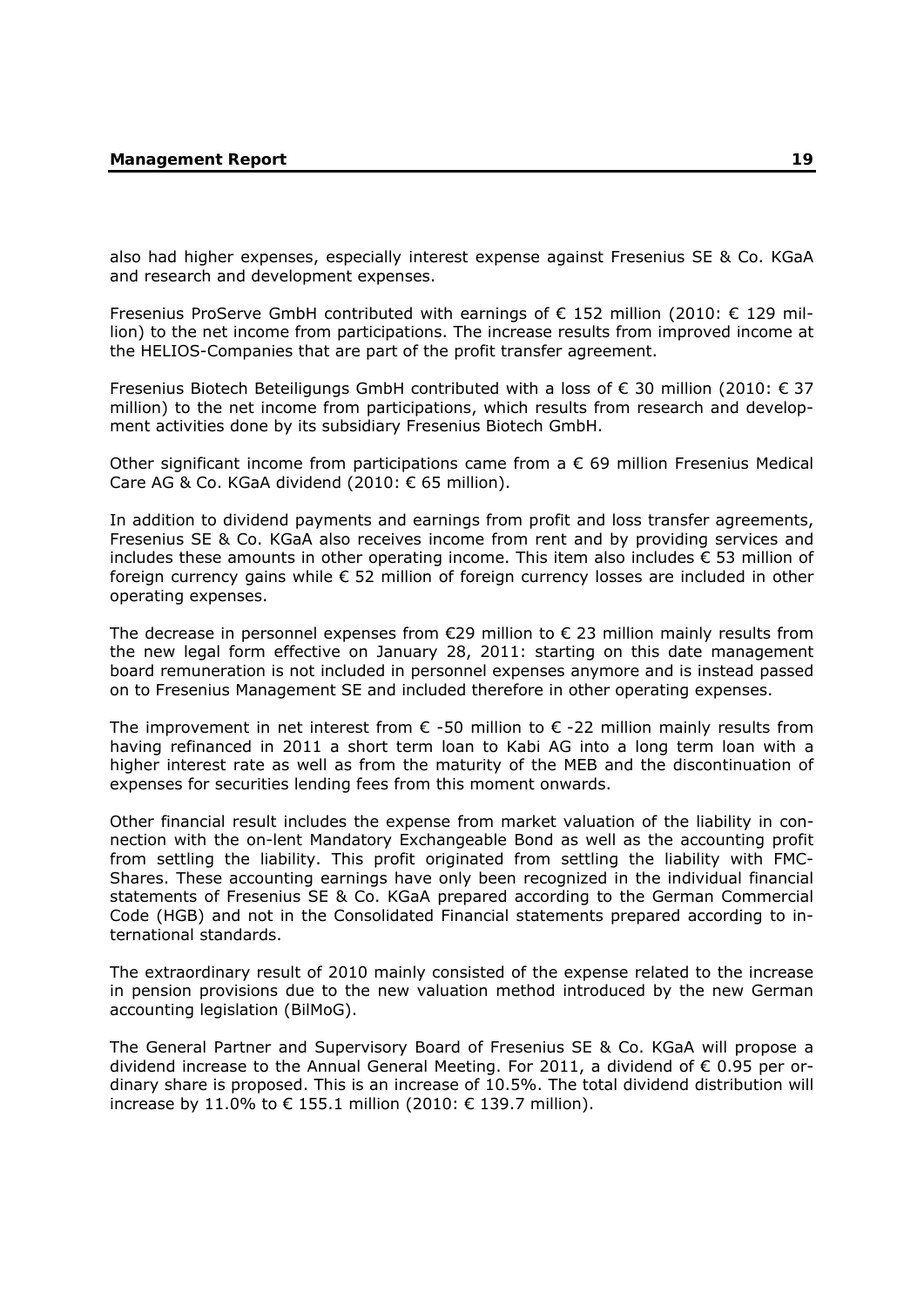## **Cash flow statement**

|                                                                  | 2011     | 2010                                  |
|------------------------------------------------------------------|----------|---------------------------------------|
|                                                                  |          | million $\epsilon$ million $\epsilon$ |
|                                                                  |          |                                       |
| Net Income                                                       | 910      | 216                                   |
| Depreciation and amortization of non-current assets              | 4        | 4                                     |
| Mandatory Exchangeable Bonds                                     | $-739$   | 90                                    |
| Increase in pension liabilities                                  | 2        | 10                                    |
| <b>Cash flow</b>                                                 | 177      | 320                                   |
| Increase in accruals for income taxes and other accrued expenses | 34       | 11                                    |
| Increase in trade accounts payable                               | 0        | 2                                     |
| Increase in other operating assets and liabilities               | -9       | $-27$                                 |
| Increase/ Decrease in working capital                            | 25       | -14                                   |
| Operating cash flow (cash provided by operating activities)      | 202      | 306                                   |
|                                                                  |          |                                       |
| Payments for purchasing shares of consolidated companies and for |          |                                       |
| investments in financial assets                                  | $-153$   | -3                                    |
| Payments for investments in immaterial assets and property plant |          |                                       |
| and equipment                                                    | $-1$     | $-2$                                  |
| Cash used for investing activities                               | $-154$   | -5                                    |
|                                                                  |          |                                       |
| Dividends paid                                                   | -140     | $-122$                                |
| Proceeds from bank loans                                         | 10       | $\mathbf 0$                           |
| Repayment of bank loans                                          | $\Omega$ | -8                                    |
| Change in financing activities with related parties              | $-118$   | -52                                   |
| Proceeds from exercise of stock options                          | 31       | 38                                    |
| Cash used for financing activities                               | $-217$   | $-144$                                |
|                                                                  |          |                                       |
| Change of cash and cash equivalents                              | $-169$   | 157                                   |
| Cash and cash equivalents at the beginning of the year           | 191      | 34                                    |
|                                                                  |          |                                       |
| Cash and cash equivalents at the end of the year                 | 22       | 191                                   |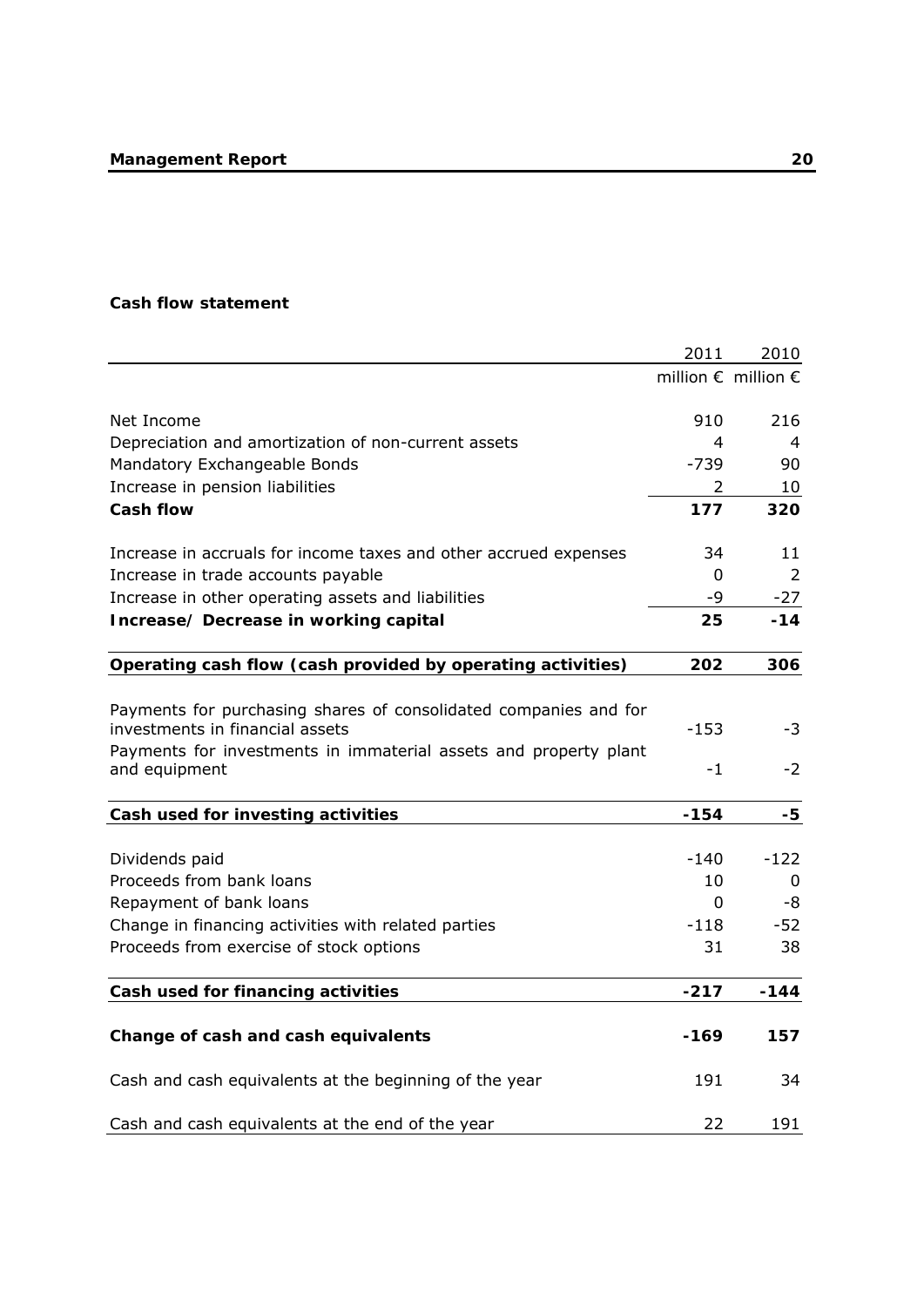Fresenius believes that its existing credit facilities, as well as the operating cash flows, income from transfer agreements and additional sources of short-term funding, are sufficient to meet the company's foreseeable liquidity needs. Further refinancing on a major scale within the Fresenius Group is only due in 2012.

As of December 31, 2011, Fresenius SE & Co. KGaA complied with the covenants under all the credit agreements.

## **Financial situation**

Total assets of Fresenius SE & Co. KGaA increased by € 313 million up to € 5.339 million (2010:  $\epsilon$  5,026 million). The increase mainly results from collected profit transfers from Kabi AG and Fresenius ProServe GmbH.

Moreover in 2011, on the asset side of the balance sheet,  $\epsilon$  558 million of short term intercompany loans were refinanced into long term loans and were reclassified from current to fixed assets.

Bank debt has slightly increased by  $\epsilon$  10 million to  $\epsilon$  206 million mainly resulting from the temporary use of the credit lines.

The decrease in accrued expenses of  $\epsilon$  85 million to  $\epsilon$  54 million is mainly the result of the maturity of the MEB in August 2011. This item contained an accrual of  $\epsilon$  111 million for the market valuation of the related MEB lending.

The decrease in liabilities to affiliated companies from  $\epsilon$  1,598 million to  $\epsilon$  1,168 million has to be considered in the same context. Due to the maturity of the MEB in 2011, the MEB lending from Fresenius Finance BV of € 554 million was settled.

The equity ratio of 71.7% was considerably higher than on the previous year (60.2%). The main reason is the high accounting income resulting from the maturity of the MEB in August 2011.

#### **Investments and acquisitions**

Total investments in property, plant and equipment and intangible assets were  $€$  3 million in 2011.

In November and December 2011, 1.4 million ordinary shares of FMC-AG & Co. KGaA were purchased at a price € 71 million. Moreover, Fresenius SE Co. KGaA increased in 2011 the capital of Fresenius US Finance I, Inc. and Fresenius US Finance II, Inc. by US\$ 115 million (€ 86 million) and US\$ 45 million (€ 34 million) respectively.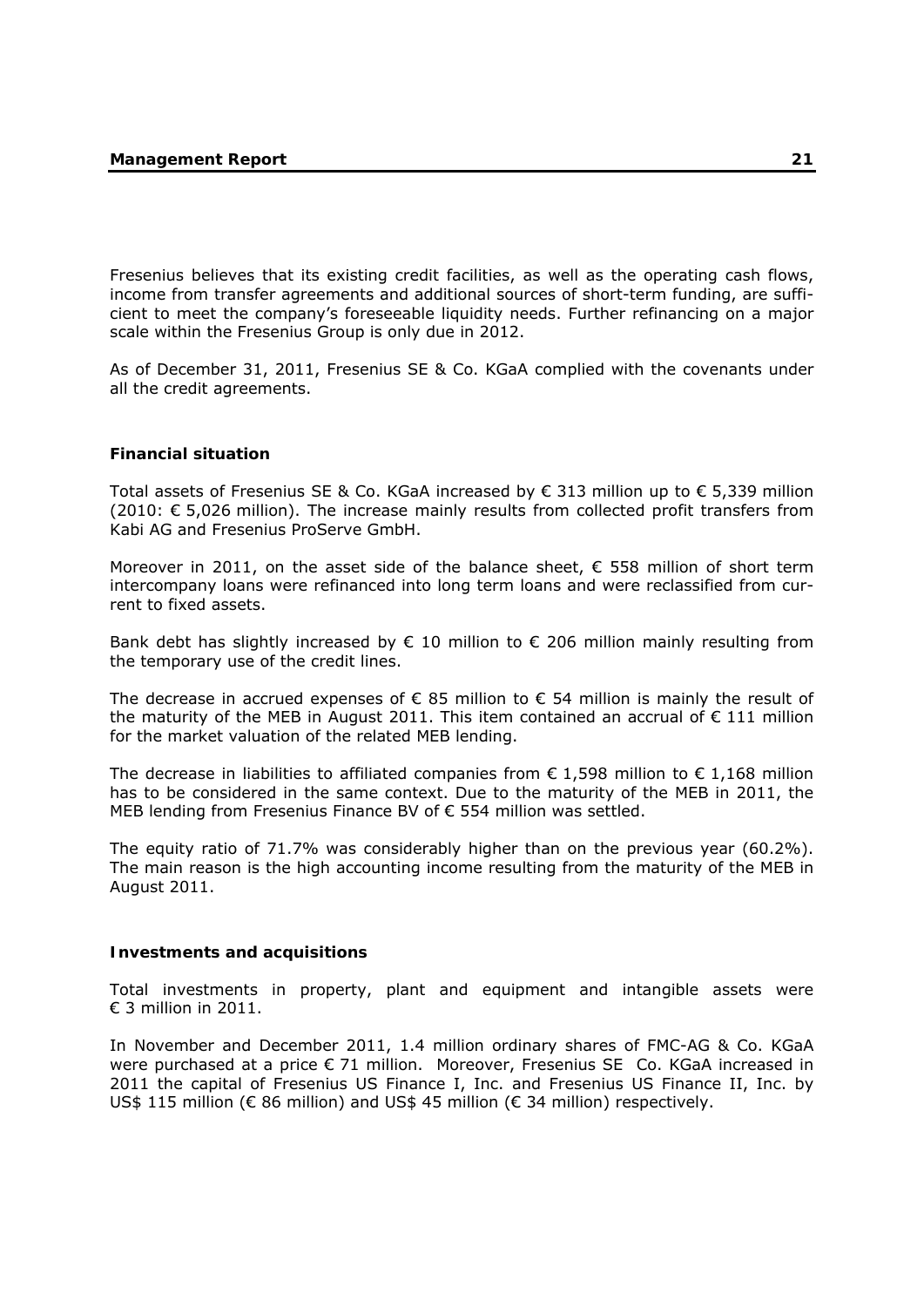#### **Human resources**

Fresenius SE & Co. KGaA had 369 employees on December 31, 2011 (December 31, 2010: 351). Apart from an increase in the number of apprentices, the higher number of employees is due to the growing operations of the Fresenius Group that requires increasing personnel in the central functions within Fresenius SE Co. KGaA.

#### Profit-sharing

The high expectations we place on our employees require equivalent compensation. To identify with the Company, employees must take part in its successes and understand the opportunities and risks of entrepreneurial thinking. Fresenius uses the following models:

- Profit-sharing for our employees in Germany
- Stock option plans

These programs support the entrepreneurial focus of our employees to continually increase the value of the company and safeguard the interests of our shareholders.

#### **Training**

We can only stay ahead of the competition if our employees have the best possible training.

University graduates go through all business areas relevant to their future position in an 18-month "Graduate Development Program" to learn on the job and get a crossdivisional overview. Executive programs and leadership seminars are also a fixed component of our management training.

#### Miscellaneous

In 2009 a Works Council Agreement that introduced life work time accounts starting on 2010 was concluded to supplement the work time models in place. Under this scheme, employees can also credit their own contributions, such as holiday leave or parts of their compensation, into a life work time account in addition to their collectively bargained employment benefits. These accumulated credit balances can then be drawn on later flexibly for sabbaticals for higher education, further training measures, or for phased early retirement.

There were no further significant changes to compensation or employment agreements during the reporting period.

#### **Research and development**

Fresenius focuses its R & D efforts on its core competencies in the following areas: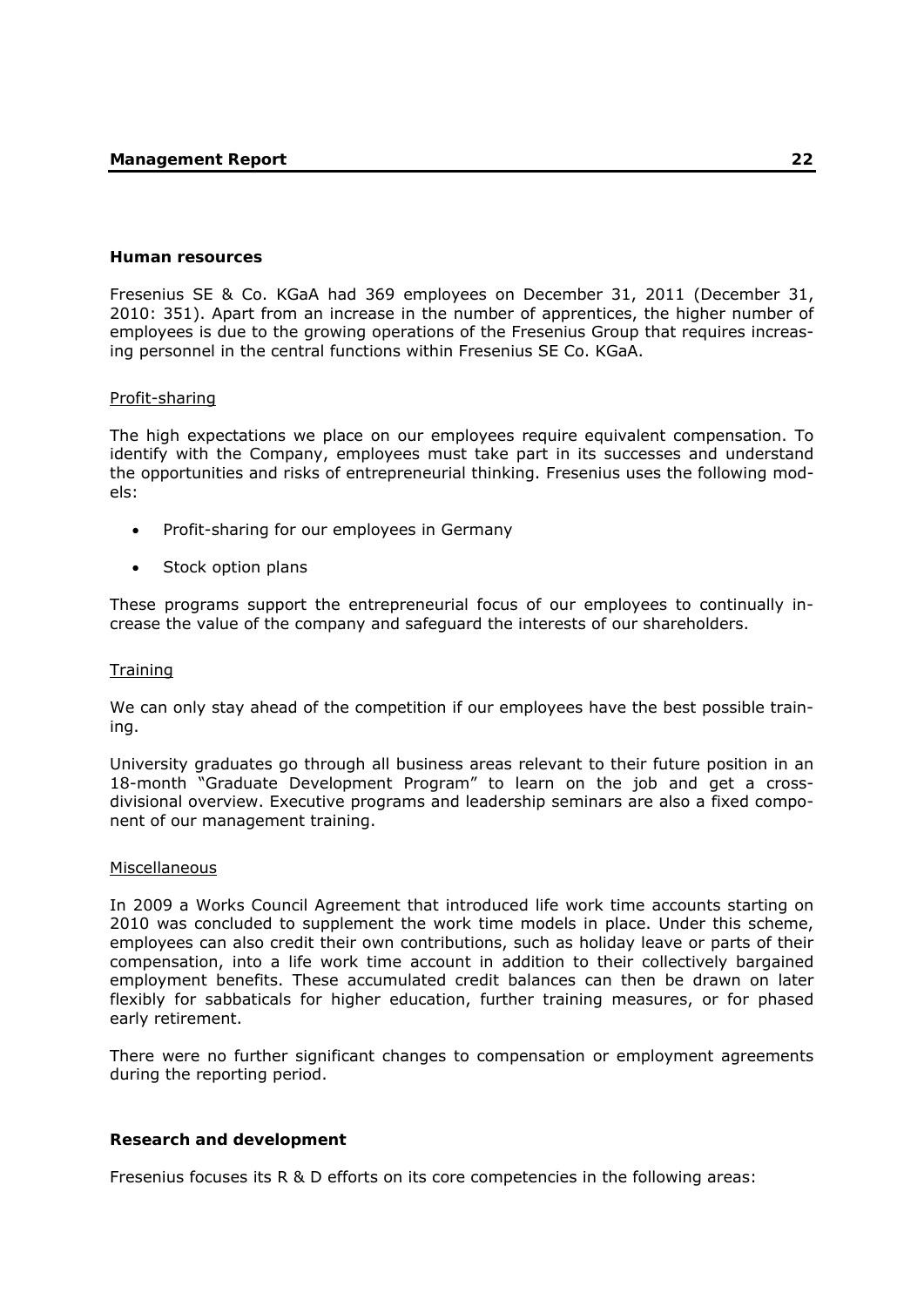- Dialysis
- Infusion and nutrition therapies
- Generic IV drugs
- Medical devices
- Antibody therapies

Apart from products, we are concentrating on developing optimized or completely new therapies, treatment methods, and services. In 2011, we again successfully continued numerous projects and a number of new products were launched.

Research and development **expenses** were € 267 million (2010: € 244 million) in the group. We therefore invested about 4% of our product sales in R & D (2010: 4%). In 2011, Fresenius Medical Care increased its R & D spending by 10%, and Fresenius Kabi by 13%. In the segment Corporate / Other,  $\epsilon$  25 million was spent on R & D at Fresenius Biotech, mostly on the clinical development of trifunctional antibodies. This was below the  $\epsilon$  28 million spent in the previous year.

As of December 31, 2011, there were 1,592 employees in research and development in the Group (2010: 1,449). Of that number, 543 were employed at Fresenius Medical Care (2010: 518), 985 at Fresenius Kabi (2009: 844), and 64 at Fresenius Biotech (2009: 87).

Our main research sites are in Europe, the United States, and India. Product-related development activities are also carried out in China. Our R & D projects are mainly conducted in-house; external research is commissioned only on a limited scale.

## **Responsibility, environmental management, sustainability**

We orient our activities within the Fresenius Group to long term goals, and thus ensure that our work is aligned to the needs of patients, employees, and third parties in a sustainable manner. Our **responsibility as a health care** group goes beyond our business operations. We are committed to protecting nature as the basis of life and using its resources responsibly. It is our mission to constantly improve our performance in the areas of environmental protection, occupational health and technical safety, and product responsibility and logistics and to comply with legal requirements. The international ISO Standard 14001:2004 is the most important benchmark for **environmental management** in the corporate sector. Among other things, it stresses the need for continuous assessment of a production site's impact on the environment, for instance with respect to emissions and waste. These international standards are implemented at our various production plants and most of our dialysis clinics. Key environmental performance indicators are, for instance, not only energy and water consumption but also the volumes of waste and recycling rates at our locations.

In Europe, our production sites are subject to the **EU regulation REACH** (Registration, Evaluation and Authorization of CHemicals). The aim of REACH is to protect human health and the environment against hazards and risks from chemical substances. We have implemented this regulation. Fresenius Medical Care is also an active member of the REACH Working Group of the German Federal Association of the Medical Device Industry (Bundesverband Medizintechnologie or BVMed). In the few cases where Fresenius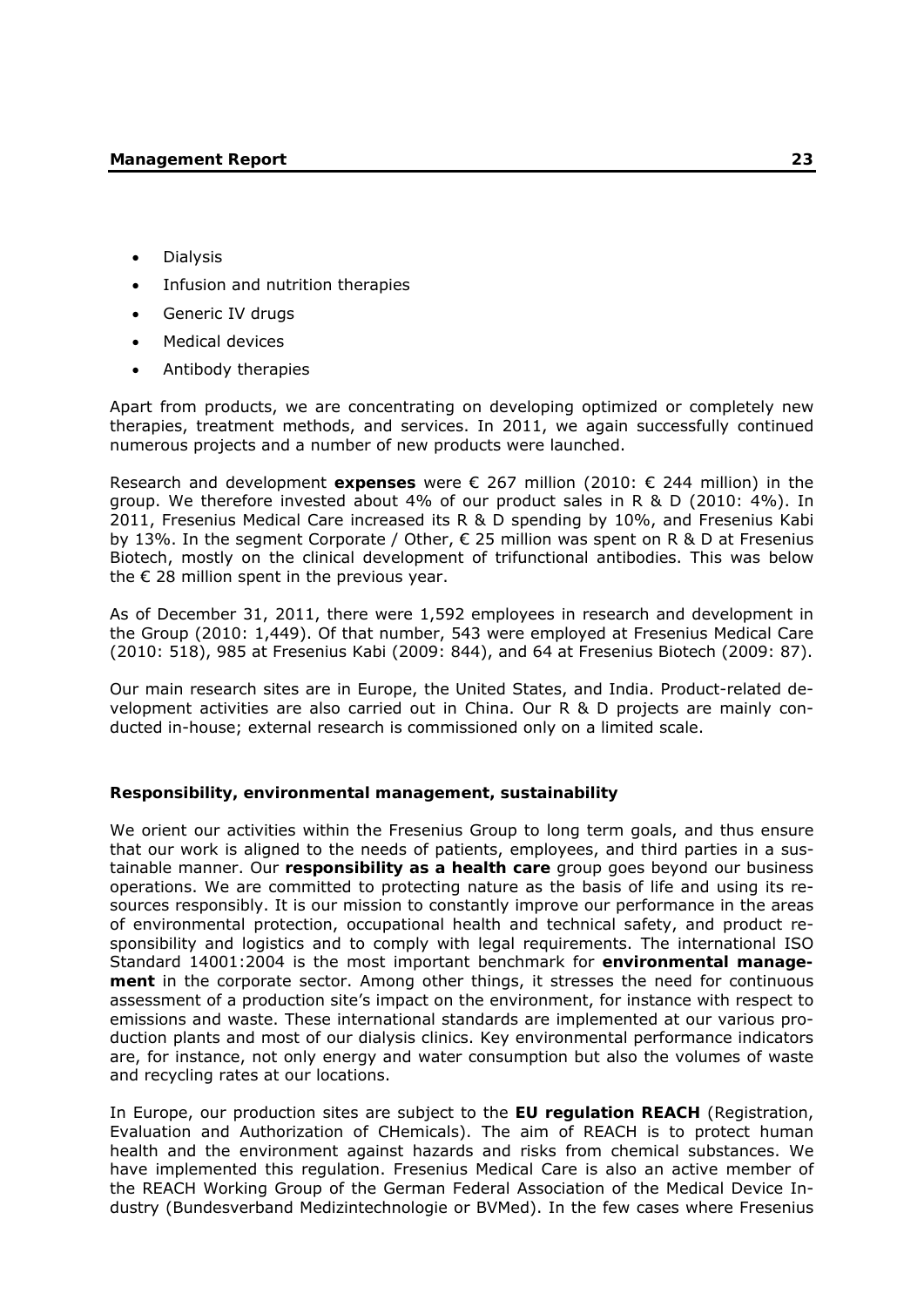Kabi produces within the EU or imports products into the European market, all the relevant substances are pre-registered in compliance with the REACH regulation.

### **Opportunities and risk report**

Through the complexity and dynamics of our business, the Fresenius Group is exposed to a number of risks. These risks are inevitable consequences of active entrepreneurial activities. The willingness to take risks has to be accommodated if opportunities are to be exploited.

As a provider of life-saving products and services for the severely and chronically ill, we are relatively independent of economic cycles. The diversification through our four business segments, which operate in different segments of the health care market, further minimizes the Group's risk profile. Our experience in the development and manufacture of products, as well as in our markets, serves as a solid basis for a reliable assessment of risks.

At the same time, we will continue to take advantage of the wide-ranging opportunities for sustainable growth and expansion that the health care market offers to the Fresenius Group.

#### **Opportunities management**

Managing opportunities is an ongoing, integral part of corporate activity aimed at securing the company's long-term success. In this way, we can explore new prospects and consolidate and improve on what we have already achieved. The Group's decentralized and regional organizational and management structure enables the early identification and analysis of trends, requirements, and opportunities in our often fragmented markets; and we can respond to them flexibly and in line with local market needs. Furthermore, we maintain regular contact and dialogue with research groups and institutions and keep a close watch on markets and competitors in order to identify opportunities. Within the Group, opportunities and synergies can be exploited through continuous communication involving the exchange of information and know-how between the various business segments. Anticipated future opportunities for the Fresenius Group are discussed in the Outlook starting on page 35.

#### **Risk management**

Like opportunities management, risk management is a continuous process. Identifying, controlling, and managing risks are key tools of solid corporate governance. The **Fresenius risk management system** is closely linked to the corporate strategy. Its main element is our **control system**, with which we can identify significant risks at an early stage and counteract them individually.

Responsibilities for the processes and monitoring risks in the individual business segments have been assigned as follows: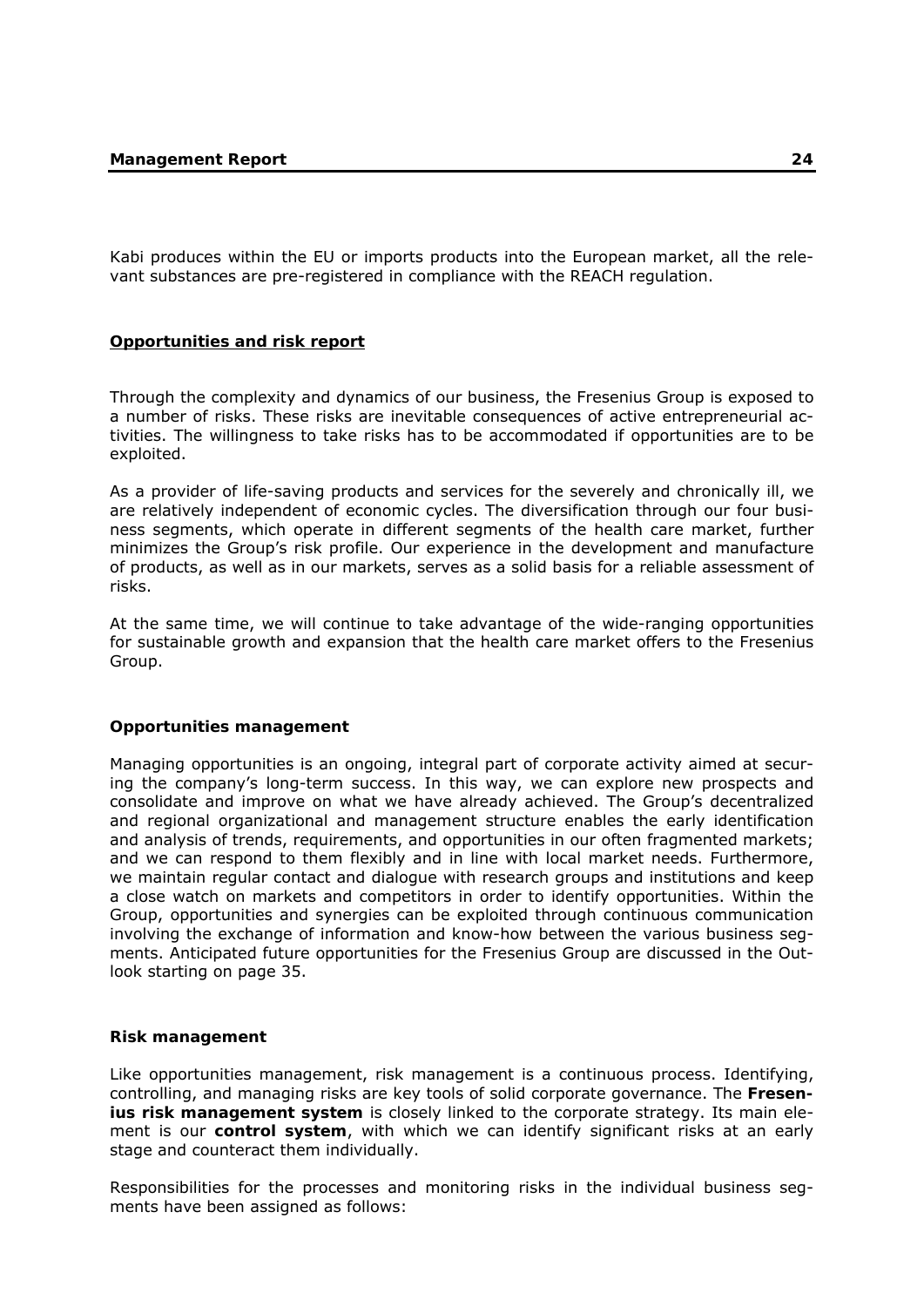- Using standardized processes, risk situations are evaluated regularly and compared with specified requirements. If negative developments emerge, responses can be initiated at an early stage.
- The managers responsible are required to report without delay any relevant changes in the risk profile to the Management Board.
- Markets are kept under constant observation and close contacts maintained with customers, suppliers, and institutions. These policies allow us to swiftly identify and react to changes in our business environment.

The risk management system is supported both at Group level and in the individual business segments by our risk controlling measures and our management information system. Detailed monthly and quarterly reports are used to identify and analyze deviations of the actual compared to the planned business development. In addition, the risk management system comprises a control system that oversees organizational processes and measures, as well as internal controls and audits. Our risk management system is regularly evaluated and, if necessary, adjusted to allow prompt reaction to changes in the markets. This system has proved effective to date.

The functionality and effectiveness of the risk management system is reviewed regularly by the Management Board and the internal auditing department. Conclusions arising from the audits are taken into account in the ongoing refinement of our risk management system. The control system is also regularly reviewed by the Management Board and the internal auditing department. The auditor reviews whether the control system set up by the Management Board is suitable for the early identification of risks that would put the continued existence of the company in danger. The insights gained from the audit regarding the internal control system as it pertains to accounting are taken into account in the continued development of the system. Conclusions arising from the audits are taken into account in the ongoing refinement of our risk management system. The control system is also reviewed regularly by the Management Board and the internal auditing department.

Fresenius has ensured that the scope and focus of the organizational structure and systems for identifying and evaluating risks, and for developing counter-measures and for the avoidance of risks, are aligned suitably with the company-specific requirements and that they are properly functional. However, there can be no absolute certainty that this will enable all risks to be fully identified and controlled.

## Internal financial reporting controls

Correctness and reliability of accounting processes and financial reporting, and thus preparation of annual financial statements, consolidated financial statements, and management reports in compliance with applicable rules, is assured by numerous measures and internal controls. Our **four-tier reporting process** especially promotes intensive discussion and ensures controls of the financial results. At each reporting level

- local entity
- region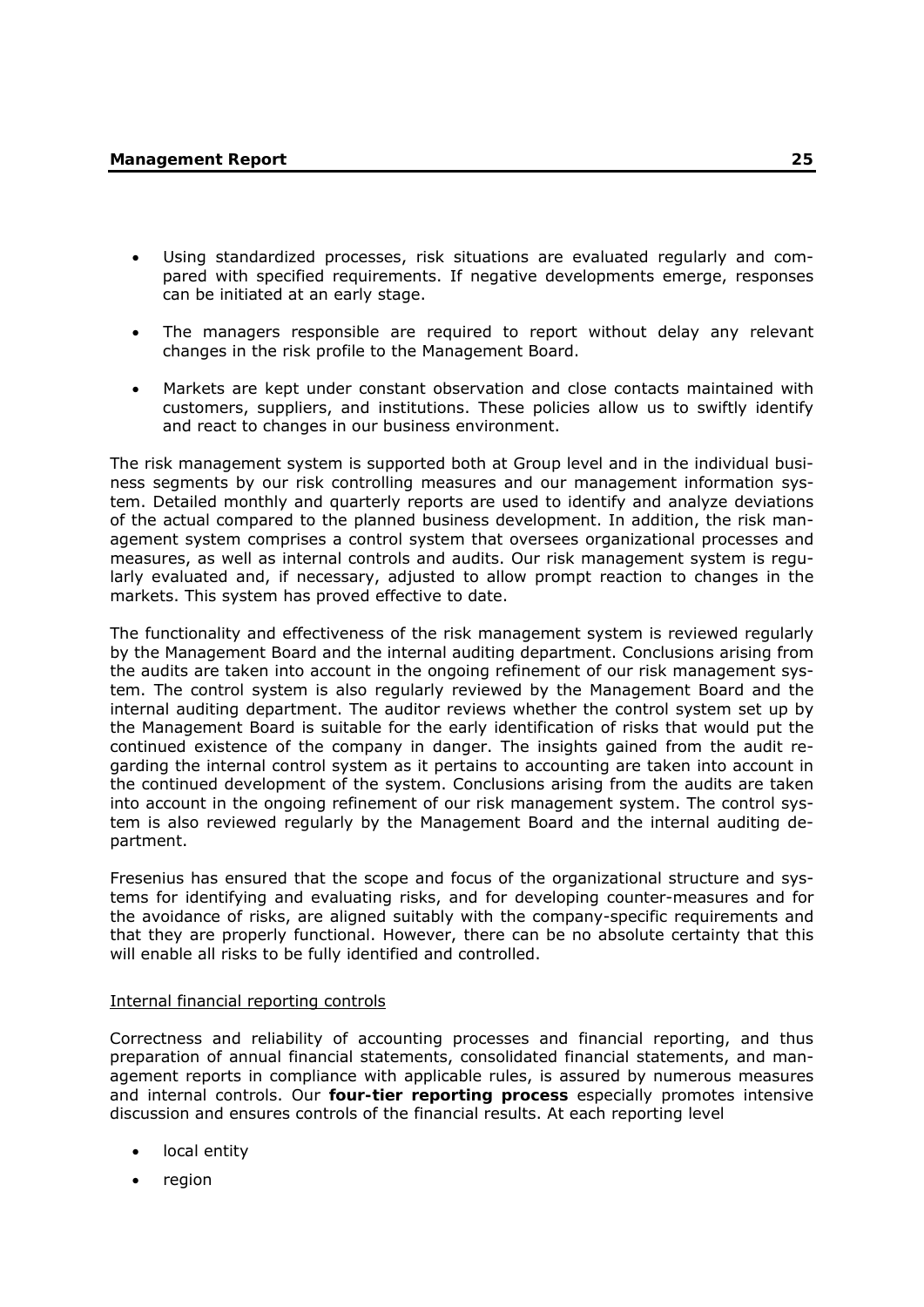- business segment
- **Group**

financial data and key figures are reported, discussed, and compared on a regular monthly and quarterly basis with the prior-year figures, budget, and latest forecast. In addition, all parameters, assumptions, and estimates that are of relevance for the externally reported Group and segment results are discussed intensively with the department responsible for preparing the Group's consolidated financial statements. These matters are also reviewed and discussed quarterly in the Supervisory Board's Audit Committee.

Control mechanisms, such as automated and manual reconciliation procedures, are further precautions in place to assure that financial reporting is reliable and that transactions are correctly accounted for. All consolidated entities report according to Group-wide standards determined at the head office. These are regularly adjusted to changes made to the accounting regulations. The consolidation proposals are supported by the IT system. In this context, please refer to the comprehensive consolidation of internal Group balances. To prevent abuse, we take care to maintain a strict separation of functions. Management control and evaluations also help to ensure that risks having a direct impact on financial reporting are identified and that controls are in place to minimize them. Moreover, changes in accounting rules are monitored and employees involved in financial reporting are instructed regularly and comprehensively. If necessary, external experts and specialists are engaged. The Treasury, Tax, Controlling, and Legal departments are involved to support the preparation of the financial statements. Finally the information provided is verified once again by the department responsible for preparing the consolidated financial statements.

Fresenius Medical Care, an important Group company, is additionally subject to the controls of Section 404 of the Sarbanes-Oxley Act.

## **Risk areas**

The main risk areas for the operations of the Fresenius Group are as follows:

## General economic risks

At present, the development of the global economy exhibits no significant risk to the Fresenius Group, although overall economic growth in 2012 will probably be lower than in 2011. Moreover, Fresenius is affected only to a small extent by general economic fluctuations. We also expect continued growing demand for our life-saving and life-sustaining products and services.

## Risks in the general operating framework

The risk situation for each business segment also depends on the development of its markets. Political, legal, and financial conditions are therefore monitored and evaluated carefully. This applies especially to countries with budget problems as a result of the sovereign debt, in particular with regard to our accounts receivables. In addition, the growing internationalization of our markets requires us to keep abreast of country-specific risks.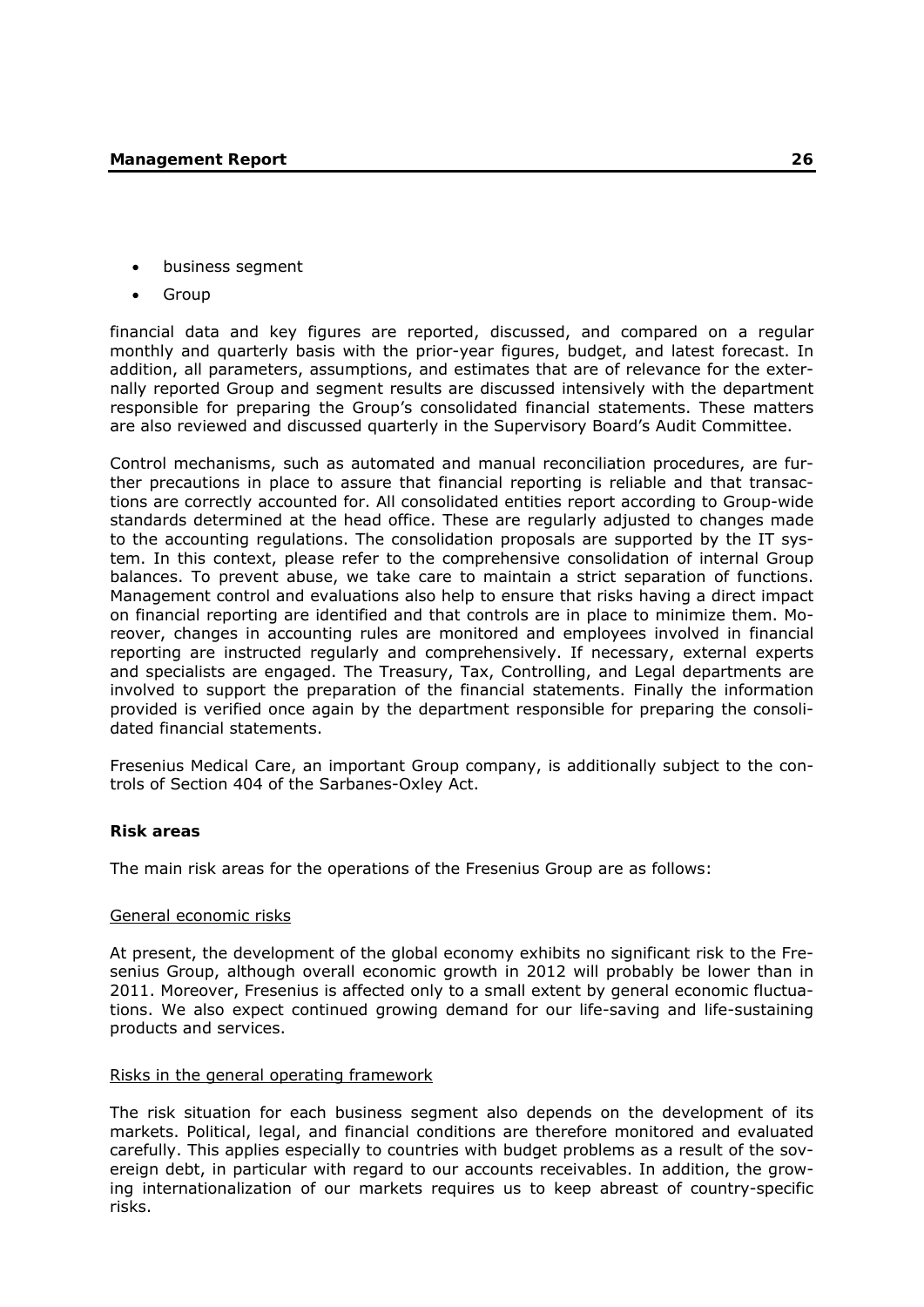#### Risks in the health care sector

Risks related to **changes in the health care market** are of major importance to the Fresenius Group. The main risks are the development of new products and therapies by competitors, the financing of health care systems, and reimbursement in the health care sector. In our largely regulated business environment, changes in the law – also with respect to reimbursement – can have decisive consequences for our business progress. This applies especially in the United States, where a large portion of our sales are generated, and where e. g. changes in the reimbursement system could have a considerable impact on our business. Furthermore, a portion of our dialysis care business in the United States is currently reimbursed by private insurers or managed care organizations. If these organizations enforce reductions in the reimbursement in the United States, it would significantly reduce the revenues for products and services of Fresenius Medical Care. The same applies to the hospital market in Germany, where the DRG system (Diagnosis Related Groups) is intended to increase the efficiency of hospitals while reducing health care spending. The Company constantly monitors further legislative developments of the DRG system as well as discussions about ending dual financing in the hospital sector. Patients are largely assigned to hospitals by the public health and pension insurers. It is therefore especially important for the Company that the contracts between its hospitals and the insurers and health care institutions are maintained. We not only continually monitor legislative changes, but also work together with governmental health care institutions. Generally, our aim is to counter possible regulatory risks through enhanced performance and cost reductions.

In the United States, almost all injectable pharmaceutical products are sold to customers through arrangements with **group purchasing organizations (GPOs)** and distributors. The majority of hospitals contract with the GPO of their choice for their purchasing needs. APP Pharmaceuticals currently derives, and expects to continue to derive, a large percentage of its revenue through a small number of GPOs. Currently, fewer than ten GPOs control a large majority of sales to hospital customers. APP Pharmaceuticals has purchasing agreements with the major GPOs. To maintain these business relationships, APP Pharmaceuticals believes it needs to be a reliable supplier, offer a comprehensive highquality product line, remain price competitive, and comply with the regulations of the U.S. Food and Drug Administration (FDA). The GPOs also have purchasing agreements with other manufacturers and the bid process for products is highly competitive. Most of APP Pharmaceuticals' GPO agreements can be terminated at short notice.

In addition, **cooperation with medical doctors and scientists** allows us to identify and support relevant technological innovations and to keep abreast of developments in alternative treatment methods. These enable us to evaluate and adjust our corporate strategy if necessary.

#### Operating risks

## Production, products, and services

Compliance with **product and manufacturing regulations** is ensured by our quality management systems in accordance with the internationally recognized quality standards ISO 9001 and the corresponding internal standards as defined, for example, in our quality and work procedure manuals. Regular audits are carried out at the Group's production sites and dialysis clinics. These audits test compliance with all regulations in all areas –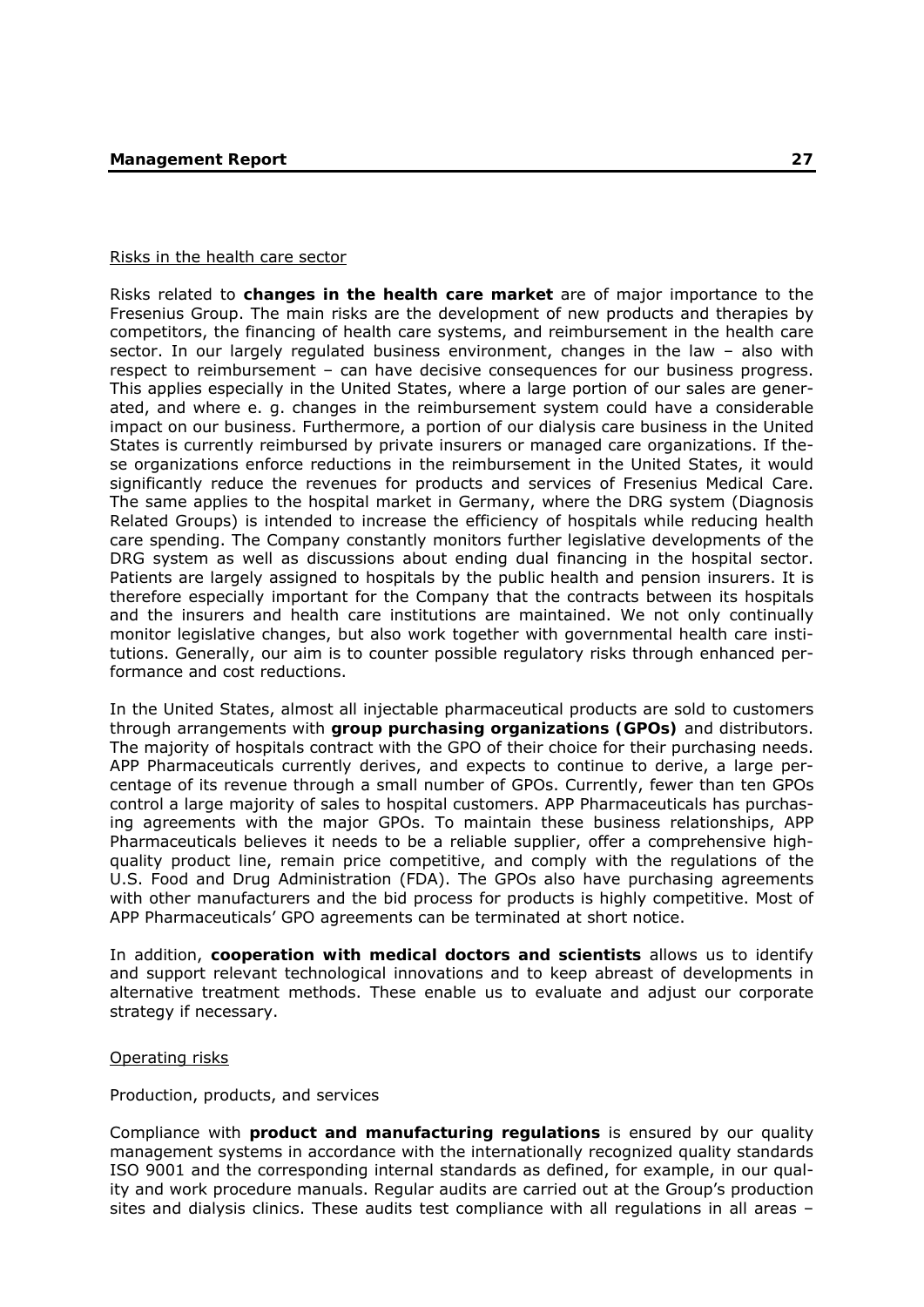from management and administration to production and clinical services and patient satisfaction. Our production facilities comply with the international "Good Manufacturing Practice" (GMP) and U.S. "Current Good Manufacturing Practice" (cGMP) guidelines and other recognized standards. Potential risks, such as those arising from the start-up of a new production site or the introduction of new technologies, are countered through careful planning, regular analysis, and continual progress reviews. We counter the risk of poor-quality purchased raw materials, semi-finished products, and components mainly by requiring that suppliers meet strict quality standards. Besides certification by external institutes and regular supplier audits, this includes an exhaustive evaluation of advance samples and regular quality controls. We only purchase products of high quality, maximum safety, and proven suitability from qualified suppliers that conform to our specifications and standards.

Performing **medical treatments** on patients in our hospitals, rehabilitation clinics, and dialysis clinics presents inherent risks; in addition there are operational risks, for example the need for strict hygiene and sterile conditions. We counteract these risks with strict operating procedures, continuous personnel training, and patient-oriented working procedures. Furthermore, through our quality management systems we are constantly striving to improve the standard of patient treatment.

Further risks arise from increasing **pressure on our product prices** and from potential price increases on the procurement side. Changes in the guidelines for the reimbursement of erythropoietin (EPO), a change in the administration of EPO to patients, interruption of supply or less favorable terms and conditions for the purchase of EPO could materially adversely affect sales and profitability. Especially the expanded bundled reimbursement system, accordingly to which the reimbursement of EPO is included in the bundled rate, could in combination with material increase in the acquisition costs for EPO materially adversely affect revenue and operating profit. EPO is a hormone used in dialysis that stimulates the production of red blood cells.

Growing **competition** could materially adversely affect the future pricing and sale of our products and services. The introduction of new products and services by competitors could render one or more of our products and services less competitive or even obsolete. This also could affect renal pharmaceuticals of Fresenius Medical Care for which we are partly obligated to make minimum royalty payments.

On the **procurement side**, we counter risks, which mainly involve possible price increases and the availability of raw materials and goods, by appropriately selecting and working together with our suppliers through long-term framework agreements in certain purchasing segments and by bundling volumes within the Group. Generally, the markets in which we operate are characterized by price pressure, competition, and efforts to **contain health care costs**. These could result in lower sales and adversely affect our business, our financial position, and our operational results.

We counter the risks associated with the **engineering and hospital services** business through professional project management and control, and with a proven system tailored to each business activity for identifying, evaluating, and minimizing these risks. This system consists of organizational measures (such as standards for pricing-in risks when preparing quotations, risk assessment before accepting orders, regular project controlling, and continual risk assessment updates), quality assurance measures, and financial mea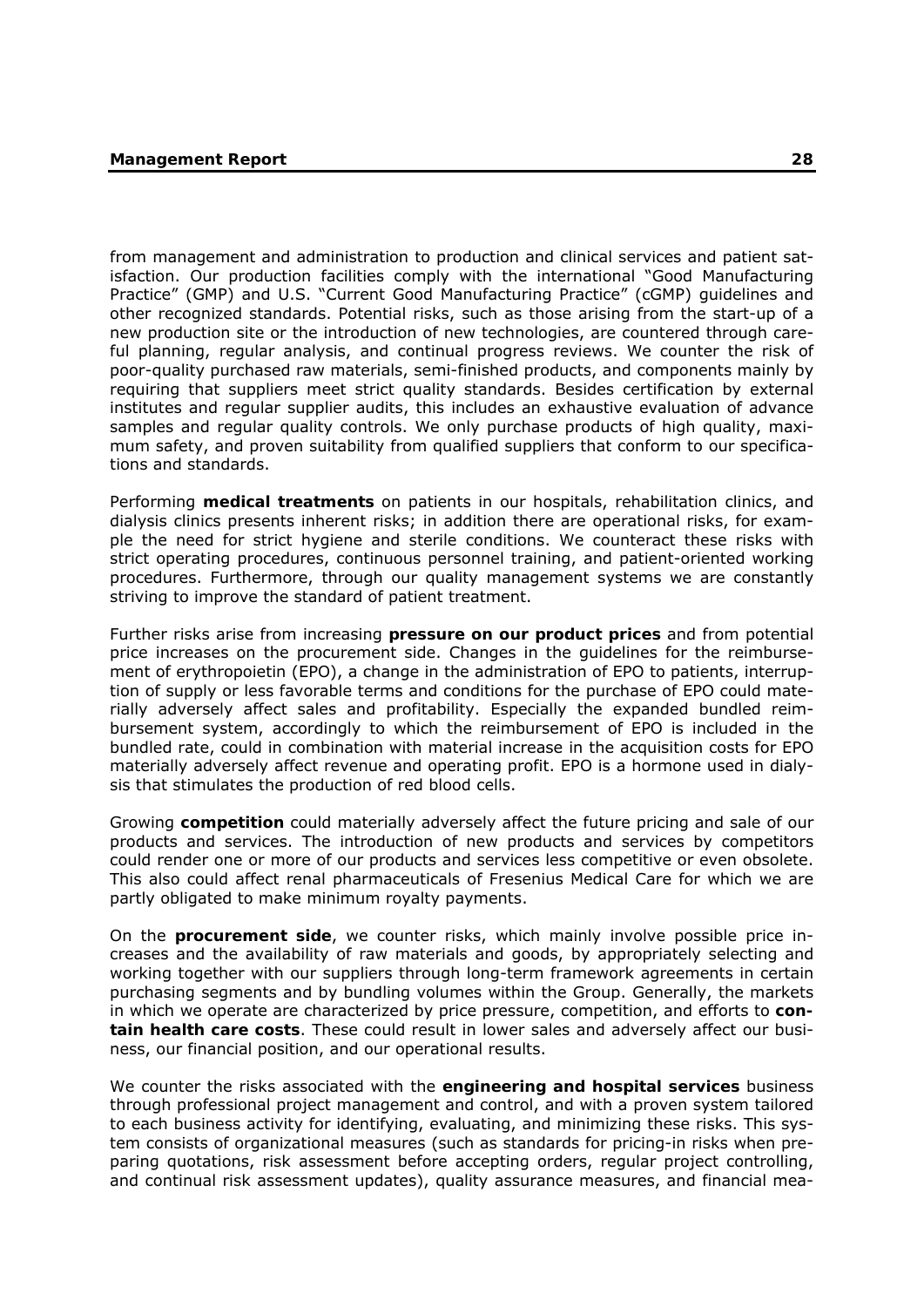sures, such as checking creditworthiness, prepayments, letters of credit, and secured credits.

Our operations are subject to strict governmental regulatory demands and controls. We have to comply with these rules and regulations monitoring safety and effectiveness of our medical products and services. Therefore it is of special importance to us that our **compliance programs** and guidelines are adhered to. Through compliance we aim to meet our own expectations and those of our partners and to orient our business activities to generally accepted standards and local laws and regulations.

The Corporate Compliance department reports to the **Chief Compliance Officer**, the Management Board member for Legal Affairs, Compliance, and Human Resources, who is accountable for establishing and implementing guidelines and procedures. In each business segment a chief compliance officer has been appointed. He is supported by additional compliance officers appointed based on organizational and business structures. The Corporate Compliance department supports the compliance officers at the business segment, regional, and country levels.

These compliance programs and guidelines set binding rules of conduct for our employees. We believe that we have taken adequate measures to ensure that national and international rules are complied with.

## Research and development

The development of new products and therapies always carries the risk that the ultimate goal might not be achieved, or might take longer than planned. Regulatory approval of new products requires comprehensive, cost-intensive preclinical and clinical studies. The Fresenius Group spreads its risk widely by conducting development activities in various product segments. We also counteract risks from research and development projects by regularly analyzing and assessing development trends and examining the progress of research projects. We also strictly comply with the legal regulations for clinical and chemical-pharmaceutical research and development. With IV drugs, it is also crucial that new products are continually brought to the market in a timely manner. The product development process can be controlled on the basis of detailed project roadmaps and a tight focus on the achievement of specific milestones. If the defined targets are not achieved, counter-measures can be initiated.

#### Risks from the integration of acquisitions

The **acquisition** and **integration** of companies carries risks that can adversely affect Fresenius' assets and liabilities, our financial position, and results of operations. Following an acquisition, the infrastructure of the acquired company must be integrated while clarifying legal questions and contractual obligations. Marketing, patient services, and logistics must also be unified. During the integration phase, key managers can leave the company and the course of ongoing business processes as well as relationships with customers can be harmed. In addition, change-of-control clauses may be claimed. The integration process may prove to be more difficult and cost intensive or last longer than expected. Risks can arise from the operations of the newly acquired company that Fresenius regarded as insignificant or was unaware of. An acquisition may also prove to be less beneficial than initially expected. **Future acquisitions** may be a strain on the finances and management of our business. Moreover, as a consequence of an acquisition, Fresen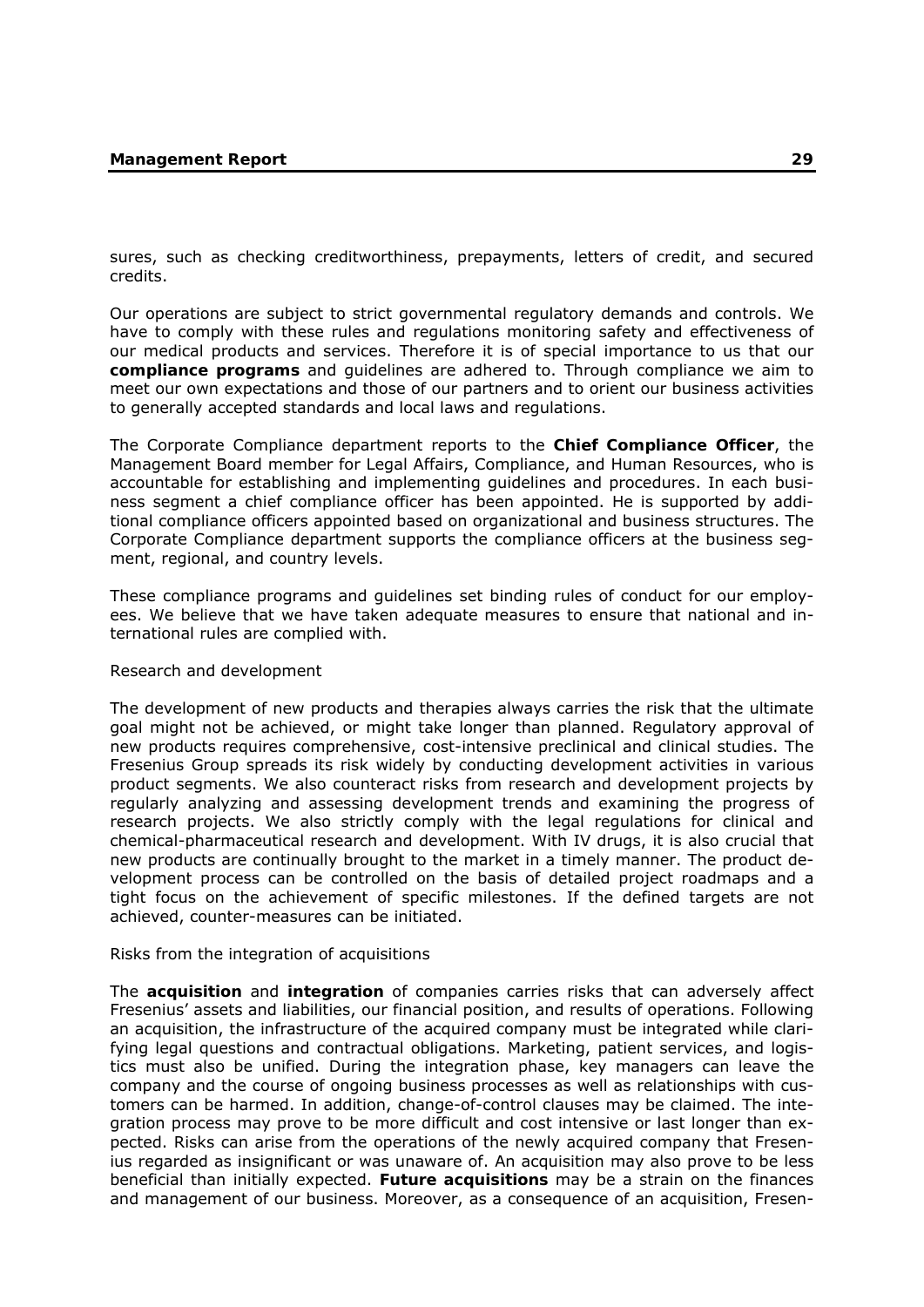ius may become directly or indirectly liable toward third parties or claims against third parties may turn out to be non-assertable.

Acquired by Fresenius in 2008, APP Pharmaceuticals has agreed to indemnify Abraxis BioScience, Inc., which split from it in 2007, from and after the spin-off with respect to all liabilities of the preseparation company related to APP Pharmaceuticals' business. At the same time, Abraxis BioScience agreed to indemnify APP Pharmaceuticals from and after the spin-off with respect to all liabilities of the preseparation company not related to APP Pharmaceuticals' business. The extent to which Abraxis BioScience will be able to satisfy these potential claims in future cannot be predicted.

We counter risks from acquisitions through detailed integration roadmaps and strict integration and project management so that counter-measures can be initiated in good time if there are deviations from the expected development.

#### Personnel risks

The company addresses potential shortage of qualified personnel externally by utilizing personnel marketing measures, and internally by offering comprehensive personnel development programs. We also seek to retain our employees by introducing life work time accounts in various areas. Furthermore, employees are entitled to attractive fringe benefits and partly to bonuses. By using target-group specific measures Fresenius addresses the overall shortage of specialized hospital personnel. We thereby recruit qualified, dedicated, and specialized personnel, thus ensuring our high standard of treatment quality. At the same time, by supporting the training of young employees, we thereby seek their commitment to Fresenius. HELIOS presents itself as an attractive employer, for example by providing young doctors with intensive support very early in their careers, e.g. throughout their studies and during their practical year. Risks in personnel marketing are not considered to be significant because of all these measures.

#### Financial risks

The international operations of the Fresenius Group expose us to a variety of currency risks. In addition, the financing of the business exposes us to certain interest rate risks. We use derivative financial instruments as part of our risk management to avoid possible negative impacts of these risks. However, we limit ourselves to non-exchange-traded, marketable instruments, used exclusively to hedge our operations and not for trading or speculative purposes. All transactions are conducted with banks of high rating.

The Fresenius Group's **currency management** is based on a policy approved by the Management Board that defines the targets, organization, and handling of the risk management processes. In particular, the guidelines assign responsibilities for risk determination, the execution of hedging transactions, and the regular reporting of risk management. These responsibilities are coordinated with the management structures in the residual business processes of the Group. Decisions on the use of derivative financial instruments in **interest rate management** are taken in close consultation with the Management Board. Hedging transactions using derivatives are carried out by the Corporate Treasury Department of the Fresenius Group – apart from a few exceptions in order to adhere to foreign currency regulations – and are subject to stringent internal controls. This policy ensures that the Management Board is fully informed of all significant risks and current hedging activities.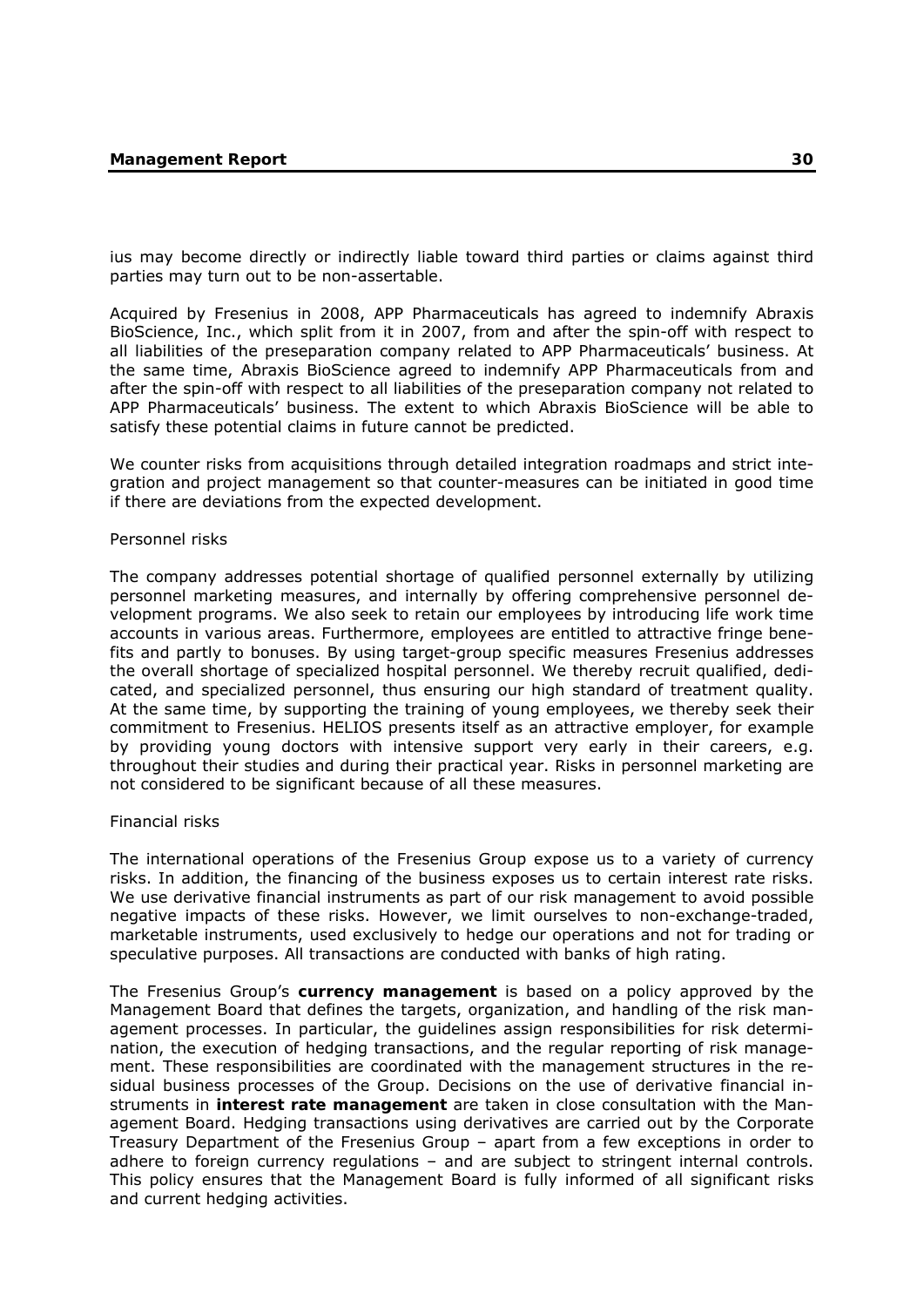The Fresenius Group is protected to a large extent against **currency and interest rate risks**. As of December 31, 2011, approximately 69% of the Fresenius Group's debt was protected against increases in interest rates either by fixed-rate financing arrangements or by interest rate hedges. Only 31%, or € 3,038 million, was exposed to an **interest rate risk**. A sensitivity analysis shows that a rise of 0.5% in the reference rates relevant for Fresenius would have a less than 1% impact on Group net income.

As an international company, Fresenius is widely exposed to **translation effects** due to foreign exchange rate fluctuations. The exchange rate of the U.S. dollar to the euro is of particular importance because of our extensive operations in the United States. Translation risks are not hedged. A sensitivity analysis shows that a one cent change in the exchange rate of the U.S. dollar to the euro would have an annualized effect of about  $\epsilon$  60 million on Group sales and about € 2.5 million on Group net income.

As a globally active company, we have production facilities in all the main currency areas. In the service businesses, our revenue and cost base largely coincide. The exposure to currency risks arising from our business activities (**transaction risks**) does not rise to the same extent as sales. In order to estimate and quantify the transaction risks from foreign currencies, the Fresenius Group considers the cash flows reasonably expected for the following three months as the relevant assessment basis for a sensitivity analysis. For this analysis, the Fresenius Group assumes that all foreign exchange rates in which the Group had unhedged positions as of the reporting date would be negatively impacted by 10%. By multiplying the calculated unhedged risk positions with this factor, the maximum possible negative impact of the foreign exchange transaction risks on the Group's results of operations would be  $\epsilon$  9 million.

Financial risks that could arise from acquisitions, investments in property, plant and equipment, and in intangible assets are assessed through careful and in-depth reviews of the projects, sometimes assisted by external consultants. Goodwill and other intangible assets with an indefinite useful life carried in the Group's consolidated balance sheet are **tested for impairment** each year.

By normally assessing the creditworthiness of new customers, we limit the risk of **late payment and defaults** by customers. We also conduct follow-up assessments and review credit lines on an ongoing basis. Receivables outstanding from existing customers are monitored, and the risk of defaults is assessed. This particularly applies to countries with budgetary problems. We worked on our accounts receivable taking certain measures such as factoring or selling through product distributors. We will continue to focus on these countries in our 2012 receivables management.

As a global corporation, Fresenius is subject to numerous tax codes and regulations. Fresenius Group's companies are subject to regular tax audits. Any changes in tax regulations or resulting from tax audits could lead to higher tax payments.

Fresenius group's **debt** was € 9,799 million as of December 31, 2011. The debt could limit the ability to pay dividends, to arrange refinancing, to be in compliance with its credit covenants, or to implement corporate strategy. Other financing risks could arise for Fresenius against the background of the general financial market crisis. We reduce these risks through a high proportion of medium and long-term funding with a balanced maturity profile. Additional information on conditions and maturities can be found on Note 18 of the Notes.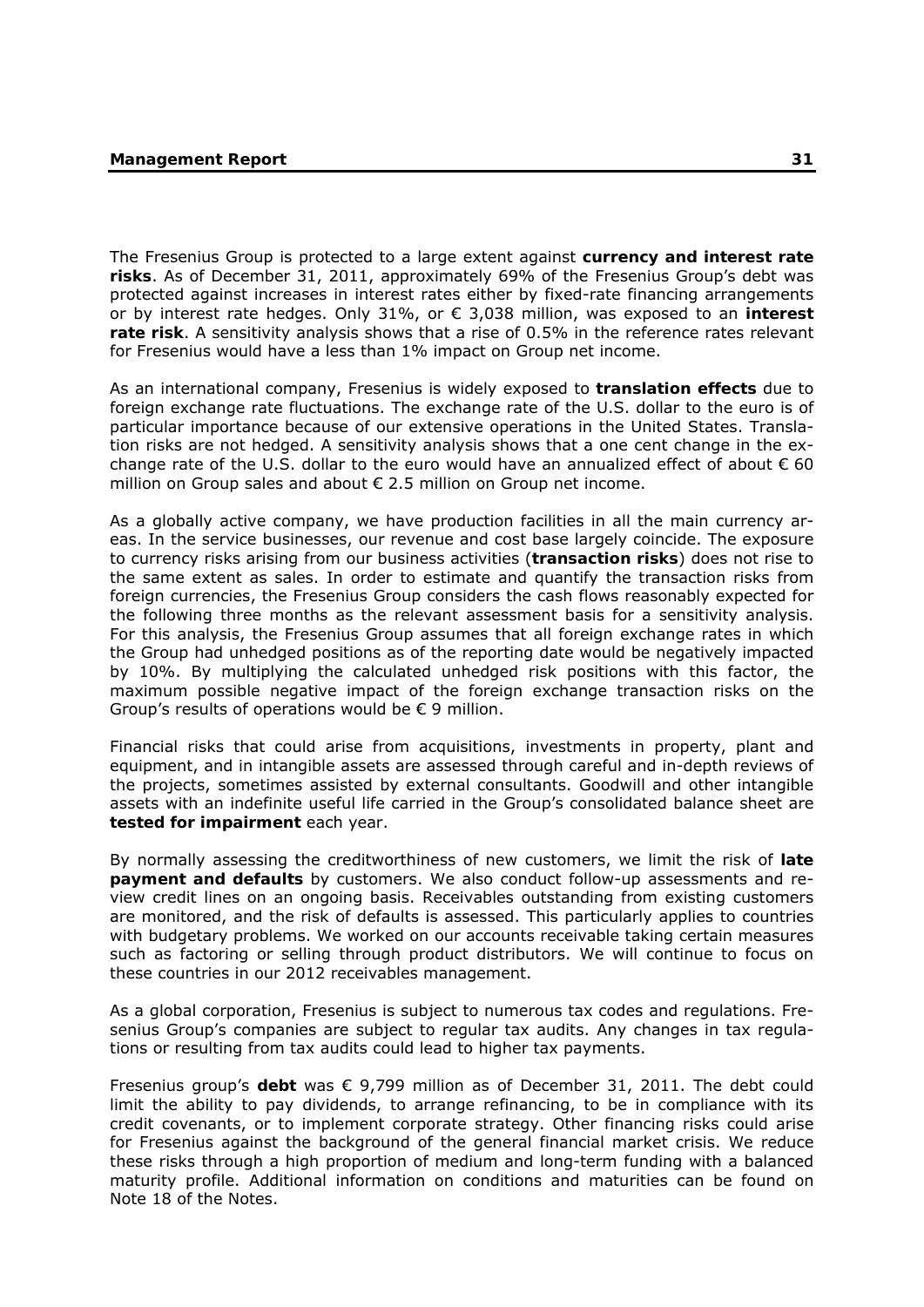## Government reimbursement payments

Fresenius is subject to comprehensive government **regulation** in nearly all countries. This is especially true in the United States and Germany. In addition, Fresenius has to comply with general rules of law, which differ from country to country. There could be far-reaching legal repercussions should Fresenius fail to comply with these laws or regulations.

A large part of Group revenue derives from government reimbursement programs, such as the federal dialysis reimbursement programs in the United States under Medicare and Medicaid. As of January 1, 2011, a new **reimbursement** system based on a **bundled rate** for dialysis patients covered by the public health care program (Medicare) was introduced. Beginning in 2012, the payment amount will be subject to annual adjustment based on increases in the costs of a "market basket" of certain health care items and services less a productivity adjustment. The adjustment for the year 2012 is 2.1%. Furthermore, effective January 1, 2012, payments of the reimbursement system will be contingent upon the achievement of certain minimum performance criteria, focusing in 2012 on anemia management and dialysis adequacy. If a facility does not achieve these minimum criteria in any year it will be subject to up to a 2% reduction in reimbursement. In accordance with the current draft regulation, additional quality measures would be introduced in 2014. Their exact wording, assessment, and impact on the performance-based reimbursement, however, are still pending. Fresenius Medical Care is working with hospital administrations and treating physicians to make protocol changes used in treating patients, and is negotiating pharmaceutical acquisition cost savings. To achieve greater efficiencies and better patient outcomes the company introduces initiatives to improve patient care upon initiation of dialyses, to increase the percentage of home dialysis patients and to generate cost savings in its dialysis centers. Without these initiatives the composite rate could lead to lower revenue and operating profit.

Changes in the law or the reimbursement method could affect the scope of the payments for services as well as of the insurance coverage. This could have a significant adverse impact on the assets and liabilities, financial position, and results of operations of the Group.

### Legal risks

Risks that arise from **legal disputes** are continually identified, analyzed, and communicated within the Company. Companies in the health care industry are regularly exposed to actions for breach of their duties of due care, product liability, breach of warranty obligations, patent infringements, treatment errors, and other claims. This can result in claims for damages and costs for legal defense, regardless of whether a claim for damages is actually justified. Legal disputes can also result in inability to insure against risks of this kind at acceptable terms in future. Products from the health care industry can also be subject to recall actions and patent infringement suits.

In 2003, a definitive agreement was signed regarding the settlement of fraudulent conveyance claims and all other legal matters in connection with the National Medical Care transaction in 1996 arising from the bankruptcy of W.R. Grace. Under the settlement agreement, Fresenius Medical Care will pay a total of US\$ 115 million without interest into the W.R. Grace & Co. bankruptcy estate or as otherwise directed by the court upon plan confirmation. The settlement agreement was approved by the competent U.S. bank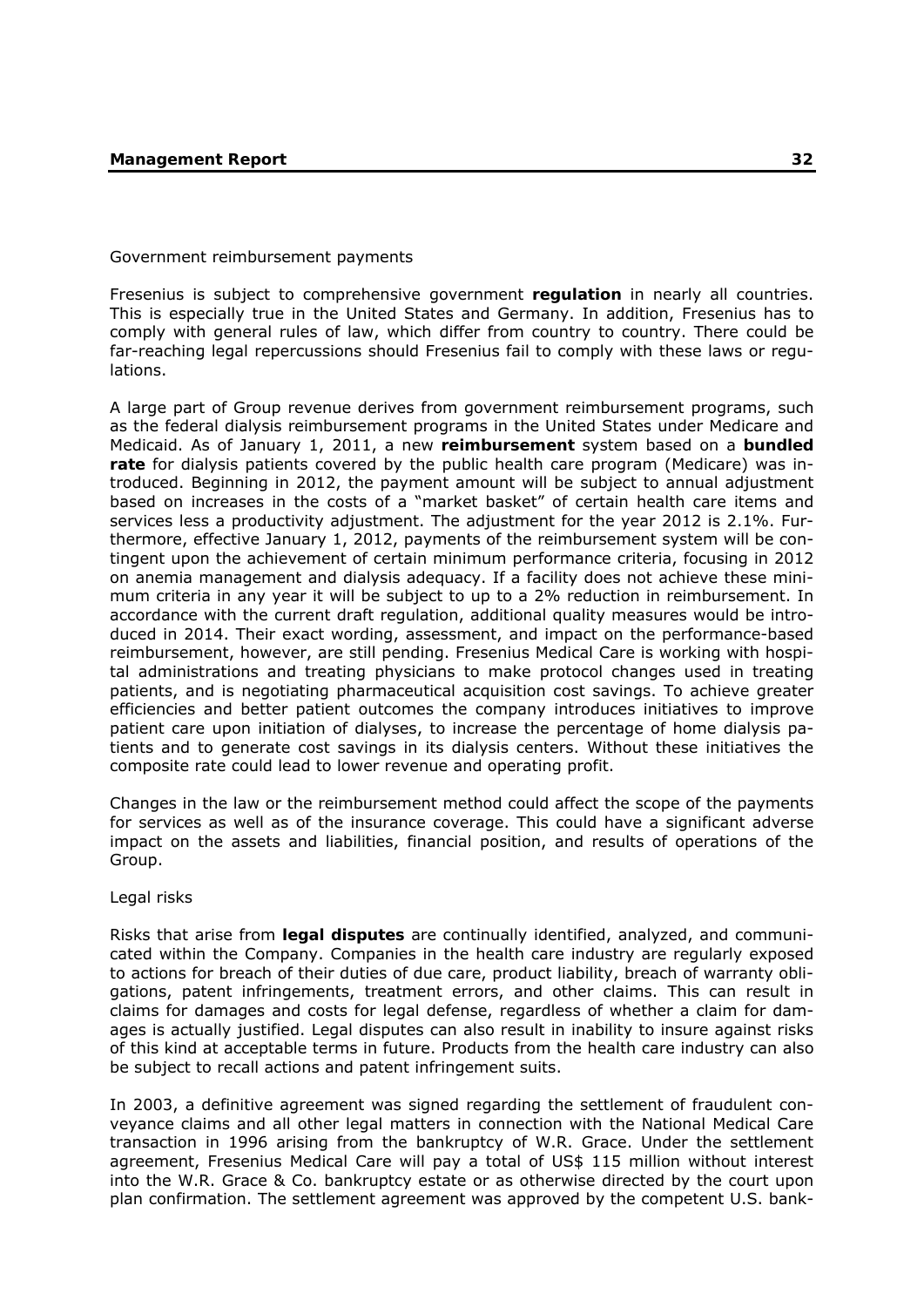ruptcy court. In January and February 2011, the U.S. Bankruptcy Court entered orders confirming the joint plan of reorganization and the confirmation orders were affirmed by the U.S. District Court on January 31, 2012.

In July 2007, the U.S. Attorney General filed a civil action against Renal Care Group, Inc. (RCG) and FMCH – in its capacity as the present holding company of RCG – before the U.S. District Court for the Eastern District of Missouri. The action claims damages and penalties in respect of the business activities of the RCG Method II supplier company in 2005 – before RCG was acquired by FMCH. On June 17, 2011, the District Court entered summary judgment against Renal Care Group, Inc. (RCG) for US\$ 83 million on one of the False Claims Act counts of the complaint. On June 23, 2011, Fresenius Medical Care appealed to the United States Court of Appeals. Although Fresenius Medical Care cannot provide any assurance of the outcome, Fresenius Medical Care believes that RCG's operation of its Method II supply company was in compliance with applicable law, that no relief is due to the United States, that the decisions made by the District Court will be reversed, and that its position in the litigation will ultimately be sustained.

RCG could face possible indemnification claims from former members of the Board of Directors. They are defendants in a class action in which they are being sued for damages by former shareholders of the company.

Fresenius Medical Care is confident that the former Board members will win the case and that a possible claim will therefore not arise.

The Fresenius Group is also involved in various legal issues resulting from business operations and, although it is not possible to predict the outcome of these disputes, none is expected to have a significant adverse impact on the assets and liabilities, financial position, and results of operations of the Group.

### Other risks

Other risks, such as **environmental risks and risks involving management and control systems**, or our IT systems, were not considered to be significant. **IT risks** are countered through security measures, controls, and monitoring. In addition, we counter these risks with constant investment in hardware and software as well as by improving our system know-how. Potential risks are covered by a detailed contingency plan which is continuously improved and tested. Redundant systems are maintained for all key systems such as international IT systems or communications infrastructure. A password system is in place to minimize organizational risks such as manipulation and unauthorized access. In addition, there are company guidelines regulating the granting of access authorization, and compliance with these rules is monitored. We also conduct operational and security-related audits.

## **Assessment of overall risk**

The basis for evaluating overall risk is the risk management that is regularly audited by management. Potential risks for the Group include factors beyond its control, such as the evolution of national and global economies, which are constantly monitored by Fresenius. Risks also include factors immediately within its control, such as operating risks, which the Company anticipates and reacts to appropriately, as required. There are currently no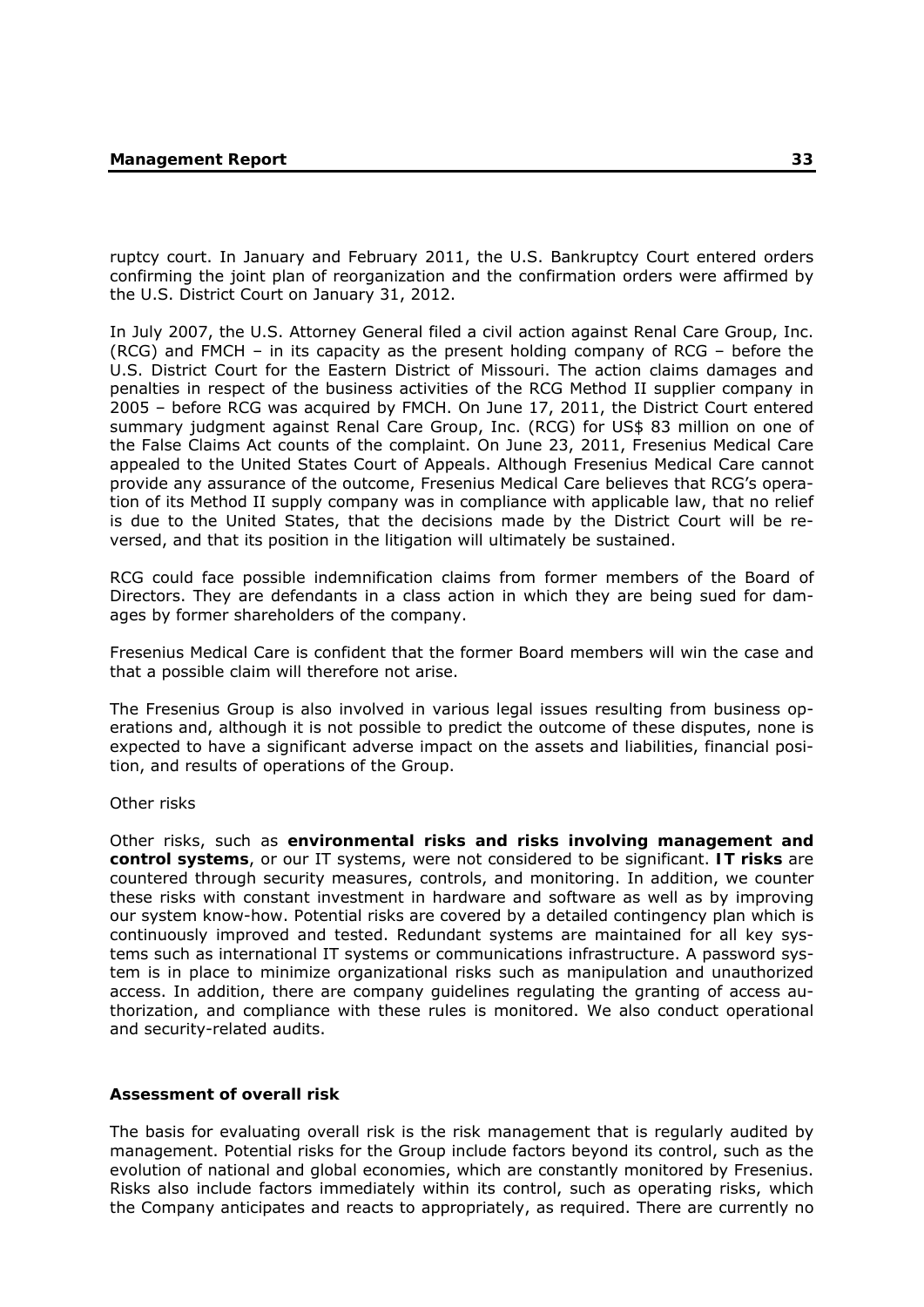recognizable risks regarding future performance that appear to present a long-term and material threat to the Group's assets and liabilities, financial position, and results of operations. We have created organizational structures that provide all the conditions needed to rapidly alert us to possible risk situations and to be able to take suitable counteraction.

## **Corporate rating**

Fresenius' credit quality is assessed and regularly reviewed by the leading rating agencies Moody's, Standard & Poor's, and Fitch. Standard & Poor's continues to rate Fresenius SE & Co. KGaA with BB and a positive outlook, while Moody's with Ba1 and a stable outlook. In August 2011, Fitch improved Fresenius SE & Co. KGaA's rating and assessed us with BB+ and a stable outlook.

## **Subsequent events**

In August 2011, Fresenius Medical Care has executed a merger agreement with Liberty Dialysis Holdings, Inc., the holding company for Liberty Dialysis and Renal Advantage. The investment, including assumed debt, will be approximately US\$ 1.7 billion. In addition, Fresenius Medical Care previously invested approximately US\$ 300 million in Renal Advantage. The merger is subject to clearance under the Hart-Scott-Rodino Antitrust Improvements Act and is expected to close in early 2012. Liberty Dialysis Holdings, Inc. has annual sales of approximately US\$ 1 billion and operates approximately 260 dialysis clinics. Fresenius Medical Care anticipates that facilities may need to be divested to secure regulatory clearance of the transaction.

In October 2011, HELIOS Kliniken GmbH has agreed to acquire 94.7% of the share capital in Damp Group. Damp is among the ten largest private hospital operators in Germany. The acquisition is an excellent geographic fit with the HELIOS hospital network in the north and northeast of Germany. The Damp hospitals enjoy a strong local market position and offer considerable growth potential.

Due to the geographic proximity of the HELIOS hospital Schwerin, HELIOS had to divest the Damp hospital Wismar (505 beds, sales of approximately  $\epsilon$  60 million) to secure requlatory clearance of the transaction. Adjusted for this divestiture, Damp achieved sales of € 427 million in 2010. HELIOS anticipates to close the transaction at the end of the first or at the beginning of the second quarter 2012, respectively.

In January 2012, Fresenius Medical Care successfully placed three tranches of U.S. dollar and euro-denominated senior unsecured notes. Proceeds amounting to approximately US\$ 1.81 billion are intended to be used for acquisitions, including the acquisition of Liberty Dialysis Holdings, Inc., to refinance indebtedness and for general corporate purposes. The coupon for the dollar-denominated senior notes in the principal amount of US\$ 800 million due 2019 will be 5.625% and the coupon for the dollar-denominated senior notes in the principal amount of US\$ 700 million due 2022 will be 5.875%. The coupon for the euro-denominated senior notes in the principal amount of € 250 million due 2019 will be 5.25%. All tranches were issued at par. There have been no significant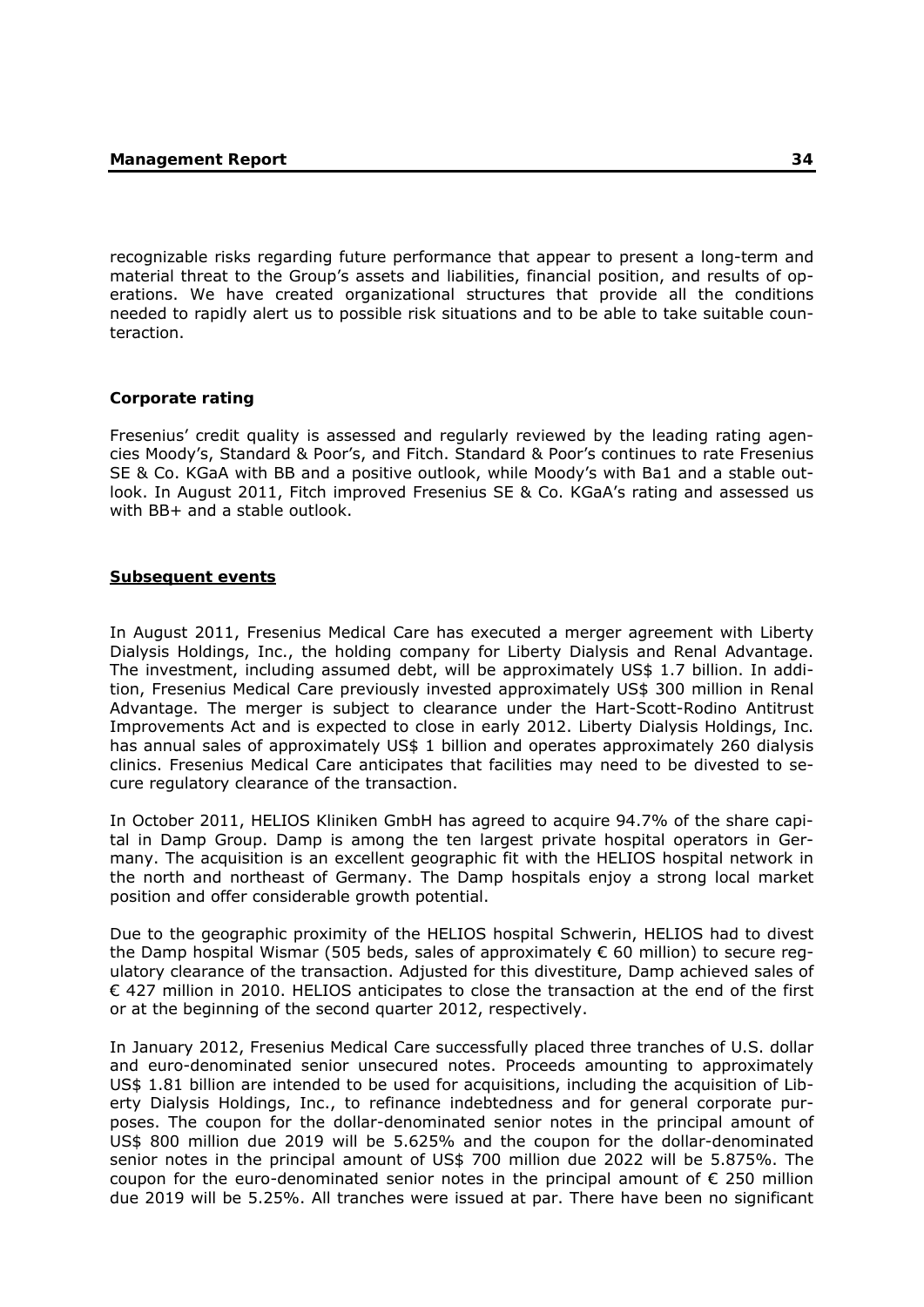changes in the Fresenius Group's operating environment following the end of the fiscal year 2011. No other events of material importance on the assets and liabilities, financial position, and results of operations of the Group have occurred following the end of the fiscal year.

# **Outlook**

This Management Report contains forward-looking statements, including statements on future sales, expenses, and investments, as well as potential changes in the health care sector, our competitive environment, and our financial situation. These statements were made on the basis of the expectations and assessments of the Management Board regarding events that could affect the Company in the future and on the basis of our midterm planning. Such forward-looking statements are subject as a matter of course to risks, uncertainties, assumptions, and other factors, so that the actual results, including the financial position and profitability of Fresenius, could therefore differ materially – positively or negatively – from those expressly or implicitly assumed or described in these statements. For further information, please see our Opportunities and Risk Report on pages 24ff.

# **General and mid-term outlook**

The outlook for the Fresenius Group for the coming years continues to be positive. We are continuously striving to optimize our costs, to adjust our capacities to be able to treat patients and supply customers reliably, and to improve our product mix. We expect these efforts to improve our earnings. In addition, good growth opportunities for Fresenius are above all presented by the following factors:

- The sustained **growth of the markets** in which we operate: Fresenius sees very good opportunities to benefit from the considerable health care needs due to aging populations and technical advances, but driven also by the still insufficient access to health care in the developing and emerging countries. There are above-average and sustained growth opportunities for us not only in the markets of Asia and Latin America, but also in Eastern Europe. Appropriate reimbursement structures and efficient health care systems will evolve over time in these countries as economic conditions improve. We will strengthen our local business activities in these regions and successively introduce further products from our portfolio to these markets.
- The **development of innovative products and therapies**: these will create the potential to further expand our market position in the regions. In addition to innovation, best-in-class quality, reliability, and convenience of our products and therapies are key factors here. Although the research is still in its infancy, the development of wearable artificial kidneys is conceivable in the long term at Fresenius Medical Care. At Fresenius Kabi we are working on the development of new generics with the aim of bringing them to the market when the originator drugs go off-patent.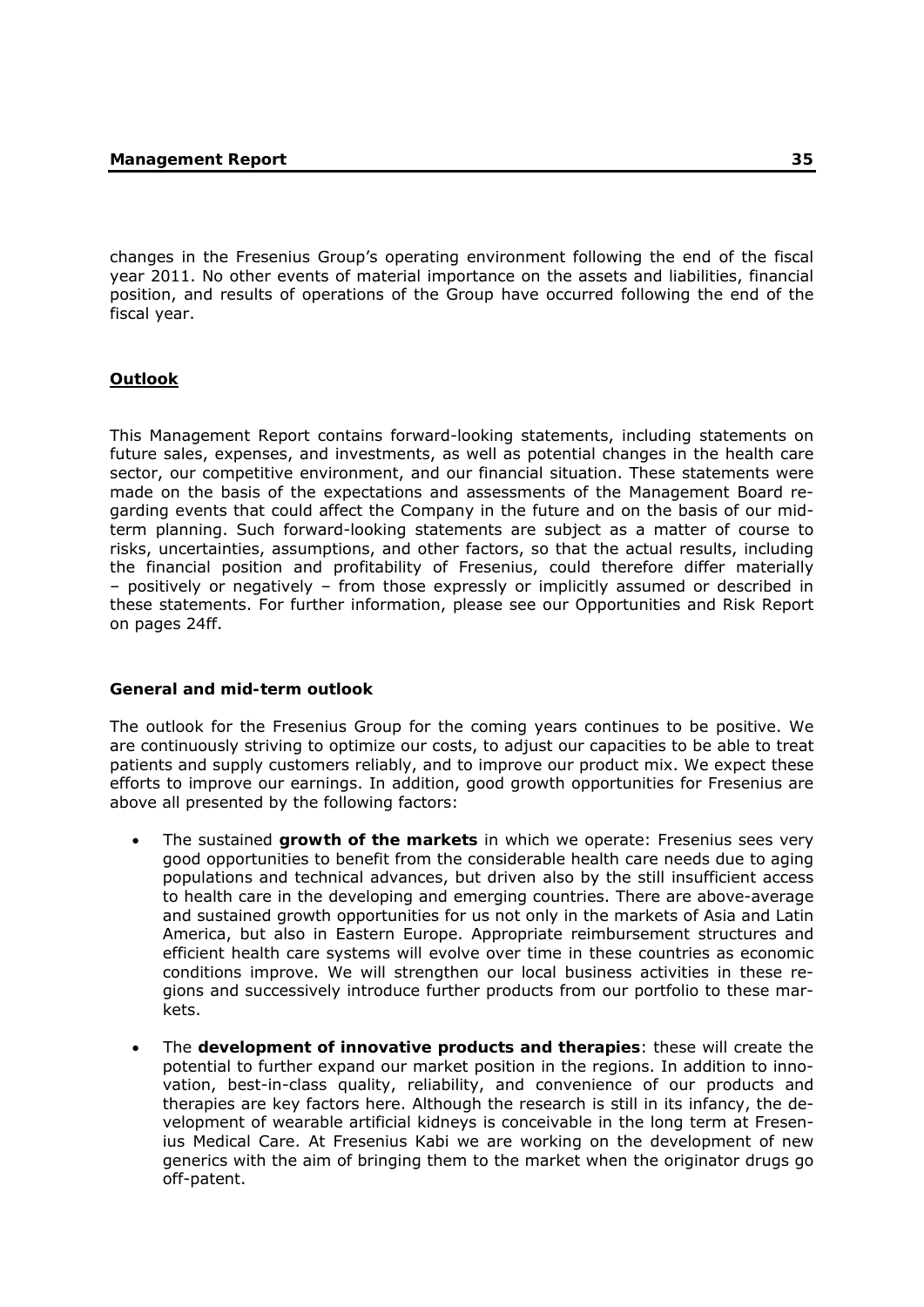• The **expansion of our regional presence**: the fast-growing markets in Asia-Pacific, Latin America, and Eastern Europe especially offer further potential for increasing our market shares. China, for instance, which has the world's biggest population, offers excellent growth opportunities over the long term not only in clinical nutrition and infusion therapies for Fresenius Kabi, which already holds a leading market position in China, but also for Fresenius Medical Care in dialysis.

We also plan to successively roll out products and therapies from our existing portfolio in countries where we do not yet offer a comprehensive range. The acquisition of APP Pharmaceuticals in the Fresenius Kabi business segment, for instance, provides us with a platform to introduce products from the existing portfolio to the U.S. market.

- The **broadening of our services business**: Fresenius Helios has opportunities in the German hospital market to profit from the further privatization of public hospitals. Changes in the law could present new opportunities, for instance, for Fresenius Medical Care. Since Japan is one of the world's biggest dialysis markets, changes in the framework conditions for operating dialysis clinics as a private company could open up new revenue potential for Fresenius Medical Care. Germany is the fifth largest market in the world for Fresenius Medical Care in terms of the number of dialysis patients. We are the market leader in dialysis products. Dialysis clinics are mostly operated by practitioners, hospitals and non-profit organizations. However, for some years the company is in a position to offer dialysis care through medical care centers. Here, Fresenius Medical Care perceives its role as a partner for customers in creating new supply structures in the German health care sector and sees such ventures as an opportunity to strengthen its business long term. At the end of 2011, Fresenius Medical Care participated in ten medical care centers (2010: 8).
- **Selective acquisitions**: besides good organic growth as basis for our business, we will continue to utilize opportunities to grow by making small and mid-sized acquisitions that extend our product portfolio and strengthen our regional presence.

We are also exploiting any **opportunities for tapping potential** within our operations for cost management and efficiency enhancement measures. These include plans for a further optimized procurement process and cost-efficient production. We are increasingly globalizing our sourcing processes in order to realize further synergies.

Acquisitions, primarily the acquisition of APP Pharmaceuticals, led in 2008 to appreciably higher Group debt with a corresponding impact on net interest. Meanwhile we strongly improved the Group's **leverage ratios**. As of December 31, 2011, the net debt / EBITDA ratio was 2.8. At the end of 2012, we expect Group leverage to be  $\leq$ 3.0, due to the recently announced acquisitions.

This outlook takes account of all events known at the time the annual financial statements were prepared that could influence our operating performance in 2012 and beyond. Significant risks are discussed in the Risk Report. As in the past, we will do our utmost to achieve and – if possible – exceed our targets.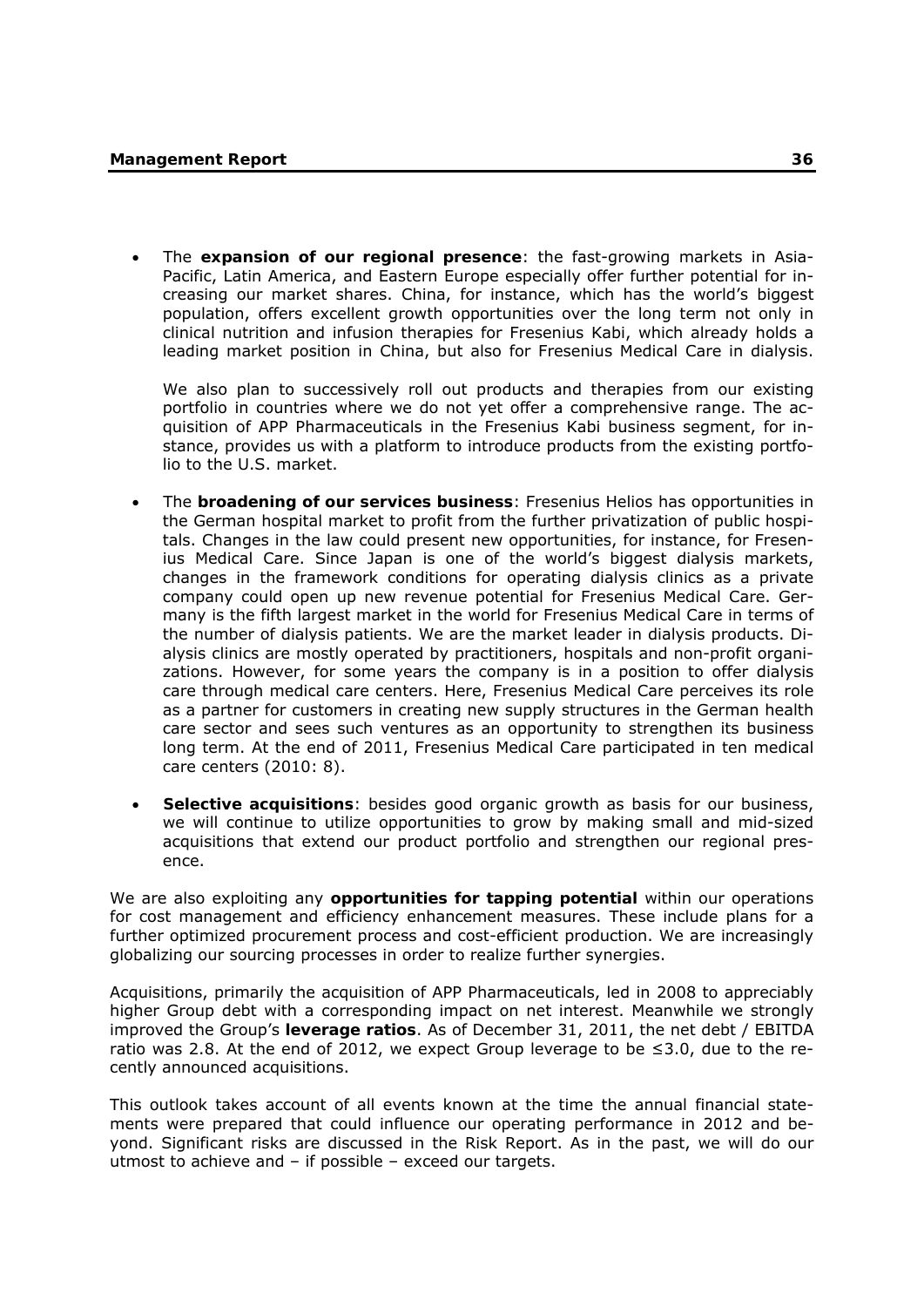## **Future markets**

As an international company, we offer our products and services in about 170 countries. We expect the consolidation process among competitors in our markets in Europe, Asia-Pacific, and Latin America to continue. Consequently, we expect that there will be opportunities for us to penetrate new markets, both by expanding our regional presence and by extending our product portfolio.

In the United States, since Fresenius Medical Care and its competitor DaVita already share about 66% of the market, acquisitions – also with regard to potential antitrust restrictions – are likely to be small. Other new markets will also open up for Fresenius as we successively roll out our existing product portfolio in other regions. For instance, due to different regional and legal conditions, Fresenius Medical Care only supplies dialysis products in some countries. If conditions change, the company might provide dialysis care in these countries as well.

In 2011, Fresenius Medical Care once again significantly expanded its product business as well as cooperations with hospitals in dialysis services in China, and plans to continue this in the years to come. In addition, we have initiated a pilot project to start up a dialysis clinic by our own: Approval has already been granted for a dialysis clinic in the Chinese province of Jiangsu; it should open in mid-2012. Apart from China, mid-term the Indian market is also becoming more attractive in the Asia. So far, we have been represented by distributors on the product market since the 1990s. The regional and local public health authorities in India promote Public Private Partnerships (PPP) models. We expect to sign dialysis service contracts with larger regional and municipal public hospitals, and also aim to open our own dialysis clinic in Delhi in 2012.

Fresenius Kabi plans to introduce products from its program in the United States in 2012.

In the developed countries, Fresenius Vamed is expecting to grow in the life cycle and PPP project areas both with regard to the project and the services business. In the emerging economies, the company intends to further consolidate its market position with successfully completed contracts in the project and services business, and wants to open new target markets.

# **Economic outlook**

-

The financial and economic crisis is not over yet. The development of the global economy remains fraught with risk in 2012. Many industrial countries are suffering from high unemployment, a weak asset price development and extended private household debt, which dampens private consumption. Economic development will therefore be dominated by the debt and banking crisis as well as the successful implementation of consolidation plans. A continued very expansive monetary policy should, however, have a stabilizing effect. For emerging markets, the outlook remains positive; Asian countries in particular should provide a helpful boost to the global economy. Against this backdrop, global GDP for 2012 is anticipated to increase by 3.3%.

Sources: German Council of Economic Experts – Annual Report 2011/2012, bank research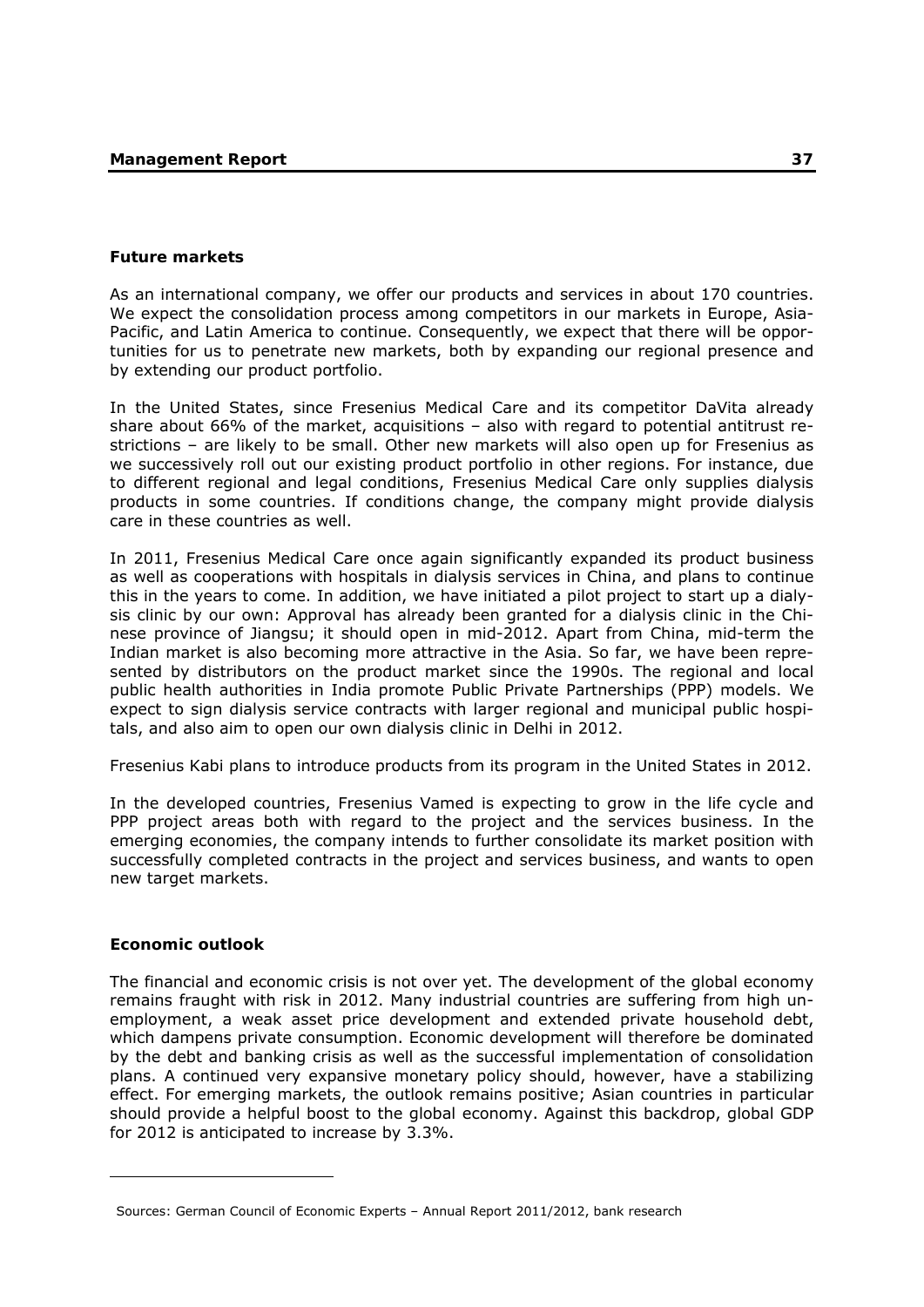## Europe

Experts anticipate a weaker economic development in the Eurozone for 2012, with significant differences between individual countries. At best, the Eurozone is expected to stagnate; more prudent scenarios envision a GDP decrease of -0,5%.

**Core countries** such as France, Germany, and the Benelux countries will probably distinguish themselves positively from the peripheral economies, such as Spain, Portugal and Italy, since the former have less significant fiscal, labor, and real estate problems.

In the **peripheral countries** the massive consolidation and refinancing requirements will continue to slow down economic growth, particularly in Spain and Italy. The recession will persist in **Greece and Portugal**. Decreasing demand from these countries will also have a negative effect on the export economy of the core countries.

Due to the increasingly depressed economic environment, **Germany** is expected to experience a slowdown which could lead to growth stagnation in 2012. Positive impulses are expected from domestic demand, though the trade balance will possibly have a negative impact on economic development.

Comprehensive steps to minimize the Eurozone debt crisis were taken at the end of 2011. Credit leverage is being employed to increase volume of the European Financial Stability Facility (EFSF) for higher effectiveness, especially with regard to potentially necessary support for Italy and Spain. For Greece, a significantly higher haircut for private creditors is expected, which will limit the deficit, and most likely make it possible for the country to return to the capital market by 2020.

# United States

The economy in the United States will probably recover slightly. Consumer demand will be further dampened, given that labor conditions have only slightly improved and private household debt remains high. In addition, the real estate market will probably not recover quickly, even though recent developments are pointing towards an end to the decline in prices. Increased investment activities are foreseen, however, due to the unexpectedly strong, productivity-driven increase of corporate profits in the previous year. Expansive monetary policy should also provide some positive impulses. Since the effects of public budget consolidations will probably not be felt until 2013, the 2012 GDP is expected to increase by 2.5%.

### Asia

For the Asian emerging economies, especially China and India, the strongest economic development is expected for 2012, with an overall GDP increase of 6.9% (Asia ex Japan). Private demand should continue to grow. Decreased exports and the slowed economy in the industrial countries, however, could affect growth negatively.

The emerging economies will remain dependent to a lesser extend on the industrial countries, which are the destination of most of their exports. Structural factors, such as the catch-up process versus the industrial countries, the young and still growing population, and improvements in infrastructure, will continue to be growth drivers for the economy. Increasing inflation should be expected due to the high growth rates.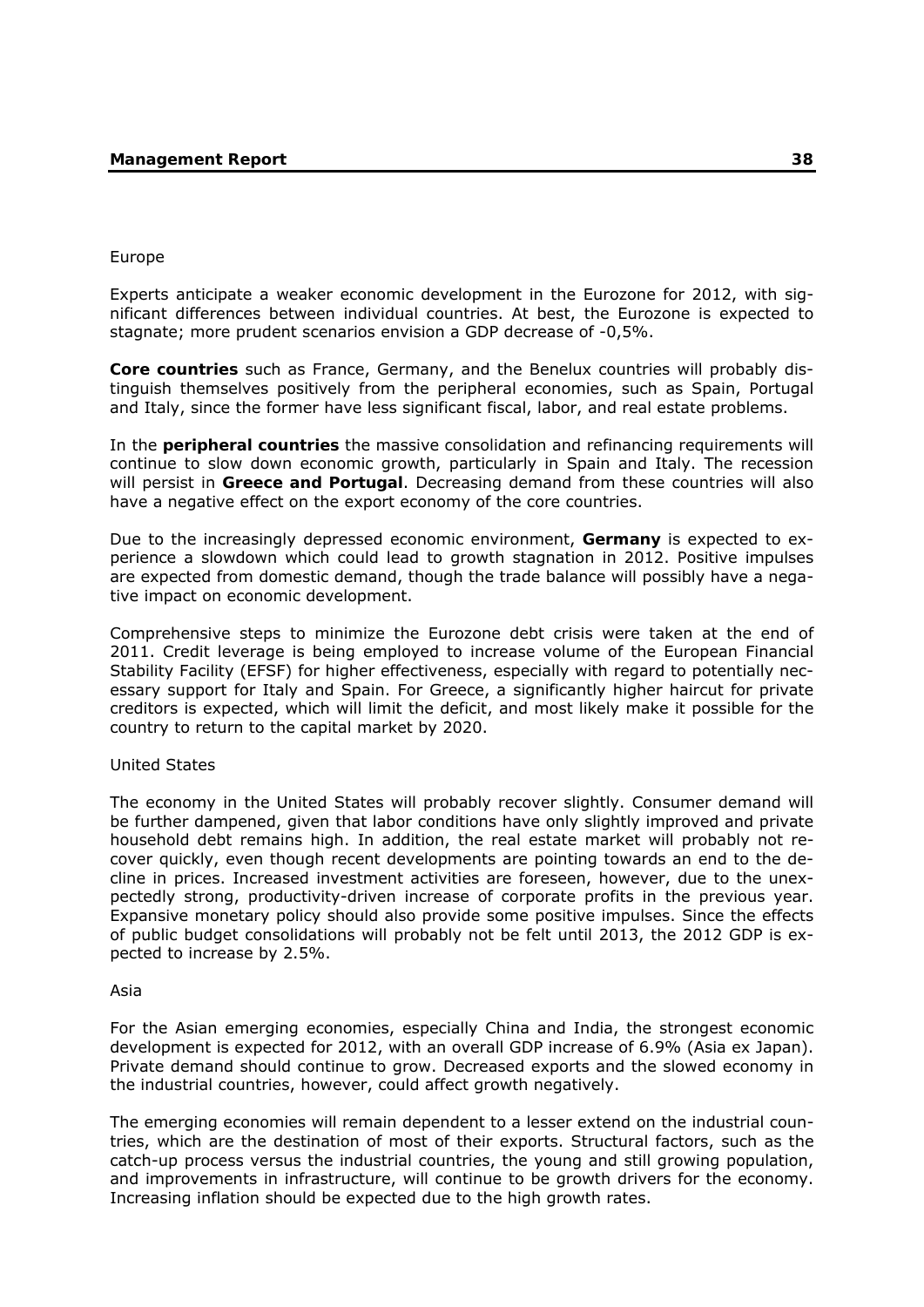Export and investment activities should remain the most important drivers in **China.** Increasing domestic demand can also be expected, though it will not be able to cushion expected sluggish export demand from slow economies in its most important markets. The reversion to a less restrictive monetary policy occurring at the end of 2011 and increased governmental social benefits should counteract the slowed growth. Other fiscal impulses intended to stimulate consumption are expected. For 2012, projections call for a decreased growth of 8.3%.

**India's** economy is primarily stimulated by private consumption. Its growth rate for 2012 could remain at the previous year's level of 7.3%, provided India can curb its high inflation.

Economic development in **Japan** is still hampered by the strong Japanese currency and the weak global economy. However, both catch-up effects and the reconstruction work taking place in the areas that were affected by the earthquake should exert a positive effect. Experts estimate GDP growth will be 0.7% in 2012.

### Latin America

For **Latin America**, slightly slower but still robust growth of 3.6% is expected for 2012. The economic activities of raw materials exporters, for example Brazil, are losing some momentum due to slightly lower raw materials prices. Economic development in these countries will, however, most likely be better than average in this region.

For **Brazil**, prospects for employment and income are expected to remain good, which will generate positive impulses for consumer demand. Brazil's GDP is projected to increase by 3.2% in 2012.

GDP in **Argentina** is expected to decrease significantly to 2.9% in 2012: no growth impulses are expected from governmental policy makers, and the ongoing flight of capital and the high inflation continue to strain the economy.

Due to the unchanged strong dependence on the U.S. economy, **Mexico's** growth is estimated at 3.3%.

### **Health sector and markets**

The health care sector continues to be one of the world's largest industries and is considered to be independent of economic cycles to a great extent. The demand especially for life-saving and life-sustaining products and services is expected to increase as they are medically needed and the population is aging.

However, experts estimate that further financial constraints in the public sector could result in more pricing pressure and a slowdown in revenue for companies in the health care industry. Due to the global financial and budget deficit crisis, some countries, such as Greece, are experiencing significant financing problems in the health care sector. Especially in the industrialized countries, increased pressure to encourage saving can be expected as health care costs constitute a large portion of the budget.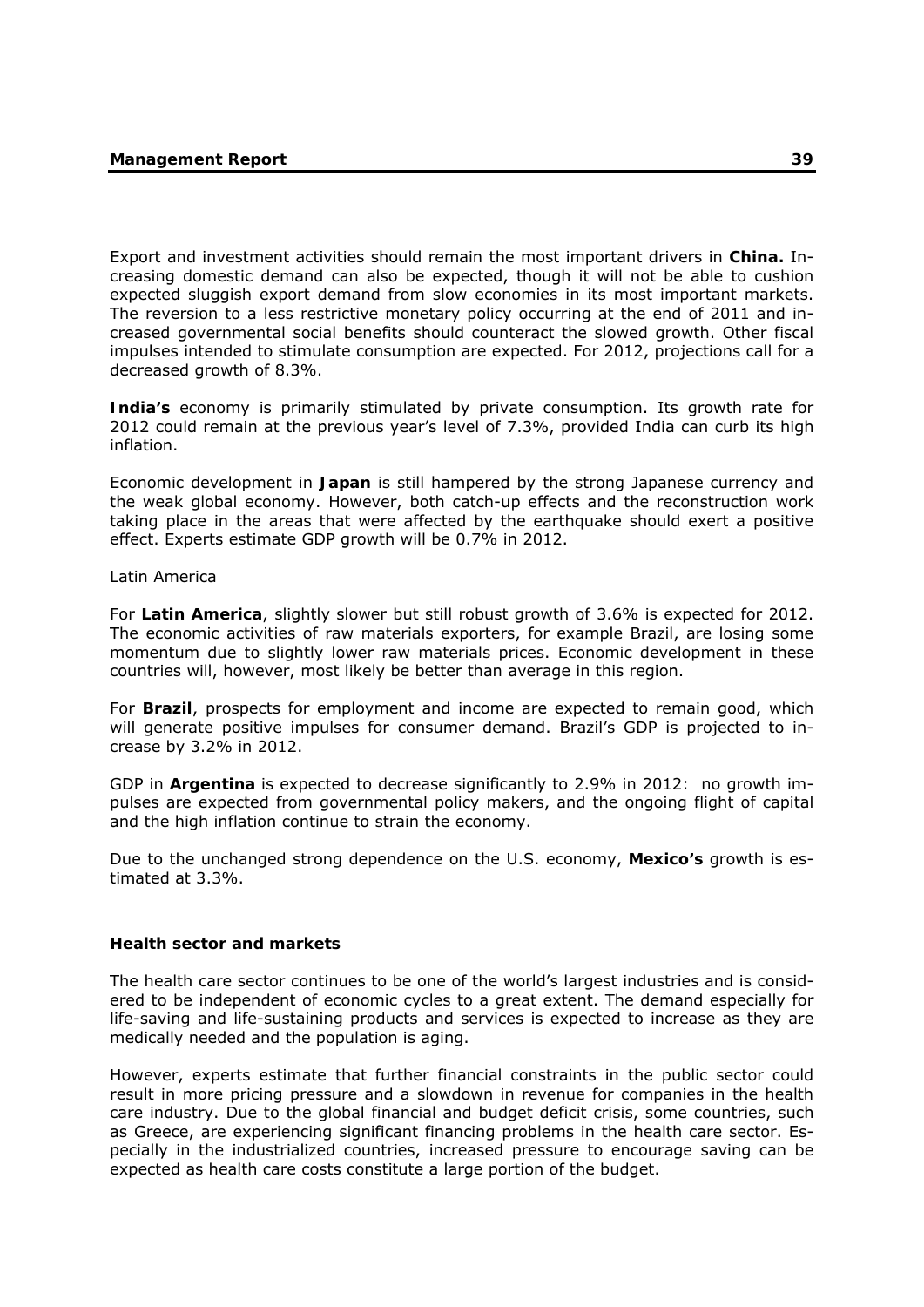Nonetheless, industry observers believe that, despite all challenges, the sector will also see a comparatively solid financial performance in the foreseeable future. Favorable demographic trends, medical advances, and the large number of diseases that are still difficult to cure or are incurable should remain growth drivers. In addition, the need to increase the availability of basic health care and the growing demand for high-quality medical treatment in the emerging countries should also continue to generate steady growth rates. Furthermore the improvement of patient benefits, the treatment quality, as well as prevention will play an increasingly greater role in health care.

### The dialysis market

We expect the worldwide number of dialysis patients to rise by approximately 6% p. a. in 2012, although significant regional differences will remain: For the United States, Japan, and the countries of Central and Western Europe, where prevalence is already relatively high, we forecast patient growth in the region of 2 to 4% p. a. In many emerging countries, however, where needs are still not met sufficiently, we expect growth in patient numbers of up to 10%, and in some countries even higher rates. This growth is driven by steadily evolving health care systems that are providing broader patient care. As more than 80% of the world's population lives in these countries, this opens up strong potential for the entire spectrum of dialysis care and dialysis products.

In addition, demographic factors such as aging populations and the growing number of people suffering from diabetes and hypertension, which are ailments often preceding terminal kidney failure, are contributing toward continued growth of the dialysis markets. The age expectancy of dialysis patients is also rising thanks to ongoing advances in treatment quality and a rising standard of living, especially in the emerging countries. We estimate that the volume of the global dialysis market, which was about US\$ 75 billion in 2011 could rise by about 4% annually − unchanged currency relations assumed.

In January 2011, the United States, our largest sales market, introduced a new bundled reimbursement system for the dialysis treatment of public health care patients. All products and services that used to be reimbursed according to the composite rate are now reimbursed in a flat fee. This includes services such as the administration of certain drugs and diagnostic laboratory tests that were reimbursed separately in the old system. The bundled reimbursement rate is adapted to patients' characteristics such as age and weight while considering adjustments for patients who require exceptional medical care that results in higher costs. In addition to inflationary adjustments starting in 2012, other special features of this new reimbursement system include adherence to certain quality parameters such as regulation of the hemoglobin content of the blood (anemia management) and the mineral metabolism in the bones.

The initial new bundled reimbursement rate for 2011 was introduced with a 2% cut as compared to the estimated costs under the prior reimbursement system. In addition, the authority of the state health care program (Centers for Medicare and Medicaid, CMS) initially implemented a further 3.1% reduction. However, this was subsequently eliminated effective April 1, 2011 after successful negotiations with the authority.

Beginning in 2012, the payment amount will be subject to an annual inflation adjustment. For 2012, the rate increase will be 2.1%. The inflation rate should be at a comparable level in forthcoming years according to earlier draft bills.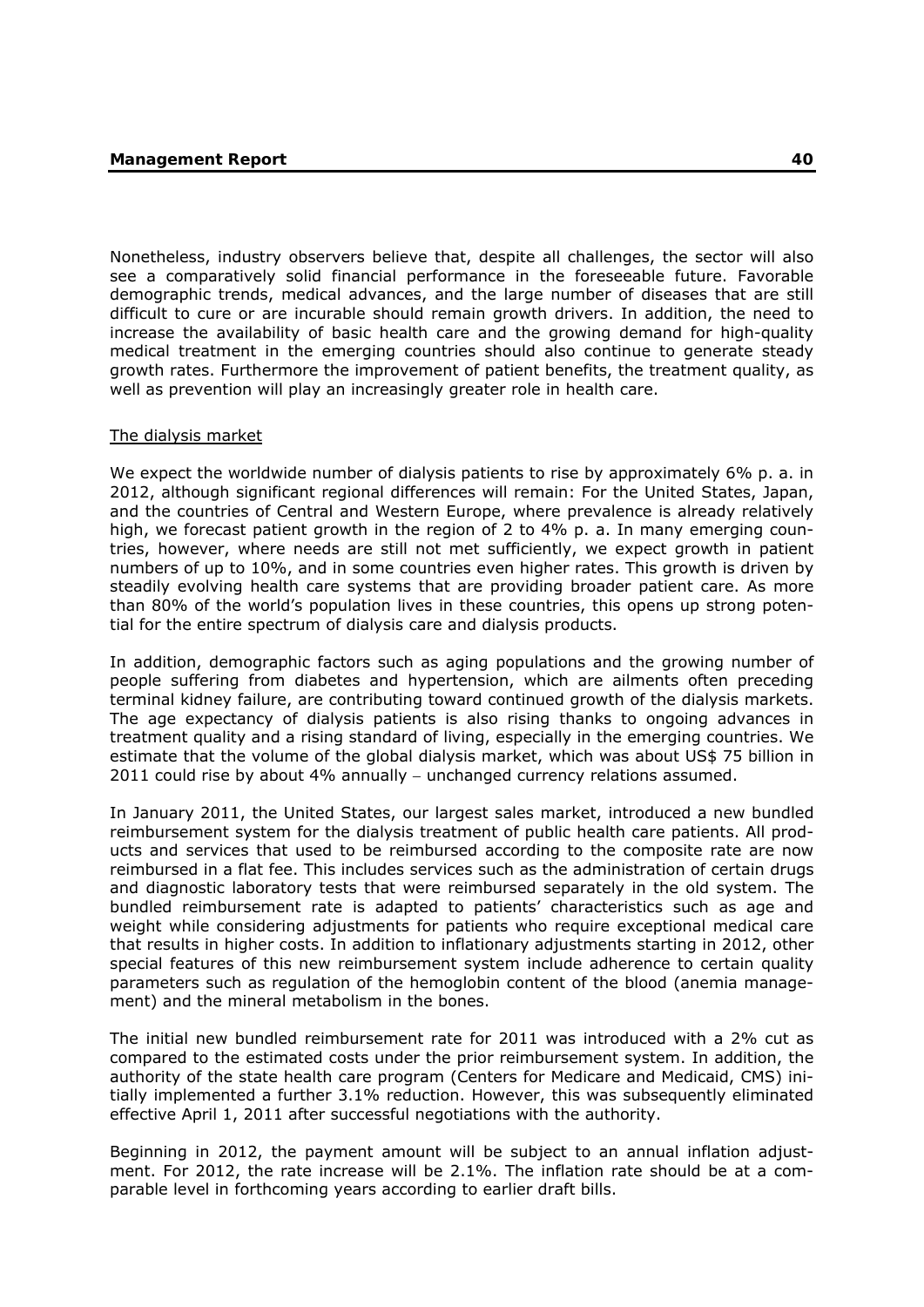The new bundled reimbursement system in the United States will be phased in over a period of four years. Accordingly the implementation of the new payment system will be completed in January, 2014 for all dialysis clinics. Fresenius Medical Care decided at an early stage to convert nearly all of the clinics to the new reimbursement system already on January 1, 2011.

Further information is provided on page 32f. of the Management Report.

## The market for infusion therapies and clinical nutrition, generic IV drugs, and medical devices

The market for **infusion therapies and clinical nutrition** in Central and Western Europe is expected to continue to grow at a low single-digit rate in the coming years. However, given the financial constraints in these countries, the efforts to contain costs in the health care sector are being pursued undiminished. Continued high growth potential is expected in Asia-Pacific, Latin America and Eastern Europe. We expect the market in these regions to continue growing at high single to double-digit rates.

In view of the financial challenges in health care and in order to ensure high-quality care, we believe that the more cost-effective generics drugs will be utilized even more than now. With **generic IV drugs** the growth dynamic will continue to be driven by originator drugs going off-patent. A factor working in the opposite direction is the price erosion for products that are already in the market. We expect the market for IV generics in Central and Western Europe, as well as in the United States, to grow at mid-single-digit rates in 2012.

The market for medical devices for infusion therapy, intravenously administered drugs, and clinical nutrition are expected to grow in Europe in 2012 at mid-single-digit rates.

# The German hospital market

-

With regard to their funding, hospitals can also expect rising budgets in principle again in 2012. The price increase for hospital services for 2012 is 1.48% (2011: 0.9%). This includes a flat rate reduction according to the GKV-FinG of 0.5 percentage points (2011: 0.25 percentage points).

With regard to the reimbursement of additional admissions HELIOS does not expect significant changes in 2012, despite legislative changes.

Even considering the revenue increases, it will probably not be possible to cover all the expected cost increases at the hospitals – especially with regard to personnel costs as a result of wage tariff increases. Hospitals will continue to face cost pressure and the need for further savings in their operations.

Effective January 1, 2012, the German Bundestag passed the Act on the Improvement of Provisioning Structures in the German Statutory Health Insurance (GKV-VStG). The ob-

Sources: IMS Health forecasts; German Ministry of Health; German Hospital Institute (DKI).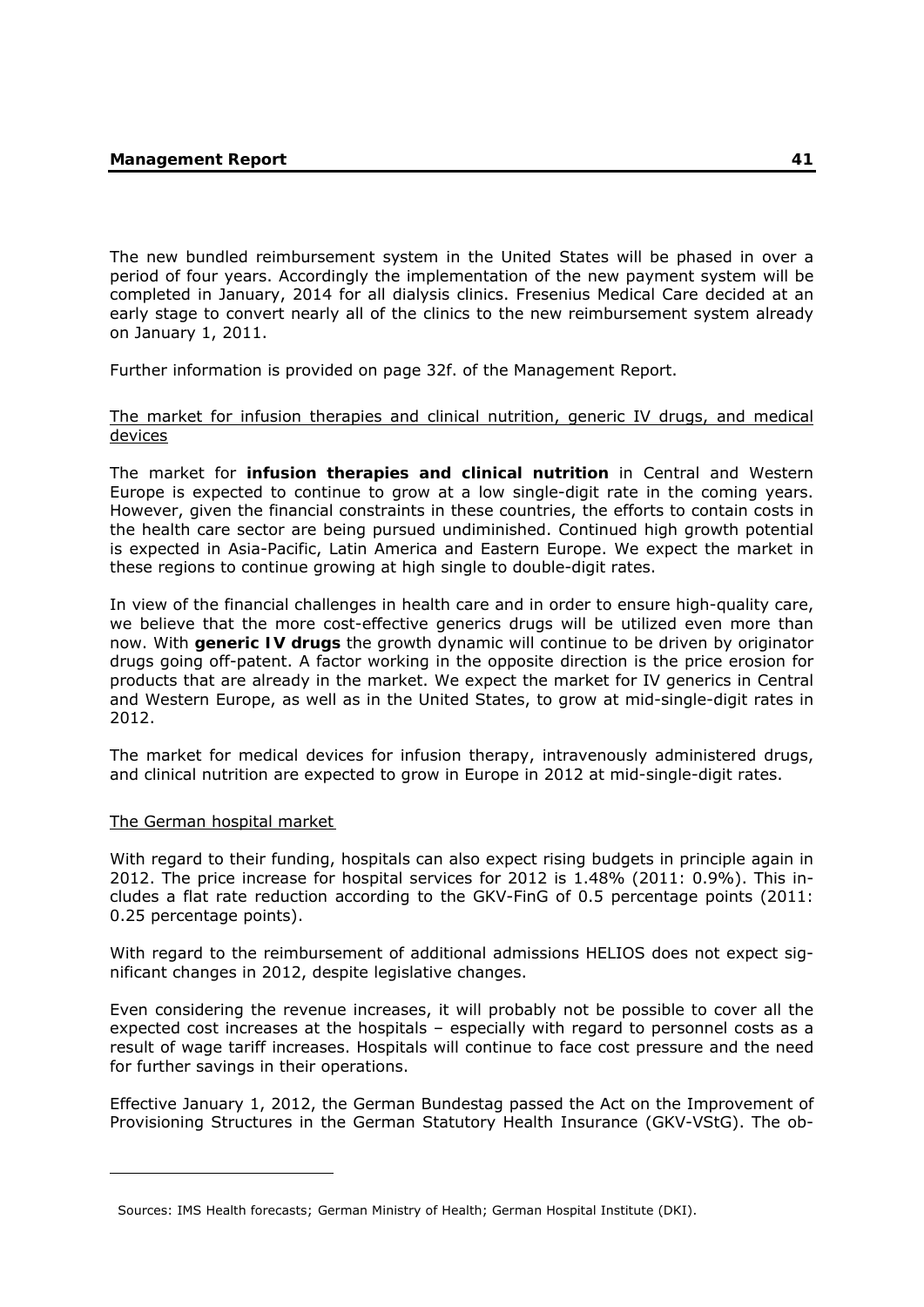jective of this legislation is to restructure the need-based provision in outpatient medical care. We do not expect any material changes in the financing of our outpatient care.

In Germany as from the beginning of 2010, inpatient acute care services are reimbursed only on the basis of the standardized base rates of the individual federal states (DRG system). The different base rates from state to state are to be successively harmonized over a period of five years from 2010 onwards toward a standardized, nationwide base rate corridor. The originally planned convergence to a standardized, nationwide base rate starting in 2015 was lifted. However, in light of the past experience with the DRG system, the positive development in the number of admissions, and the now completed convergence phase, HELIOS does not expect any major changes in the reimbursement of its services.

Given their growing **investment needs** but declining government support, hospitals are under growing pressure to rigorously tap the potential for rationalization. Financing investments is a challenge especially for public hospitals. The financial situation of local governments will remain constrained, reducing their ability to cover their hospitals' operating losses and finance investments. This will further limit the financial scope for supporting loss-making hospitals and investment in public health care facilities, and will encourage privatizations.

It is generally expected that the proportion of private hospitals will rise at the expense of public hospitals. Private hospital chains and alliances are likely to be able to respond to the pressure to improve efficiency better than public hospitals. They often have more experience in operating commercially and creating efficient structures. They also have the potential to secure cost advantages in procurement. Finally, private operators have more experience with the process know-how for acquiring and integrating new facilities and quickly adjusting their cost structures. Experts anticipate that privatizations will increase in 2012 due to the difficult economic and financial situation of the hospitals.

Another future challenge for hospitals will be **personnel shortages** due to, among other things, restrictive regulations on working hours and a higher demand for specialized staff in some areas. Retaining qualified staff over the long term and training them are seen as important success factors for a hospital.

Other crucial factors for a hospital's success are not only cost-efficient processes, a wellstructured medical offering, and well-trained staff, but also excellent medical quality. HELIOS is convinced that systematic quality management and the documentation of medical outcomes should not just serve as marketing instruments, but should be an element of hospital management, and thus part of the reimbursement. In the long run, initiatives are expected that provide for the introduction of quality-based reimbursement (pay-for-performance) and allow hospitals the option of concluding selective contracts with health insurers. With its strict focus on quality and transparency, HELIOS would be well prepared for such a future development.

No consequences from changes in the law are expected in the post-acute clinic segment. However, pricing and other controls by health insurers will continue to increase. Experts assume the importance of post-acute care will rise due to demographic trends, longer working lives, and the growing prevalence of chronic diseases. As a result of growth in acute care admissions and continuous improvements in HELIOS' internal referral man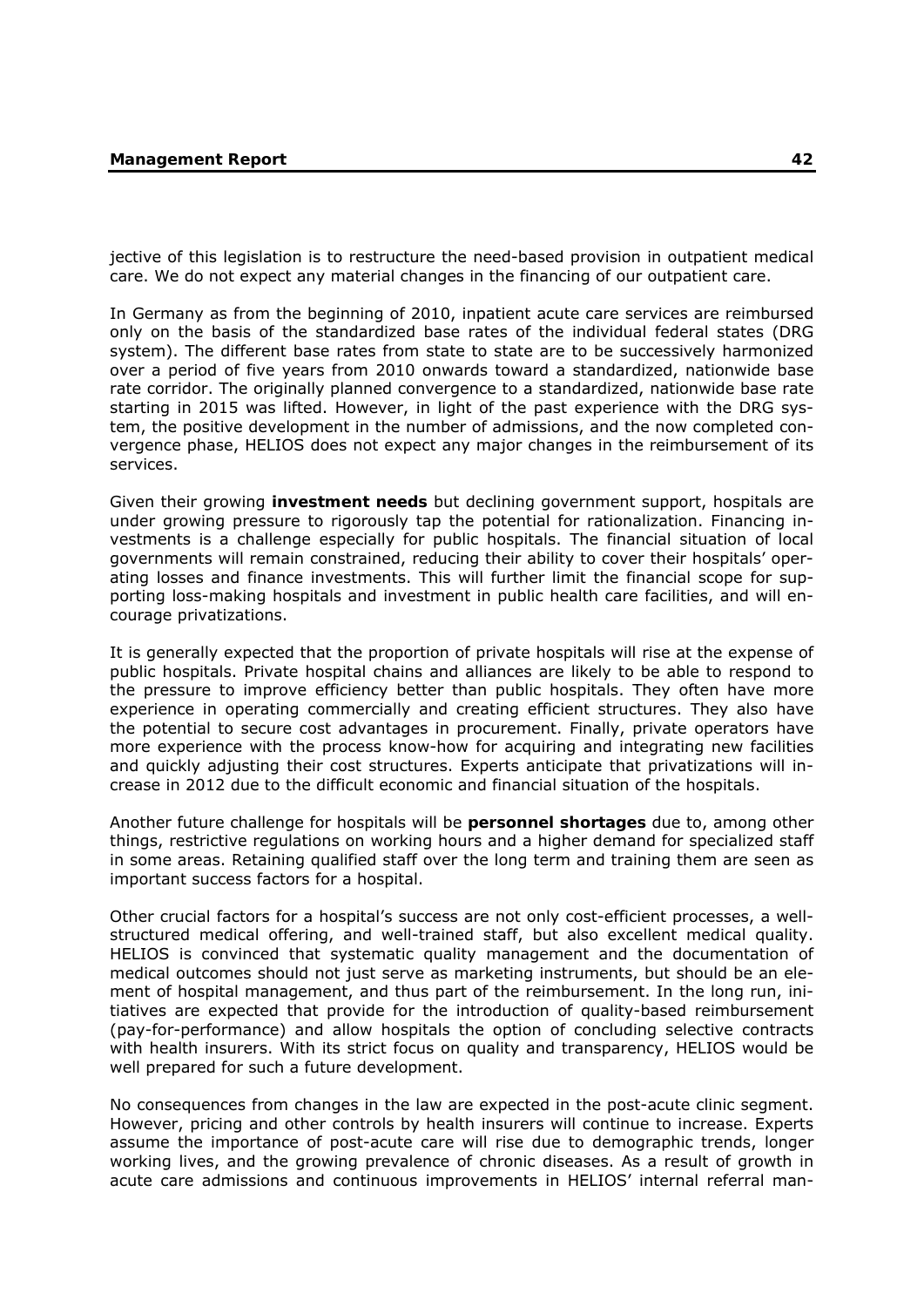agement, we expect to be able to leverage potentials from the combination of acute care and post-acute care, thereby increasing our number of post-acute care admissions.

### The market for engineering and services for hospitals and other health care facilities

In industrialized countries, owing to demographic trends, growing demand for highquality, efficient medical care – and thus for engineering and services for hospitals and other health care facilities – is expected to continue. The focus is on services, ranging from the maintenance and repair of medical and hospital equipment, facility management, and technical operation, through to total operational management and infrastructure process optimization – especially within the framework of public-private partnership (PPP) models. Additional growth opportunities are presented by the advancing privatization of health care.

In the emerging countries, there is growing demand above all for infrastructure development, but also for efficient, needs-oriented medical care. The provision of primary health care is now very largely in place. In many markets, the focus now is therefore on building up secondary care, developing tertiary health care structures in the form of "centers of excellence", and creating training and research structures.

All in all, we expect the market for engineering and services for hospitals and other health care facilities to continue growing in 2012. In markets with established health care systems, we expect solid growth, in emerging markets we anticipate an overall dynamic development.

# **Economic outlook of Fresenius SE & Co. KGaA for the year 2012**

For the fiscal year 2012 the company expects again a clear positive contribution to earnings from dividends and profit and loss transfer agreements.

# **Dividend**

**Continuity** in our dividend policy remains an important priority, clearly demonstrated by dividend increases over the last 18 years. On average, we have passed on about half of the percentage growth in Group net income to our shareholders as a percentage dividend increase. Based on our positive earnings forecasts we want to remain true to our dividend policy in the 2012 fiscal year and again expect to offer our shareholders an **earnings-linked dividend.** 

Bad Homburg v.d.H., February 22, 2012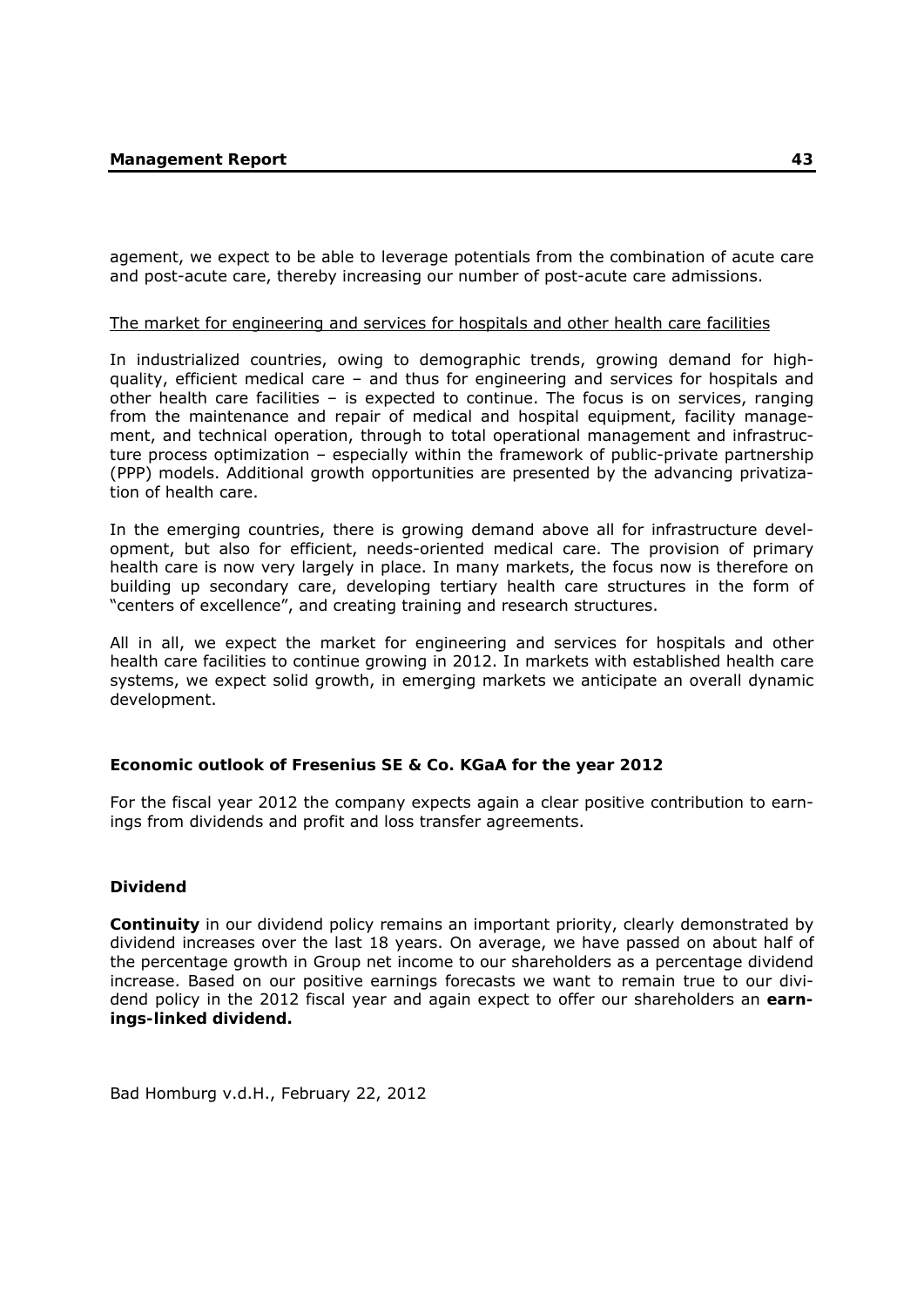#### COMPENSATION REPORT

The compensation report summarizes the main elements of the compensation system for the members of the Management Board of Fresenius Management SE as the general partner of Fresenius SE & Co. KGaA and in this regard notably explains the amounts and structure of the compensation paid to the Management Board as well as the principles for determining the compensation of the Supervisory Board and the amounts of the compensation. The compensation report is part of the Management report. The compensation report is prepared on the basis of the recommendations made by the German Corporate Governance Code and also includes the disclosures as required pursuant to the applicable statutory regulations, notably in accordance with the German Commercial Code.

#### COMPENSATION OF THE MANAGEMENT BOARD

The entire Supervisory Board of Fresenius Management SE is responsible for determining the compensation of the Management Board. The Supervisory Board is assisted in this task by a personnel committee. In the year under review, the acting personnel committee was composed of Dr. Gerd Krick, Dr. Dieter Schenk and Dr. Karl Schneider.

The Management Board compensation system was reviewed by an independent external compensation expert in the fiscal year 2010 and later submitted to the Annual General Meeting of Fresenius SE (since January 28, 2011: Fresenius SE & Co. KGaA) for approval. On May 12, 2010, the Annual General Meeting approved of the Management Board compensation system with a majority of 99.51% of the votes cast. In 2011, it was complemented by a share-based compensation with cash settlement (performance shares) in order to strengthen the component with long-term incentive effects. The amended Management Board compensation system was reviewed by an independent external compensation expert and will be submitted to the Annual General Meeting on May 11, 2012 for approval.

The objective of the compensation system is to enable the members of the Management Board to participate reasonably in the sustainable development of the Company's business with the compensation paid and to reward them based on their duties and performance as well as their successes in managing the Company's economic and the financial position while giving due regard to the peer environment.

The compensation of the Management Board is, as a whole, performance-oriented and was composed of three elements in the fiscal year 2011:

- ▶ non-performance-related compensation (basic salary)
- performance-related compensation (variable bonus)
- ▶ components with long-term incentive effects (stock options, postponed bonus payments and share-based compensation with cash settlement (performance shares))

In addition, six members of the Management Board had pension commitments in the reporting period.

The design of the individual components is based on the following criteria:

The non-performance-related compensation was paid in twelve monthly installments as basic salary in the fiscal year 2011. Moreover, the members of the Management Board received additional benefits consisting mainly of insurance premiums, the private use of company cars, special payments such as rent supplements and reimbursement of certain other charges as well as contributions to pension and health insurance.

The performance-related compensation will also be granted for the fiscal year 2011 as a short-term cash component (annual bonus) and as a longer-term compensation component (stock options, postponed bonus payments, share-based compensation with cash settlement (performance shares)). The amount of the bonus in each case is dependent on certain target parameters oriented on the net income attributable to Fresenius SE & Co. KGaA and/or to the relevant business segments being achieved. In the case of the members of the Management Board with functional responsibility for the entire Group – such members being Dr. Schneider, Mr. Sturm and Dr. Götz –, the amount of the variable bonus is based in its entirety on the respective net income attributable to Fresenius SE & Co. KGaA (after deduction of noncontrolling interest). For Mr.Baule and Dr. De Meo, half of the amount of the variable bonus in each case depends on the development of the net income attributable to Fresenius SE & Co. KGaA as well as the development of the net income of the business segment (in each case after deduction of noncontrolling interest) for which the respective member of the Management Board is responsible. Half of the amount of the variable bonus of Dr. Wastler in each case is oriented on the net income attributable to Fresenius SE & Co. KGaA (after deduction of noncontrolling interest) as well as on the net income before tax and extraordinary income/expenditures of the VAMED group. Dr. Lipps receives his compensation exclu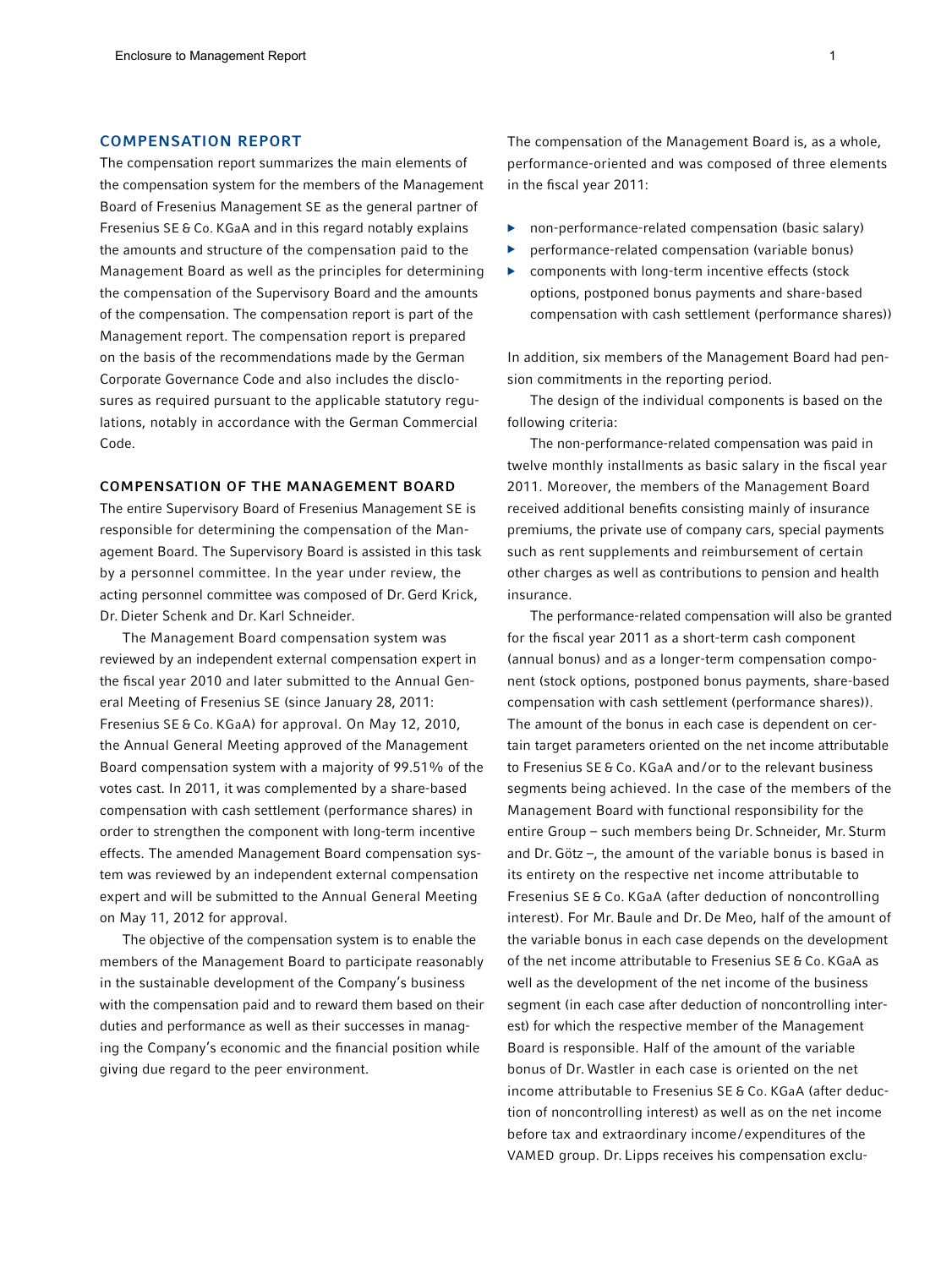sively from Fresenius Medical Care. Furthermore, the Supervisory Board may grant a discretionary bonus for extraordinary performance.

For the fiscal years 2011 and 2010, the amount of cash payment of the Management Board of the general partner of Fresenius SE & Co. KGaA consisted of the following:

|                            |        | Non-performance-related<br>compensation |                    | Performance-related<br>compensation |       | Cash compensation<br>(without long-term<br>incentive components) |        |       |
|----------------------------|--------|-----------------------------------------|--------------------|-------------------------------------|-------|------------------------------------------------------------------|--------|-------|
|                            | Salary |                                         | Other <sup>2</sup> |                                     | Bonus |                                                                  |        |       |
| $\epsilon$ in thousands    | 2011   | 2010                                    | 2011               | 2010                                | 2011  | 2010                                                             | 2011   | 2010  |
| Dr. Ulf M. Schneider       | 900    | 900                                     | 61                 | 47                                  | 1,150 | 908                                                              | 2,111  | 1,855 |
| Rainer Baule               | 500    | 500                                     | 120                | 42                                  | 764   | 608                                                              | 1,384  | 1,150 |
| Dr. Francesco De Meo       | 500    | 500                                     | 19                 | 18                                  | 671   | 498                                                              | 1.190  | 1,016 |
| Dr. Jürgen Götz            | 375    | 375                                     | 33                 | 30                                  | 584   | 464                                                              | 992    | 869   |
| Dr. Ben Lipps <sup>1</sup> | 862    | 905                                     | 182                | 354                                 | 1,078 | 1.172                                                            | 2,122  | 2,431 |
| Stephan Sturm              | 500    | 500                                     | 86                 | 85                                  | 721   | 574                                                              | 1,307  | 1.159 |
| Dr. Ernst Wastler          | 425    | 425                                     | 33                 | 32                                  | 571   | 461                                                              | 1,029  | 918   |
| Total                      | 4,062  | 4,105                                   | 534                | 608                                 | 5,539 | 4,685                                                            | 10,135 | 9,398 |

<sup>1</sup> Dr.Ben Lipps receives his compensation only from Fresenius Medical Care, of which Fresenius SE & Co. KGaA held 30% of the total subscribed capital.

As Dr.Ben Lipps is a member of the Management Board of Fresenius Management SE, his compensation has to be included in the compensation report of the Fresenius Group.

<sup>2</sup> Includes insurance premiums, private use of company cars, contributions to pension and health insurance as well as other benefits.

In the fiscal year 2011, the directly paid bonus, excluding the payment to Dr. Ben Lipps, amounts to  $\epsilon$ 4,461 thousand. This equals 95% of the total bonus of €4,691 thousand. The remaining part in an amount of €230 thousand was converted into a component based on a multi-year assessment and the payment was postponed by two years.

To ensure that the overall system of compensation of the members of the Management Board is oriented towards longterm and sustained corporate development, the compensation system provides that the share of long-term variable compensation components is at least equal in its amount to half of the total variable compensation components granted to the respective member of the Management Board. As a means of ensuring this minimum ratio in favor of the compensation components oriented towards the long term, it is expressly provided that the Supervisory Board may determine that the variable bonus to be paid as a rule annually is converted (pro rata) into a variable compensation component based on a

multi-year assessment in order to also take account of any negative developments within the assessment period. This is done in such a way that the maturity of the yearly bonus earned on a variable basis is postponed at the discretion of the Supervisory Board, either on a pro rata basis or in its entirety, by two years. At the same time, it is ensured that any payment is made to the member of the Management Board after expiry of such multi-year period only if (i) no subsequent adjustment of the decisive (i. e. adjusted by extraordinary effects) net income attributable to Fresenius SE & Co. KGaA (after deduction of noncontrolling interest) beyond an amount equal to a tolerance range of 10% is made, and (ii) the amount of net income attributable to Fresenius SE & Co. KGaA (adjusted for extraordinary effects) in the two relevant subsequent years is not substantially less than the net income attributable to Fresenius SE & Co. KGaA (adjusted by extraordinary effects, after deduction of noncontrolling interest) of the respective preceding fiscal years. In the event of the aforementioned conditions for pay-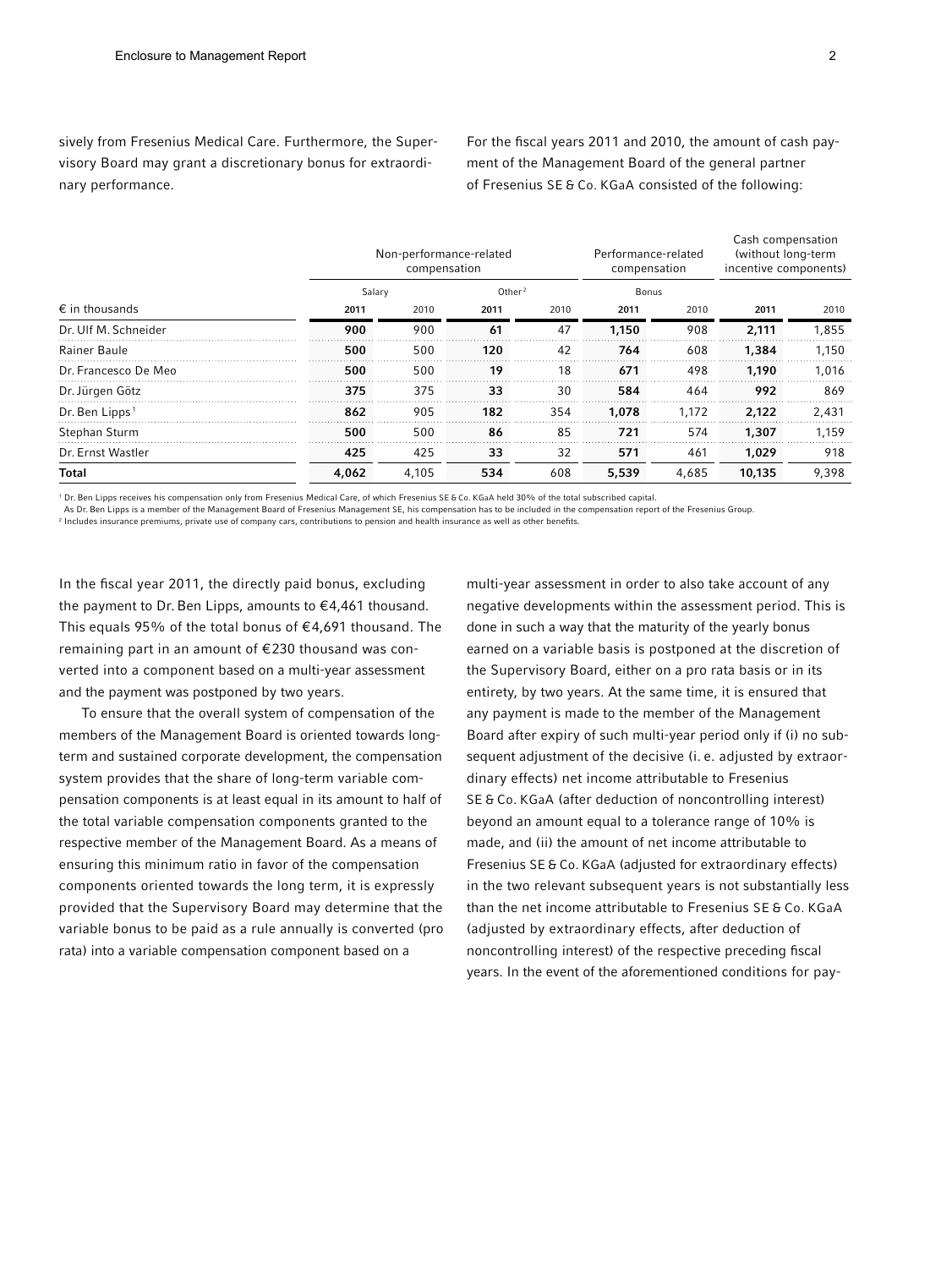ment being missed only to a minor and / or partial extent, the Supervisory Board may resolve on a corresponding pro rata payment of the converted portion of the variable bonus. No interest is payable on the converted bonus claim from the time when it first arises until the time of its effective payment. In this way, the variable bonus can be converted pro rata or in its entirety into a genuine variable compensation component on a multi-year assessment basis which also participates in any negative developments during the relevant assessment period.

The system of compensation for the Management Board moreover provides for a contractually stipulated cap or possibility of capping the amount of the annual compensation to be claimed by the member of the Management Board overall, i. e. including all variable compensation components. This makes it possible to adequately take account in particular of those extraordinary developments which are not in any relevant proportion to the performance of the Management Board.

Under the compensation system, the amount of the basic and the total compensation of the members of the Management Board was and will be assessed giving particular regard to the relevant comparison values of other DAX companies and similar companies of comparable size and performance from the relevant industrial sector.

In the fiscal year 2011, stock options based on the Stock Option Plan 2008 of Fresenius SE & Co. KGaA and the Fresenius Medical Care AG & Co. KGaA Stock Option Plan 2011 as well as a share-based compensation with cash settlement were granted as components with long-term incentive effects. The number of stock options to be granted is defined in each case by the Supervisory Board at its discretion, with all members of the Management Board, except for the Chairman of the Management Board who receives double the number of stock options, receiving the same number of stock options.

The principles of both plans are described in more detail in note 34 of the notes of the Fresenius Group, Stock options.

In the fiscal year 2011, as a further long-term incentive component, the members of the Management Board were granted an entitlement to a share-based compensation with cash settlement (performance shares) for the first time.

The entitlement is subject to a four-year vesting period although a shorter period may apply in special cases (e. g. professional incapacity, retirement, non-renewal of expired service agreements by the Company). The amount of cash payment corresponds to the share price of Fresenius SE & Co. KGaA's ordinary shares upon exercise at the end of the four-year vesting period.

The payment is subject to the achievement of the performance target of an 8% increase of the consolidated net income attributable to Fresenius SE & Co. KGaA (adjusted for extraordinary effects) year over year during the four-year vesting period. For each year in which the success target has not been met, one-fourth of the entitlement shall forfeit. Apart from that, the total entitlement for payment is earned if an average increase of the consolidated net income attributable to Fresenius SE & Co. KGaA of 8% is achieved over the four-year vesting period.

For the fiscal years 2011 and 2010, the number and value of stock options issued, the value of the postponed performance-related compensation as well as the value of the share-based compensation with cash settlement (performance shares) is shown in the following table.

The stated values of the stock options granted to members of the Management Board in the fiscal year 2011 correspond to their fair value at the time of grant, namely a value of €19.10 (2010: €12.92) per stock option of Fresenius SE & Co. KGaA and €13.44 (2010: €8.07) per stock option of FMC-AG & Co. KGaA. The exercise price of the granted stock options of Fresenius SE & Co. KGaA was €71.28 (2010: €53.44).

As the financial targets of the year 2011 were achieved, Dr.Ben Lipps is entitled to a share-based compensation in an amount of €684 thousand (2010: €391 thousand) in accordance with the bonus agreement of Fresenius Medical Care. The entitlement is based on the development of the ordinary share of Fresenius Medical Care and has a three-year vesting period.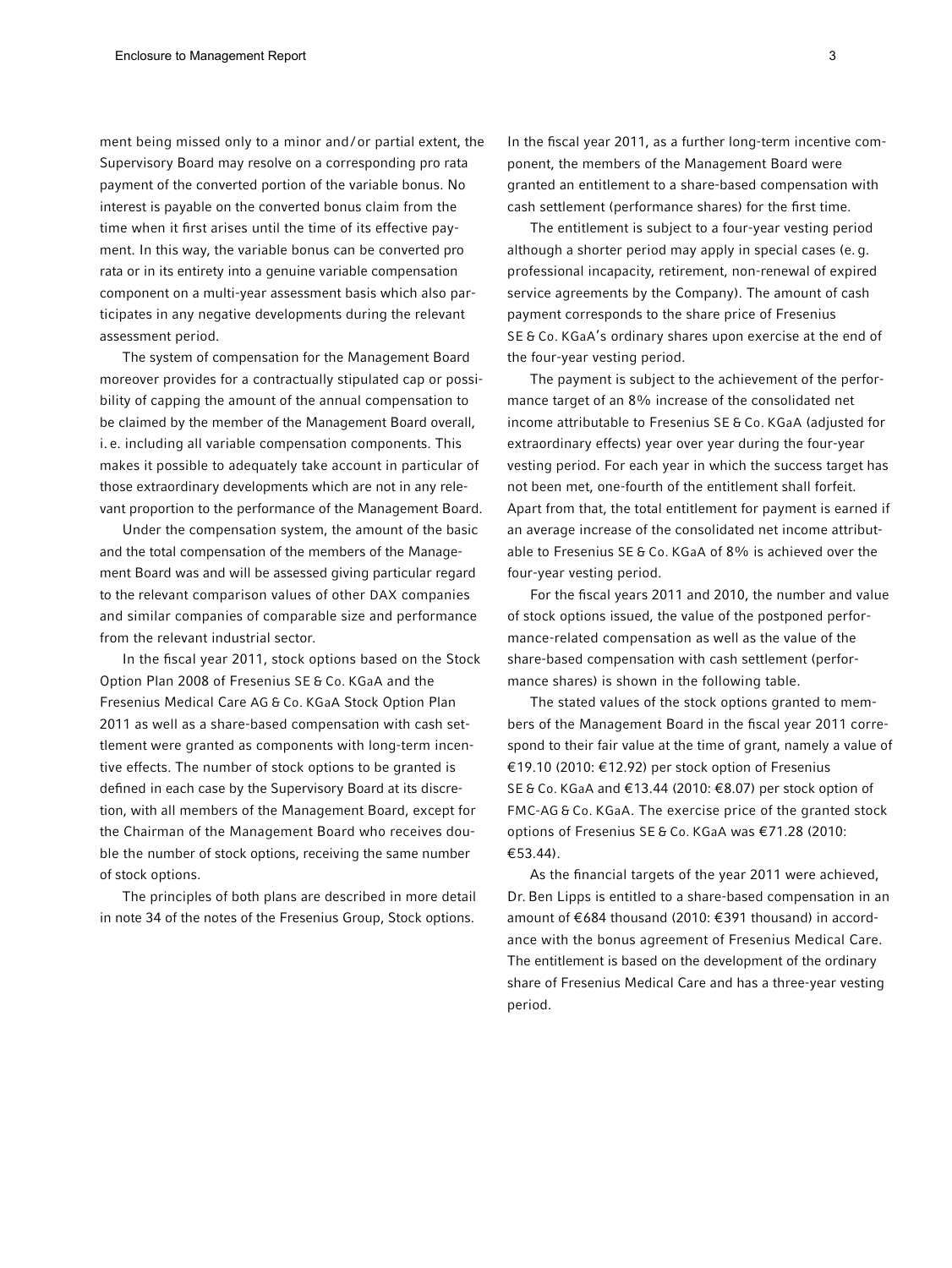#### LONG-TERM INCENTIVE COMPONENTS

|                      |         | Stock options <sup>1</sup>               |       |       | Postponed<br>performance-related<br>compensation |                                | Share-based<br>compensation with<br>cash settlement<br>(performance shares) |                                | Total                          |       |
|----------------------|---------|------------------------------------------|-------|-------|--------------------------------------------------|--------------------------------|-----------------------------------------------------------------------------|--------------------------------|--------------------------------|-------|
|                      |         | Number<br>Value, $\epsilon$ in thousands |       |       |                                                  | Value, $\epsilon$ in thousands |                                                                             | Value, $\epsilon$ in thousands | Value, $\epsilon$ in thousands |       |
|                      | 2011    | 2010                                     | 2011  | 2010  | 2011                                             | 2010                           | 2011                                                                        | 2010                           | 2011                           | 2010  |
| Dr. Ulf M. Schneider | 56,760  | 56,760                                   | 1,084 | 733   | 0                                                | 174                            | 100                                                                         | 0                              | 1,184                          | 907   |
| Rainer Baule         | 28,380  | 28,380                                   | 542   | 367   | 122                                              | 241                            | 100                                                                         | 0                              | 764                            | 608   |
| Dr. Francesco De Meo | 28,380  | 28,380                                   | 542   | 367   | 29                                               | 131                            | 100                                                                         | $\Omega$                       | 671                            | 498   |
| Dr. Jürgen Götz      | 28,380  | 28,380                                   | 542   | 367   | $\Omega$                                         | 98                             | 100                                                                         | $\Omega$                       | 642                            | 465   |
| Dr. Ben Lipps        | 74,700  | 99,600                                   | 1.004 | 804   | $\bf{0}$                                         | $\Omega$                       | 684                                                                         | 391                            | 1,688                          | 1,195 |
| Stephan Sturm        | 28,380  | 28,380                                   | 542   | 367   | 79                                               | 208                            | 100                                                                         | $\Omega$                       | 721                            | 575   |
| Dr. Ernst Wastler    | 28,380  | 28,380                                   | 542   | 367   | 0                                                | 95                             | 100                                                                         | 0                              | 642                            | 462   |
| Total                | 273,360 | 298.260                                  | 4.798 | 3,372 | 230                                              | 947                            | 1,284                                                                       | 391                            | 6,312                          | 4,710 |

<sup>1</sup> Stock options that were granted in 2011 and 2010 under the Fresenius SE & Co. KGaA stock option plan.

Dr.Ben Lipps received stock options under the Fresenius Medical Care stock option plan.

At the end of the fiscal year 2011, the members of the Management Board held a total of 1,050,050 (2010: 978,960) stock options and convertible bonds (together referred to as stock options) of Fresenius SE & Co. KGaA and 572,700 (2010: 598,870) stock options and convertible bonds of FMC-AG & Co. KGaA.

The development and the status of the stock options of the Management Board in the fiscal year 2011 are shown in the following table:

|                                          | Dr. Ulf M.<br>Schneider | Rainer<br>Baule   | Dr. Francesco<br>De Meo | Dr. Jürgen<br>Götz | Dr. Ben<br>Lipps <sup>1</sup> | Stephan<br>Sturm  | Dr. Ernst<br>Wastler | Total <sup>2</sup> |
|------------------------------------------|-------------------------|-------------------|-------------------------|--------------------|-------------------------------|-------------------|----------------------|--------------------|
| Options outstanding on January 1, 2011   |                         |                   |                         |                    |                               |                   |                      |                    |
| number                                   | 335,400                 | 167,700           | 109,980                 | 87,300             | 598,870                       | 167,700           | 110,880              | 978,960            |
| average exercise price in $\epsilon$     | 42.51                   | 42.51             | 48.41                   | 48.90              | 32.15                         | 43.63             | 46.44                | 44.38              |
| Options granted during fiscal year       |                         |                   |                         |                    |                               |                   |                      |                    |
| number                                   | 56,760                  | 28,380            | 28,380                  | 28,380             | 74,700                        | 28,380            | 28,380               | 198,660            |
| average exercise price in $\epsilon$     | 71.28                   | 71.28             | 71.28                   | 71.28              | 52.48                         | 71.28             | 71.28                | 71.28              |
| Options exercised during fiscal year     |                         |                   |                         |                    |                               |                   |                      |                    |
| number                                   | 58,480                  | 65,790            |                         |                    | 100,870                       |                   | 3,300                | 127,570            |
| average exercise price in $\epsilon$     | 24.48                   | 30.95             |                         |                    | 18.54                         |                   | 22.81                | 27.77              |
| average stock price in $\epsilon$        | 72.65                   | 69.18             |                         |                    | 49.22                         |                   | 71.20                | 70.82              |
| Options outstanding on December 31, 2011 |                         |                   |                         |                    |                               |                   |                      |                    |
| number                                   | 333,680                 | 130,290           | 138,360                 | 115,680            | 572,700                       | 196,080           | 135,960              | 1,050,050          |
| average exercise price in $\epsilon$     | 50.37                   | 54.37             | 52.72                   | 53.98              | 37.20                         | 47.26             | 51.83                | 51.18              |
| average remaining life in years          | 4.9                     | 5.1               | 5.1                     | 5.1                | 4.1                           | 4.7               | 5.0                  | 5.0                |
| range of exercise prices in $\epsilon$   | 29.50<br>to 71.28       | 33.81<br>to 71.28 | 33.81<br>to 71.28       | 33.81<br>to 71.28  | 30.49<br>to 52.48             | 29.50<br>to 71.28 | 29.50<br>to 71.28    | 29.50<br>to 71.28  |
| Exercisable options on December 31, 2011 |                         |                   |                         |                    |                               |                   |                      |                    |
| number                                   | 168,560                 | 47.730            | 55,800                  | 33,120             | 298,800                       | 113,520           | 53,400               | 472,130            |
| average exercise price in $\epsilon$     | 47.35                   | 55.95             | 51.63                   | 55.30              | 33.30                         | 42.76             | 49.34                | 48.40              |

1 Dr.Ben Lipps holds stock options under the Fresenius Medical Care stock option plan.

2 Only stock options of Fresenius SE & Co. KGaA, excluding stock options of Dr.Ben Lipps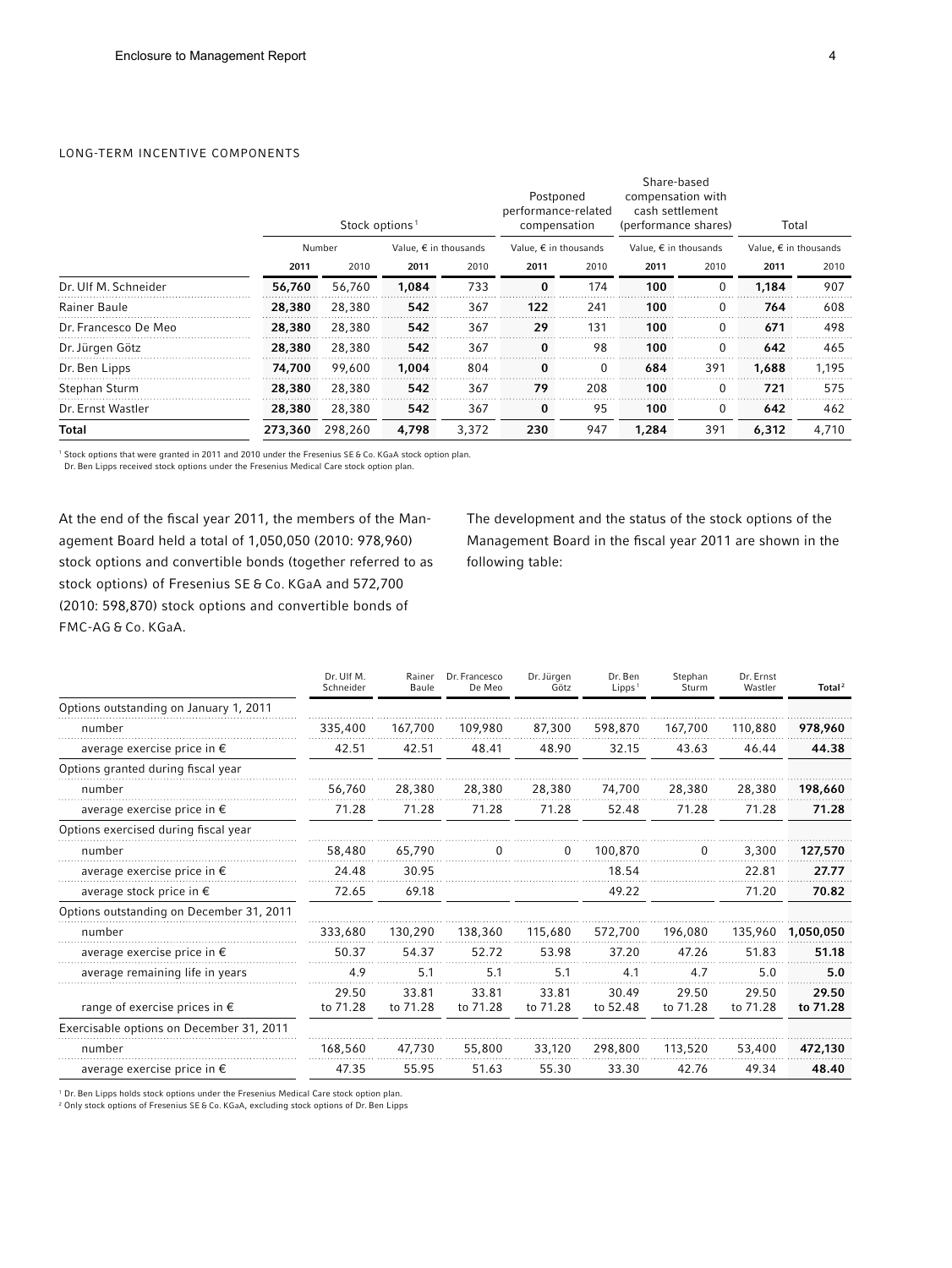The following table shows the total compensation of the Management Board of the general partner of Fresenius SE & Co. KGaA for the years 2011 and 2010:

|                         | Cash compensation<br>(without long-term<br>incentive components) |       | Long-term<br>incentive components |       | Total compensation<br>(including long-term<br>incentive components) |        |  |
|-------------------------|------------------------------------------------------------------|-------|-----------------------------------|-------|---------------------------------------------------------------------|--------|--|
| $\epsilon$ in thousands | 2011                                                             | 2010  | 2011                              | 2010  | 2011                                                                | 2010   |  |
| Dr. Ulf M. Schneider    | 2.111                                                            | 1.855 | 1.184                             | 907   | 3,295                                                               | 2.762  |  |
| Rainer Baule            | 1,384                                                            | 1.150 | 764                               | 608   | 2.148                                                               | 1.758  |  |
| Dr. Francesco De Meo    | 1.190                                                            | 1.016 | 671                               | 498   | 1,861                                                               | 1.514  |  |
| Dr. Jürgen Götz         | 992                                                              | 869   | 642                               | 465   | 1,634                                                               | 1.334  |  |
| Dr. Ben Lipps           | 2.122                                                            | 2.431 | 1,688                             | 1.195 | 3,810                                                               | 3.626  |  |
| Stephan Sturm           | 1,307                                                            | 1.159 | 721                               | 575   | 2.028                                                               | 1.734  |  |
| Dr. Ernst Wastler       | 1,029                                                            | 918   | 642                               | 462   | 1.671                                                               | 1.380  |  |
| <b>Total</b>            | 10,135                                                           | 9.398 | 6,312                             | 4.710 | 16,447                                                              | 14,108 |  |

The stock options and the entitlement to a share-based compensation (performance shares) can be exercised only after the expiry of the specified vesting period. Their value is

recognized over the vesting period as expense in the respective fiscal year. The expenses attributable to the fiscal years 2011 and 2010 are stated in the following table.

#### EXPENSES FOR LONG-TERM INCENTIVE COMPONENTS

|                         | Stock options |       | Share-based compensation<br>with cash settlement<br>(performance shares) |              | Total expenses for<br>share-based compensation |       |  |
|-------------------------|---------------|-------|--------------------------------------------------------------------------|--------------|------------------------------------------------|-------|--|
| $\epsilon$ in thousands | 2011          | 2010  | 2011                                                                     | 2010         | 2011                                           | 2010  |  |
| Dr. Ulf M. Schneider    | 736           | 681   |                                                                          |              | 738                                            | 681   |  |
| Rainer Baule            | 368           | 341   |                                                                          | $\mathbf{0}$ | 370                                            | 341   |  |
| Dr. Francesco De Meo    | 351           | 268   |                                                                          |              | 353                                            | 268   |  |
| Dr. Jürgen Götz         | 368           | 327   |                                                                          |              | 370                                            | 327   |  |
| Dr. Ben Lipps           | 1.098         | 879   | 780                                                                      | 860          | 1.878                                          | 1.739 |  |
| Stephan Sturm           | 368           | 341   |                                                                          |              | 370                                            | 341   |  |
| Dr. Ernst Wastler       | 351           | 268   |                                                                          |              | 353                                            | 268   |  |
| Total                   | 3,640         | 3,105 | 792                                                                      | 860          | 4,432                                          | 3.965 |  |

# COMMITMENTS TO MEMBERS OF THE MANAGEMENT BOARD FOR THE EVENT OF THE TERMINATION OF THEIR APPOINTMENT

There are individual contractual pension commitments for the Management Board members Dr. Ulf M. Schneider, Rainer Baule, Dr.Jürgen Götz and Stephan Sturm based on their service agreements with the general partner of Fresenius SE & Co. KGaA. The Management Board member Dr. Ernst Wastler has a pension commitment of VAMED AG, Vienna. The

Management Board member Dr.Ben Lipps has acquired nonforfeitable benefits from participation in employee pension plans of Fresenius Medical Care North America. With regard to these pension commitments, the Fresenius Group had pension obligations of €8,678 thousand as of December 31, 2011 (2010: €7,870 thousand). The additions to pension liability in the fiscal year 2011 amounted to €808 thousand (2010: €2,830 thousand).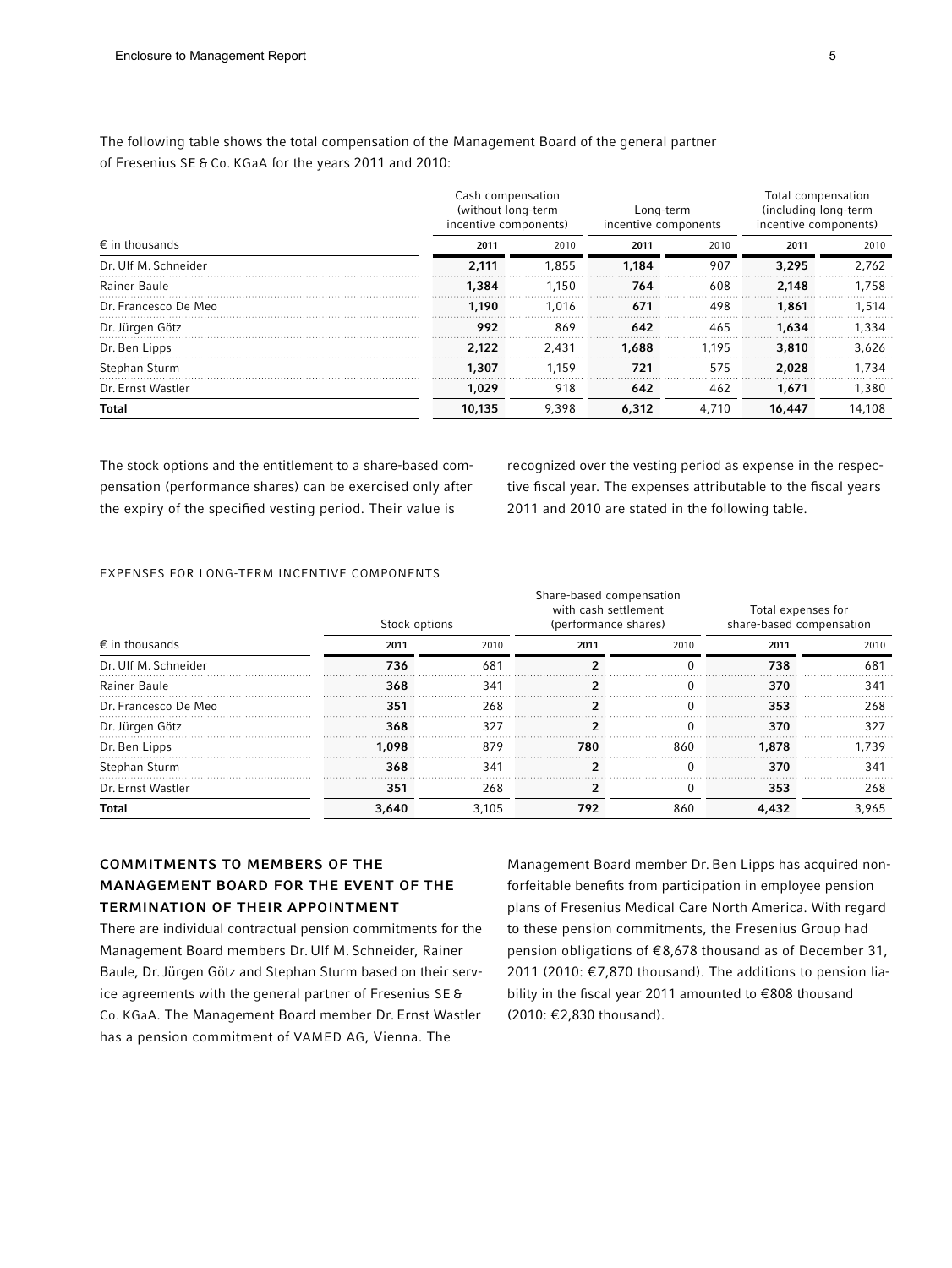#### The pension commitments are as follows:

| $\epsilon$ in thousands | As of<br>January 1, 2011 | Additions | As of<br>December 31, 2011 |
|-------------------------|--------------------------|-----------|----------------------------|
| Dr. Ulf M. Schneider    | 1.240                    | 95        | 1,335                      |
| Rainer Baule            | 3,362                    | 330       | 3,692                      |
| Dr. Jürgen Götz         | 416                      | 65        | 481                        |
| Dr. Ben Lipps           | 40.                      | 247       | 648                        |
| Stephan Sturm           | 675                      | 89        | 764                        |
| Dr. Ernst Wastler       | 1.776                    | -18       | .758                       |
| <b>Total</b>            | 7.870                    | 808       | 8,678                      |

Each of the pension commitments provides for a pension and survivor benefit, depending on the amount of the most recent basic salary, from the 63rd year of life, or, in the case of termination because of professional or occupational incapacity, from the time of ending active work.

The pension's starting percentage of 30% of the last basic salary increases with every full year of service as Management Board member by 1.5 percentage points, 45% being the attainable maximum.

Current pensions increase according to legal requirements (Section 16 of the German law to improve company pension plans, BetrAVG).

30% of the gross amount of any later income from an occupation of the Management Board member is set off against the pension. Furthermore, 100% (or in the case of Management Board member Rainer Baule 70%) of any amounts accruing to Management Board members or their surviving dependents from the Management Board member's vested rights in other company pension plans, also from employment with other companies, is also set off.

In the event of the death of one of the aforesaid Management Board members, the widow receives a pension equivalent to 60% of the pension entitlement accruing at the time of death. In addition, own legitimate children of the deceased Management Board member receive an orphan's pension equivalent to 20% of the pension entitlement accruing at the time of death until completion of their vocational training but at the most until the age of 25 years. However, all orphans' pensions and the widow's pension are capped at an aggregate 90% of the Management Board member's pension entitlement.

If a Management Board member's service as a member of the Management Board of Fresenius Management SE ends before the age of 63 years for reasons other than professional or occupational incapacity, the rights to the said pension benefits vest but the pension payable upon the occurrence of a pensionable event is reduced pro rata according to the actual length of service as a Management Board member compared to the potential length of service until the age of 63 years.

With the Management Board member Rainer Baule it was agreed in 2010 that instead of increasing the amounts of the life insurance policies taken out by Fresenius in his favor a sum of €78 thousand be paid, due at the age of 63 years. This amount carried interest as from January 1, 2010 until payment at an annual rate of 4.4% and became due in 2011.

The pension commitment for Dr. Ernst Wastler provides for a normal pension, an early retirement pension, a professional incapacity pension, and a widow's and orphan's pension. The normal pension is payable at the earliest at the age of 60 years and the early retirement pension at the earliest at the age of 55 years. The pension benefits are equivalent to 1.2% per year of service based on the last basic compensation, with a cap of 40%. The widow's pension (60%) and the orphan's pension (20% each) are capped in aggregate at not more than Dr. Ernst Wastler's pension entitlement at the time of death. Pensions, retirement and other benefits from third parties are set off against the pension benefit.

With the Management Board member Dr. Ben Lipps, there is the following individual agreement in plan: Instead of a pension provision, and taking account of a restriction of competition after the ending of the service agreement between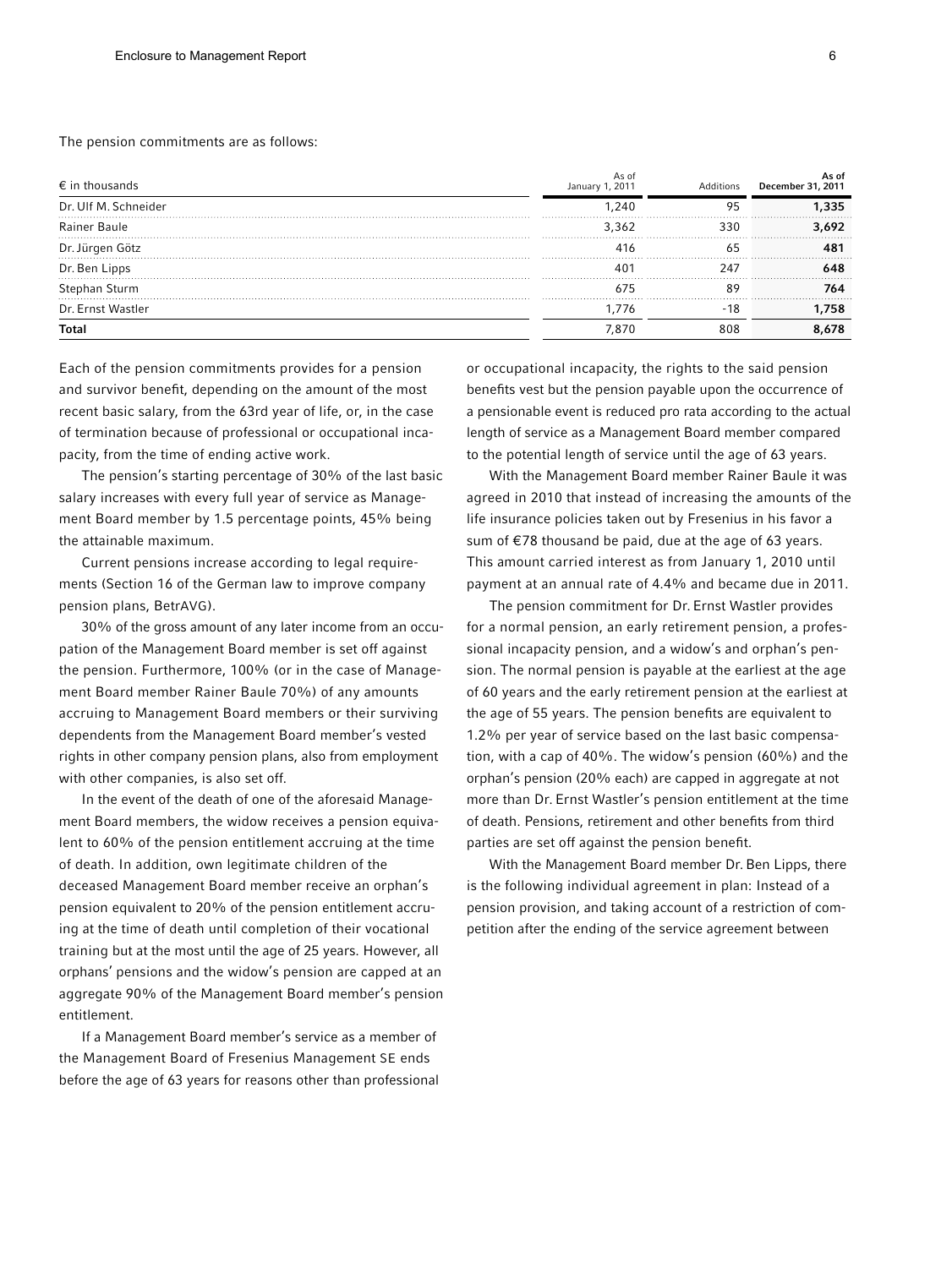him and Fresenius Medical Care Management AG, he can, for a period of ten years, act in a consultative capacity for the Company. The consideration to be granted annually by Fresenius Medical Care Management AG in return would amount to approximately 33% of the non-performance-related compensation components paid to him in the fiscal year 2011. The net present value of this commitment as of December 31, 2011 is €2,304 thousand. In addition, the Management Board member Dr. Ben Lipps has acquired non-forfeitable benefits from participation in employee pension plans of Fresenius Medical Care North America which provide payment of pensions as of the age of 65 and the payment of reduced benefits as of the age of 55. Due to plan cuts in March 2002, the rights to receive benefits from the pension plans have been frozen at the level then applicable.

A post-employment non-competition covenant was agreed upon for all Management Board members. If such covenant becomes applicable, the Management Board members receive a waiting allowance that is generally equivalent to half of the annual basic compensation for each year of respective application of the non-competition covenant, up to a maximum of two years.

The Management Board members' service agreements do not contain express provisions for the event of a "change of control".

All Management Board members have received individual contractual commitments for the continuation of their payments in cases of sickness for a maximum of 12 months, although as of 6 months of sick leave, insurance benefits may be set off therewith. If a Management Board member dies,the surviving dependents will be paid three more monthly amounts after the month of death, until the end of the respective service agreement at the longest, however.

#### MISCELLANEOUS

In the fiscal year 2011, no loans or advance payments of future compensation components were made to members of the Management Board of Fresenius Management SE.

To the extent permitted by law, Fresenius SE & Co. KGaA undertook to indemnify the members of the Management Board against claims against them arising out of their work for the Company and its affiliates, if such claims exceed their liability under German law. To secure such obligations, the

Company concluded a Directors' & Officers' insurance with an excess, which complies with the requirements of the German Stock Corporation Act. The indemnity applies for the time in which each member of the Management Board is in office and for claims in this connection after the termination of the membership of the Management Board in each case.

Based on pension commitments, to former members of the Management Board, €776 thousand and €776 thousand were paid in the years 2011 and 2010, respectively. The benefit obligation for these persons amounted to €10,513 thousand in 2011 (2010: €11,039 thousand).

#### COMPENSATION OF THE SUPERVISORY BOARD

The compensation of the Supervisory Board is determined by the Annual General Meeting and is subject to the provisions contained in Section 13 of the articles of association of Fresenius SE & Co. KGaA. Each member of the Supervisory Board shall receive a fixed compensation of €13 thousand. The members of the Audit Committee of Fresenius SE & Co. KGaA receive an additional €10 thousand each and the Chairman of the committee a further €10 thousand. For each full fiscal year, the remuneration increases by 10% for each percentage point that the dividend paid on each ordinary share for that year (gross dividend according to the resolution of the Annual General Meeting) exceeds 3.6% of the amount equal to the subscribed capital divided by the number of non-par value shares; residual amounts are interpolated. The Chairman receives twice this amount and the deputies to the Chairman one and a half times the amount of a Supervisory Board member. All members of the Supervisory Board receive appropriate compensation for costs of travel and accommodation incurred in connection with their duties as members of the Supervisory Board. Fresenius SE & Co. KGaA provides to the members of the Supervisory Board insurance coverage in an adequate amount (relating to their function) with an excess equal to those of the Management Board.

If a member of the Supervisory Board of Fresenius SE & Co. KGaA is at the same time a member of the Supervisory Board of the general partner Fresenius Management SE and receives remuneration for his service on the Supervisory Board for Fresenius Management SE, the remuneration shall be reduced by half. The same applies with respect to the additional part of the remuneration for the Chairman or one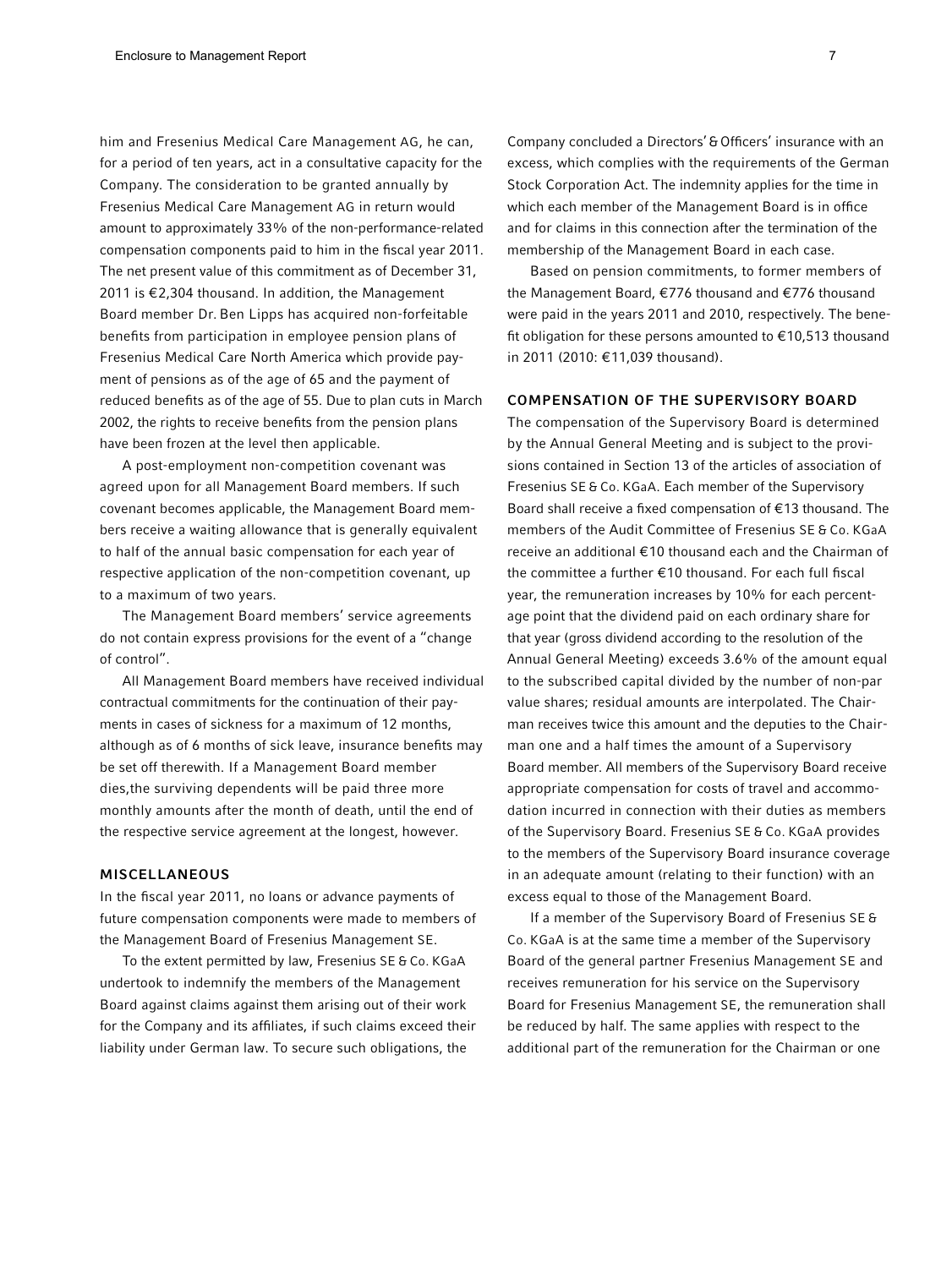of his deputies if they are at the same time the Chairman or one of his deputies on the Supervisory Board of Fresenius Management SE. If the deputy of the Chairman of the Supervisory Board of Fresenius SE & Co. KGaA is at the same time the Chairman of the Supervisory Board of Fresenius Management SE, he shall not receive remuneration for his service as Deputy Chairman of the Supervisory Board of Fresenius

SE & Co. KGaA. According to Section 7 of the articles of association of Fresenius SE & Co. KGaA, the remuneration of the Supervisory Board of Fresenius Management SE was charged to Fresenius SE & Co. KGaA.

For the years 2011 and 2010, the compensation for the members of the Supervisory Boards of Fresenius SE & Co. KGaA and Fresenius Management SE, including compensation for committee services, was as follows:

|                                                                | Fixed compensation         |          |                            |             | Compensation for<br>committee services |             |                            |          | Variable<br>compensation   |          |                            |          | Total<br>compensation |          |
|----------------------------------------------------------------|----------------------------|----------|----------------------------|-------------|----------------------------------------|-------------|----------------------------|----------|----------------------------|----------|----------------------------|----------|-----------------------|----------|
|                                                                | Fresenius SE &<br>Co. KGaA |          | Fresenius<br>Management SE |             | Fresenius SE &<br>Co. KGaA             |             | Fresenius<br>Management SE |          | Fresenius SE &<br>Co. KGaA |          | Fresenius<br>Management SE |          |                       |          |
| in Tsd €                                                       | 2011                       | 2010     | 2011                       | 2010        | 2011                                   | 2010        | 2011                       | 2010     | 2011                       | 2010     | 2011                       | 2010     | 2011                  | 2010     |
| Dr. Gerd Krick                                                 | 14                         | 26       | 12                         | $\Omega$    | 10                                     | 30          | 16                         | 0        | 128                        | 214      | 110                        | 0        | 290                   | 270      |
| Dr. Dieter Schenk <sup>1</sup>                                 | 1                          | 20       | 18                         | $\Omega$    | 0                                      | 0           | 8                          | 0        | 14                         | 161      | 165                        | 0        | 206                   | 181      |
| Niko Stumpfögger                                               | 19                         | 20       | 0                          | 0           | 0                                      | $\mathbf 0$ | $\bf{0}$                   | 0        | 177                        | 161      | $\bf{0}$                   | $\Omega$ | 196                   | 181      |
| Prof. Dr. med. D. Michael Albrecht<br>(since January 28, 2011) | 12                         | 0        | 0                          | 0           | 0                                      | 0           | 0                          | 0        | 110                        | 0        | 0                          | 0        | 122                   | 0        |
| Prof. Dr. h. c. Roland Berger                                  | 7                          | 13       | 6                          | $\mathbf 0$ | 18                                     | 20          | 0                          | 0        | 64                         | 107      | 55                         | 0        | 150                   | 140      |
| Dario Ilossi                                                   | 13                         | 13       | 0                          | $\Omega$    | $\bf{0}$                               | 0           | $\bf{0}$                   | 0        | 118                        | 107      | $\bf{0}$                   | 0        | 131                   | 120      |
| Konrad Kölbl                                                   | 13                         | 13       | 0                          | 0           | 9                                      | 10          | 0                          | 0        | 118                        | 107      | 0                          | 0        | 140                   | 130      |
| Klaus-Peter Müller                                             | 7<br>.                     | 13       | 6                          | 0           | 0                                      | 0           | 0                          | 0        | 64                         | 107      | 55                         | 0        | 132                   | 120      |
| Dieter Reuß (since May 5, 2011)                                | 9                          | 0        | 0                          | $\Omega$    | 0                                      | 0           | 0                          | $\Omega$ | 78                         | $\Omega$ | 0                          | 0        | 87                    | $\Omega$ |
| Gerhard Roggemann<br>(since January 28, 2011)                  | 12                         | $\Omega$ | $\bf{0}$                   | 0           | 8                                      | $\mathbf 0$ | $\bf{0}$                   | $\Omega$ | 110                        | $\Omega$ | $\bf{0}$                   | 0        | 130                   | $\Omega$ |
| Dr. Gerhard Rupprecht                                          | 12                         | 13       | 6                          | 0           | 0                                      | $\mathbf 0$ | 0                          | $\Omega$ | 112                        | 107      | 55                         | 0        | 185                   | 120      |
| Wilhelm Sachs (until May 5, 2011)                              | 4                          | 13       | 0                          | 0           | 1                                      | 10          | 0                          | 0        | 40                         | 107      | 0                          | 0        | 45                    | 130      |
| Dr. Karl Schneider <sup>1</sup>                                | 1                          | 13       | 12                         | 0           | 2                                      | 20          | 8                          | 0        | 9                          | 107      | 110                        | 0        | 142                   | 140      |
| Stefan Schubert                                                | 13                         | 13       | 0                          | 0           | $\bf{0}$                               | 0           | 0                          | 0        | 118                        | 107      | 0                          | $\Omega$ | 131                   | 120      |
| Rainer Stein                                                   | 13                         | 13       | 0                          | $\mathbf 0$ | 9                                      | 10          | 0                          | 0        | 118                        | 107      | 0                          | 0        | 140                   | 130      |
| <b>Total</b>                                                   | 150                        | 183      | 60                         | $\mathbf 0$ | 57                                     | 100         | 32                         | 0        | 1,378                      | 1,499    | 550                        | 0        | 2,227                 | 1,782    |

 $^{\rm I}$  until January 28, 2011 member of the Supervisory Board of Fresenius SE & Co. KGaA, since January 28, 2011 member of the Supervisory Board of Fresenius Management SE

### DIRECTORS & OFFICERS INSURANCE

Fresenius SE & Co. KGaA has concluded a consequential loss liability insurance policy (D & O insurance), on an excess amount basis, for the members of the Management Board and the Supervisory Board of the general partner of Fresenius SE & Co. KGaA and for the Supervisory Board of Fresenius SE & Co. KGaA as well as for all representative bodies of affiliates

in Germany and elsewhere. The D & O policy applies throughout the world and runs until the end of June 2012. The policy covers the legal defense costs of a member of a representative body when a claim is made and, where relevant, any damages to be paid which are covered by the policy.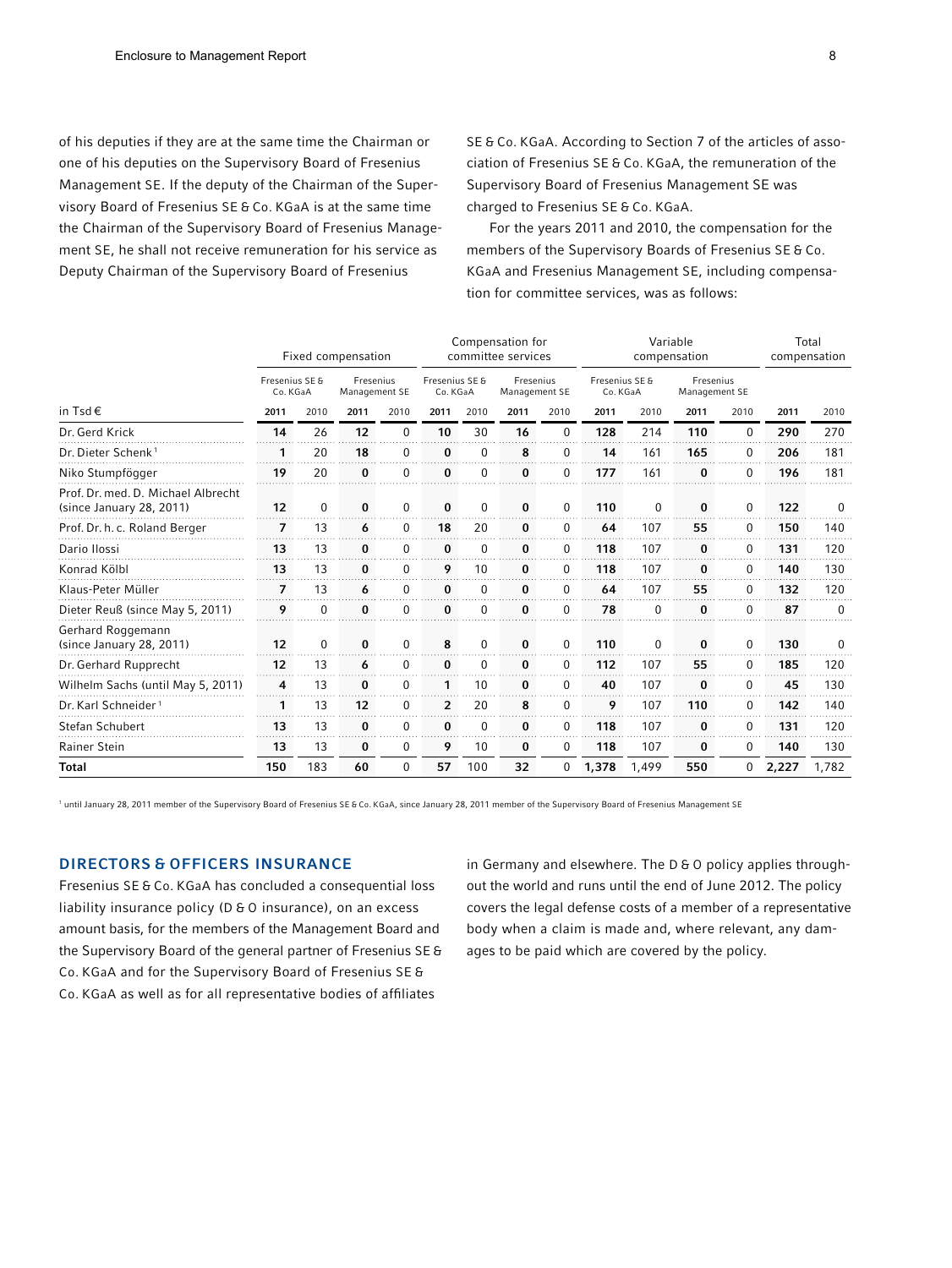

# REPORT OF THE SUPERVISORY BOARD

The change of Fresenius SE's legal form into Fresenius SE & Co. KGaA was entered into the commercial register on January 28, 2011. On that day, the term of office of Fresenius SE's Supervisory Board ended and the term of Fresenius SE & Co. KGaA's Supervisory Board began. In 2011, both Supervisory Boards fulfilled their obligations in their respective terms in accordance with the provisions of the law, the articles of association, and the rules of procedure. They regularly advised the Fresenius SE Management Board and the management board of the general partner, Fresenius Management SE, respectively, regarding the management of the Company, and have supervised the management in accordance with their Supervisory Board responsibilities.

This report refers to the activities of the Supervisory Board of Fresenius SE and of the Supervisory Board of Fresenius SE & Co. KGaA. Information regarding the composition and the tasks of the Supervisory Board of the general partner, Fresenius Management SE, can be found in the annual report on page 16 – Corporate Governance Declaration and Report.

#### COOPERATION BETWEEN THE MANAGEMENT AND THE SUPERVISORY BOARD

Carrying out its monitoring and advisory activities, the Management Board regularly kept the Supervisory Board informed − in a timely and comprehensive oral and written manner − about all important matters relating to business policy, business development, economic and financial position, profitability of the Company and the Group, the corporate strategy and planning, risk situation, risk management and compliance, as well as important business events. Based on the reports submitted from the Management Boards of both Fresenius SE and the general partner, respectively, the Supervisory Board discussed all business transactions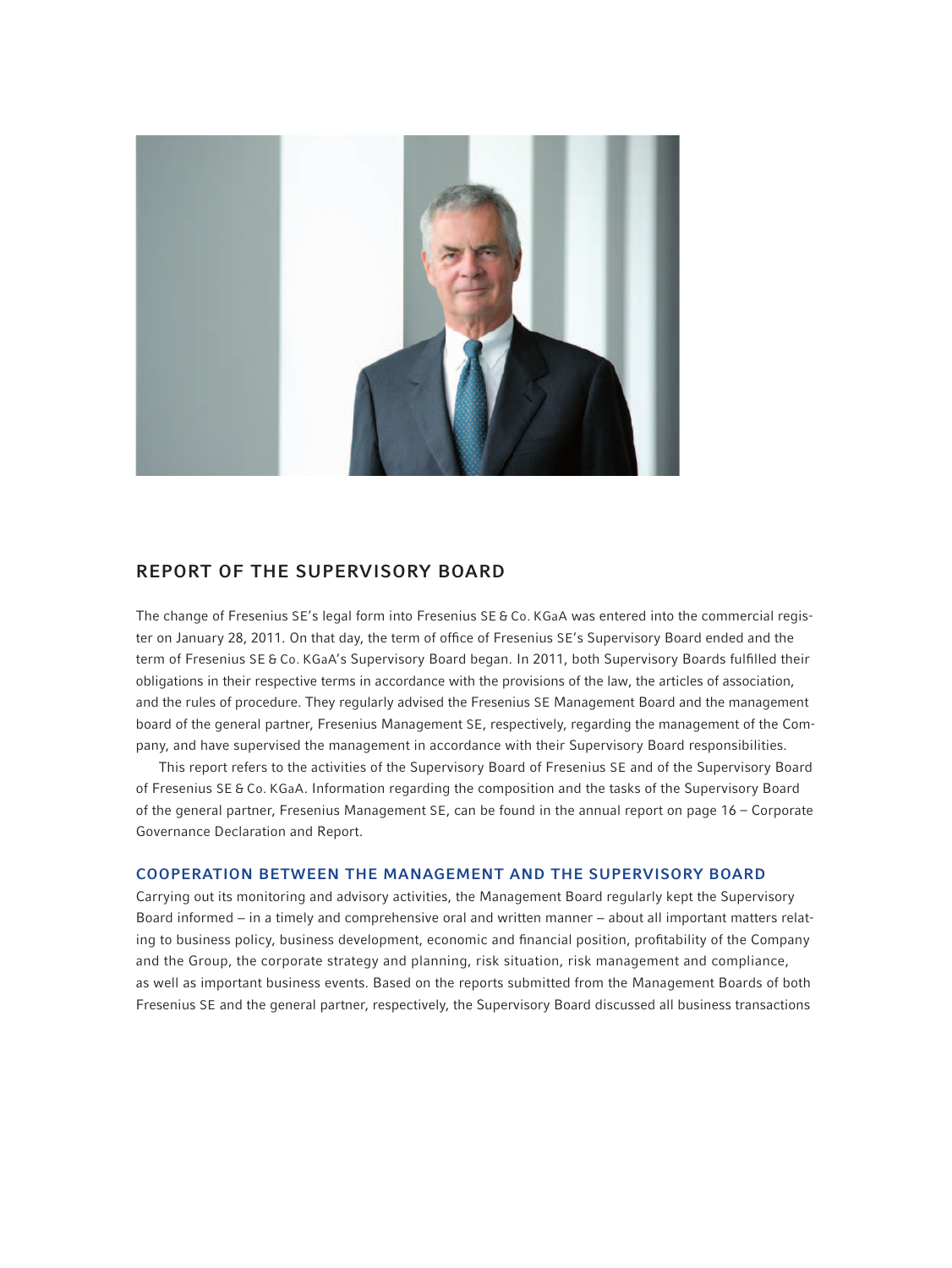that were important for the Company in its committees and at its meetings. The Management Boards of Fresenius SE and of the general partner, respectively, discussed the Company's strategic direction with the Supervisory Board. The Supervisory Board passed resolutions within the framework of its legal and Company statutory authority.

The Supervisory Board of Fresenius SE held no meetings throughout the remainder of its term, which ended on January 28, 2011. The Supervisory Board of Fresenius SE & Co. KGaA convened for four regular meetings in 2011 – in March, May, October, and December. In addition, the Supervisory Board had three informational events in July, September, and November in which the members of the Fresenius SE & Co. KGaA Supervisory Board were informed in particular about the Fresenius Management SE Supervisory Board's approval of business management measures of Fresenius Management SE. Before the meetings, the Management Board of the general partner sent detailed reports and comprehensive approval documents to the members of the Supervisory Board. At each of its meetings, the Supervisory Board discussed in detail the business development and any important corporate decisions based on the reports from the general partner's Management Board.

All matters requiring Supervisory Board approval were submitted with sufficient time to the Supervisory Board for proper scrutiny. After reviewing the related approval documents and detailed consultation with the Management Board of the general partner, the Supervisory Board approved all matters submitted to it.

The Supervisory Board was also informed about any important business events occurring between meetings. In a few cases, it passed resolutions by written proceeding in lieu of a meeting. In addition, the Chairman of Fresenius SE's and the Chairman of the general partner's Management Board, respectively, regularly informed the Chairman of the Supervisory Board in separate meetings about the latest developments of the business and forthcoming decisions and discussed them with him.

Every member of the Supervisory Board of Fresenius SE & Co. KGaA attended at least half of the regular Supervisory Board Meetings during their term of office in 2011.

#### MAIN FOCUS OF THE SUPERVISORY BOARD'S ACTIVITIES

In 2011, the Supervisory Board mostly focused its monitoring and consulting activities on business operations and investments in the business segments. The Supervisory Board furthermore thoroughly reviewed and discussed all other significant business activities with the Management Board. One main consulting focus was on acquisitions, for example, the acquisition of Liberty Dialysis Holdings, Inc. in the dialysis segment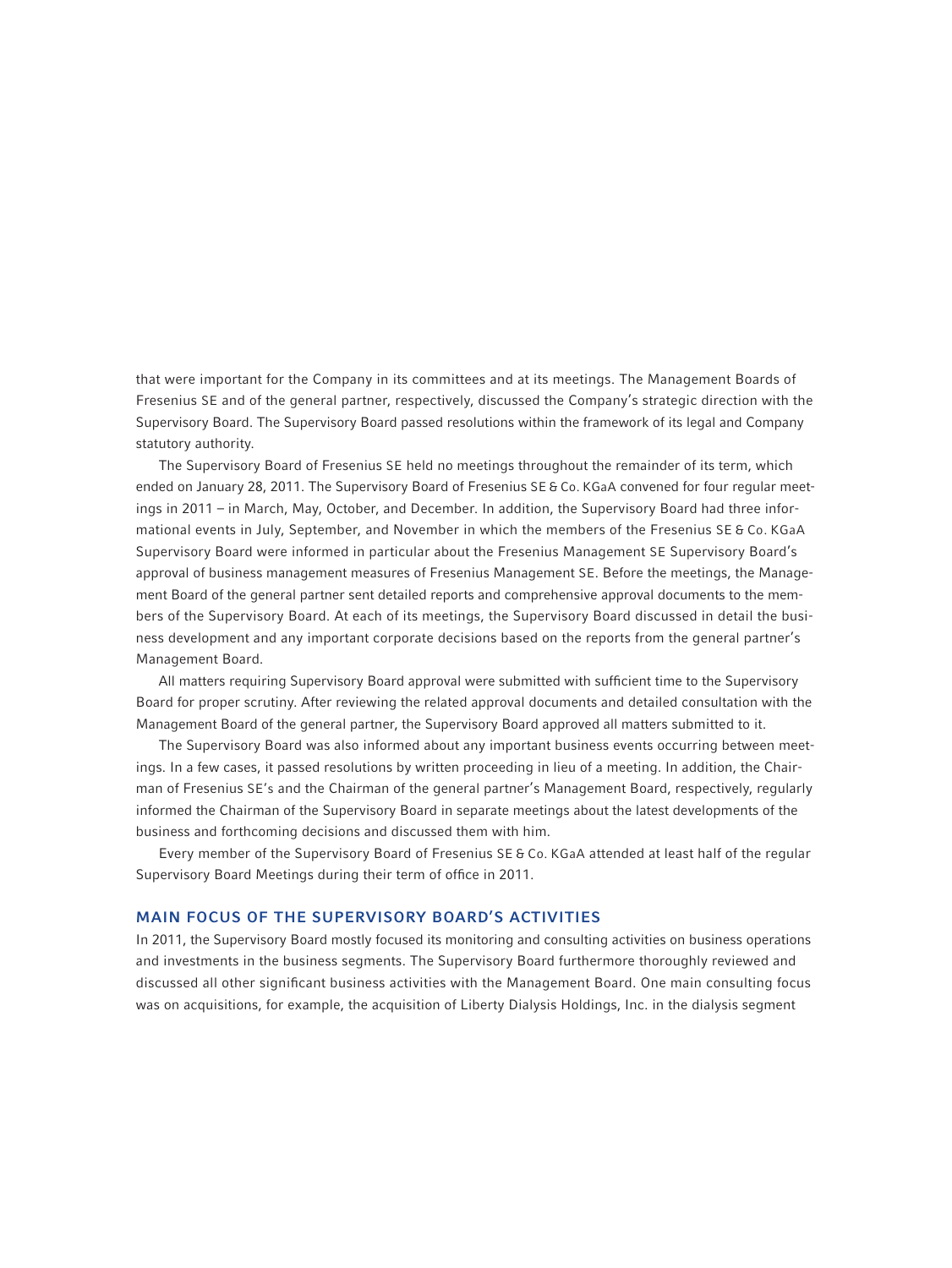and the acquisitions of Damp Holding AG and Katholisches Klinikum Duisburg within our German hospital business. In addition, the Supervisory Board was kept informed about the implementation of the change of legal form and the share conversion. It discussed in detail the 2012 budget and the midterm planning of the Fresenius Group. At its meetings and within the Audit Committee, the Supervisory Board also kept itself regularly informed about the Group's risk situation and risk management activities as well as compliance.

#### CORPORATE GOVERNANCE

The Supervisory Board and the Management Board of the general partner jointly issued a Declaration of Conformity in accordance with the German Corporate Governance Code pursuant to Section 161 of the German Stock Corporation Act (AktG) on March 9, 2011, and on December 20, 2011.

The Management Board of the general partner and the Supervisory Board of Fresenius SE & Co. KGaA have a duty to act in the best interests of the Company. In performing their activities, they do not pursue personal interests or bestow unjustified benefits on others. Any sideline activities or transactions with the Company by members of the corporate bodies must be reported to, and approved by, the Supervisory Board.

Prof. Dr. med.Albrecht is a member of the Supervisory Board of our Company and is medical director and spokesman for the management board of the University Hospital Carl Gustav Carus Dresden as well as a member of the supervisory boards of the University Hospitals in Aachen, Rostock, and Magdeburg. The Fresenius Group maintains regular business relationships with these hospitals in the ordinary course under customary conditions. Klaus-Peter Müller is a member of the Supervisory Board of our Company and the Chairman of the supervisory board of Commerzbank AG, with which the Fresenius Group maintains business relationships under customary conditions. In 2011, the Fresenius Group paid about €600,000 to Commerzbank AG for services provided in connection with the Senior Notes issuances of Fresenius Medical Care. Dr. De Meo, member of the Management Board of the general partner of Fresenius SE & Co. KGaA, was a member of the supervisory board of Allianz Private Krankenversicherungs-AG until July 6, 2011. The Fresenius Group pays insurance premiums to Allianz under customary conditions and in customary amounts. They amounted to €4.34 million in 2011 (2010: €3 million).

There are no direct consultancy or other service relationships between the Company and any given member of the Supervisory Board. However, one of the Group's companies had consultancy contracts with the management consultancy firm Roland Berger Strategy Consultants. Prof. Dr. h. c. Berger − also a member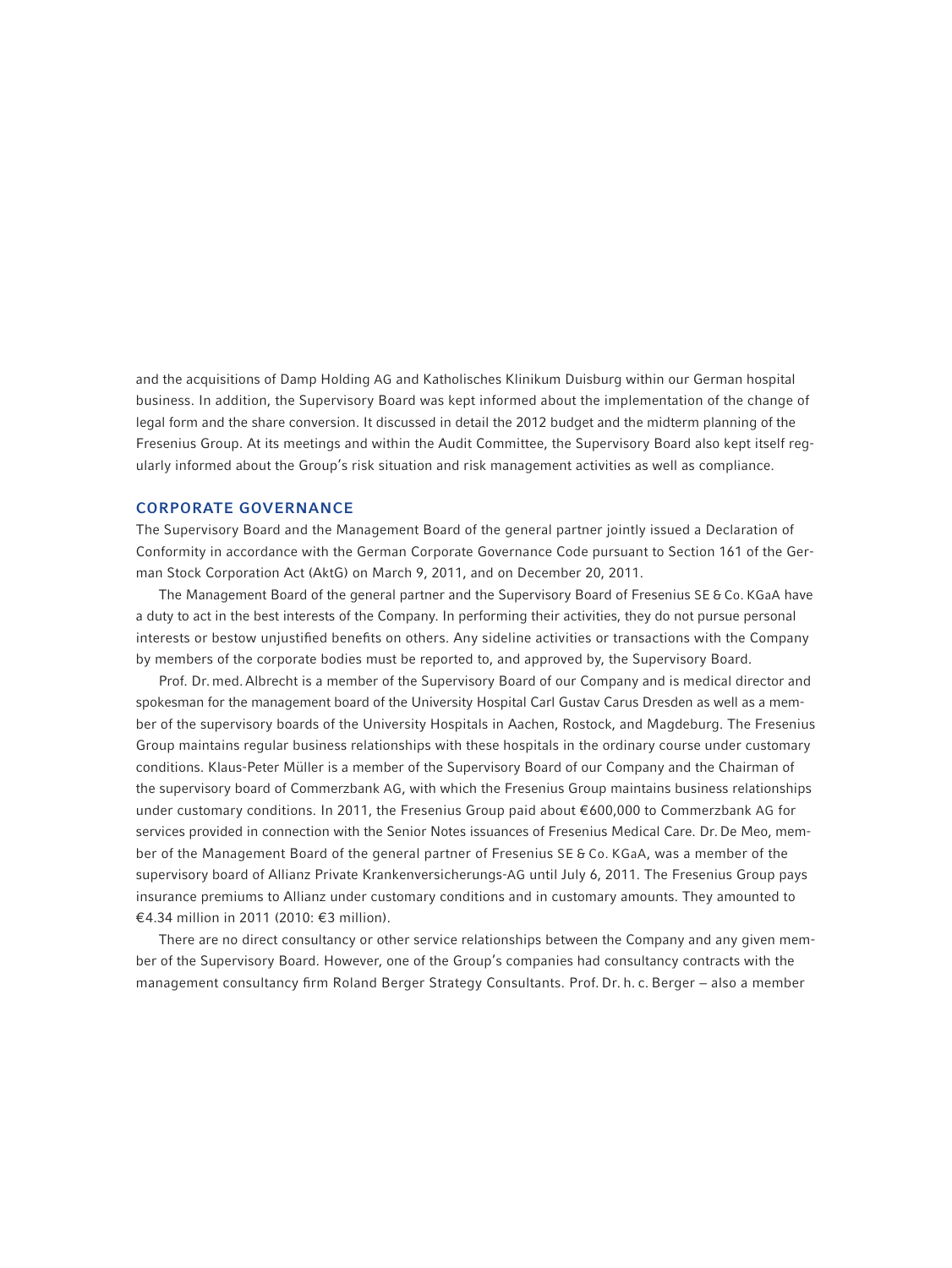of the Supervisory Board of Fresenius Management SE – was a member of the Fresenius SE Supervisory Board until January 28, 2011, and has been a member of the Fresenius SE & Co. KGaA Supervisory Board since then. Prof. Dr. h. c. Berger is at the same time a partner in Roland Berger Strategy Consultants. The Fresenius Group paid €675,000 to that company for services rendered in 2011 (2010: €0.2 million). The Supervisory Board has closely examined this mandate and approved it. Prof. Dr. h. c.Berger abstained from the voting. The approval was made on the basis of a written submission to the Supervisory Board and prior to the payment of the invoices for the services.

Furthermore, various companies of the Fresenius Group were advised by the international law firm Noerr LLP. Dr. Schenk, Deputy Chairman of the Supervisory Board of Fresenius SE until January 28, 2011, member of the Supervisory Board of Fresenius Management SE since March 11, 2010, and Deputy Chairman of the same since May 12, 2010, is also a partner of this law firm. The Fresenius Group paid a total of €1.43 million to this law firm in 2011 (2010: €1 million). This corresponds to 2% of the total amount paid by Fresenius Group for services and legal advice in 2011 (2010: 1.5%). Thereof, about €45,000 were attributable to services for Group companies not related to the business segment Fresenius Medical Care. Those services rendered for Group companies of the business segment Fresenius Medical Care require a separate approval by the Supervisory Boards of Fresenius Medical Care Management AG and Fresenius Medical Care AG & Co. KGaA. The Supervisory Board of Fresenius SE & Co. KGaA, of which Dr. Schenk is not a member, has closely examined the mandate of the law firm Noerr from January 1, 2011 until the change of legal form on January 28, 2011 and approved it unanimously. The approval was made on the basis of a written submission which listed all individual mandates and their corresponding individual invoices. In 2011, the invoices were paid only after the Supervisory Board gave its approval. The Supervisory Board of Fresenius SE & Co. KGaA did not pass a resolution with respect to the commissioning of the law firm Noerr after the change of legal form became effective because Dr. Schenk is not a member of this Supervisory Board. Instead, the Supervisory Board of Fresenius Management SE, of which Dr. Schenk is a member, oversaw the commissioning of the law firm Noerr and approved it.

The payments mentioned in the above section "Corporate Governance" are net amounts in Euro. In addition, VAT and insurance tax were paid.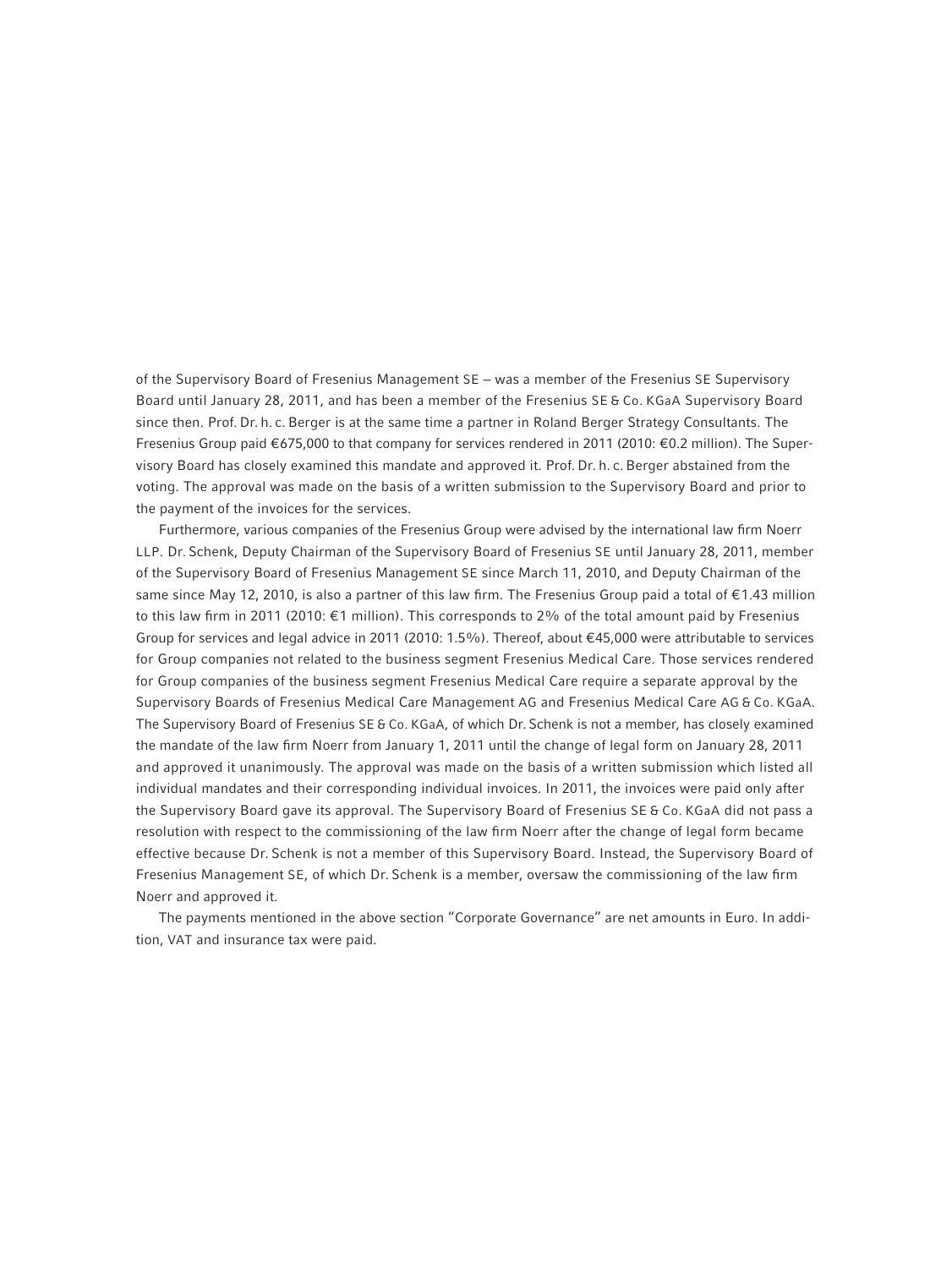For more information on corporate governance at Fresenius, please refer to the Corporate Governance Declaration and Report on pages 14 to 33 of the Annual Report. Fresenius has disclosed the information on related parties in the quarterly reports and on page 205 of the Annual Report.

#### WORK OF THE COMMITTEES

The Audit Committee held three meetings and four conference calls in 2011. The main focus of its controlling activities was on the preliminary audit of the annual financial statements of Fresenius SE & Co. KGaA and the Group for 2010 and discussions with the auditors about their reports and the terms of reference of the audit. Another matter dealt with by the Audit Committee was its recommendation to the Supervisory Board on which auditing firm to propose to the AGM for election as auditor for the annual financial statements of Fresenius SE & Co. KGaA and the Group for 2011. The Supervisory Board's proposal to the Annual General Meeting in 2011 to elect KPMG AG Wirtschaftsprüfungsgesellschaft, Berlin, as auditor was based on a recommendation to this effect by the Audit Committee. The Audit Committee also reviewed the 2011 quarterly reports, the controlling reports on the development of the acquisitions, the compliance, the risk management system, the internal control system, and the internal auditing system.

The Company's Nomination Committee did not meet in 2011.

The Joint Committee, whose approval is necessary for certain important transactions of Fresenius SE & Co. KGaA and for certain legal acts between the Company and the Else Kröner-Fresenius Foundation, did not meet in 2011 because no transactions were effected that required the Joint Committee's approval.

The chairman of the Audit Committee reported regularly to next Supervisory Board meetings on the work of the committee.

There is no Mediation Committee because the Supervisory Board of Fresenius SE & Co. KGaA does not appoint the Management Board members of Fresenius Management SE.

For more information about the committees, their composition, and their work methods, please refer to the Corporate Governance Declaration and Report on pages 18 to 20 and to page 218 of the Annual Report.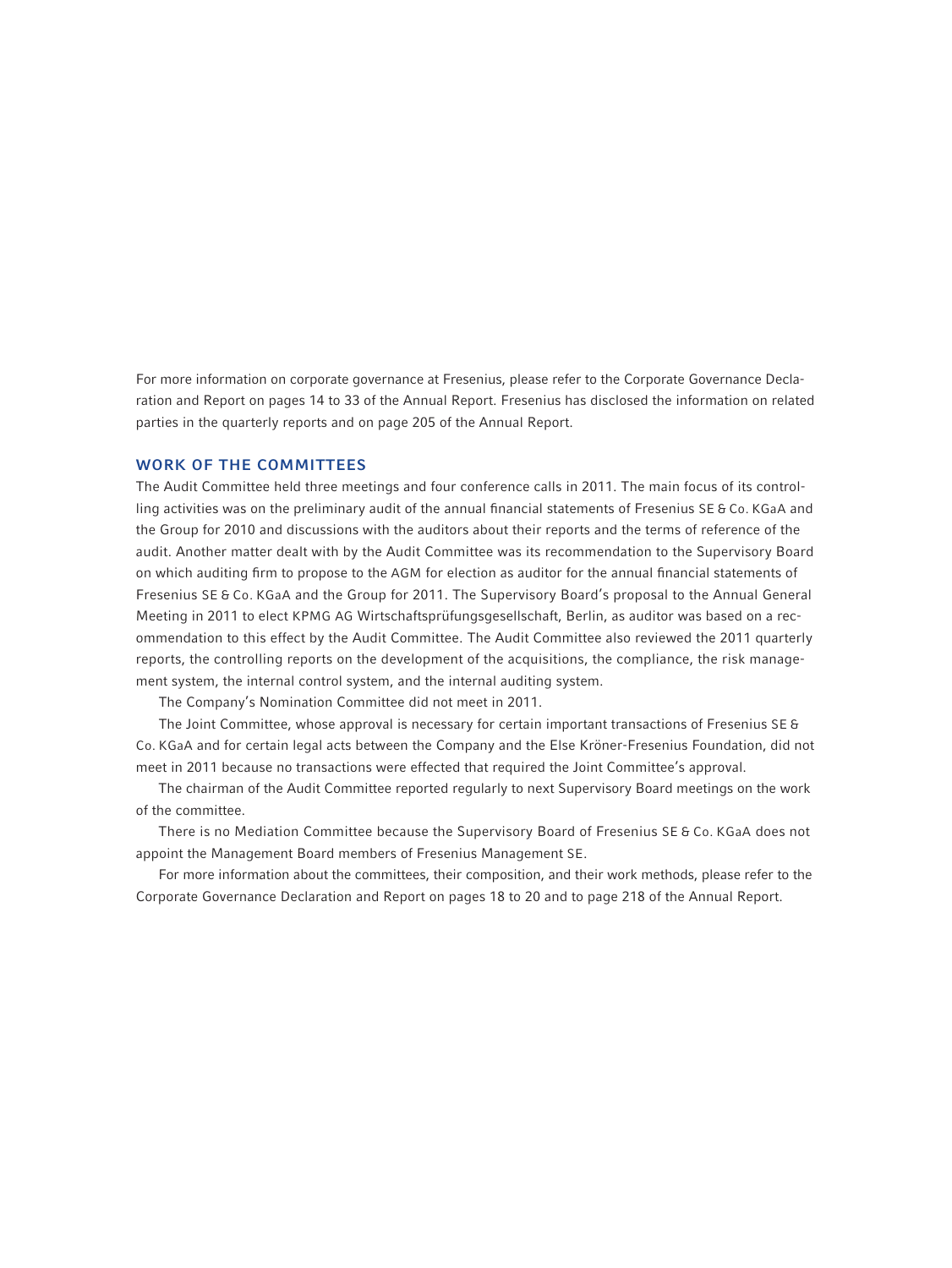# PERSONNEL – COMPOSITION OF THE MANAGEMENT BOARD OF THE GENERAL PARTNER FRESENIUS MANAGEMENT SE AND THE SUPERVISORY BOARD OF FRESENIUS SE & CO. KGAA

The term of office of the Supervisory Board of Fresenius SE ended with the change of legal form of Fresenius SE to Fresenius SE & Co. KGaA on January 28, 2011. The Supervisory Board of Fresenius SE & Co. KGaA met in its constitutive meeting on March 11. Effective May 5, 2011, Wilhelm Sachs resigned from the Supervisory Board. By resolution of the European Works Council effective as of May 5, 2011, Dieter Reuß has been elected to succeed him in the Supervisory Board. We would like to thank Mr. Sachs for his many years of dedicated service. Since then, no other changes were made to the composition of the Supervisory Board of Fresenius SE & Co. KGaA.

The change of legal form also brought the terms of office of the Management Board members of Fresenius SE to an end. The members of the Management Board of Fresenius SE became members of the Management Board of the general partner Fresenius Management SE. Since then, no other changes were made to the composition of the Management Board of the general partner Fresenius Management SE.

#### FINANCIAL STATEMENTS AND CONSOLIDATED FINANCIAL STATEMENTS

The accounting records, the financial statements prepared according to the German Commercial Code (HGB), and the Management Report of the Company for 2011 were audited by KPMG AG Wirtschaftsprüfungsgesellschaft, Berlin. The firm was elected as auditor at the Annual General Meeting of Fresenius SE & Co. KGaA on May 13, 2011, and was subsequently commissioned by the Supervisory Board. The auditors of KPMG issued their unqualified audit opinion for these statements. The same applies to the Company's consolidated financial statements prepared according to IFRS accounting principles and to the Company's consolidated financial statements prepared voluntarily according to U.S. GAAP.

The financial statements, the consolidated financial statements, the Management Reports, and the auditors' reports were submitted to each member of the Company's Supervisory Board within the required time. At their meetings on March 8 and 9, 2012, the Audit Committee and then the Supervisory Board discussed all the documents in detail.